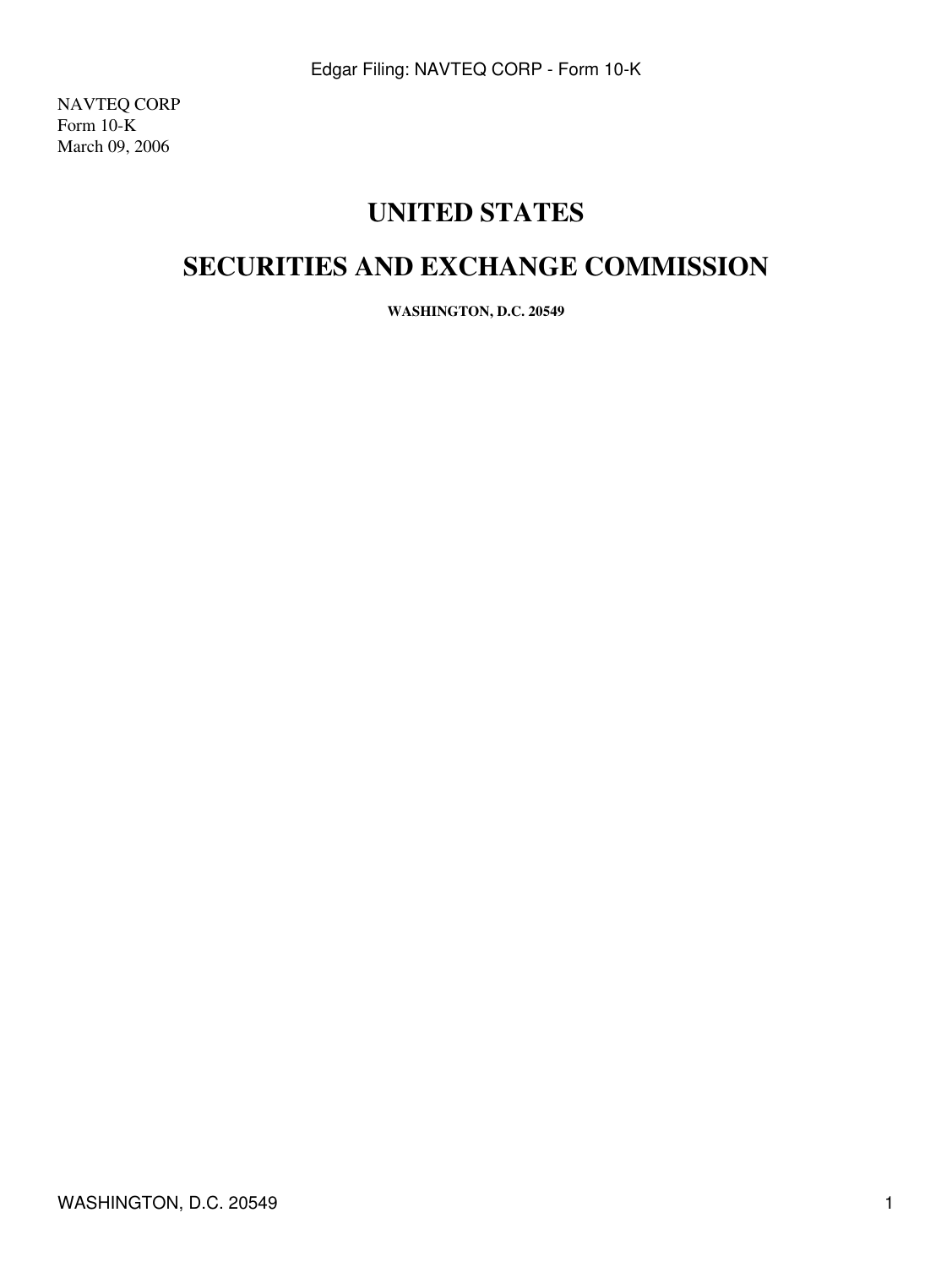# **FORM 10-K**

**(Mark one)**

### **ý ANNUAL REPORT PURSUANT TO SECTION 13 OR 15(d) OF THE SECURITIES EXCHANGE ACT OF 1934**

**For the fiscal year ended December 31, 2005**

**OR**

### **o TRANSITION REPORT PURSUANT TO SECTION 13 OR 15(d) OF THE SECURITIES EXCHANGE ACT OF 1934**

**For the transition period from to** 

**Commission File No. 0-21323**

# **NAVTEQ CORPORATION**

(Exact name of registrant as specified in its charter)

Incorporation or Organization)

**222 Merchandise Mart Suite 900 Chicago, Illinois 60654 (312) 894-7000**

**Delaware 77-0170321** (State or Other Jurisdiction of (I.R.S. Employer Identification No.)

(Address of Principal Executive (Registrants Telephone Number, Offices, including Zip Code) and Including Area Code) and Including Area Code

Securities registered pursuant to Section 12(b) of the Act:

**Title of Each Class to be so Registered Name of Each Exchange on Which Registered**

Common Stock, par value \$.001 per share **New York Stock Exchange** 

Securities registered pursuant to Section 12(g) of the Act: **None**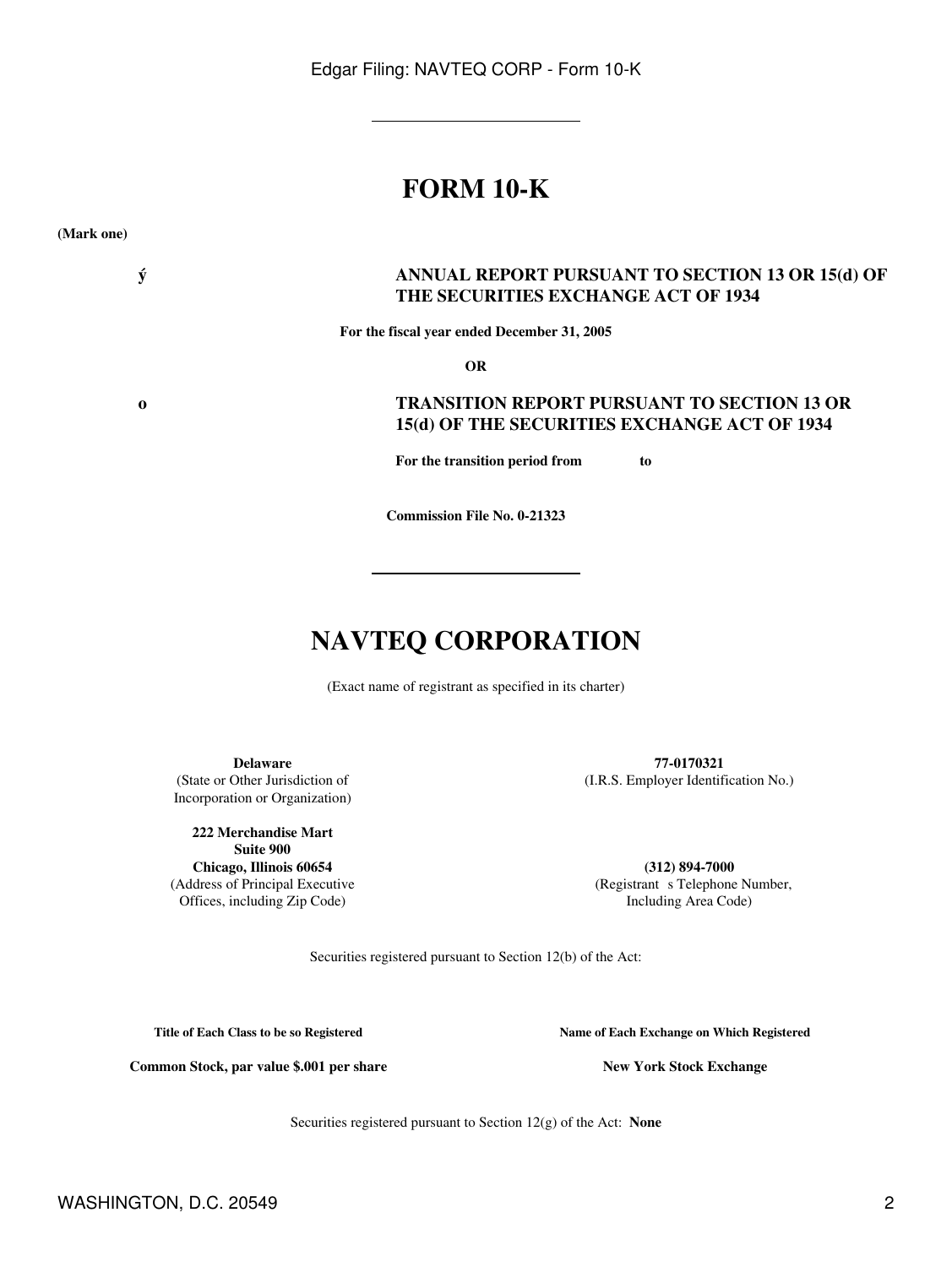Indicate by check mark if the registrant is a well-known seasoned issuer (as defined in Rule 405 of the Securities Act). Yes ý No o

Indicate by check mark if the registrant is not required to file reports pursuant to Section 13 or 15(d) of the Act. Yes o No ý

Indicate by check mark whether the registrant (1) has filed all reports required to be filed by Section 13 or 15(d) of the Securities Exchange Act of 1934 during the preceding 12 months (or for such shorter period that the registrant was required to file such reports), and (2) has been subject to such filing requirements for the past 90 days. Yes  $\acute{y}$  No o

Indicate by check mark if disclosure of delinquent filers pursuant to Item 405 of Regulation S-K is not contained herein, and will not be contained to the best of the registrant s knowledge, in the definitive proxy statement incorporated by reference in Part III of this Form 10-K or any amendment to this Form 10-K. o

Indicate by check mark whether the registrant is a large accelerated filer, an accelerated filer or a non-accelerated filer. Large accelerated filer ý Accelerated filer o Non-accelerated filer o

Indicate by check mark whether the registrant is a shell company (as defined in Rule 12b-2 of the Exchange Act).

Yes o No ý

As of June 26, 2005, the aggregate market value of the registrant s common stock held by non-affiliates, computed by reference to the price at which the common stock was last sold, equaled approximately \$3,370,109,834.

The number of shares of the registrant s common stock, \$0.001 par value, outstanding as of February 1, 2006 was 92,200,762.

#### **DOCUMENTS INCORPORATED BY REFERENCE**

Portions of the registrant s Proxy Statement relating to the registrant s 2006 Annual Meeting of Stockholders, to be held on May 9, 2006, are incorporated by reference into Part III of this Annual Report on Form 10-K where indicated.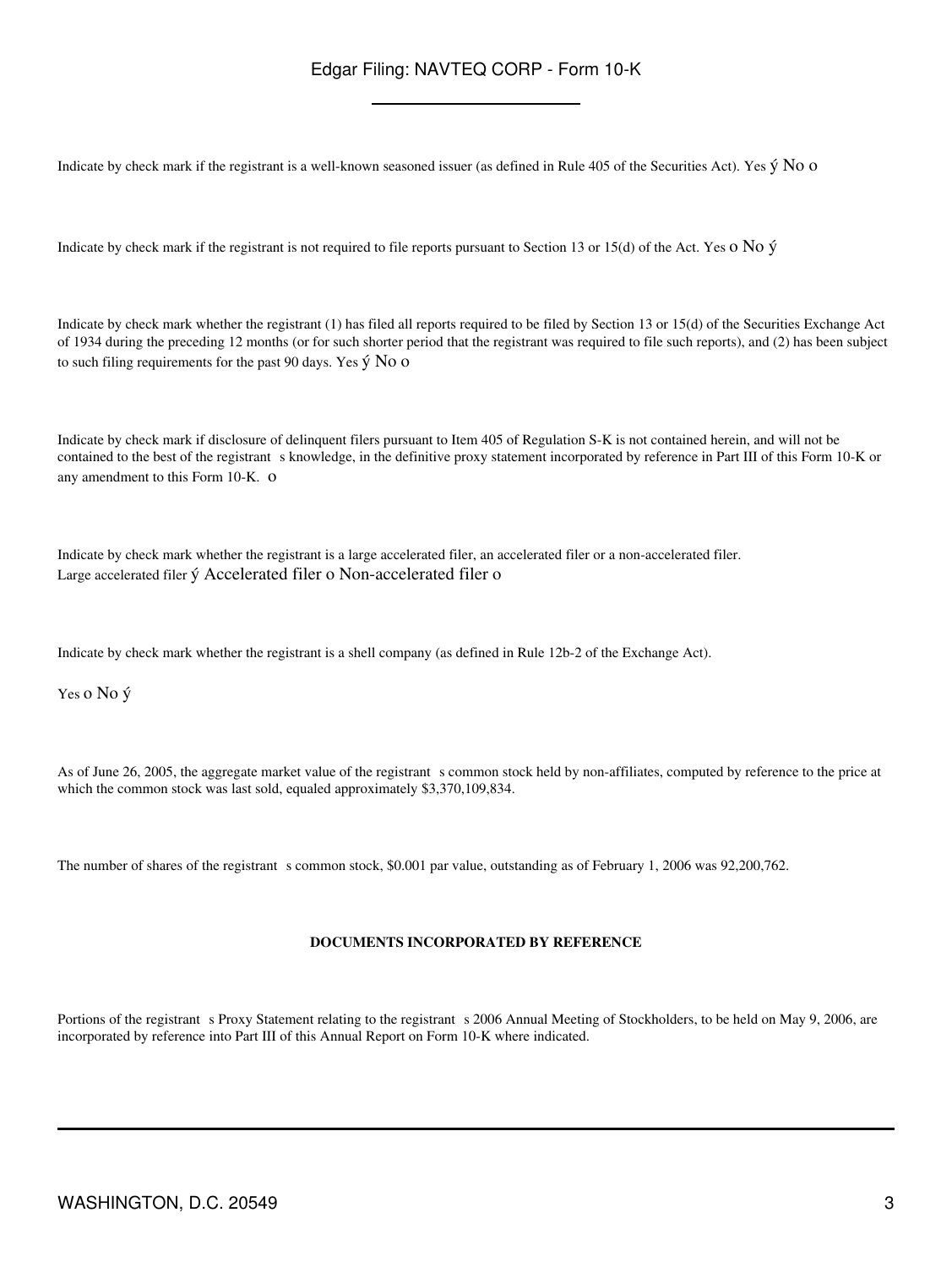#### **PART I**

Certain statements in this document contain or may contain information that is forward-looking within the meaning of Section 27A of the Securities Act of 1933, as amended, and Section 21E of the Securities Exchange Act of 1934, as amended. In some cases, you can identify forward-looking statements by the terminology used for example, words and phrases such as may, should, expect, anticipate, plan, believe estimate, predict and other comparable terminology typically would be deemed forward-looking. Actual events or results may differ materially from those described in the forward-looking statements and will be affected by a variety of risks and factors, including, without limitation, the risks described in this annual report under Item 1A. Risk Factors. Readers should carefully review this annual report in its entirety, including, but not limited to, the financial statements and notes thereto. NAVTEQ undertakes no obligation to publicly release any revisions to such forward-looking statements to reflect events or circumstances after the date hereof. You should rely only on the information contained in this document. We have not authorized anyone to provide you with information that is different. The information contained herein may only be accurate as of the date of this document.

References in this annual report to NAVTEQ, the Company, we, us, and our refer to NAVTEQ Corporation and its subsidiaries.

**Item 1. Business.**

**Our Company**

We are a leading provider of comprehensive digital map information for automotive navigation systems, mobile navigation devices and Internet-based mapping applications. Our map database enables providers of these products and services to offer dynamic navigation, route planning, location-based services and other geographic information-based products and services to consumer and commercial users. We believe that our database is the most used source of digital map information for automotive and Internet-based navigation products and services in Europe and North America, and that we are a leading provider of such information for use in mobile devices.

By developing software applications that interface with our map database, our customers offer a broad range of navigation- and geographic-based products and services to consumers and businesses. Our database enables these providers to offer:

 *Dynamic Navigation.* Our map database enables real-time, detailed turn-by-turn route guidance through vehicle navigation systems, as well as through GPS-enabled handheld navigation devices, and other mobile devices. Customers that use our map database to provide dynamic navigation applications include vehicle navigation systems manufacturers, such as Harman Becker, Alpine and Siemens, and mobile navigation device manufacturers, such as Garmin, Dell and Thales. Every major automobile manufacturer that currently offers a navigation system in North America or Europe uses our database in one or more of its models. Since 1999, over 10 million vehicles have been equipped with navigation systems that use our database. From 2001 to 2005, the number of units of our database incorporated by our customers into mobile devices has increased an average of over 200% annually.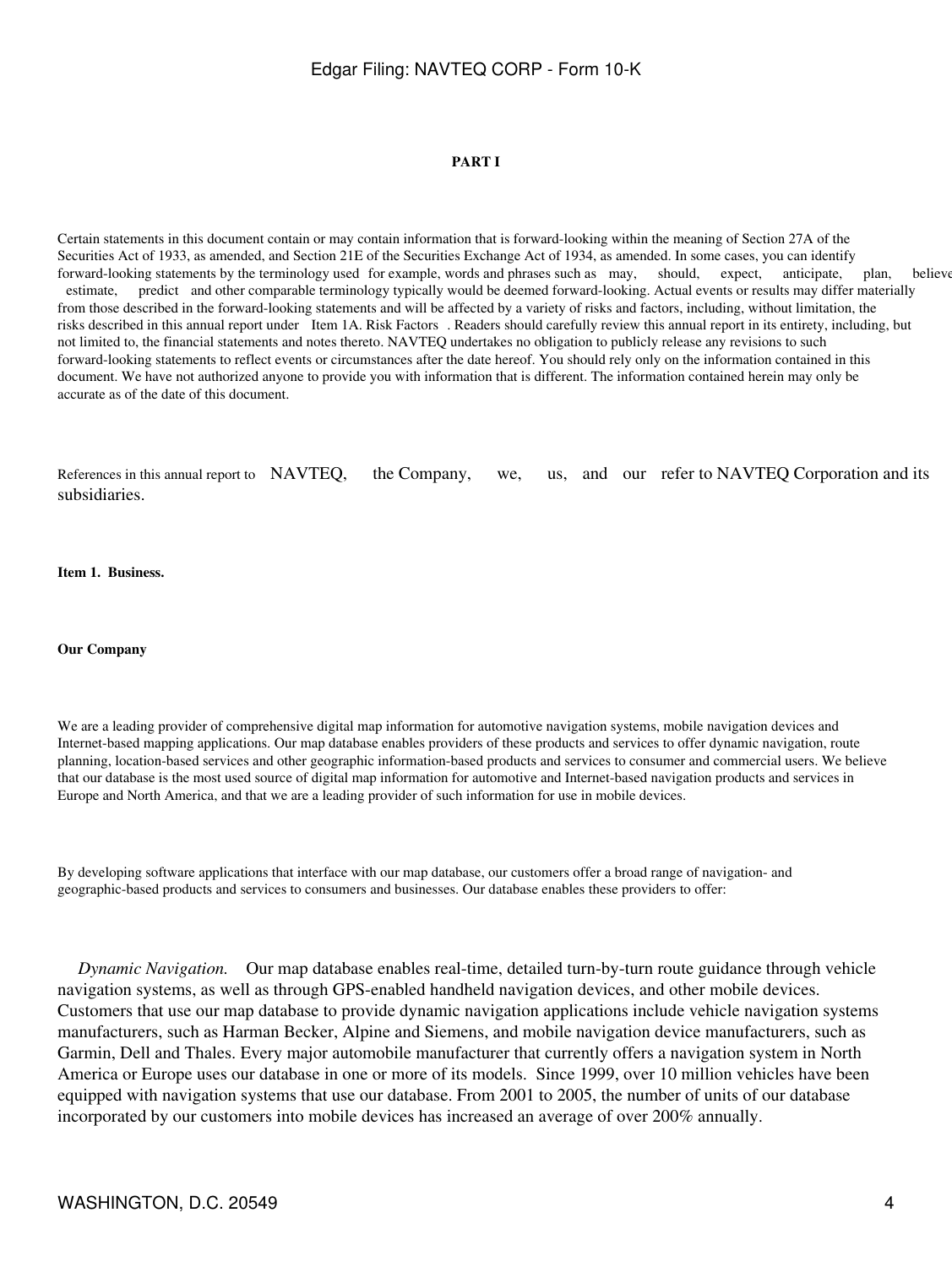*Route Planning.* Our database enables driving directions, route optimization and map display through services provided by Internet portals and through computer software for personal and commercial use. Customers that use our map database to provide route planning applications include leading Internet portals and websites, such as AOL/MapQuest, Microsoft/MSN and Yahoo!, software developers, such as Microsoft and Rand McNally, and leading parcel and overnight delivery service companies. In 2005, there were more than 18 billion route planning transactions derived from our database in North America on the leading Internet portals and websites.

 *Location-Based Services.* Our database enables location-specific information services, providing geographic information about people and places that is tailored to the immediate proximity of the specific user. Current applications using our map database include points of interest locators, mobile directory assistance services, emergency response systems, and vehicle-based telematics services. Customers that use our map database to provide location-based products and services include directory assistance providers, police and emergency care providers and wireless carriers.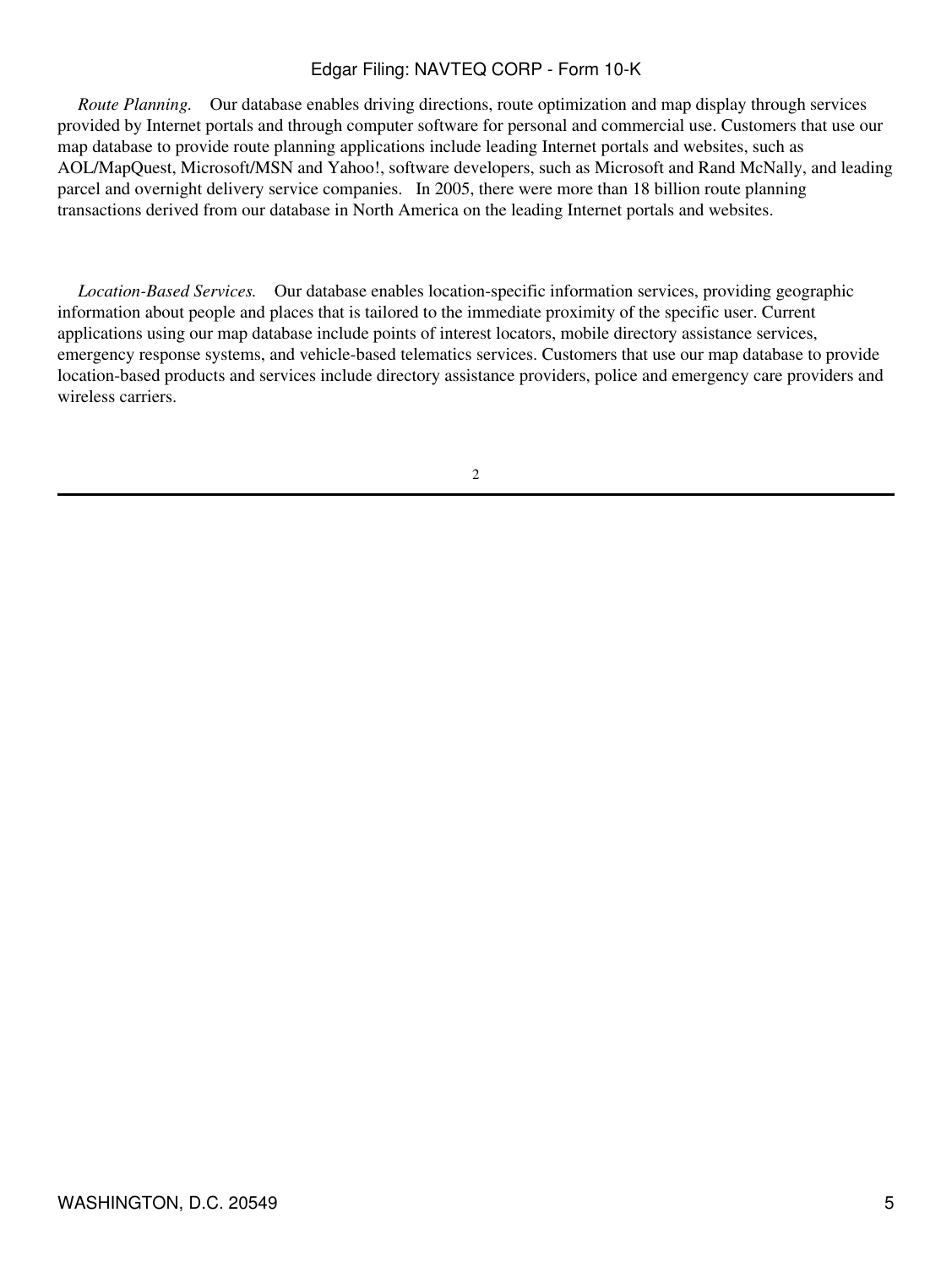*Geographic Information Systems.* Our database enables software applications that render geographic representations of information and assets for management analysis and decision making. Examples of these applications include infrastructure cataloging and tracking for government agencies and utility companies, asset tracking and fleet management for commercial logistics companies and demographic analysis, such as new location identification for restaurants and policyholder and claims analysis for insurance companies.

Our map database is a highly accurate and detailed digital representation of road transportation networks in Europe, the United States, Canada and other regions. Our database offers extensive geographic coverage, including data at various levels of detail for 53 countries on five continents, covering over 10 million miles of roadway. In Europe, our database covers virtually all main arterial roads within Western Europes major highways network and has detailed coverage for numerous cities throughout Europe. We currently provide coverage relating to approximately 6.1 million miles of roadway in North America, which includes detailed coverage in areas in which a majority of the population live and work. Our most detailed coverage includes extensive road, route and related travel information, including attributes collected by road segment that are essential for routing and navigation, such as road classifications, details regarding ramps, road barriers, sign information, street names and addresses and traffic rules and regulations. In addition, our database currently includes over 14 million points of interest, such as airports, hotels, restaurants, retailers, civic offices and cultural sites.

We use a multi-step process to create, maintain and deliver a high-quality database. The process involves utilization of proprietary software and technologies combined with our dedicated field force of over 500 employees around the world. Due to the complexity of our database building process and the depth and breadth of the information it contains, we believe it would take substantial time and resources for a new market entrant to build a digital map database with a comparable level of detail and accuracy.

#### **Acquisition**

On July 8, 2005, we acquired Picture Map International Co., Ltd., a South Korean digital map company (PMI), through our wholly owned subsidiary, NAVTEQ B.V., pursuant to a stock purchase agreement dated the same date by and among us, NAVTEQ B.V., PMI and all of the shareholders of PMI (the PMI Shareholders). Under the agreement, NAVTEQ B.V. acquired all of the outstanding shares of PMI for an aggregate purchase price of \$28.5 million, subject to post-closing adjustments based on working capital and net indebtedness (the Purchase Price). Each of the PMI Shareholders received the shareholder s proportionate share of thirty percent of the purchase price in cash. The PMI Shareholders also received cash through a payment agent in Korea for the remaining seventy percent of the Purchase Price, but the PMI Shareholders were then required to use this cash to purchase an aggregate of 545,069 shares of the Company s common stock (the NVT Stock). The number of shares of the Company s common stock issued was based on a per share price of \$36.60, the average price of the common stock as quoted on the New York Stock Exchange for the twenty consecutive trading days immediately prior to the closing date.

The agreement contained customary representations, warranties and related indemnification provisions. In addition, to secure the indemnification obligations of the PMI Shareholders, fifteen percent of the Purchase Price was deposited in escrow and \$500,000 of the Purchase Price was deferred for payment until the second anniversary of the closing date. On August 18, 2005, the Company filed a registration statement on Form S-3 with the SEC under the Securities Act of 1933, as amended, to register for resale the shares of NVT Stock held by the PMI Shareholders. The registration statement was declared effective on September 7, 2005.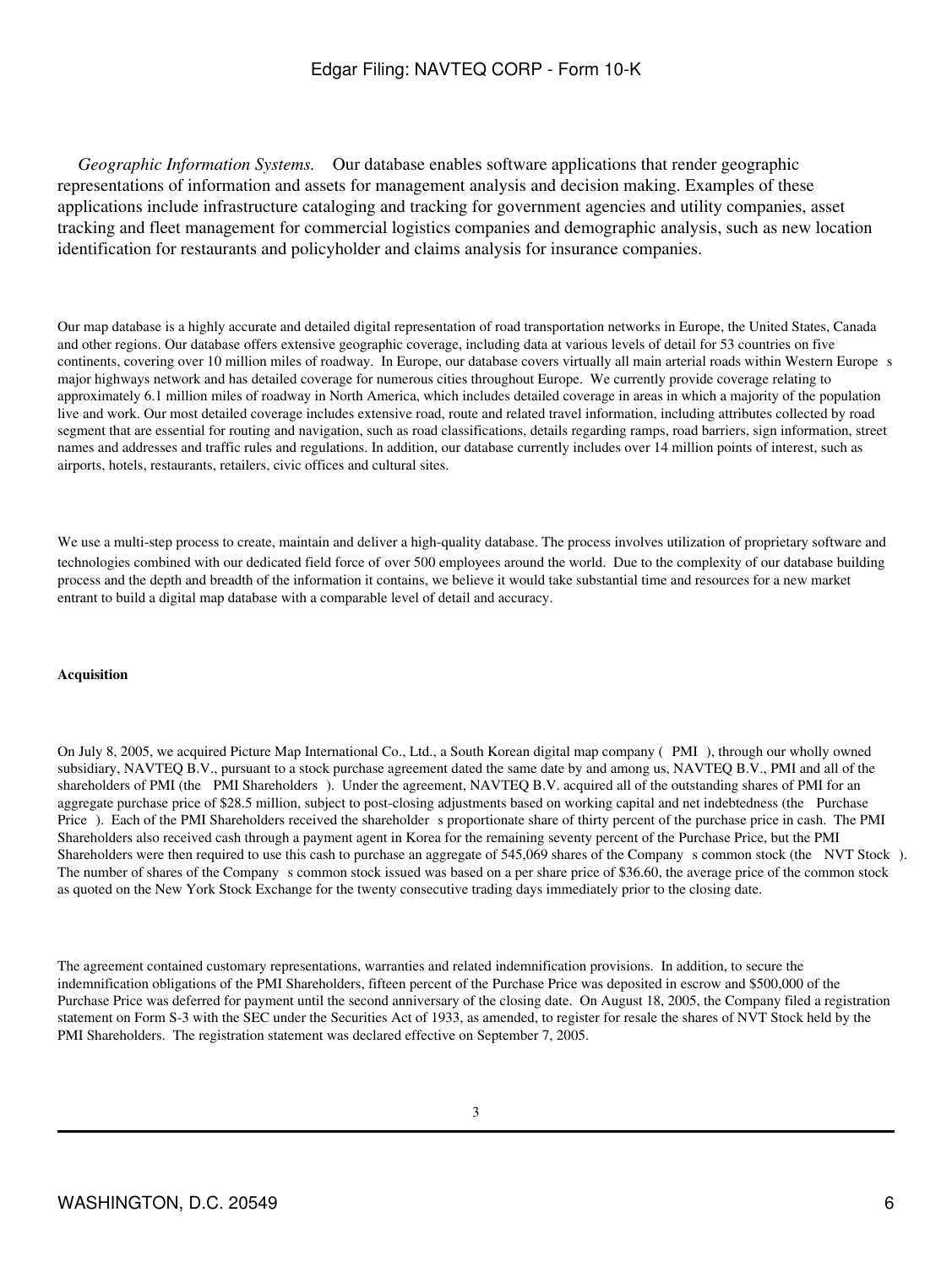We originally incorporated in the State of California in August 1985 as Karlin & Collins, Inc., and reincorporated in the State of Delaware in September 1987 as Navigation Technologies Corporation. In February 2004, we changed our name to NAVTEQ Corporation. Our principal executive offices are located at 222 Merchandise Mart, Suite 900, Chicago, Illinois 60654, and our telephone number at that address is (312) 894-7000. We maintain a web site at www.navteq.com. Our annual reports on Form 10-K, quarterly reports on Form 10-Q and current reports on Form 8-K, and amendments thereto, are available on our web site free of charge as soon as reasonably practicable after we file such reports with the SEC. Information contained on, or that may be accessed through, our web site is not part of this annual report.

As of March 31, 2005, Philips Consumer Electronic Services B.V., an indirect wholly-owned subsidiary of Koninklijke Philips Electronics N.V. (Philips), owned 33,101,305 shares of common stock, or approximately 36.9% of the total issued and outstanding common stock at such time. Philips sold these shares in a secondary public offering that was consummated on May 10, 2005.

#### **Industry Overview**

Consumers have traditionally relied on printed maps for vehicle navigation and route planning information. In more recent years, the use of maps in digital form has proliferated, both as a substitute for the uses provided by paper maps and for more advanced functions. In particular, the development of the digital map database industry has been, and continues to be, accelerated by the commercialization of GPS technology. Originally developed for military applications, GPS technology has been increasingly used for consumer applications and commercial usage has begun to expand as cheaper and smaller GPS chipsets have been introduced. GPS technology provides a precise latitude and longitude of an object in digital form. The usefulness of this information is enhanced by referencing it to the location of other objects. A digital map database provides a means to accurately reference relative positions of objects to each other in an automated fashion.

We are focused primarily on the segment of the digital map database industry that provides digital map information for a wide range of navigation, mapping and geographic-related applications in vehicle navigation, mobile devices and Internet-based mapping. This segment of the industry is currently experiencing rapid growth as a result of increasing consumer acceptance of navigation systems and route planning services and the active efforts today of a variety of businesses in several industries to develop and market a wide range of applications and services that incorporate a digital map database. Currently, the principal providers of digital map information within this industry segment range from several commercial providers (primarily, NAVTEQ and Tele Atlas N.V.) to numerous governmental and quasi-governmental mapping agencies (such as Ordnance Survey in the United Kingdom) that license map data for commercial use. We believe that we are the number one provider in North America and Europe within this industry segment based on revenue.

We believe that the digital map database industry will grow and evolve due to the rapid adoption of new technologies, applications and products. A variety of businesses in several industries are actively developing and marketing a wide range of applications and services that incorporate a digital map database.

Currently, we provide our digital map database and related services in several areas, as described below.

*Vehicle Navigation*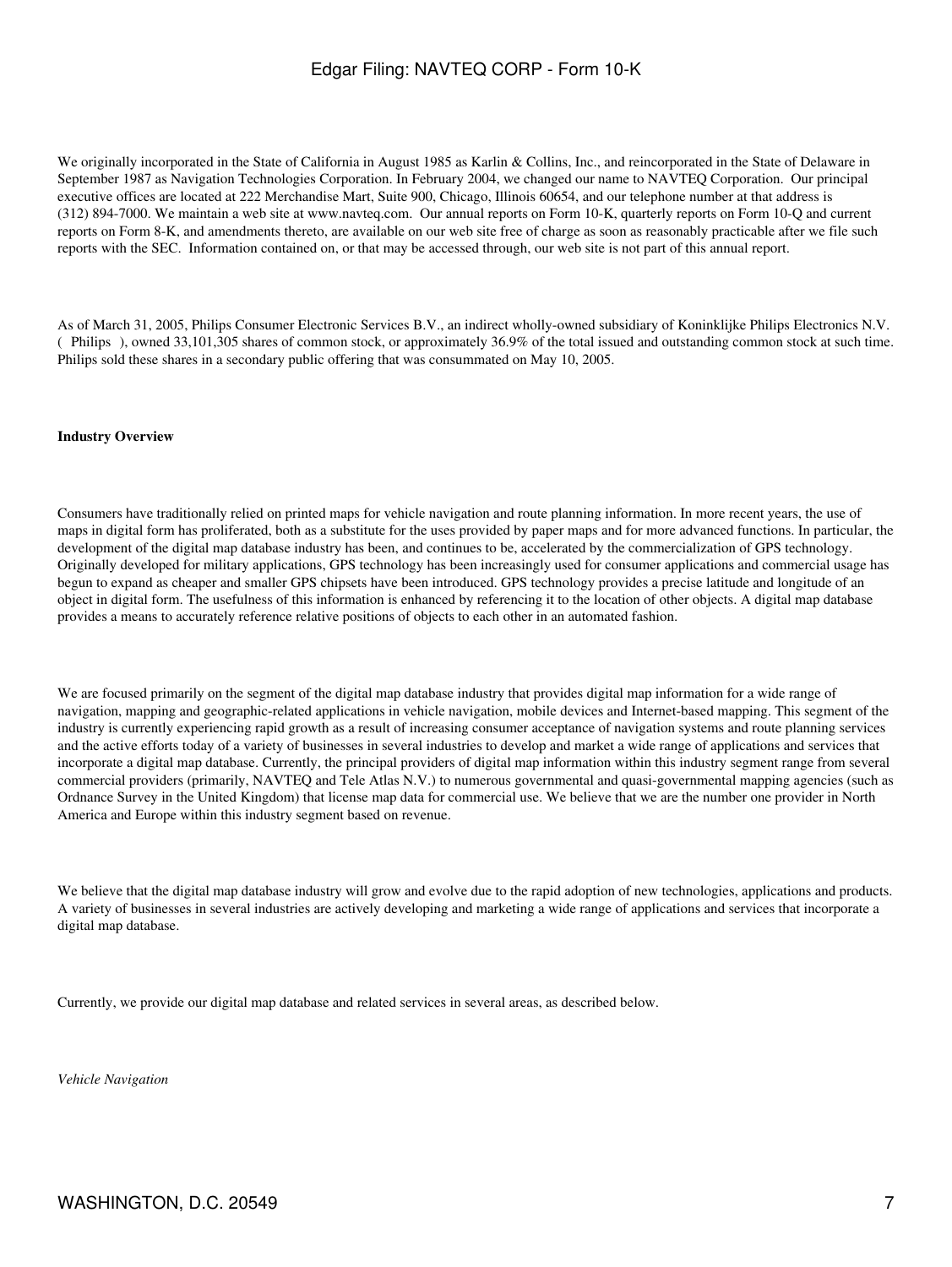The vehicle navigation industry, consisting primarily of automobile manufacturers and their navigation systems suppliers, is currently our primary channel. The automotive industry led the early adoption of GPS-enabled navigation technologies and is currently the largest consumer of highly detailed digital map databases such as ours. However, we believe that mobile devices will use the largest number of highly-detailed digital map databases in the near future. In 2005, more than 70% of our revenue was generated from sales of our map database for use in self-contained navigation hardware and software systems installed in vehicles. Although we expect our revenue generated from sales to the vehicle navigation industry will continue to grow, we expect that these sales as a percentage of our total revenue will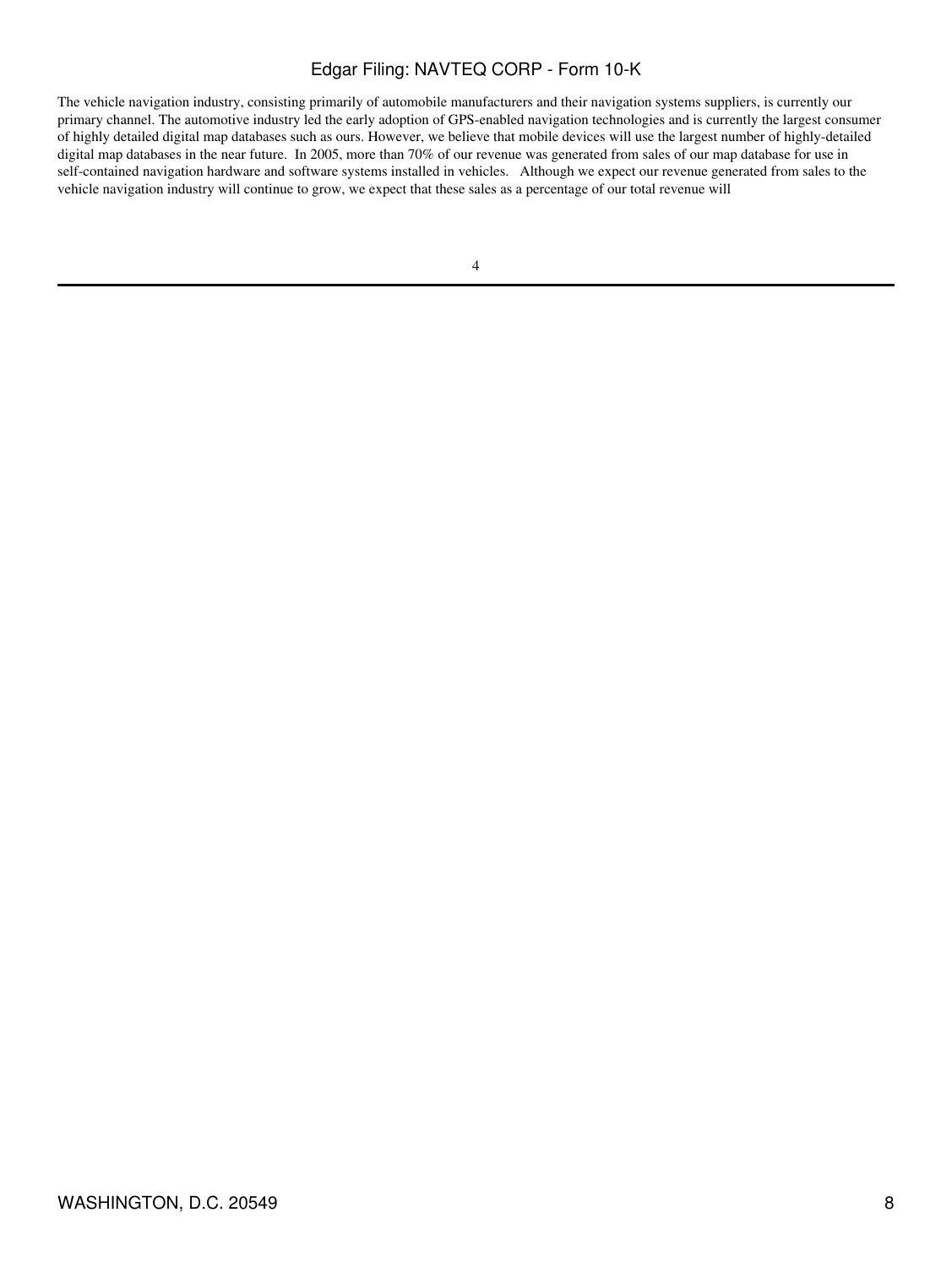decline over time, primarily due to anticipated higher growth rates in the use of our database in GPS-enabled mobile devices. Our sales in the vehicle navigation industry are primarily in Western Europe and North America.

A number of factors are expected to continue to drive growth in the penetration of navigation systems in Europe and North America. Technological advancements and manufacturing economies from higher production volumes are expected to lead to a continual decrease in the average price of vehicle navigation systems. Additionally, as competition among automobile manufacturers intensifies, they will increasingly look for ways to differentiate their product offerings. As a result, we expect automobile manufacturers in North America to expand beyond offering navigation systems primarily in the luxury and sport utility vehicle classes to other vehicle classes.

#### *Mobile Devices*

A variety of mobile devices have been introduced in recent years that are GPS-enabled and capable of supporting dynamic navigation and location-based services applications. These include mobile phones (including smartphones), personal digital assistants (PDAs) and personal navigation devices (PNDs). Demand for navigation and location-based products and services is growing as consumers become more familiar with and depend upon real-time electronically delivered information. In addition, in the United States, the Federal Communications Commission currently has mandated that by December 31, 2005, all wireless carriers must ensure that 95% of the handsets in a carriers total subscriber base are location-capable. This mandate is commonly referred to as E911. There is also an initiative called E112 in Europe which encourages wireless carriers to offer location-capable services. We believe that the confluence of nascent market demand for location-based services, government regulation and the desire of wireless service providers to increase their average revenue per user will continue to drive the development of location-based applications and result in accelerated growth in this area in the future.

*Internet-based Mapping Applications*

Leading websites and portals, such as AOL/MapQuest, Microsoft/MSN and Yahoo!, derive a substantial amount of traffic from consumers seeking route planning services such as static digital maps and point-to-point driving directions. Many of the leading websites and portals offering route planning services use our database to provide these services. The revenue we receive from these websites/portals does not represent a substantial portion of our business; however, we view this business to be an important driver of consumer awareness of digital route planning services and increased comfort levels with the more advanced dynamic navigation offerings in the vehicle and mobile device industries. In 2005, there were more than 18 billion route planning transactions derived from our database in North America on the leading Internet portals and websites.

#### *Other Applications*

Commercial enterprises and government agencies also deploy location-based applications to manage certain aspects of their business. Businesses with large fleets of vehicles benefit from understanding the changing location of the vehicles and optimizing routing in order to achieve fuel and labor efficiencies. Many consumer businesses such as insurers and retailers use geographic information to analyze their customer bases, while utility companies use precise geographic information to understand the location of their assets.

#### **Competitive Strengths**

WASHINGTON, D.C. 20549 9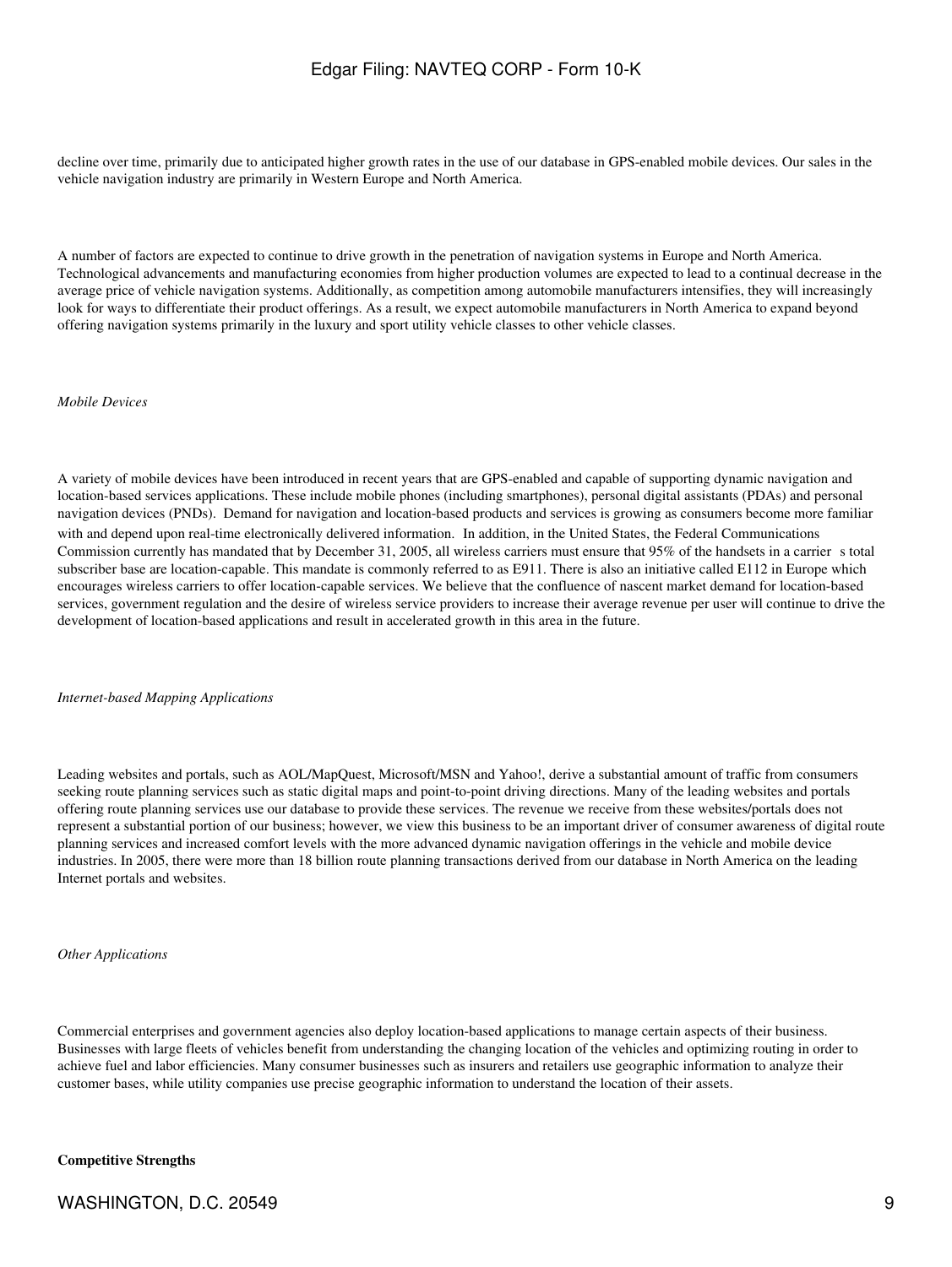We believe that we enjoy a number of important competitive strengths that drive our success and differentiate us in the various industries we serve, including:

 *Market Leadership.* We are the leader in providing digital map information to automobile manufacturers and automotive navigation systems manufacturers in Europe and North America. Every major automobile manufacturer that currently offers a navigation system in Europe and North America uses our database in one or more of their models. Since 1999, over 10 million vehicles have been equipped with navigation systems using our database. We believe that we are the leading provider to Internet sites providing route planning services in North America. We also believe that our experience and reputation in serving these markets enhances our ability to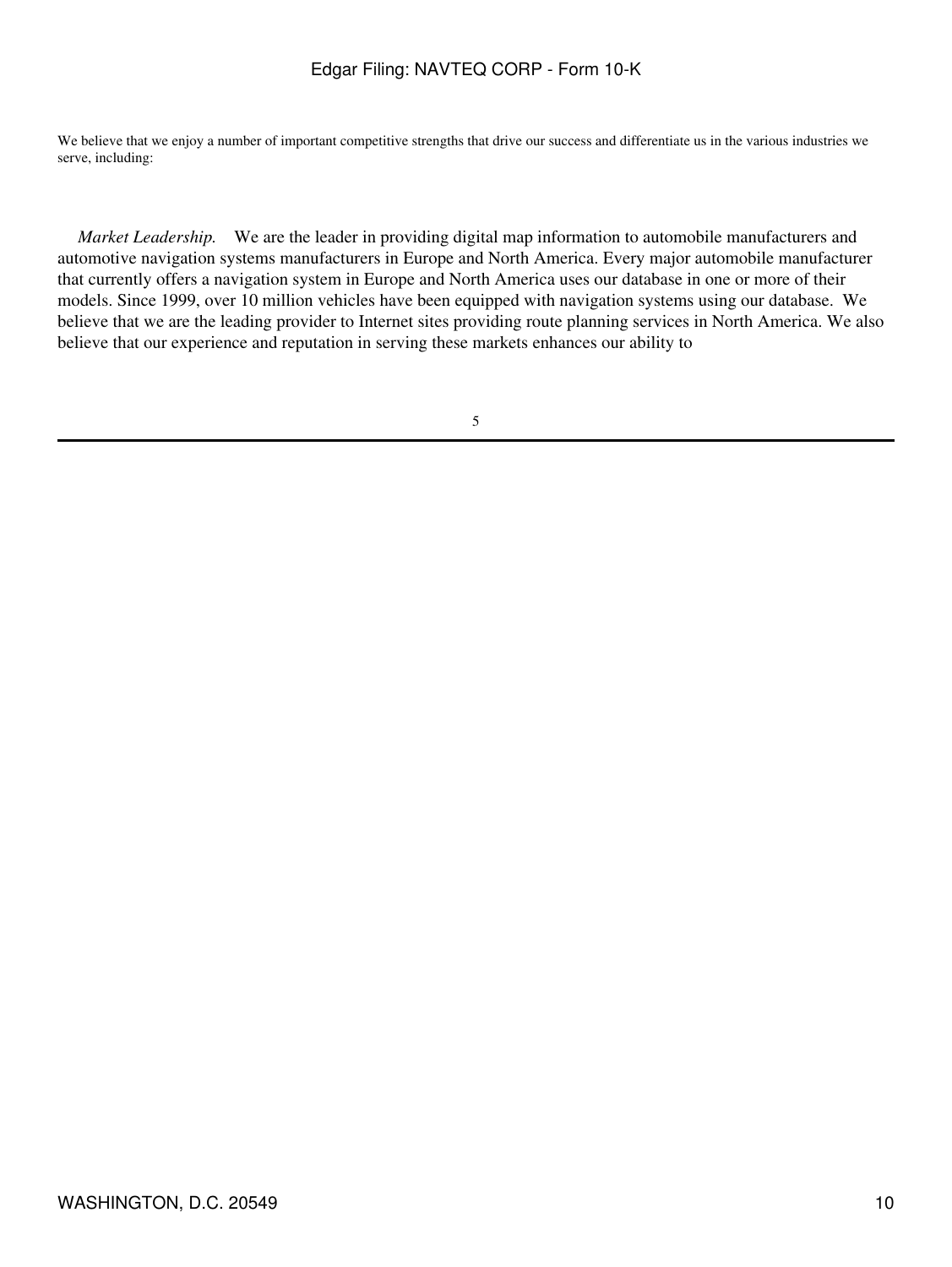penetrate other industries utilizing highly accurate digital map data, such as the emerging location-enabled mobile device market.

 *Extensive Global Coverage.* An important consideration to automobile manufacturers, navigation systems suppliers and Internet portals is the ability to provide a comprehensive global product offering. We offer extensive geographic coverage, including 53 countries on five continents covering over 10 million miles of roadway.

 *Detail and Richness of Our Database.* We offer a highly-detailed database, enabling real-time, turn-by-turn route guidance to specific addresses, points of interest and other locations. Unlike basic road maps, our map database currently can have over 160 unique attributes for a particular road segment, including details regarding ramps, road barriers, sign information, street names and addresses and traffic rules and regulations. Our database also includes information on an array of points of interest, such as airports, hotels, restaurants, retailers, civic offices and cultural sites. We believe that the inclusion of detailed navigation-related information as well as points of interest make our product more useful and relevant to users, enhancing the overall navigation experience. We continue to expand the detail and breadth of coverage of the database through direct collection and third party sources.

 *Integrated Data Collection Process.* We have a data collection process that combines proprietary technology with a global field force of over 500 trained technicians, enabling us to effectively collect, update and verify detailed road network data. We also believe that our data collection process provides superior quality and accuracy, as our field force experiences the roadway in the same manner as end-users, and that this quality and accuracy provides us with a distinct competitive advantage over comparable databases that are aggregated solely from third party sources.

 *Strong Business Relationships.* We have long-standing, collaborative relationships with manufacturers of automobiles, vehicle navigation systems and mobile devices. We are a direct supplier to a number of the major automobile manufacturers, including BMW, DaimlerChrysler, Fiat, Ford, General Motors, Porsche, PSA Peugeot Citroën, Renault and Volkswagen. We also supply some of these automobile manufacturers and others, such as Honda and Toyota, indirectly through relationships with the major navigation systems manufacturers, including AISIN AW, Alpine, Harman Becker, Siemens and Mitsubishi. In addition, we have established relationships with a number of GPS-enabled mobile device manufacturers, such as Garmin, Dell and Thales. We work closely with these manufacturers at various points in the product life cycle to facilitate their use of our database. We strive to collaborate with our customers in their engineering, marketing, information technology and sales functions and in any other areas within their organizations that are integral to their use of our map database. We believe this approach improves the product offerings of our customers.

 *Consistent Global Specification.* Our maintenance of common data standards and a uniform digital mapping approach worldwide enables us to deliver highly accurate, timely and consistent data to our customers. Maintaining a consistent global specification not only enables us to rapidly enhance maps and add attributes in new or existing coverage areas, but also allows us to meet our customers objectives of uniform quality and format on a global basis. This minimizes their costs and time required to process our data and incorporate it into their products and services. To the extent we acquire digital map databases, we intend to migrate the acquired databases to our global specification.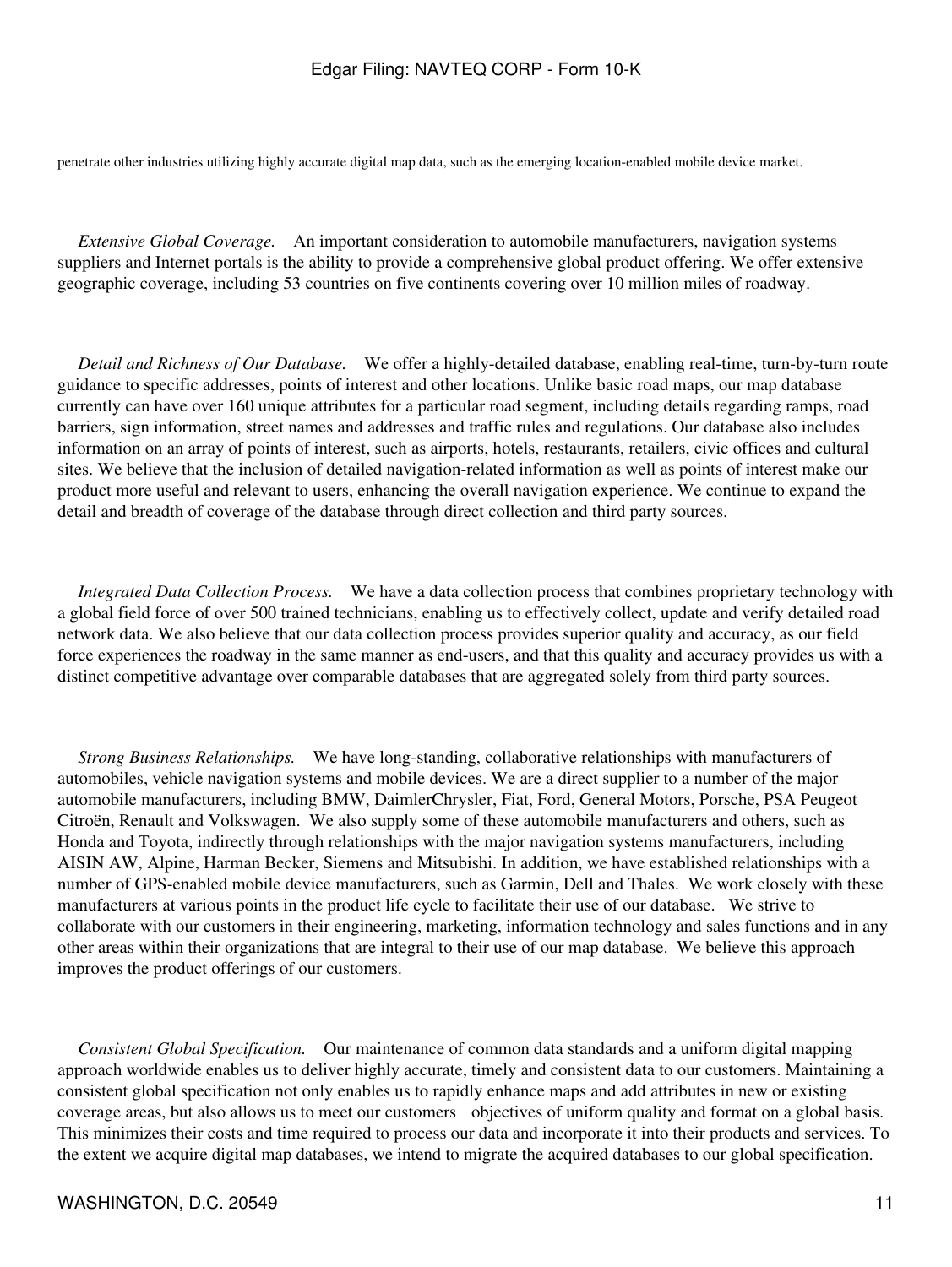#### **Our Database**

Our principal product is a map database that is a digital representation of road transportation networks in Europe, North America and other regions. Our database is constructed to provide the high level of accuracy and detail necessary to support a variety of applications providing dynamic navigation, route planning, location-based services and other geographic information-based products and services. We believe our digital map has the most extensive navigable geographic coverage of any commercially available today, currently including coverage at various levels of detail for 53 countries on five continents, covering over 10 million miles of roadway.

|   |    | ٩       |  |
|---|----|---------|--|
|   | ۰. |         |  |
|   |    |         |  |
| × | M. | ۰.<br>٧ |  |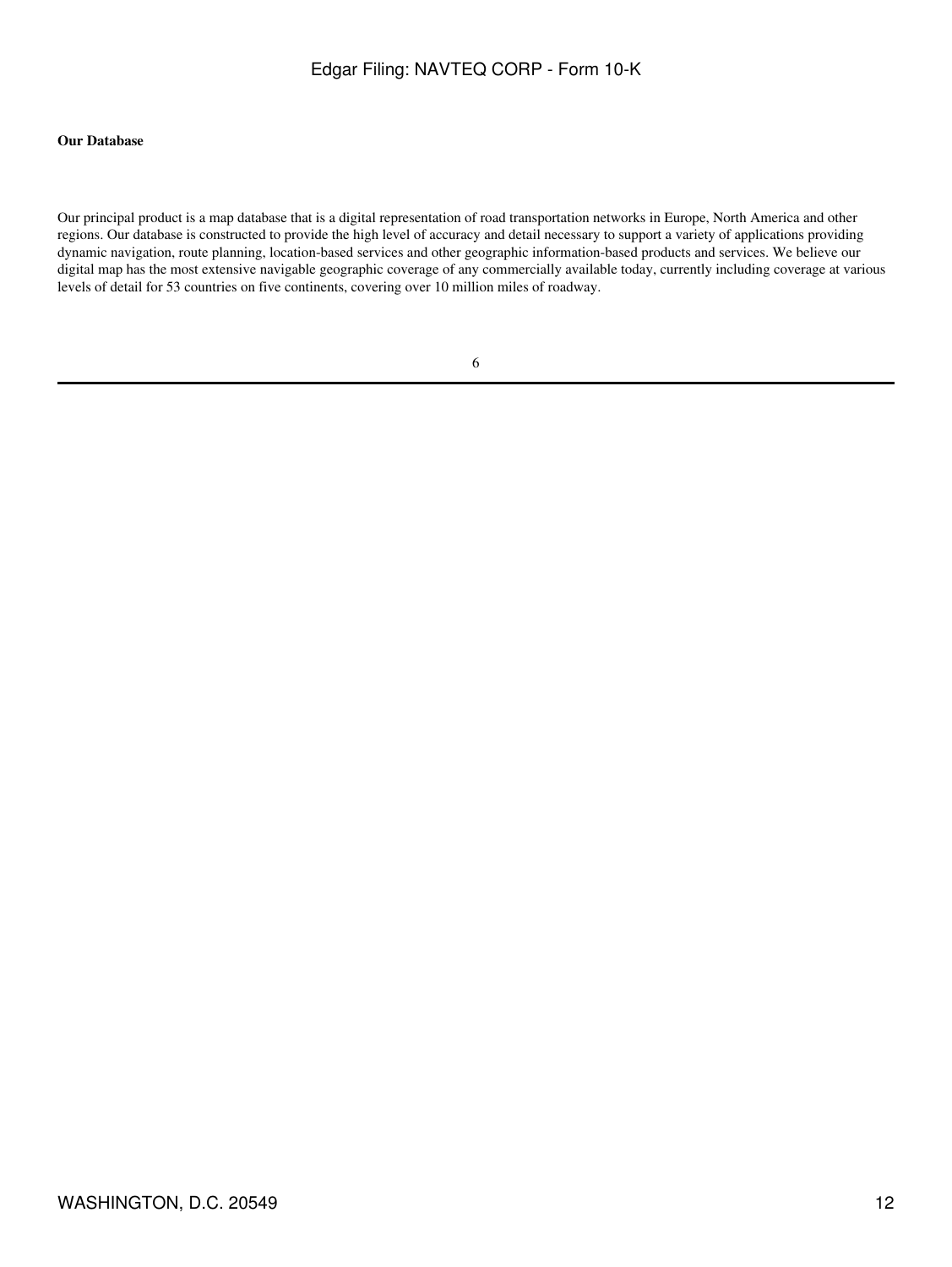We devote significant resources to creating, updating and enhancing our data and maintaining its quality. We also have made significant investments in software and related tools for database creation and updating. Our database is constructed to the same overall specifications regardless of coverage area so that product developers, manufacturers and service providers generally can design a single product that can be sold globally.

We provide varying levels of coverage ranging from intertown coverage, which is our base coverage, to detailed coverage, which is our most comprehensive coverage. Detailed coverage provides sufficient detail to allow turn-by-turn route guidance to addresses, points of interest and other locations within detailed coverage areas. Road network coverage, which is the coverage level in between detailed coverage and intertown coverage, typically includes most roads in the covered area with the exception of some local, residential or rural roads (referred to as functional class 5 roads) with verification made of roads that typically contain the most complex driving and navigating decisions (referred to as functional class 1-4 roads). Intertown coverage includes the major roadways and select local travel information, and seamlessly connects the detailed coverages. Route guidance products typically incorporate both detailed and intertown information.

In the United States and Canada, our database covers close to 100% of both the population and the public road network. Detailed coverage is complete for cities and their respective surrounding areas, covering in the aggregate approximately 69% of the total combined population of North America. In Western Europe and Eastern Europe, our database covers approximately 100% and 17%, respectively, of the population of the countries listed below under Europe.

We currently offer coverage in the following countries:

#### **North America**

|                      | United States (including<br>Puerto Rico and Virgin<br>Islands)                             | Canada           | Mexico          |
|----------------------|--------------------------------------------------------------------------------------------|------------------|-----------------|
| <b>Europe</b>        |                                                                                            |                  |                 |
|                      | Andorra                                                                                    | Hungary          | Romania         |
|                      | Austria                                                                                    | <b>Ireland</b>   | Russia          |
|                      | Belgium                                                                                    | Italy            | San Marino      |
|                      | Bulgaria                                                                                   | Latvia           | Scotland        |
|                      | Croatia                                                                                    | Liechtenstein    | Slovak Republic |
|                      | Czech Republic                                                                             | Lithuania        | Slovenia        |
|                      | Denmark                                                                                    | Luxembourg       | Spain           |
|                      | England (including Crown<br>Territories, Isle of Man,<br>Channel Islands and<br>Gibraltar) | Monaco           | Sweden          |
|                      | Estonia                                                                                    | The Netherlands  | Switzerland     |
|                      | Finland                                                                                    | Northern Ireland | Vatican City    |
|                      | France                                                                                     | Norway           | Wales           |
|                      | Germany                                                                                    | Poland           |                 |
|                      | Greece                                                                                     | Portugal         |                 |
| <b>Rest of World</b> |                                                                                            |                  |                 |
|                      | Bahrain                                                                                    | Oman             | South Korea     |
|                      | <b>Brazil</b>                                                                              | Oatar            | Taiwan          |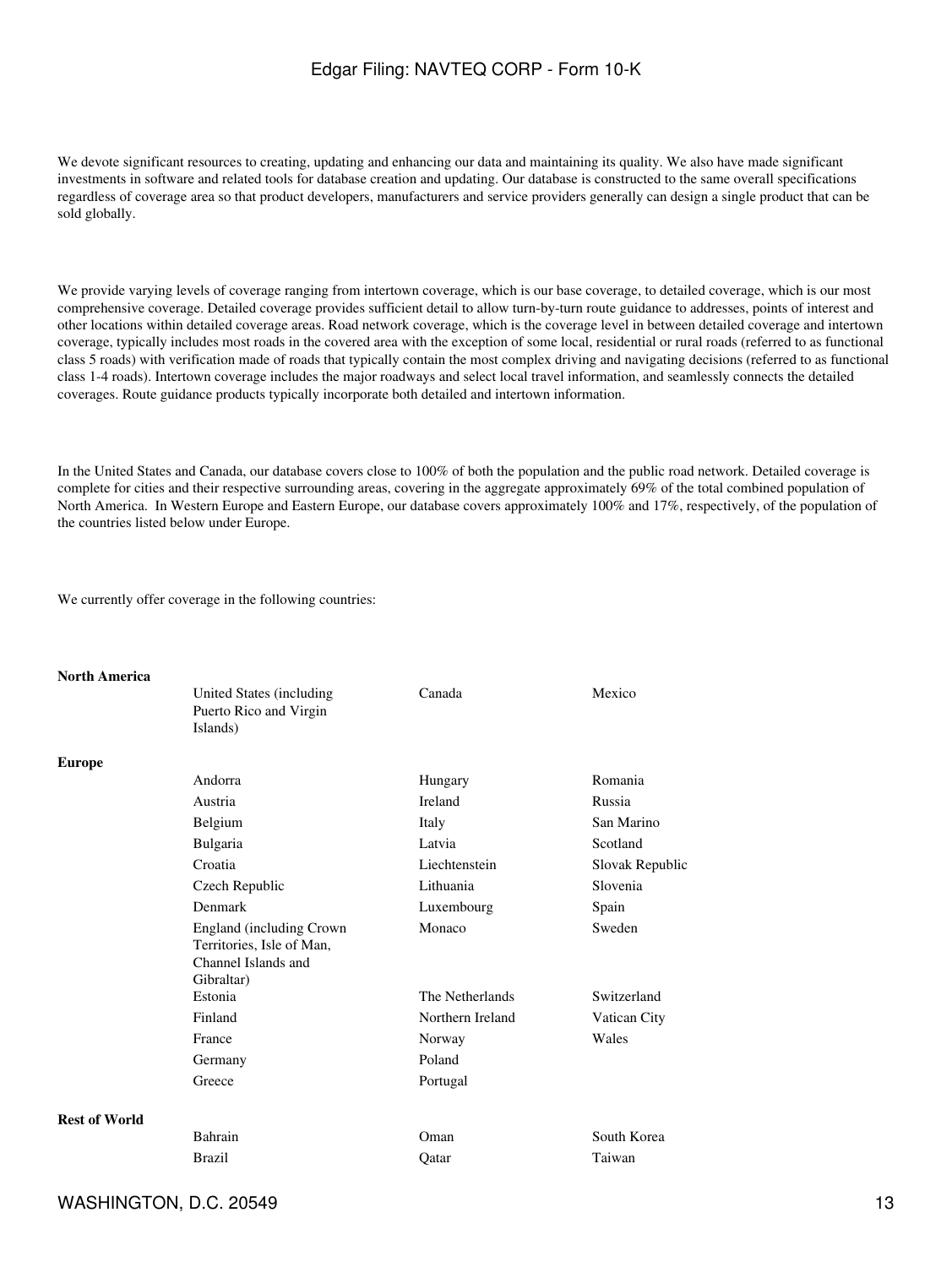China (Hong Kong only)\* Saudi Arabia United Arab Emirates Kuwait Singapore Malaysia South Africa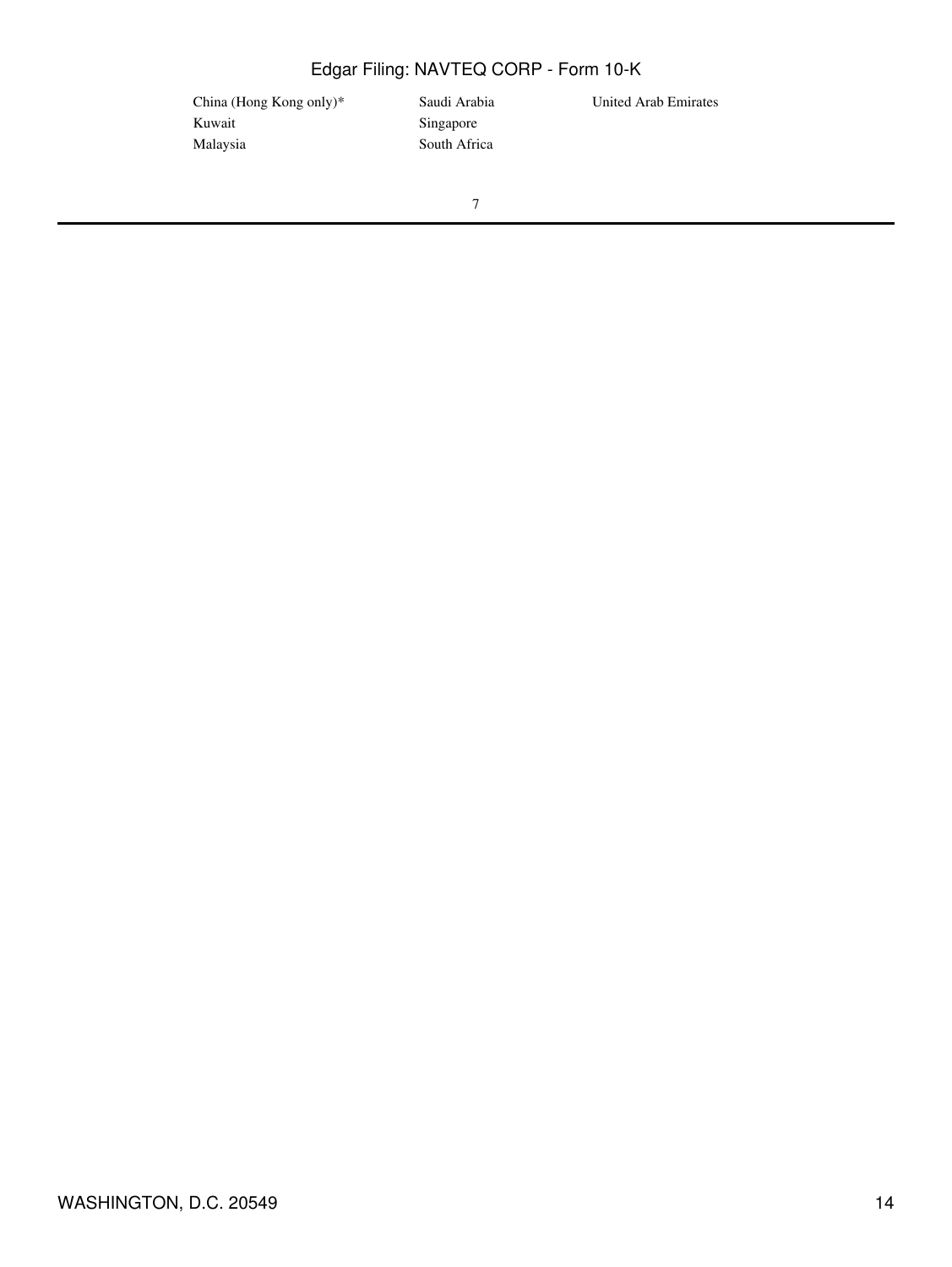Creating, maintaining and delivering a comprehensive, high quality map database is a multi-step, labor-intensive process. We currently employ over 190 geographers in our centralized production facility and a global workforce of over 500 field analysts in 27 countries, all working with a consistent build methodology and using one global specification.

The major steps in building our digital map database include:

*Source Acquisition.* When building a map of a new area, it is generally more efficient and productive for us to start with a base map with basic road network information. Under the leadership of our field operations, we evaluate national, regional and local sources of private and publicly available information to obtain base road information and other points of interest, such as airports, hotels, restaurants, retailers, civic offices and cultural sites.

During initial database creation, our field force develops relationships with authorities at all levels responsible for the roadways in order to gather driving rules and other information and field-verify the database. In some cases, reliable third party source material may not be available. In these instances, we initiate field data collection.

 *Digitization.* Source material may either be in a digital or analog format (such as paper maps or aerial photography). For analog sources, we must digitize the information (convert the source material into an electronic format). This work is generally accomplished in our production facility or through select outsourcing.

 *Geometry.* The base road geometry is then associated with the appropriate longitude and latitude in a variety of ways, including field drives and the use of digital imagery.

 *Field Data Collection.* Using proprietary tools and processes, we supplement the base map data with complex geographic data, street name information and navigation information or attributes (such as barriers, one-way restrictions, turn restrictions and other driving rules and points of interest) by direct observation using our field force.

 *Geocoding.* We use our proprietary technologies and methods to convert the data that we have collected into our database according to our specifications. Our method consists of creating a geometric base of elements that represent objects in the real world and then applying additional data, such as street names and addresses, postal codes and one-way road information.

<sup>\*</sup>We also offer data for mainland China indirectly through our Chinese joint venture, NAV2.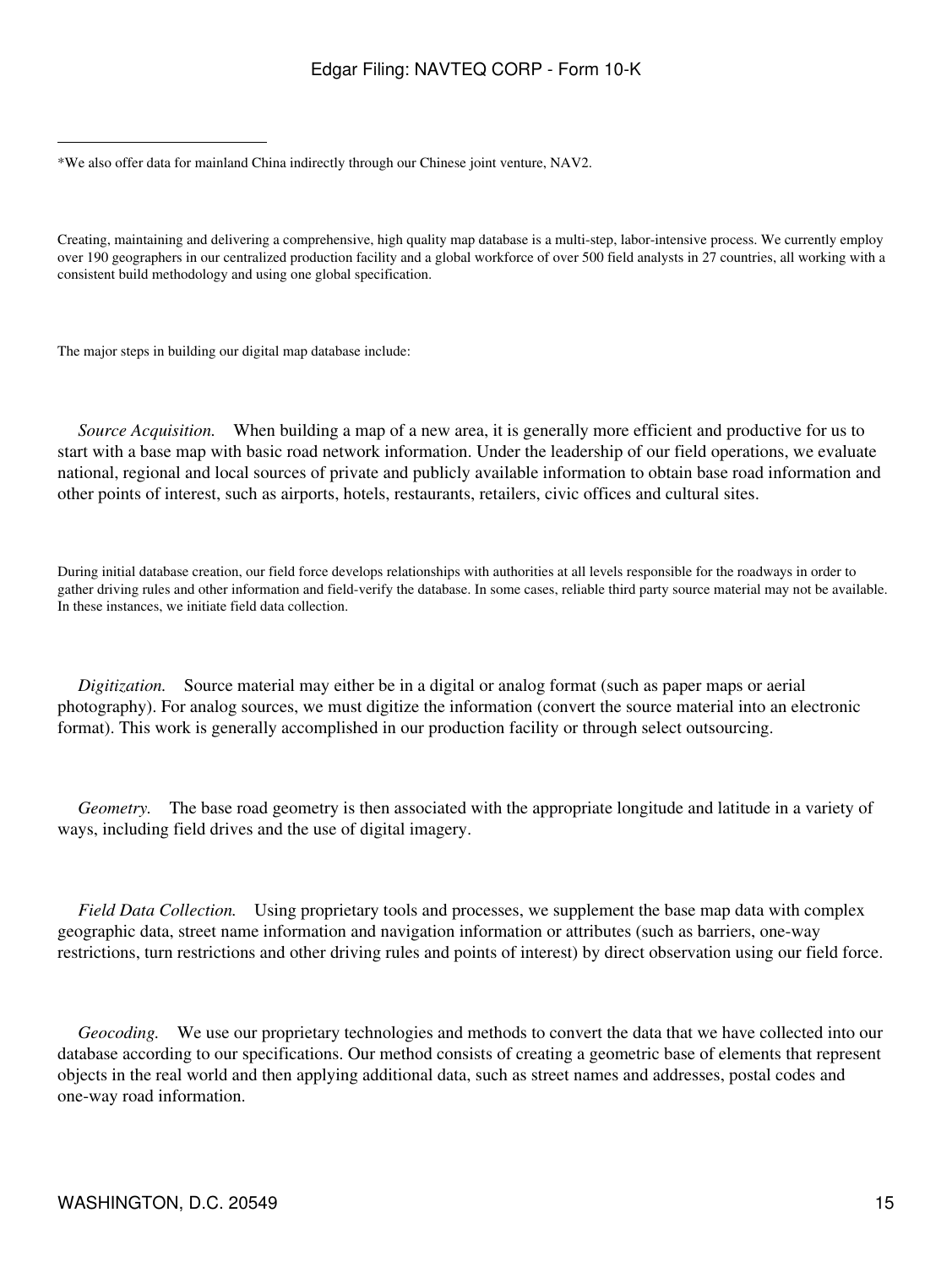*Data Validation.* Throughout the data entry process, hundreds of validation tests automatically check the accuracy of the data, indicating when field verification through direct observation is needed for resolution. This is complemented by monthly reports monitoring data quality and on-site field-testing of randomly selected geographic areas.

After our maps are created, we then process the data into a variety of formats and data sets for delivery to our customers in the data extraction process.

Once initial development for an area is complete we continually update our database to reflect changes to the roadway network, points of interest, and new content, and we release these updates to our customers on a periodic basis throughout the year. The major steps in maintaining and updating our digital map database include:

 *Large-Scale Sources.* When available, we utilize large-scale information (such as, governmental postal file information or high resolution digital imagery) to identify changes in our database.

*Local Sources.* We also use our field force s network of local and regional contacts to identify changes or additions to the road network. Our local field offices gather information on road conditions and plans from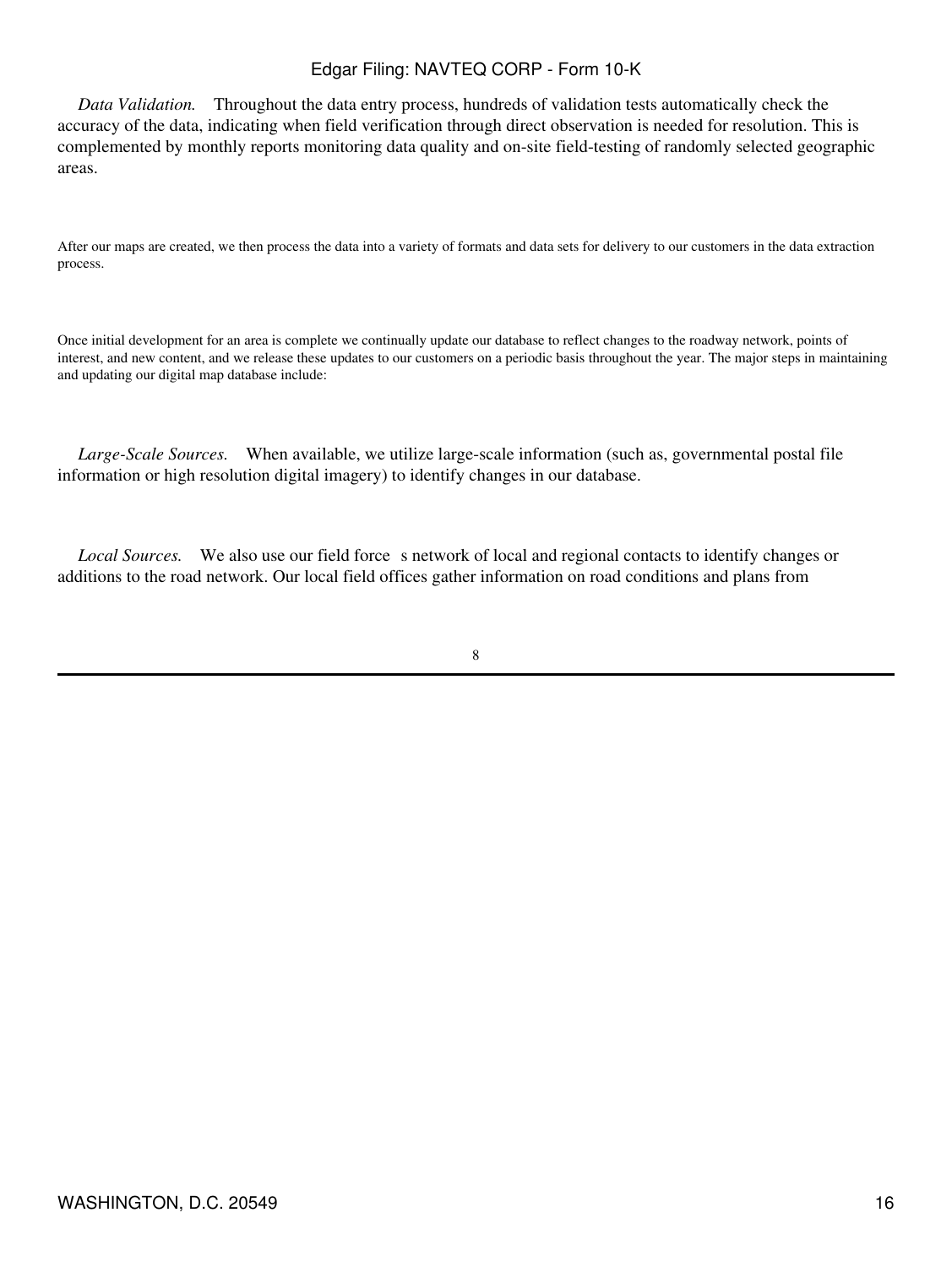multiple sources, check data quality and continually validate database information.

 *Customer Input.* Customer and end-user feedback is captured through a comprehensive database update request process used to identify errors and anomalies in the data.

 *Field Data Collection.* Areas requiring updates or changes to the database are integrated into our on-going data-collection drive plans in order to capture the specific attribution required for navigation through direct observation.

In connection with the licensing of our map database, we sometimes provide our customers with related distribution and technical support services. These additional services facilitate the use and adoption of our database by assisting our customers with the complexities of distributing storage media (for example, multiple formats, languages and countries) and reducing their development costs and time to market for their products and services that use our data.

Distribution services include the manufacturing and shipping of storage media to automobile manufacturers and dealers or directly to end-users as well as a complete range of services, including inventory management, order processing, on-line credit card processing, multi-currency processing, localized VAT handling and consumer call center support. We handle more than 1.5 million pieces of storage media annually (both CDs and DVDs) and some component of our distribution services are currently used by more than 20 car brands.

Technical support services include technical content support, technical software support, resident engineering and program management. Technical content support is provided to all customers to assist them in optimizing use of our data in their products and services. Technical software support provides shelf-ready, third party and custom software tools and solutions. Finally, resident engineering and program management services help define and manage broad program implementation to ensure successful product launches. Our technical support services are designed to facilitate more successful and rapid entry by our customers into the navigation market, accelerate growth of the entire navigation market and enhance the relationship between us and our customers. Our technical support service staff also work closely with both sales personnel and customers to better understand customer requirements for new product deployment.

#### **Technology**

Technology development is an integral part of our continued growth and success. Our technology team consists of approximately 250 employees, focusing on initiatives to better serve our customers needs as well as to improve our efficiency internally. We also outsource some of our software development and data production functions to third parties located in foreign countries. This enables us to complete projects that are non-recurring, require varying or significant additional headcount or demand quick turnaround in a cost effective and timely manner.

Our customers evolving uses and requirements for our map database drive our technology developments and innovations in data gathering, processing, delivery and deployment. Our technology effort will continue to focus on tools and services that enable us to efficiently create, manage and distribute the map database. We expect to continue to develop proprietary technology where appropriate and to purchase or license technology where cost-effective. In addition, we are currently migrating to an enhanced database platform that will enable us to support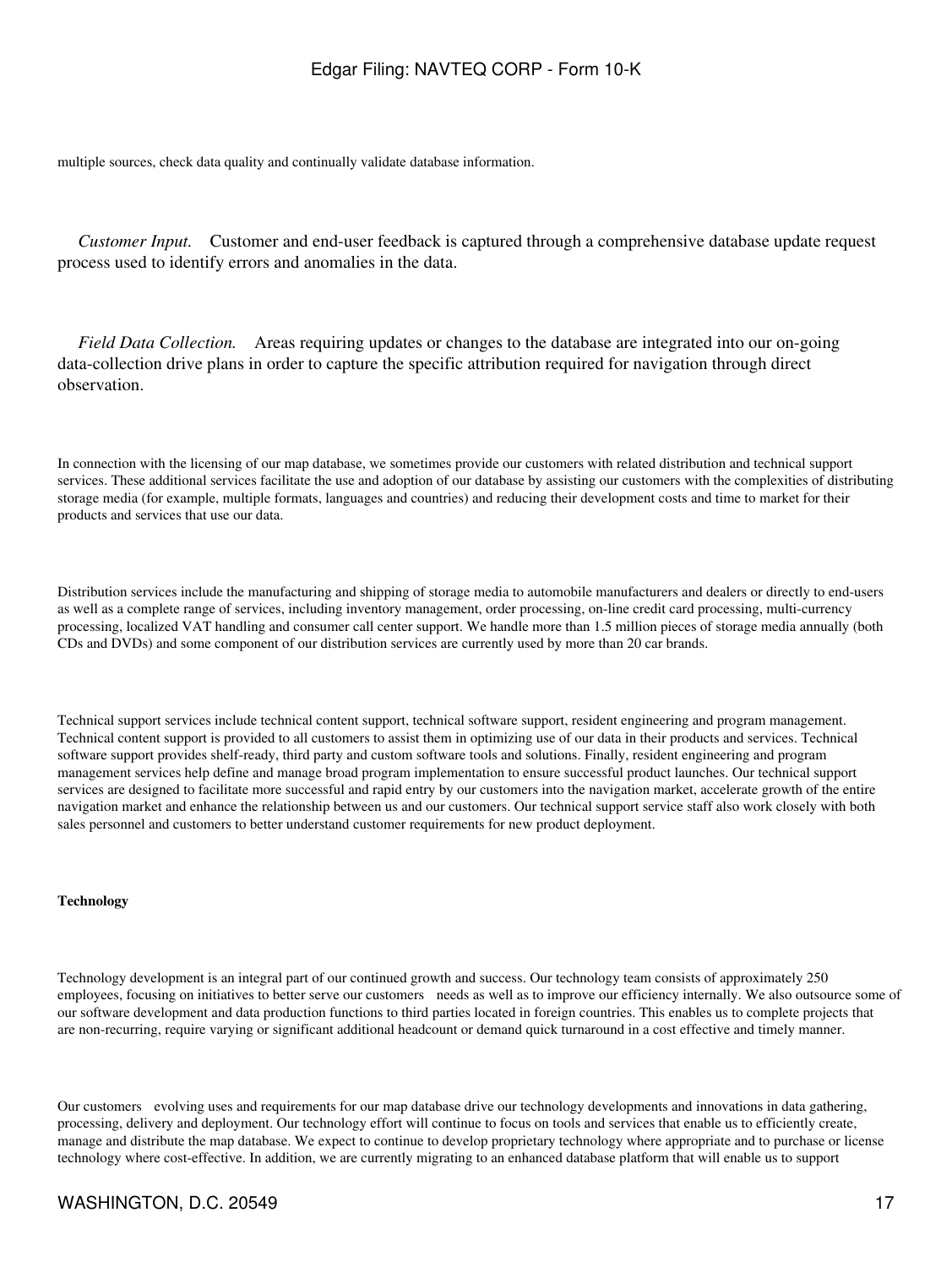electronic, incremental delivery of map data and reduce latency between data collection, database updates and distribution of information. The new system will also enable us to provide on-demand delivery of map database updates to our customers in the future.

We believe that a significant factor in the successful creation and updating of our database is our proprietary software environment. We employ an integrated, centralized approach to our database, software support and operations environments. We devote significant resources and expertise to the development of a customized data management software system. We also have built our workstation software to enable sophisticated database creation and the performance of updating tasks in a well-controlled and efficient environment. A particular capability that we have developed in this area is the ability to access the common database from any of our more than 130 satellite offices and the ability to edit portions of the data concurrently among several users. Our proprietary software enables our field force to gather data on a real-time basis on portable computers in field vehicles. Once the data has been gathered and stored on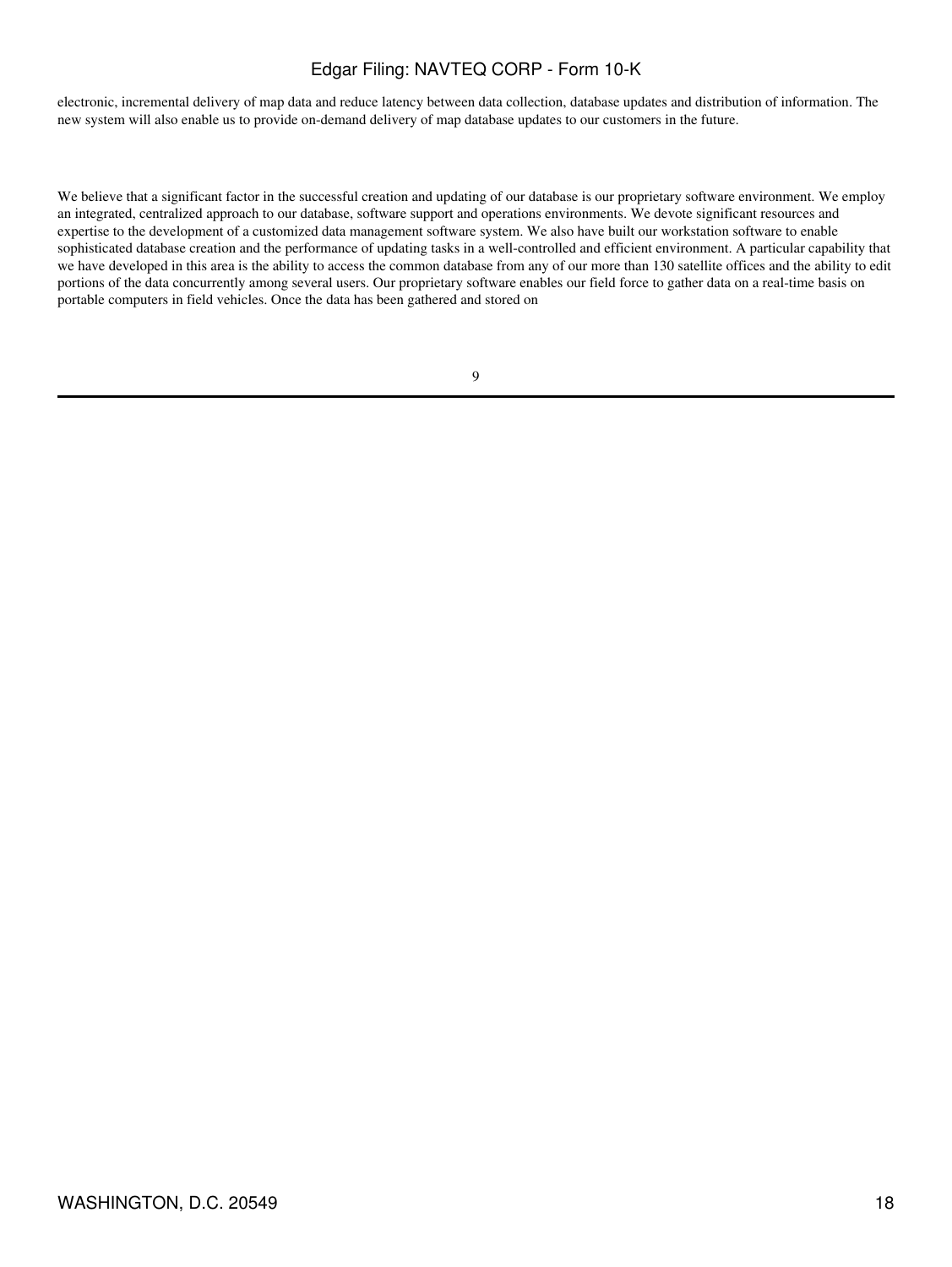portable computers, our field force performs further data processing at our field offices before integrating the changes into the common database.

#### **Marketing and Database Distribution**

Our marketing efforts include a direct sales force, attendance and exhibition at trade shows and conferences, advertisements in relevant industry periodicals, direct sales mailings and advertisements, electronic mailings and Internet-based marketing.

We provide our data to end-users through multiple distribution methods. For example, our customers produce copies of our data on various media, such as CD-ROMs, DVDs and other storage media. Our customers then distribute those media to end-users directly and indirectly through retail establishments, automobile manufacturers and their dealers, and other re-distributors. The media may be sold by our customer separately from its products, bundled with its products or otherwise incorporated into its products. We also produce copies of our data and distribute those copies to end-users both directly and indirectly through automobile manufacturers and their dealers. In those cases where we produce and distribute copies to end-users, the copies are either compiled into our customers proprietary format for use with the customers products or are in our common database physical storage format. Additionally, some of our customers store our data on servers and distribute information, such as map images and driving directions, derived from our data over the Internet and through other communication networks.

#### **Customers**

We provide our database to automobile manufacturers and dealers, navigation systems manufacturers, software developers, Internet portals, parcel and overnight delivery services companies and governmental and quasi-governmental entities, among others. Our customers include developers and marketers of vehicle and mobile navigation systems and devices, providers of route planning and map display applications, providers of location-based products and services and providers of other geographic information-based products and services. We have entered into written agreements of various types, principally license agreements, with each of our customers. The majority of these agreements, however, are not requirements contracts.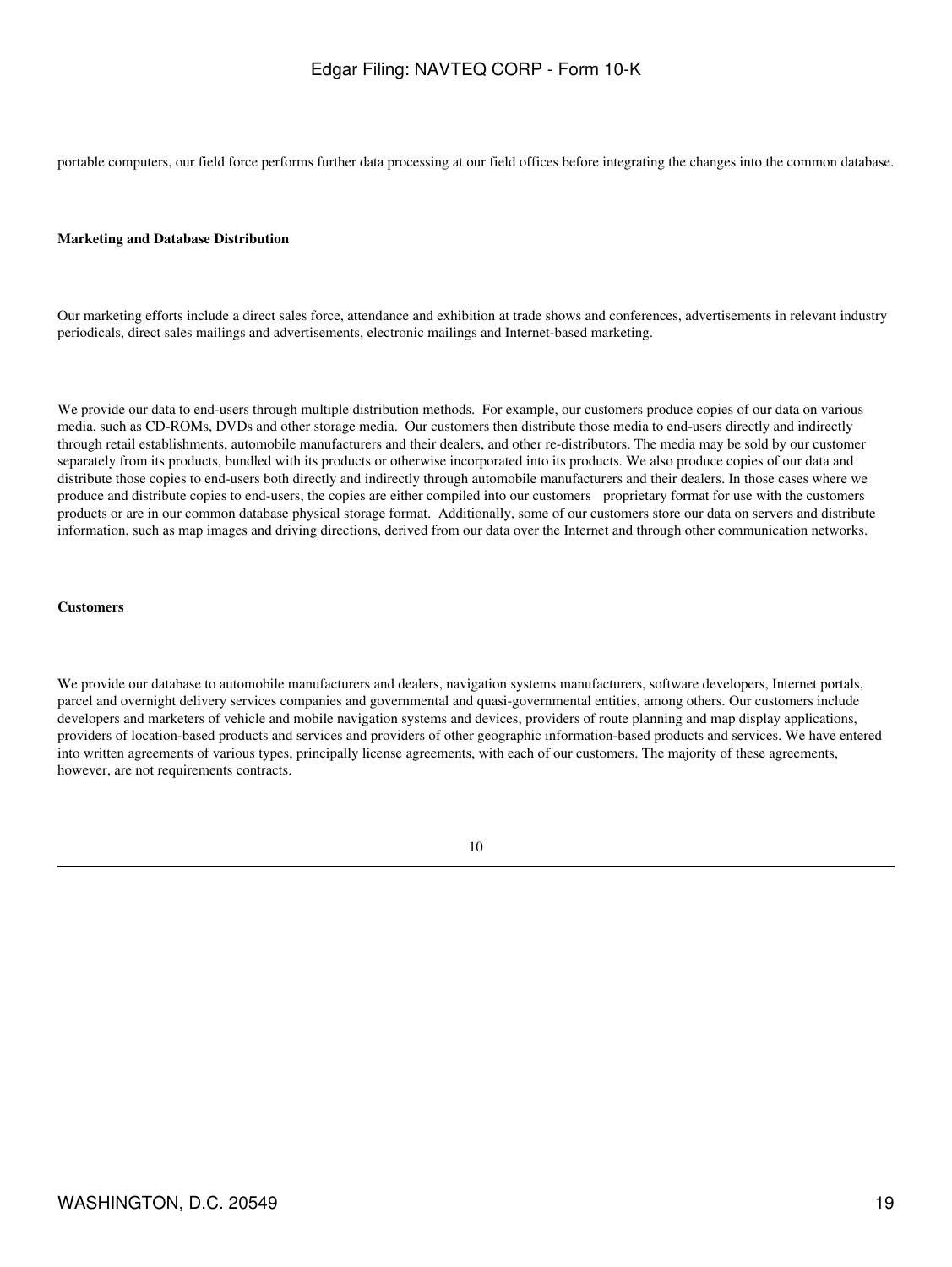The following table presents a representative sample of our customers and their respective map-based applications.

| <b>Industry Type</b>          | <b>Map-Based Applications</b>   | <b>Representative Customers</b>               |
|-------------------------------|---------------------------------|-----------------------------------------------|
| Vehicle Navigation            | Dynamic navigation              | BMW, Daimler-Chrysler, VW-Audi, PSA           |
|                               | Telematics services             | Peugeot Citroën, Ford, General Motors         |
|                               | Real-time traffic data          | (Automotive)                                  |
|                               |                                 | Harman Becker, AISIN AW, Alpine,<br>Siemens,  |
|                               |                                 | Denso<br>(Navigation systems manufacturers)   |
|                               |                                 | OnStar, ATX (Telematic)                       |
|                               |                                 | XM Satellite Radio, Sirius Satellite Radio    |
| Mobile Devices                | Map display                     | Garmin, Dell,                                 |
|                               | Driving directions              | Thales, T-Info,                               |
|                               | Dynamic navigation              | Telcontar, PTV, Tel-Map                       |
| <b>Internet-Based Mapping</b> | Map display                     | AOL/MapQuest,                                 |
|                               | Driving directions              | Microsoft/MSN, Yahoo!                         |
|                               |                                 | (Internet portals)<br>Microsoft, Rand McNally |
|                               |                                 | (PC Software)                                 |
| Other                         | Asset tracking/fleet management | Leading parcel and overnight delivery service |
| (Commercial Logistics,        | Route optimization              | companies, PTV, ESRI                          |
| Geographic Information        | Geographic information          | Federal, state, local and quasi-              |
| Analysis, etc.)               | Emergency response              | government agencies                           |
|                               | Traffic management              |                                               |

During the fiscal years ended December 31, 2003, 2004 and 2005, BMW AG (including its affiliates) represented approximately 18%, 16% and 13% of revenue, respectively. We sell copies of our database and map disks to BMW in North America and Europe pursuant to BMWs standard purchasing terms and conditions, modified in specific instances by separate agreements with BMW. BMW is not obligated to make any minimum purchases under these arrangements. We have also entered into an agreement with BMW to develop a database for South Africa and to sell copies of this database and map disks to BMW.

#### **License Agreements**

We license and distribute our database in several ways, including licensing and delivering our database to our business customers, such as application developers and service providers, who then distribute the database directly or indirectly to business and consumer end-users in connection with their products and services. We also license and distribute our database directly (or indirectly through distributors) to both business and consumer end-users. In addition to the basic license terms that typically provide for non-exclusive licenses, our license agreements generally include additional terms and conditions relating to the specific use of the data.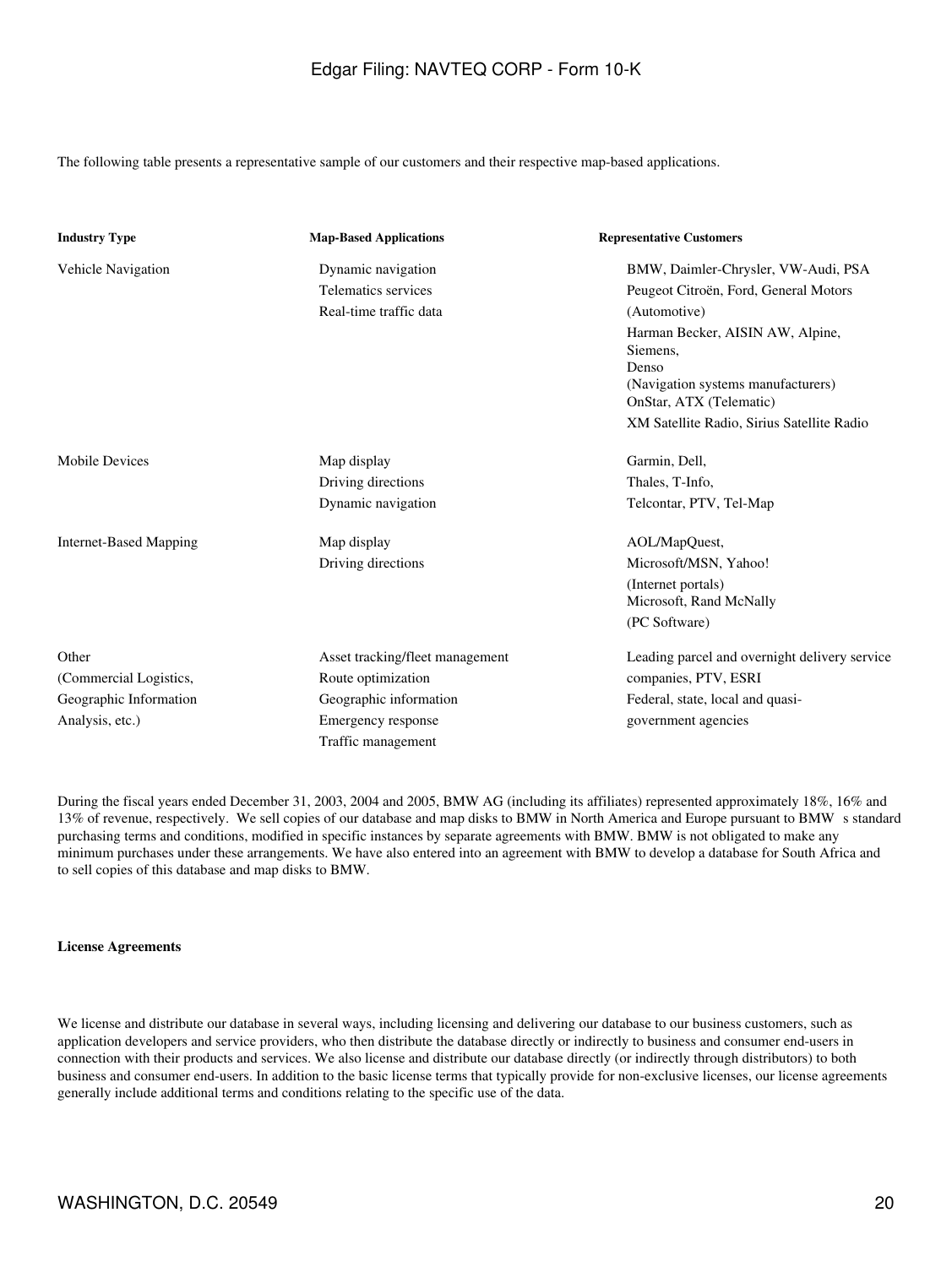Our license fees vary depending on several factors, including the content of the data to be used by the product or service, the use for which the data has been licensed and the geographical scope of the data. The license fees paid for the licenses are usually on a per-copy basis or a per-transaction basis. In general, there is no requirement that a customer sell a minimum number of copies or transactions, although certain of the licenses require a minimum annual license fee or other minimum fee to be paid by the customer to us.

Certain of the license agreements allow our customers to require or request us to produce copies of the database on their behalf and to deliver those copies to the customer or to another distributor for redistribution to consumer end-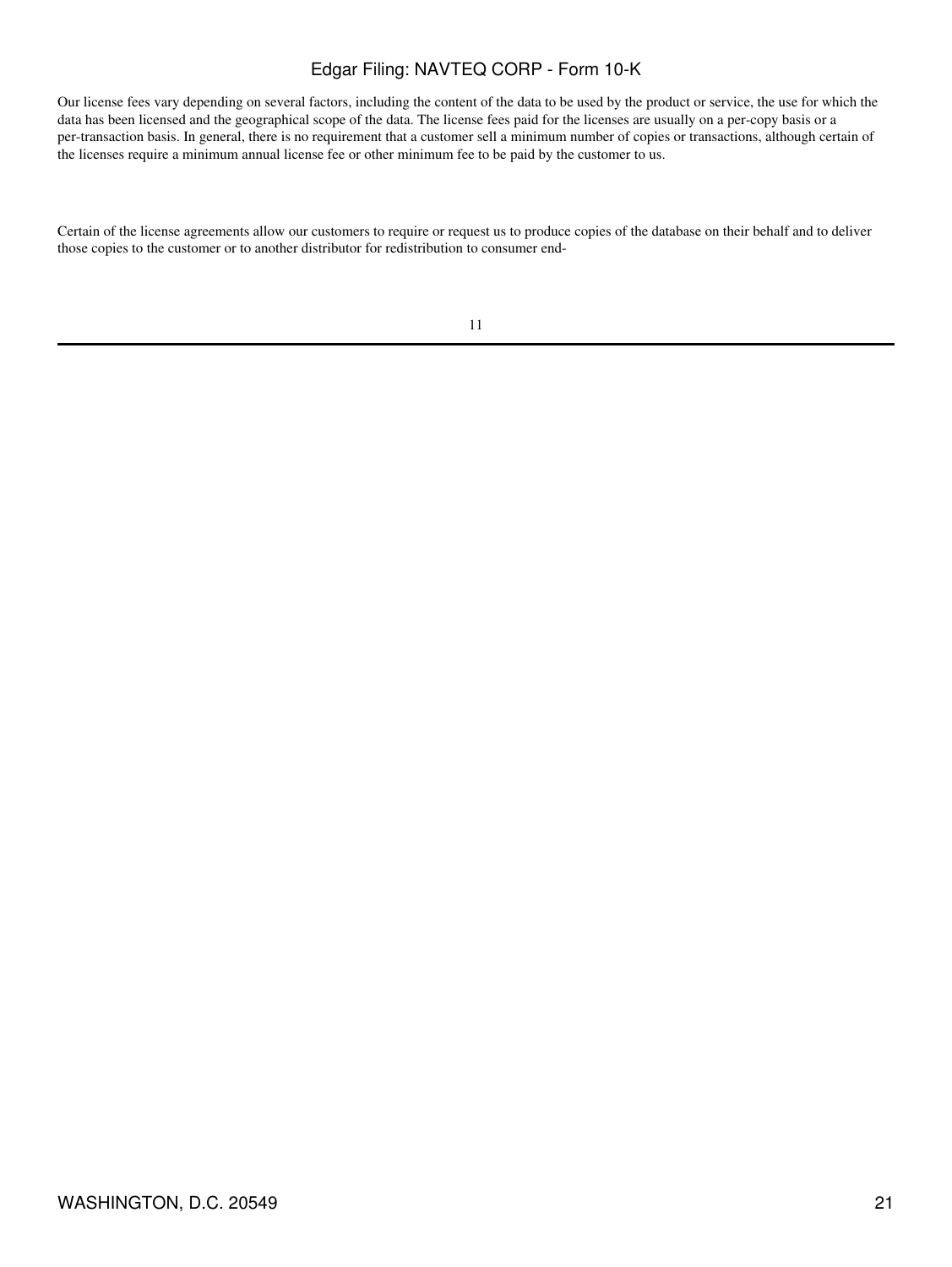users. Similarly, we produce and deliver database copies to automobile manufacturers pursuant to purchase orders or other agreements, and the automobile manufacturers and their dealers redistribute the copies to automobile purchasers. If a customer elects for us to provide these database copies, or if we agree to provide these copies to an automobile manufacturer, then this customer, automobile manufacturer or another party is obligated to pay us a fee for each copy that we produce and deliver which includes a per-copy license fee and a service fee for packaging and distribution.

#### **Competition**

The market for map information is highly competitive. We compete with other companies and governmental and quasi-governmental agencies that provide map information to a wide variety of users in a wide range of applications with varying levels of functionality. We believe that the principal elements of competition in the market for map information are:

the geographic coverage of the database;

the range and specificity of the information in the database;

database accuracy;

value-added services;

content;

the price to customers for the use of the database; and

 the availability of software and hardware products that are compatible with the database (or available or used in products/services that use this map information).

We currently have several major competitors, including Tele Atlas and numerous European governmental and quasi-governmental mapping agencies (e.g., Ordnance Survey in the United Kingdom) that license map data for commercial use. Governmental and quasi-governmental agencies are also making more map data information available free of charge or at lower prices, which may encourage new market entrants or reduce the demand for fee-based products and services which incorporate our map database.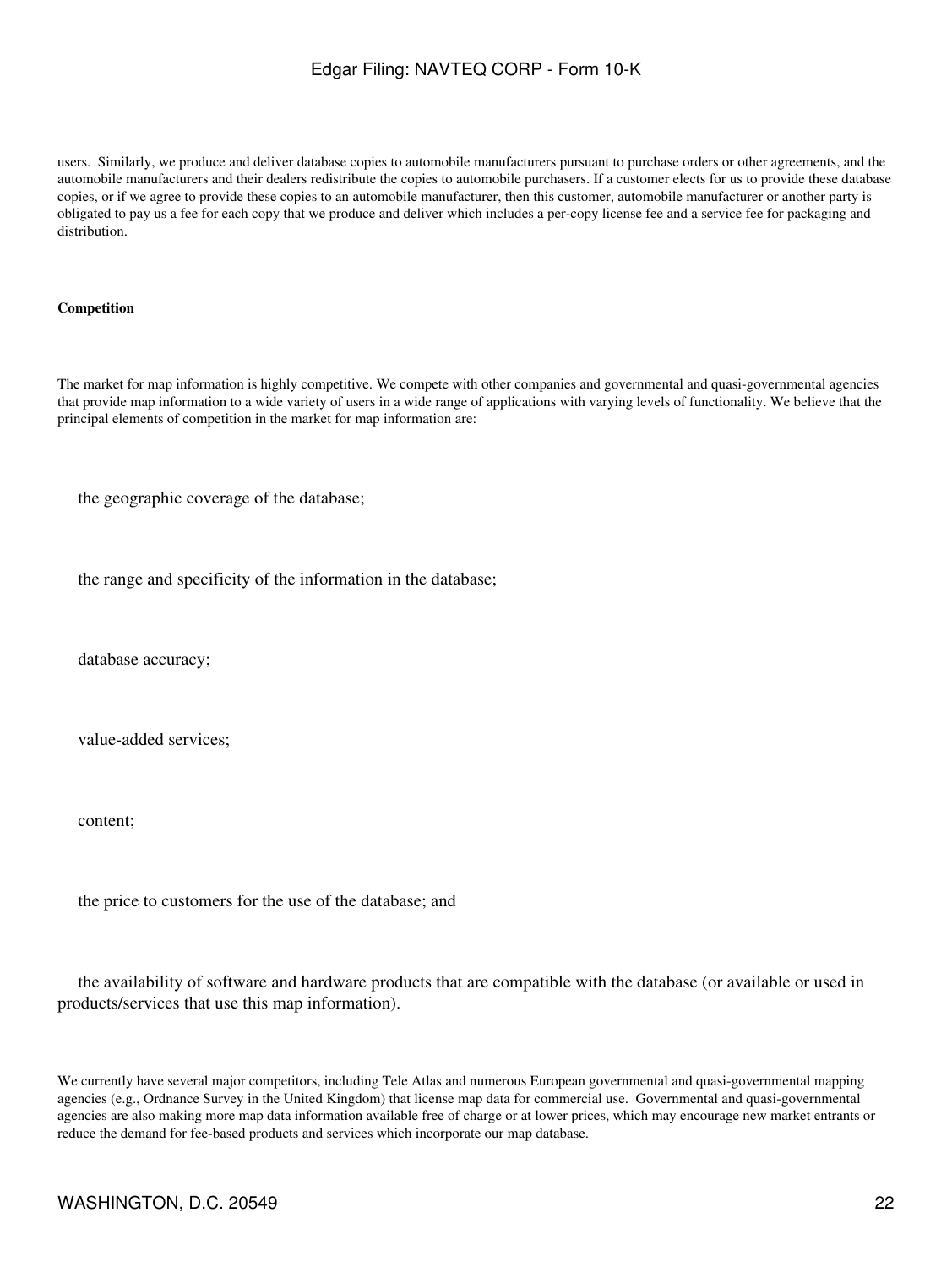In addition, some of our customers prefer to license data from several vendors in order to diversify their sources of supply and to maintain competitive and pricing pressure. Increased competition from our current competitors or new market entrants (which may include our customers), actions taken by our customers to diversify their sources of supply and increase pricing pressure, the acquisition of Geographic Data Technology, Inc. (GDT) by Tele Atlas in July 2004 as well as other competitive pressures, may result in price reductions, reduced profit margins or loss of market share by us.

#### **Intellectual Property**

Our success and ability to compete are dependent, in part, upon our ability to establish and adequately protect our intellectual property rights. In this regard, we rely primarily on a combination of copyright laws (including, in Europe, database protection laws), trade secrets and patents to establish and protect our intellectual property rights in our database, software and related technology. We hold a total of more than 155 U.S. patents, which cover a variety of technologies, including technologies relating to the collection and distribution of geographical and other data, data organization and format, and database evaluation and analysis tools. Although we actively attempt to utilize patents to protect our technologies, we believe that none of our patents, individually or in the aggregate, are material to our business. We also protect our database, software and related technology, in part, through the terms of our license agreements and by confidentiality agreements with our employees, consultants, customers and others. We also claim rights in our trademarks and service marks. Certain of our marks are registered in the United States, Europe and elsewhere and we have filed applications to register certain other marks in these jurisdictions. We have licensed others to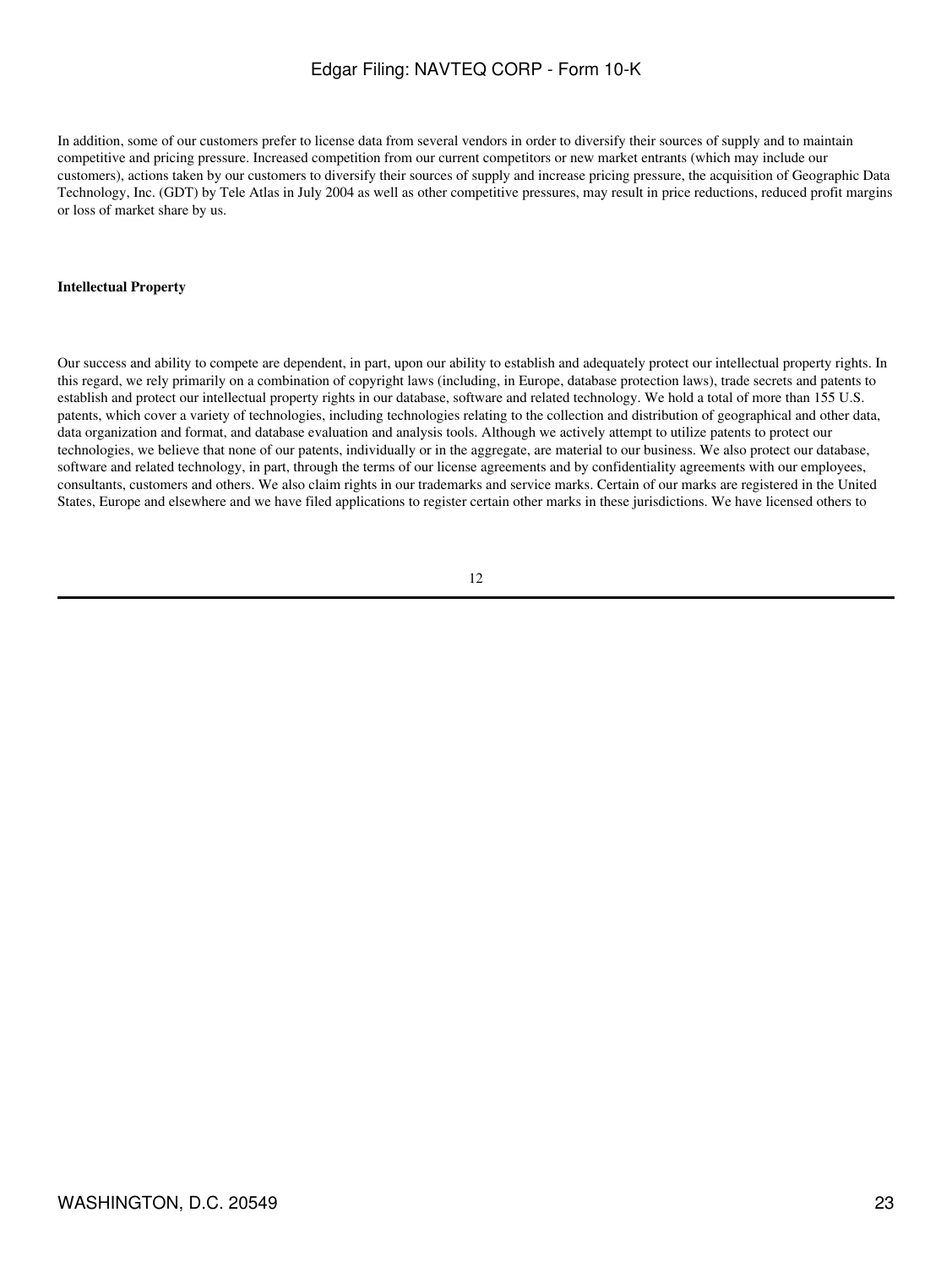use certain of our marks in connection with our database and software and expect to continue licensing certain of our marks in the future.

NAVTEQ is a trademark of NAVTEQ Corporation. All other trademarks or service marks appearing in this annual report are trademarks or service marks of others.

#### **Employees**

As of December 31, 2005, we had a total of 1,942 employees. We believe that relations with our employees are good, and we have not experienced any work stoppages due to labor disputes.

#### **International operations.**

We have substantial operations in Europe and other jurisdictions and we expect a significant portion of our revenues and expenses will be generated by our European operations in the future. Accordingly, our operating results are and will continue to be subject to the risks of doing business in foreign countries, including compliance with, or changes in, the laws and regulatory requirements of various foreign countries and the European Union, difficulties in staffing and managing foreign subsidiary operations, taxes, trade barriers and business interruptions. In addition, substantially all of our expenses and revenues relating to our international operations are denominated in foreign currencies. Historically, we have not engaged in activities to hedge our foreign currency exposures, however, on April 22, 2003, we entered into a U.S. dollar/euro currency swap agreement with Philips N.V. (the parent company of our then-majority stockholder) to minimize the exchange rate exposure between the U.S. dollar and the euro on the expected repayment of an intercompany obligation. This swap agreement was subsequently assigned to an unaffiliated third party in the third quarter of 2004. See Item 7A Quantitative and Qualitative Disclosures About Market Risk for a more detailed description of the swap agreement. We are, however, and will continue to be, subject to risks related to foreign currency fluctuations until we engage in additional hedging activities, if ever. Any of these matters could increase our expenses and have a material adverse effect on our financial condition and results of operations.

The following summarizes net revenue on a geographic basis for the years ended December 31, 2003, 2004 and 2005 (in thousands):

|                   | <b>Years ended December 31,</b> |         |         |         |
|-------------------|---------------------------------|---------|---------|---------|
|                   |                                 | 2003    | 2004    | 2005    |
| Net revenue:      |                                 |         |         |         |
| Europe            | \$                              | 180,959 | 267,541 | 316,208 |
| North America     |                                 | 91.664  | 125,317 | 172,789 |
| Asia Pacific      |                                 |         |         | 7,515   |
| Total net revenue | \$                              | 272,623 | 392,858 | 496,512 |

We derive our revenues primarily from database license fees. Revenues for geographic data of Europe, the United States/Canada and Korea are attributed to Europe (the Netherlands), North America (United States) and Asia Pacific (Korea) based on the entity that executed the related licensing agreement. Revenues for geographic data for Central and South America are attributed to North America. Revenues for geographic data for countries outside of Europe, the Americas and Korea are attributed to Europe, and are not material.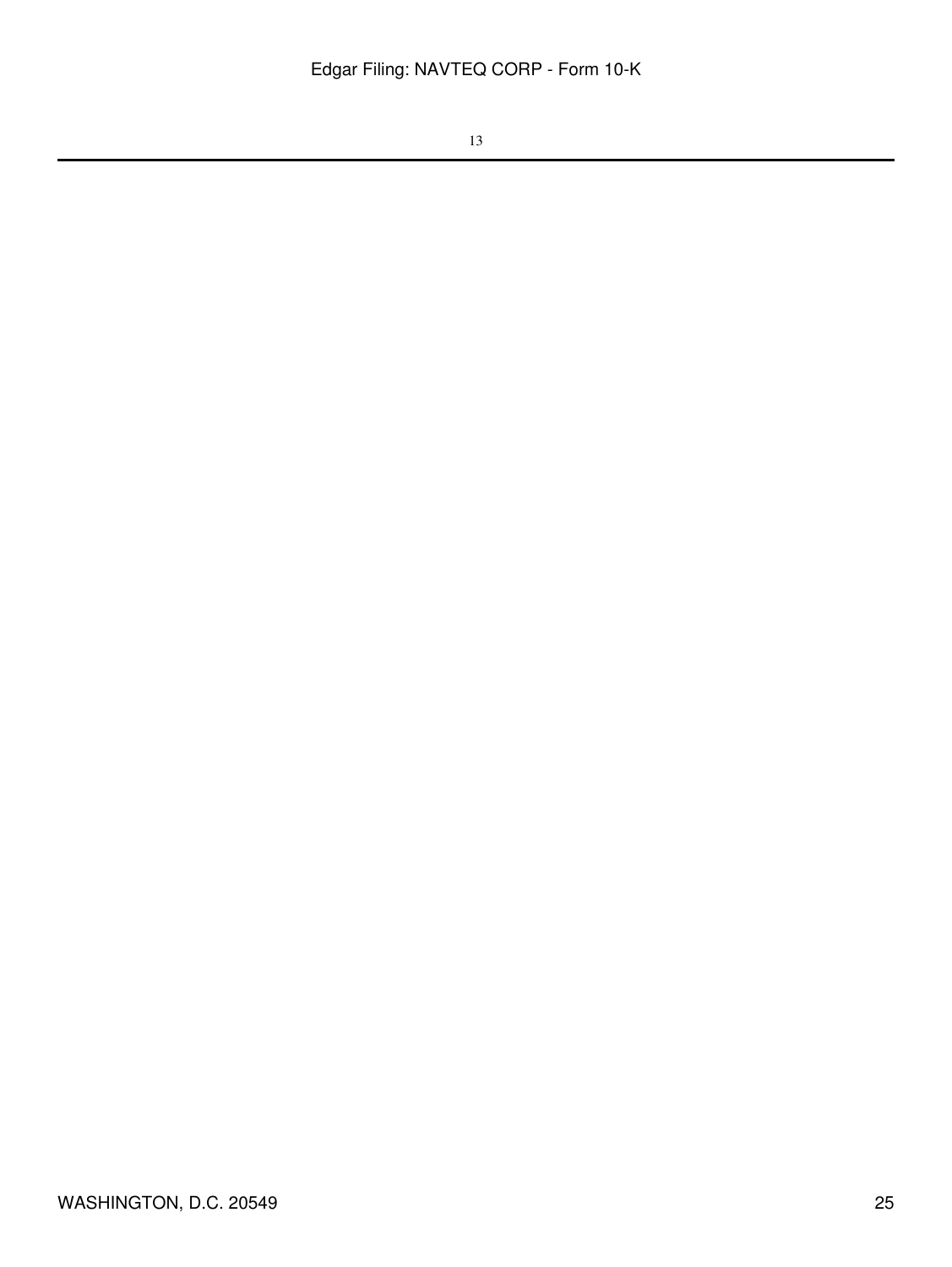The following summarizes long-lived assets on a geographic basis as of December 31, 2004 and 2005 (in thousands):

|                                                   | December 31, |        |        |
|---------------------------------------------------|--------------|--------|--------|
|                                                   |              | 2004   | 2005   |
| Property and equipment, net:                      |              |        |        |
| Europe                                            | \$           | 5,801  | 5,731  |
| North America                                     |              | 12,367 | 14.396 |
| Asia Pacific                                      |              | 52     | 701    |
| Total property and equipment, net                 | \$           | 18,220 | 20,828 |
| Capitalized software development costs, net:      |              |        |        |
| Europe                                            | \$           |        |        |
| North America                                     |              | 26.243 | 25,761 |
| Asia Pacific                                      |              |        |        |
| Total capitalized software development costs, net | \$           | 26.243 | 25,761 |

#### **Executive Officers of the Registrant**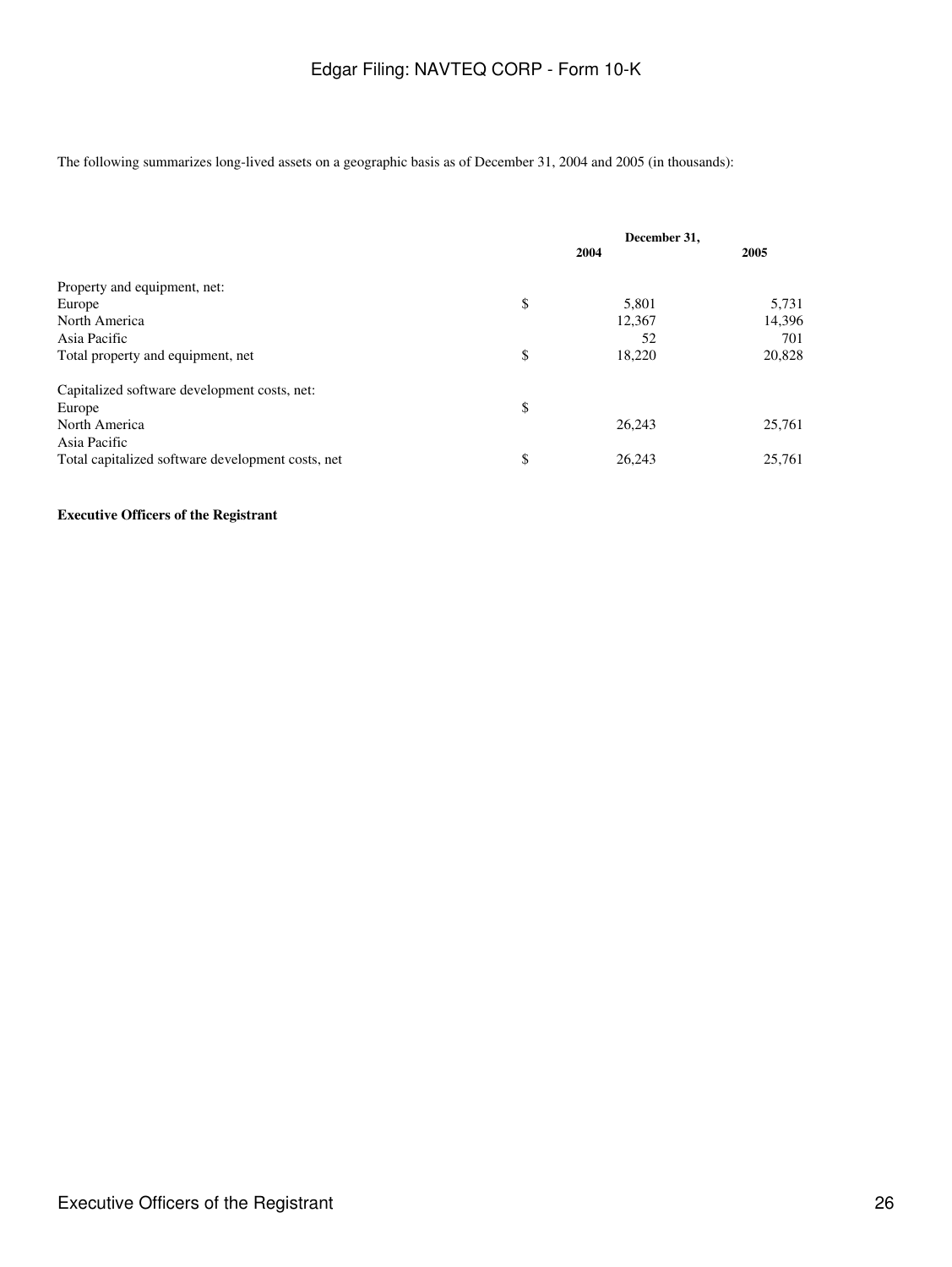Our executive officers and their ages and positions, as of February 1, 2006, are as follows:

| <b>Name</b>                | Age | Position(s)                                                       |
|----------------------------|-----|-------------------------------------------------------------------|
| <i>Executive officers:</i> |     |                                                                   |
| Judson C. Green $(1)$      |     | 53 President, Chief Executive Officer and Director                |
| Denis M. Cohen             |     | 66 Executive Vice President                                       |
| John K. MacLeod            |     | 48 Executive Vice President, NAVTEO Connected Services            |
| David B. Mullen            |     | 55 Executive Vice President and Chief Financial Officer           |
| Clifford I. Fox            |     | 50 Senior Vice President, NAVTEQ Map                              |
| Winston Guillory, Jr.      |     | 49 Senior Vice President, Consumer and Business Sales             |
| Lawrence M. Kaplan         |     | 42 Senior Vice President, General Counsel and Corporate Secretary |
| M. Salahuddin Khan         |     | 54 Senior Vice President, Global Marketing and Strategy           |
| Jeffrey L. Mize            |     | 42 Senior Vice President, NAVTEQ Vehicle Sales                    |
| Richard E. Shuman          |     | 53 Senior Vice President, Asia Pacific Sales                      |
| Denise M. Doyle            |     | 33 Vice President, Business Affairs                               |
| Christine C. Moore         |     | 56 Vice President. Human Resources                                |

(1) Serves as a member of our board of directors pursuant to the terms of his employment agreement.

#### **Executive Officers.**

*Judson C. Green* serves as our President and Chief Executive Officer and as a member of our board of directors. Mr. Green joined us in May 2000. Previously, Mr. Green was the President of Walt Disney Attractions, the theme park and resort segment of The Walt Disney Company, from August 1991 until December 1998, and Chairman from December 1998 until April 2000. Prior to his positions at Walt Disney Attractions, he served as Chief Financial Officer of The Walt Disney Company from December 1989 until August 1991. Mr. Green is also currently a director of Harley-Davidson, Inc. Mr. Green holds a M.B.A. from the University of Chicago Graduate School of Business and a bachelor s degree in economics from DePauw University.

*Denis M. Cohen* serves as our Executive Vice President. Mr. Cohen joined us as President, Europe in 1997 and has also served as our Executive Vice President, Marketing and Sales for Europe and Japan and as our Executive Vice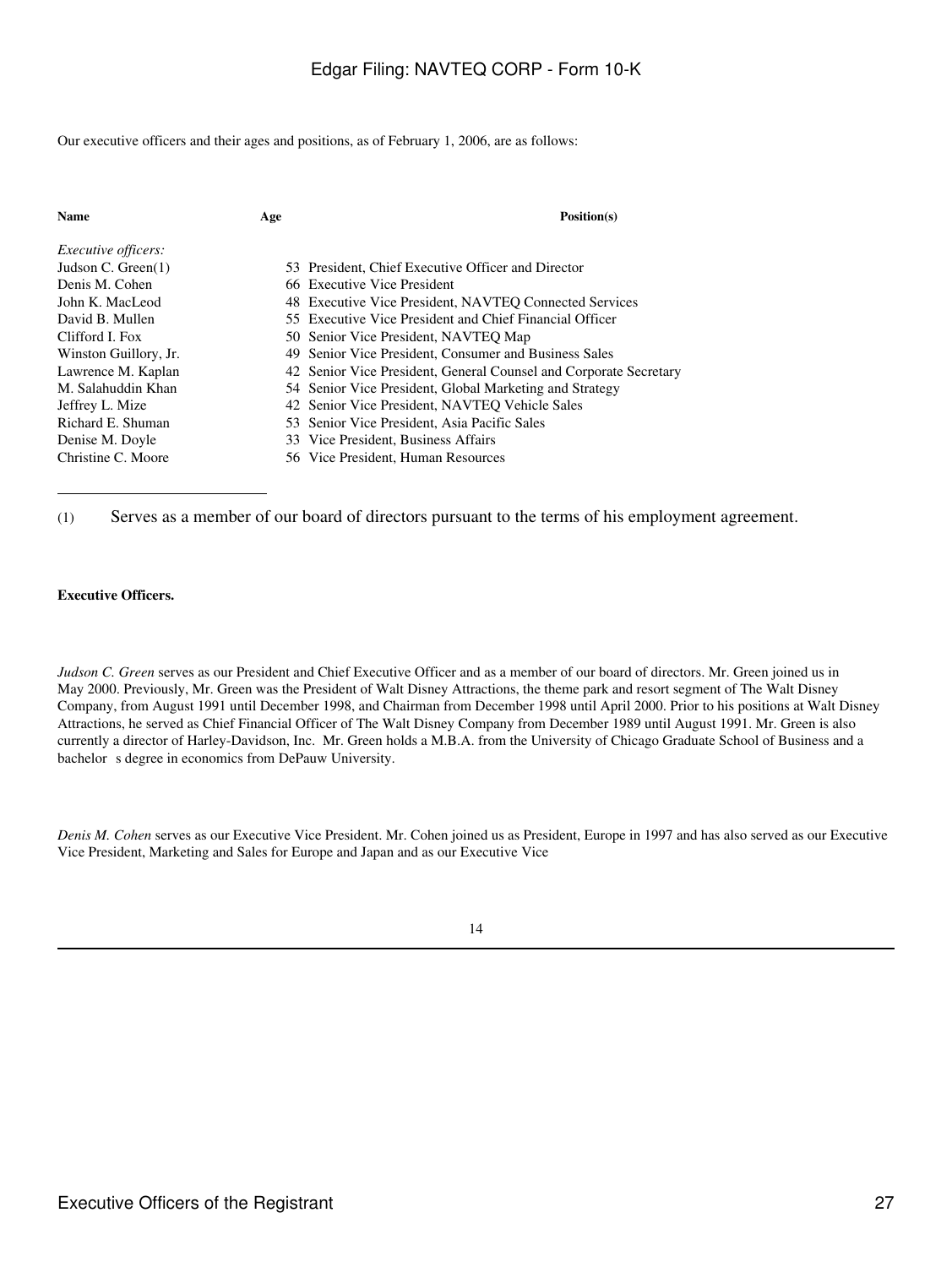President, Sales Europe. From 1993 until 1997, Mr. Cohen was with Thomas-CSF as General Manager of Subsidiaries and Sales Offices Network Worldwide for Components Applications. Mr. Cohen holds an engineering degree from Ecole Nationale d Electronique at Radio de Bordeaux and also holds degrees in physics and mathematics.

*John K. MacLeod* serves as our Executive Vice President, NAVTEQ Connected Services. Mr. MacLeod joined us in September 2000 as Executive Vice President, Marketing and Sales for North America and World Markets and also served as our Executive Vice President, Global Marketing and Strategy. From November 1999 until September 2000 he was an independent consultant. From January 1996 until November 1999, Mr. MacLeod was Senior Vice President Development and Operations, Sony Retail Entertainment division of Sony Corporation of America, which division s principal business was location-based entertainment. Mr. MacLeod holds a M.B.A. from the Stanford Graduate School of Business and a bachelor s degree in economics from Harvard.

*David B. Mullen* serves as our Executive Vice President and Chief Financial Officer. Prior to joining us in December 2002, he was Chief Financial Officer of Allscripts Healthcare Solutions, Inc., a healthcare technology firm, from August 1997 to September 2002. From 1995 to 1997, Mr. Mullen was Chief Financial Officer of Enterprise Systems, a publicly-held healthcare software company. Earlier he held several top management positions with CCC Information Services, a software and information services company serving the insurance industry, and spent a number of years in the audit and systems consulting practices of Ernst & Young LLP. Mr. Mullen holds a M.B.A. from the Wharton School at the University of Pennsylvania and a bachelor s degree in statistics from Princeton University.

*Clifford I. Fox* serves as our Senior Vice President, NAVTEQ Map. Mr. Fox joined us in June 2000 and has served in several senior level positions including Vice President and General Manager Sales for In-Vehicle Applications and Vice President Global Product Management. Previously he worked for twenty three years at Honeywell. The last nine years was spent working in various senior management positions including Director of Sales, Marketing and Engineering for the Automotive Sensor business, Director of Business Development and Director of Customer Support. Mr. Fox holds a B.S. in Physics from Iowa State University.

*Winston Guillory, Jr.* serves as our Senior Vice President, Consumer and Business Sales. Mr. Guillory joined us in July 2003 as Senior Vice President, North America Sales. Prior to joining us, Mr. Guillory worked from 1997 until 2002 in senior executive sales roles for Intermec Technologies, a leading provider of supply chain information products, services and technologies. Earlier he held senior sales positions with Weblink Wireless, Inc, a leading wireless company in North America, and Visual Information Technology, a provider of image processing hardware. Mr. Guillory spent the first nine years of his career at IBM in a variety of marketing and sales management roles. Mr. Guillory holds a B.B.A. in marketing from Lamar University.

*Lawrence M. Kaplan* serves as our Senior Vice President, General Counsel and Corporate Secretary. Mr. Kaplan joined us in 1995 as our Director of Intellectual Property and became Vice President and General Counsel in January 2001 before being promoted to Senior Vice President in December 2004. Previously, he was an attorney in private practice with the law firm of Brinks Hofer Gilson & Lione. Mr. Kaplan holds a J.D. from the University of Illinois College of Law and a B.S. in general engineering from the University of Illinois.

*M. Salahuddin Khan* serves as our Senior Vice President, Global Marketing and Strategy. Mr. Khan joined us in 1998 as Vice President, OEM Marketing and also served as our Senior Vice President, Technology & Development and Chief Technology Officer. Previously Mr. Khan was at Computervision Corporation for nearly twenty years, most recently as Vice President, Research and Product Development. Mr. Khan holds a B.S. in aeronautics and astronautics from the University of Southampton.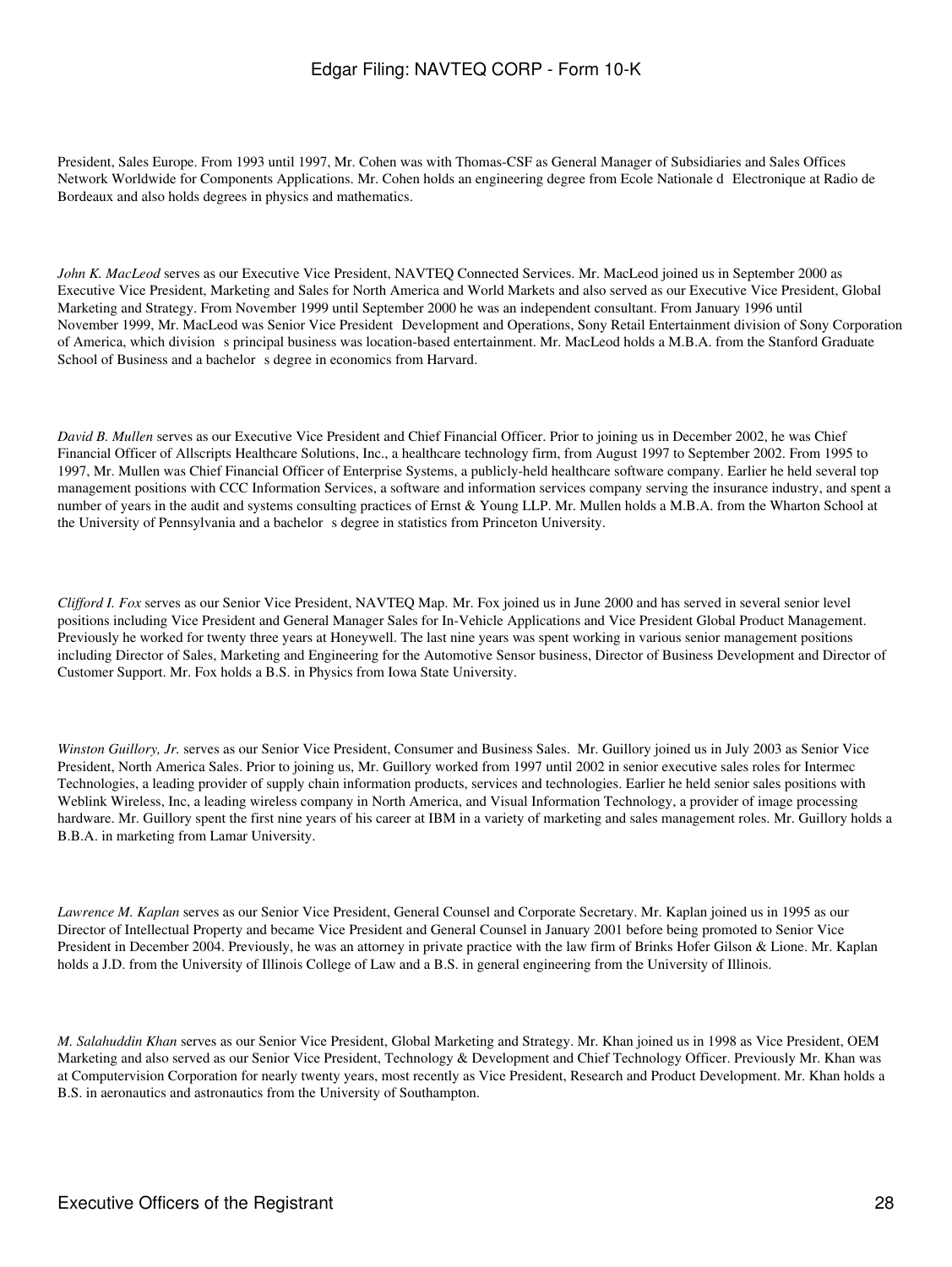*Jeffrey L. Mize* serves as our Senior Vice President, Vehicle Sales. Mr. Mize joined us in March 2001 as Sales Director, North America Vehicle Applications. In March 2003, he was promoted to Vice President and General Manager, Europe Vehicle Applications, and relocated to Frankfurt, Germany. In January 2006, he was promoted to Senior Vice President, Vehicle Sales. In 1986, Mr. Mize began his career at the MICRO SWITCH Division of Honeywell and held a variety of sales and marketing positions in the automotive OEM and industrial factory floor automation markets. In 1998, he joined C&K Systems, a manufacturer of electronic security equipment, as the Vice President of Sales and Operations for the Americas. In 1999, Honeywell acquired C&K and Mr. Mize re-joined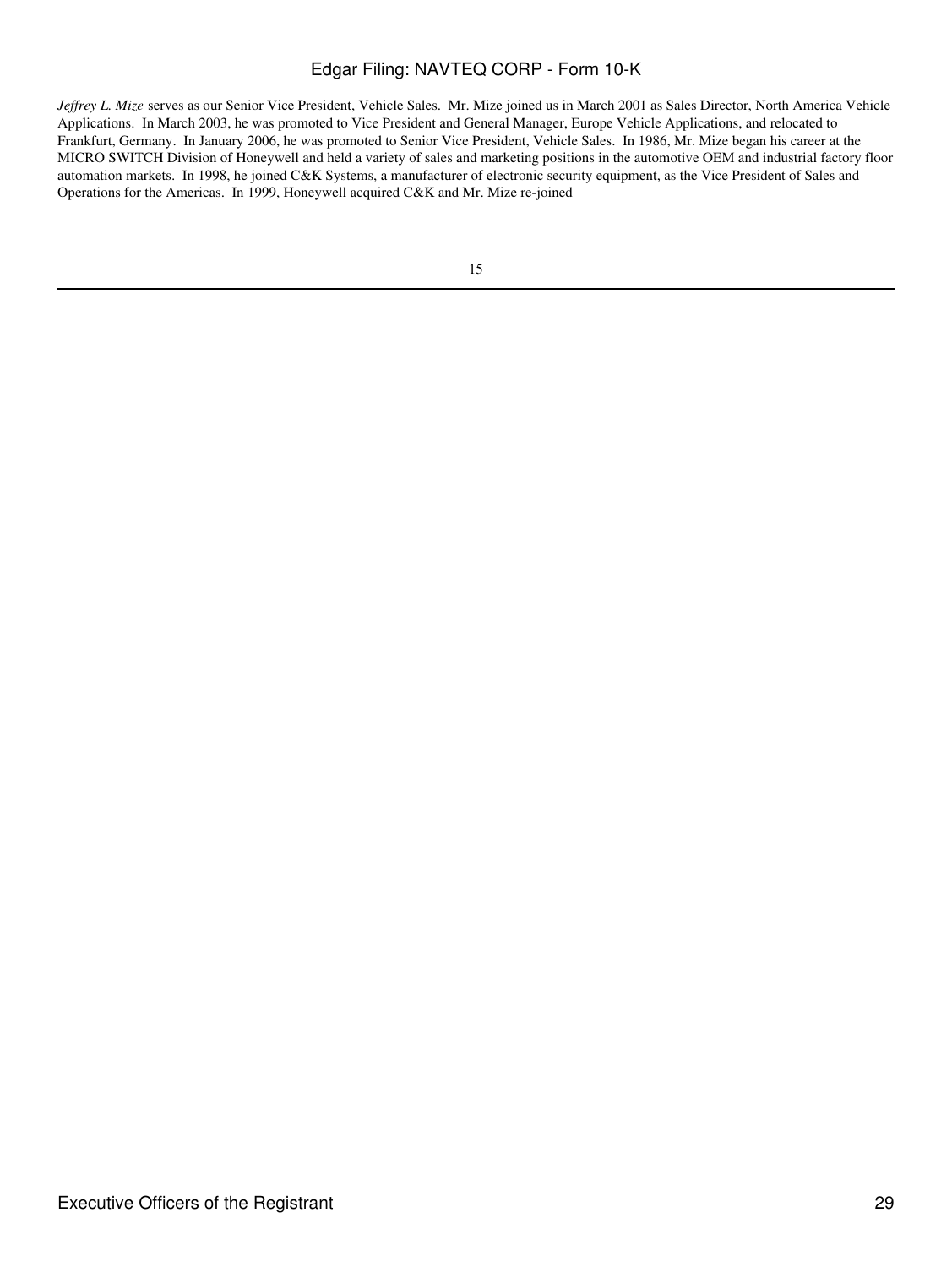Honeywell as a Vice President of Sales for the Security Division until joining NAVTEQ. Mr. Mize holds a B.S. in Electrical Engineering from the University of Illinois at Champaign.

*Richard E. Shuman* serves as our Senior Vice President, Asia-Pacific Sales. Mr. Shuman has been with us since 1987, and prior to his current position, Mr. Shuman held several other senior level positions, including General Manager, Vehicle Applications Europe, Senior Director, Automotive Business Development and Vice President, Asia-Pacific Sales. Mr. Shuman joined us from Cellular Business Systems Inc., where he was Vice President of Operations from 1984 to 1987. Prior to that, he was Regional Manager for SEI Information Technology. Mr. Shuman holds a B.A. in performance music from Roosevelt University.

*Denise M. Doyle* serves as our Vice President, Business Affairs. Ms. Doyle has been with us since 1999 and has held positions of increasing responsibility within the Business Affairs organization. Prior to joining us, Ms. Doyle held corporate strategy and product management positions at Miller Brewing Company, America Online, Inc. and Wilton Industries, Inc. Ms. Doyle holds a B.A. degree in international studies from St. Norbert College.

*Christine C. Moore* serves as our Vice President, Human Resources. Ms. Moore joined us in June 2000. Previously, Ms. Moore was with The Walt Disney Company for almost 30 years, most recently as Director, Communications and Special Projects, for the Chairman of Disney s Theme Parks and Resorts Division. During her career with Disney, Ms. Moore held a variety of positions including General Manager, Human Resources, for the Disneyland Paris project, and Manager of Administration and Personnel for the Walt Disney World Resorts. Ms. Moore holds a Masters degree from the Crummer School of Business and a B.A. in both English and history from Marshall University.

**Item 1A. Risk Factors**.

**Risks Related to Our Business**

**We derive a significant portion of our revenue from a limited number of customers, and if we are unable to maintain these customer relationships or attract additional customers, our revenue will be adversely affected.**

For the years ended December 31, 2003, 2004 and 2005, revenue from our largest customer, BMW AG, accounted for approximately 18%, 16% and 13%, respectively, of our total revenue. In addition, during those three years, sales to our top 15 customers accounted for approximately 75%, 78% and 76% of our revenue, respectively. Although we have achieved some success in expanding our customer base, we anticipate that a limited number of customers will continue to represent a significant percentage of our revenue for the foreseeable future. In addition, although we have contractual arrangements with most of our key customers, the majority of these arrangements are not long term and generally do not obligate our key customers to make any minimum or specified level of purchases. Therefore, our relationships with these key customers may or may not continue in the future, and we are not guaranteed any minimum level of revenue from them. We cannot assure you that our revenue from our current customers will reach or exceed historical levels in any future period. The loss of one or more of our key customers, or fewer or smaller orders from them, would adversely affect our revenue.

**The market for products and services incorporating our map database is evolving and its rate of growth is uncertain.**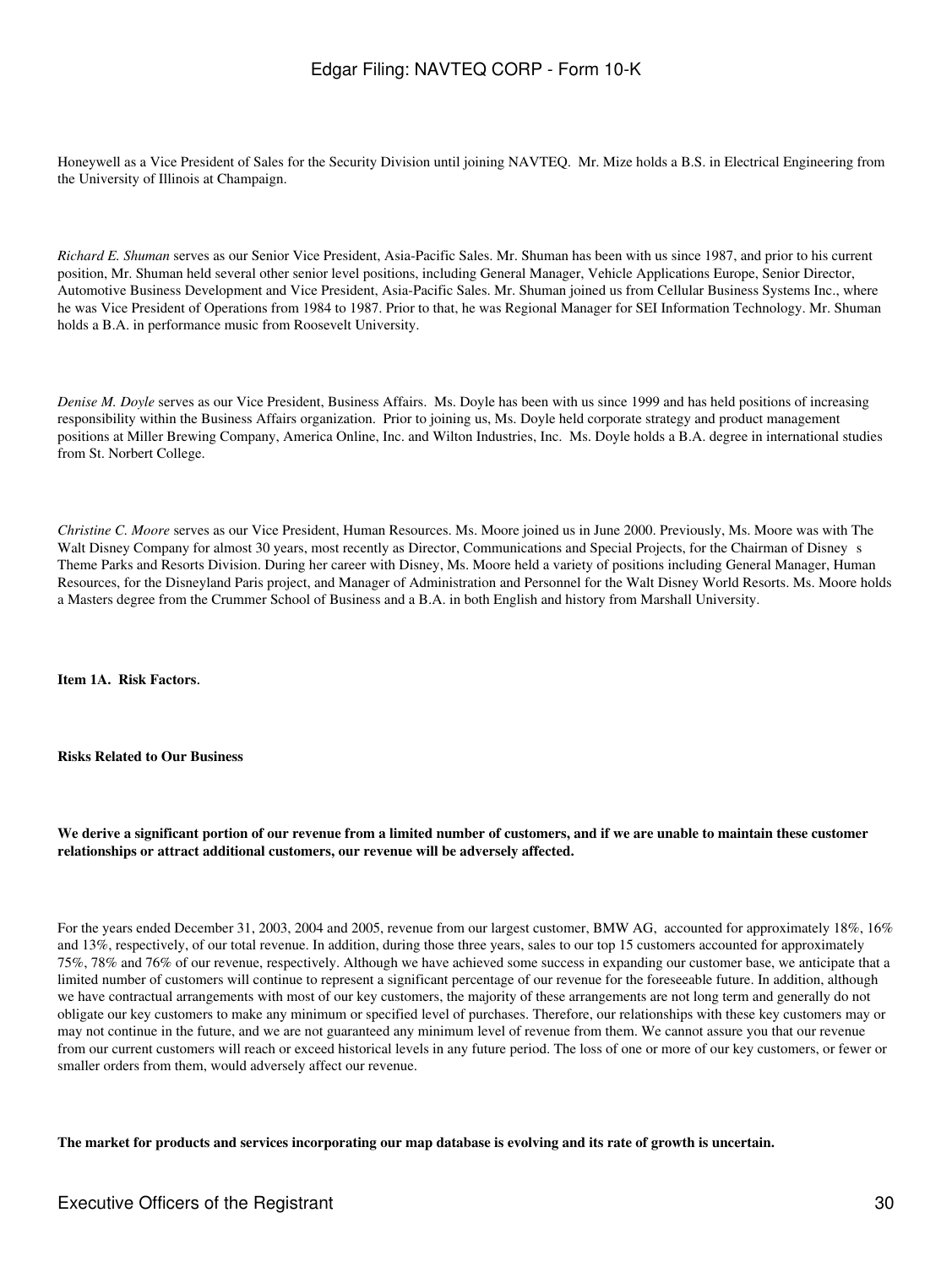Our success depends upon our customers abilities to successfully market and sell their products incorporating our database. Continued growth in the adoption of route guidance products in the automotive industry and in the consumer mobile device industry (in products such as mobile phones, PDAs and PNDs), technological improvements in wireless devices, such as inclusion of GPS capabilities in mobile devices and increases in functional memory, and continued development by our current and potential customers of dynamic navigation, route planning, location-based services, asset tracking and other geographic-related products and services incorporating our database, are critical to our future growth. If our customers do not continue to successfully develop and market new products and services incorporating our database, or the products that our customers develop and market do not meet consumer expectations, our revenue and operating results will be adversely affected.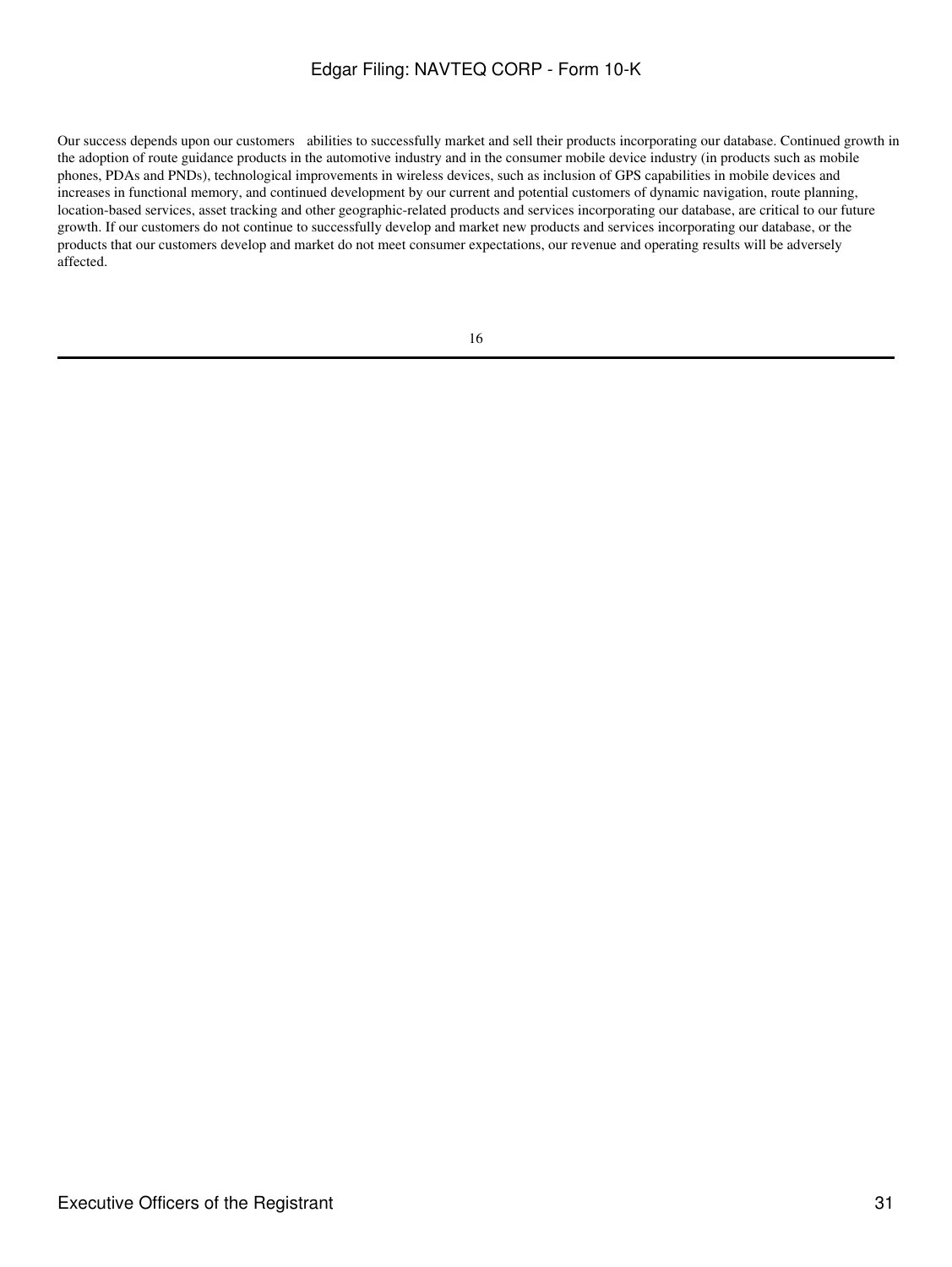Growth in the market for vehicle navigation products and services historically has occurred first in Europe and then in North America. If the market growth in North America is not consistent with the growth we have experienced in Europe, our ability to grow our revenue will be adversely affected.

#### **Our product offering is not diversified and if we attempt to diversify, we may not be successful.**

Our map database is our principal product, and a substantial majority of our revenue is attributable to the licensing of our database for route guidance applications. Consequently, if the market for existing and new products and services incorporating our database declines or does not continue to grow, our business would be seriously harmed because we currently do not have additional products or services that would generate sufficient revenue to enable us to sustain our business while seeking new markets and applications for our database. In addition, any attempt by us to diversify our product and service offerings may not be successful and may cause us to divert resources and management attention away from our core business, which could adversely affect our financial position, reputation and relationships with our customers.

#### **If we are unable to manage our growth effectively, our profitability and ability to implement our strategy will be adversely affected.**

Our continued growth has and will continue to place significant demands on our managerial, operational and financial resources. To accommodate this growth and successfully execute our strategy, we will need to continue to hire additional qualified personnel and implement new or upgraded operating and financial systems and internal operating and financial controls and procedures throughout our company. Our inability to expand and integrate these additions and upgrades in an efficient and timely manner could cause our expenses to increase, revenue to decline and could otherwise adversely affect our profitability and ability to implement our strategy.

#### **We derive the majority of our revenue from the use of our map database in vehicle navigation systems and fluctuations in the condition of the automotive market may result in fluctuations in the demand for products incorporating our database.**

The use of our database in vehicle navigation systems, which we supply directly and indirectly to automobile manufacturers, historically has accounted for a substantial majority of our revenue. Approximately 83%, 82% and 72% of our revenue for the years ended December 31, 2003, 2004 and 2005, respectively, were generated by the sale of our database for use in new automobiles equipped with navigation systems. Any significant downturn in the demand for these products would materially decrease our revenue. The automotive market historically has experienced fluctuations due to increased competition, economic conditions and circumstances affecting the global market for automobiles generally, and additional fluctuations are likely to occur in the future. To the extent that our future revenue depends materially on sales of new automobiles equipped with navigation systems enabled by digital maps, our business may be vulnerable to these fluctuations.

#### **Our profitability will suffer if we are not able to maintain our license fees.**

Our profitability depends significantly on the prices we are able to charge customers for our data and other services. The license fees we charge our customers are affected by a number of factors, including: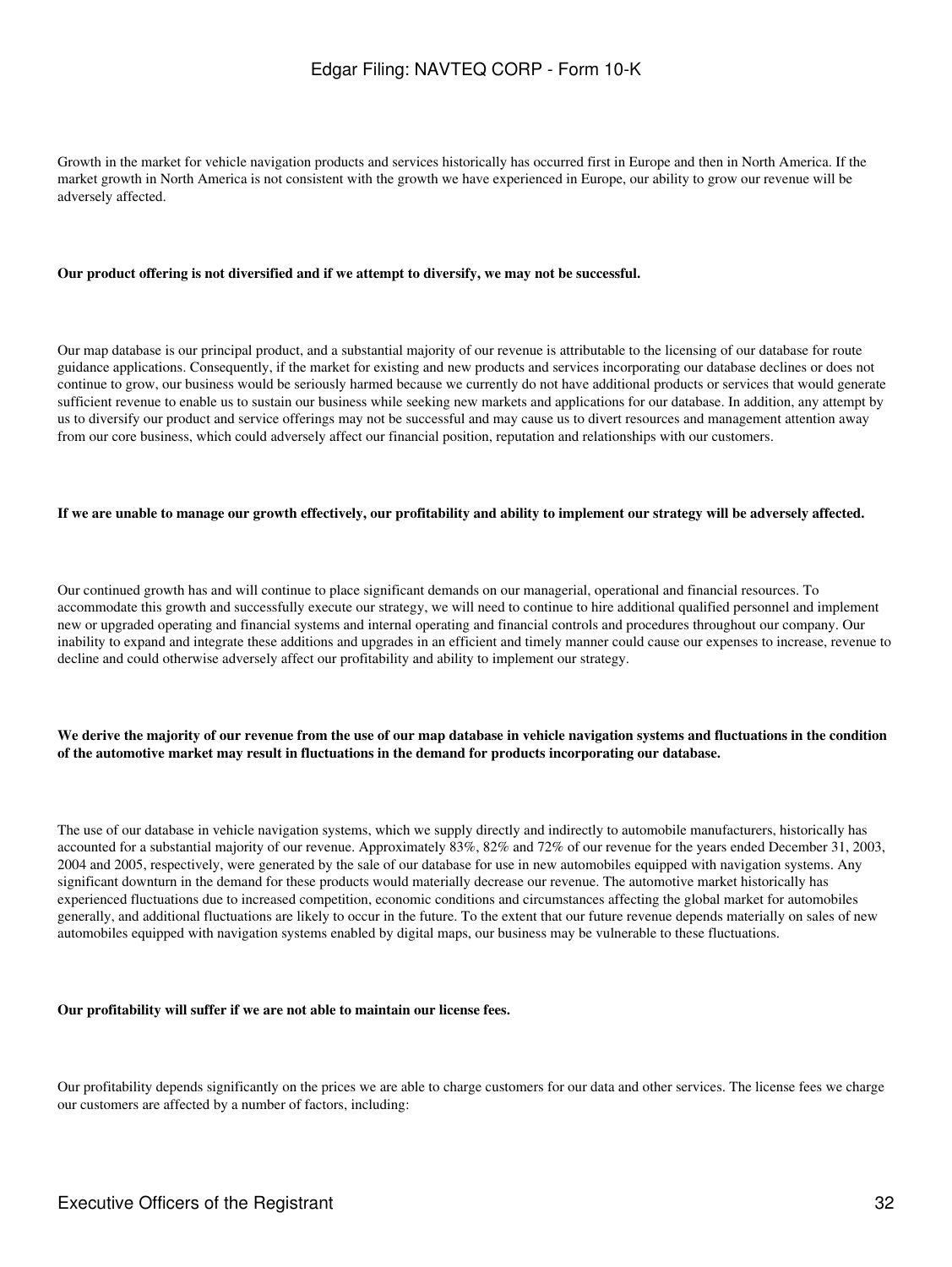our customers perception of the quality of our data and other products and services;

 the proliferation of navigation applications in lower-cost products and services and market acceptance of those products and services;

 our customers expectations of lower license fees as a result of economies of scale, customer-imposed efficiency improvements and decreases in prices of hardware and software incorporating our database;

competition;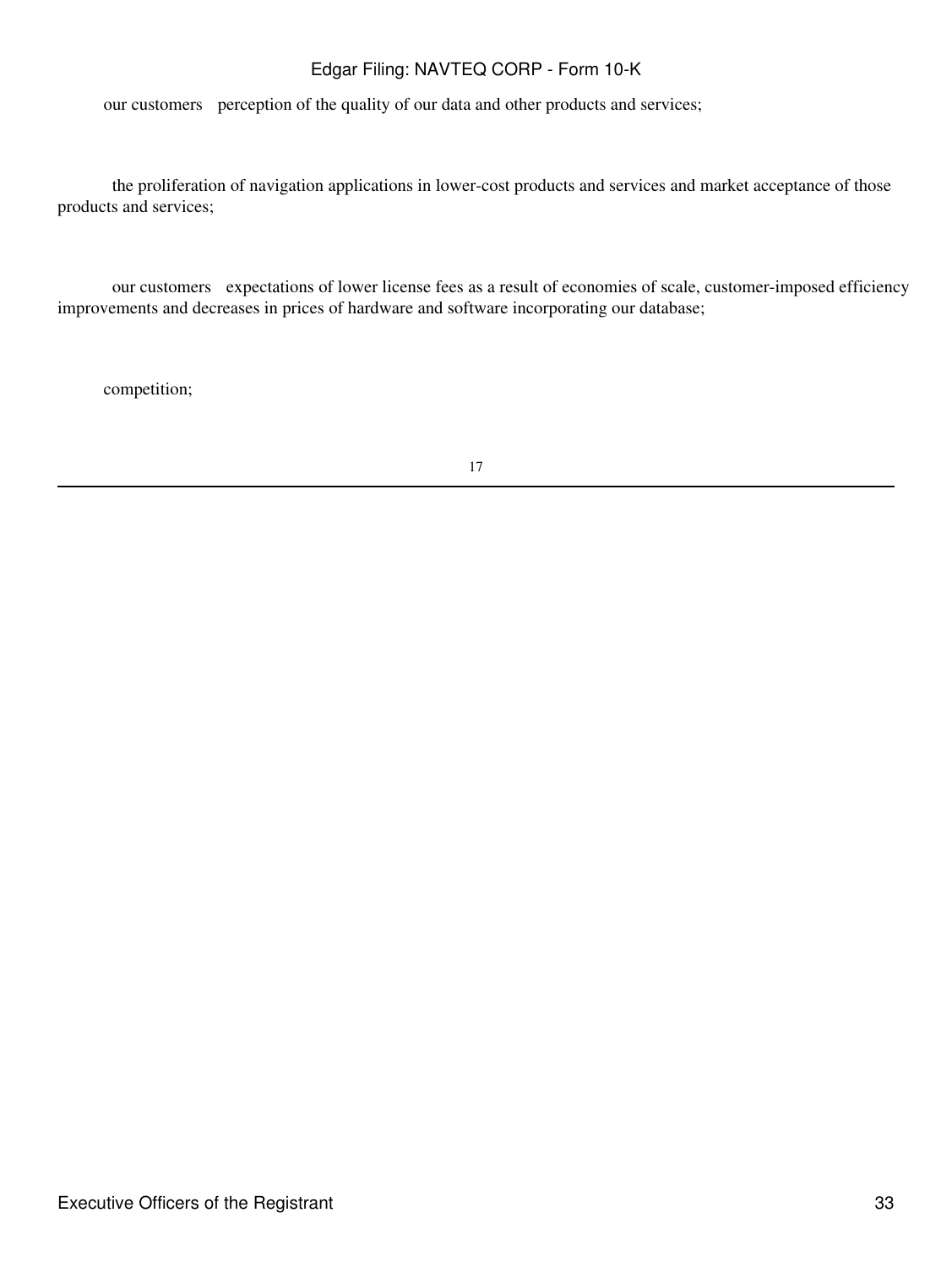advances in technology that reduce the cost of geographic data acquisition;

introduction of new services or products by us or our competitors;

pricing policies of our competitors;

price sensitivity of end-users of navigation products and services; and

general economic conditions.

Any one or a combination of these factors could cause a decline in our license fees and thus, adversely affect our revenue and profitability. In addition, the success of our pricing policies is based, in part, on our assessment of the evolution of the market for products and services incorporating navigation applications, which is uncertain, and our ability to correlate the price we charge for various uses of our database. If either our assessment of the market evolution or our price correlations turn out to be incorrect, then our revenue and profitability may be adversely affected.

The automotive market and the market for mobile devices are highly competitive and manufacturers in these markets are continually looking for ways to reduce the costs of components included in their products in order to maintain or broaden consumer acceptance of those products. Because our map database is a component incorporated in automotive, mobile phone and handheld navigational systems, we face pressure, from time to time, from our customers to lower our database license fees. We have in the past, and may in the future, need to lower our license fees to preserve customer relationships or extend use of our database to a broader range of products. To the extent we lower our license fees in the future, we cannot assure you that we will be able to achieve related increases in the use of our database or other benefits to offset fully the effects of these adjustments.

In addition, increased competition has affected our ability to maintain the level of our prices. If price adjustments resulting from increased competition are not offset by increases in sales of our database, our revenue and profitability could be adversely affected.

#### **Increased competition could result in price reductions, reduced profit margins or loss of market share by us.**

The market for map information is highly competitive. We compete with other companies and governmental and quasi-governmental agencies that provide map information to a wide variety of users in a wide range of applications with varying levels of functionality.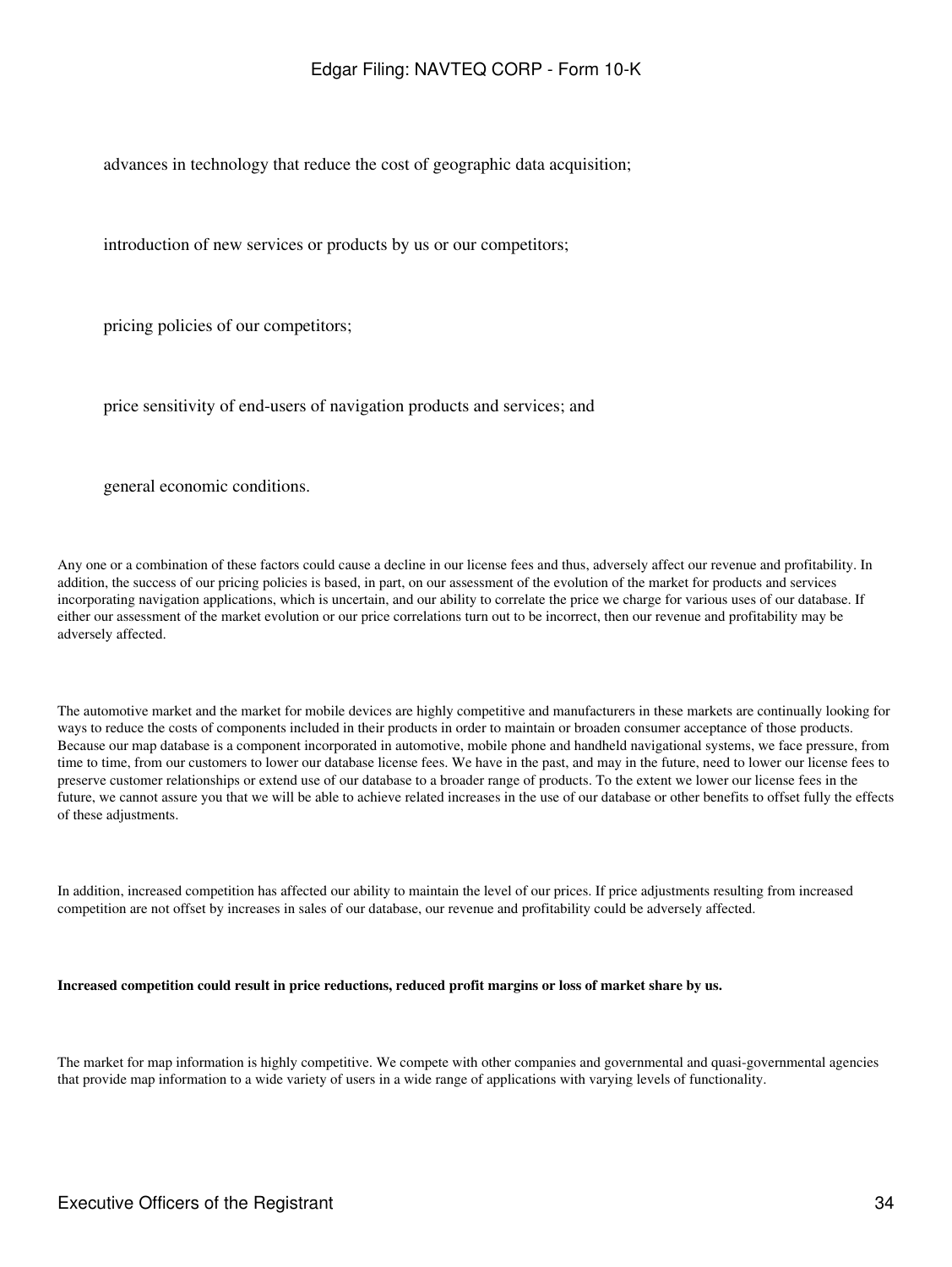We currently have several major competitors in providing map information, including Tele Atlas N.V. and numerous European governmental and quasi-governmental mapping agencies (e.g., Ordnance Survey in the United Kingdom) that license map data for commercial use. Governmental and quasi-governmental agencies also are making more map data information available free of charge or at lower prices, which may encourage new market entrants or reduce the demand for fee-based products and services which incorporate our map database.

In addition, some of our customers prefer to license data from several vendors in order to diversify their sources of supply and to maintain competitive and pricing pressures. Increased competition from our current competitors or new market entrants (which may include our customers), actions taken by our customers to diversify their sources of supply and increase pricing pressure, the acquisition of GDT by Tele Atlas and other competitive pressures may result in price reductions, reduced profit margins or loss of market share by us.

**One of our primary competitors has filed a complaint against us alleging various anti-competitive and tortious acts which could adversely affect our business, results of operations and financial condition.**

On April 22, 2005, Tele Atlas N.V. and Tele Atlas North America (Tele Atlas) filed a complaint against us in the United States District Court for the Northern District of California. The complaint alleges that we violated Sections 1 and 2 of the Sherman Act, Section 3 of the Clayton Act, and Sections 16720, 16727 and 17200 of the California Business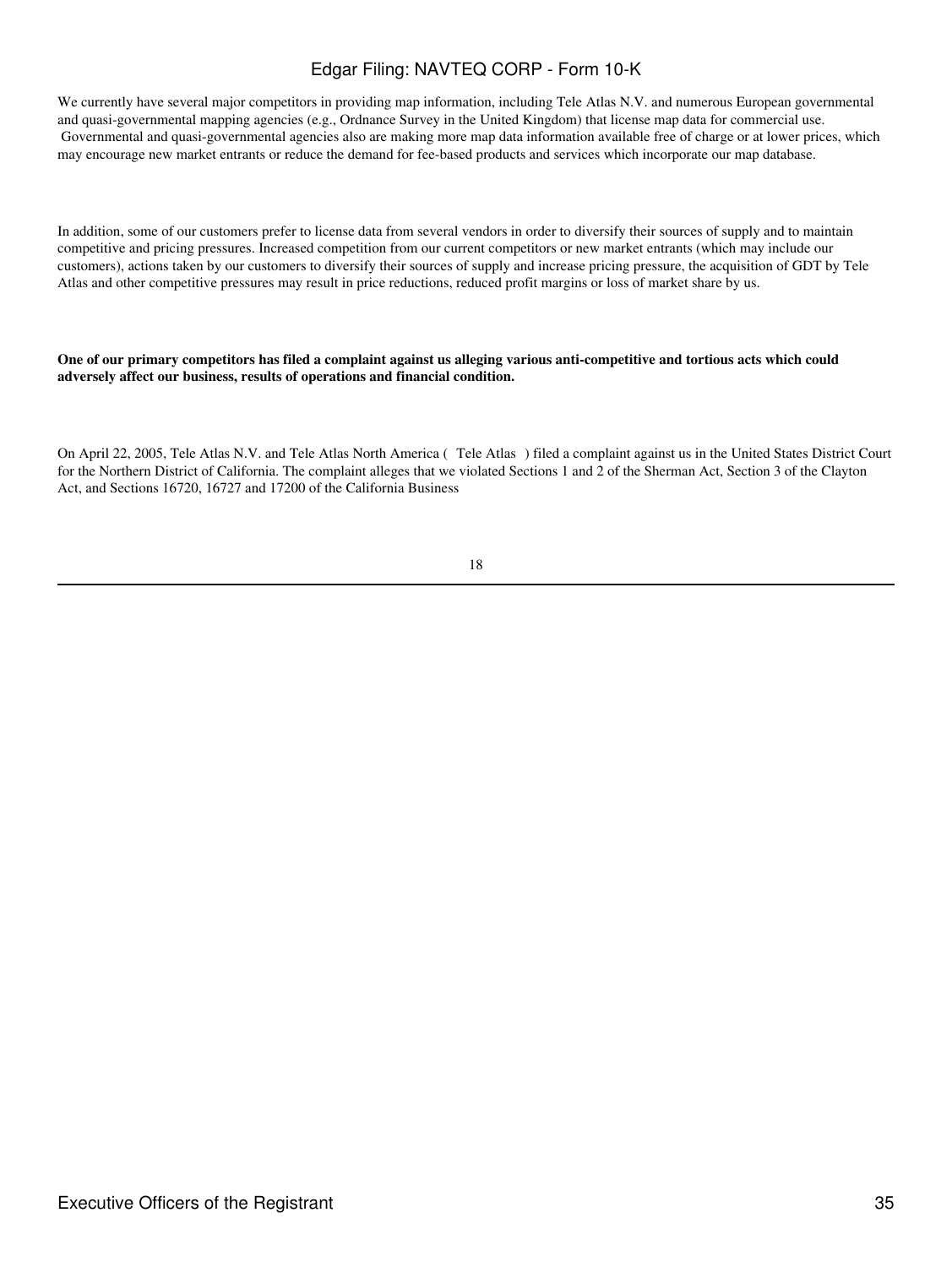and Professions Code, and that we intentionally interfered with Tele Atlas s contractual relations and prospective economic advantage with third parties, by allegedly excluding Tele Atlas from the market for digital map data for use in navigation system applications in the United States through exclusionary and predatory practices. On August 16, 2005, Tele Atlas filed an amended complaint based on these same causes of action. Specifically, in its amended complaint, Tele Atlas alleges that we control a predominant share of variously defined markets for digital map data and have entered into exclusive contracts with digital map data customers for the purpose of acquiring or maintaining an illegal monopoly in these alleged markets. Tele Atlas also contends that these allegedly exclusive contracts have interfered with Tele Atlas current and prospective business relationships and amount to unfair competition under California state law. In addition, Tele Atlas alleges that we, through our license under U.S. Patent No. 5,161,886, control a predominant share of the alleged relevant technology market consisting of methods for displaying portions of a topographic map from an apparent perspective view outside and above a vehicle in the United States, and allegedly have entered into patent licenses and/or other arrangements in a manner that violates the aforesaid laws. On November 2, 2005, the Court dismissed some, but not all, of Tele Atlas claims for failure to state valid causes of action. On November 22, 2005, Tele Atlas filed a second amended complaint based on the same causes of actions and essentially the same allegations as in its first amended complaint and we filed an answer denying Tele Atlas claims. Tele Atlas seeks preliminary and permanent injunctive relief, unspecified monetary, exemplary and treble damages, and costs and attorneys fees of suit. Based on a review of the second amended complaint, we believe that the allegations are without merit. We intend to take all necessary steps to vigorously defend ourselves against this action; however, because this matter is in a very early stage, we cannot predict its outcome or potential effect, if any, on our business, financial position or results of operations. A negative outcome could adversely affect our business, results of operations and financial condition. Even if we prevail in this matter, we may incur significant costs in connection with our defense, experience a diversion of management time and attention, realize a negative impact on our reputation with our customers and face similar governmental and private actions based on these allegations.

#### **We have historically incurred operating losses and we may not achieve sustained profitability.**

Prior to the year ended December 31, 2002, we had been unprofitable on an annual basis since our inception. For the years ended December 31, 2000 and 2001, we had operating losses of \$51.3 million and \$28.9 million, respectively, and net losses of \$109.6 million and \$116.5 million, respectively. As of December 31, 2005, we had an accumulated deficit of \$296.9 million. Although we have achieved an operating profit and a net profit for each of the last four fiscal years, we cannot assure you that our revenue will continue to grow at its current rate or that we will be able to maintain profitability in the future.

#### **Our dependence on our vehicle navigation systems manufacturer customers for compilation services could result in a material decrease in our revenue or otherwise adversely affect our business.**

For vehicle navigation systems, we rely on our vehicle navigation systems manufacturer customers to compile copies of our map database into their proprietary formats. This can be a time and labor intensive and complex process. In some cases, these customers also are responsible for distributing the compiled database to the automobile manufacturers. If these customers do not compile or distribute our map database in a timely manner and consistent with the requirements of the automobile manufacturers, our reputation and relationships with the automobile manufacturers could be adversely affected. In other cases, our navigation systems manufacturer customers compile our map database and then return a master copy to us. We then distribute copies of the database to the automobile manufacturers in exchange for a distribution fee. If these customers do not fulfill their obligations to us to compile our map database, or to the extent we have not entered into agreements clearly specifying their obligations or fail to do so in the future, we may not be able to satisfy our obligations to automobile manufacturers, which could result in our contractual liability to these automobile manufacturers, and would likely decrease our revenue and adversely affect our business. Our vehicle navigation systems manufacturer customers also could decide not to provide compilation services to us, which would prevent us from providing distribution services to the automobile manufacturers with respect to these customers navigation systems, and would result in a material decrease in our revenue.

**We derive a significant portion of our revenue from our international operations and economic, political and other inherent risks of international operations may adversely affect our financial performance.**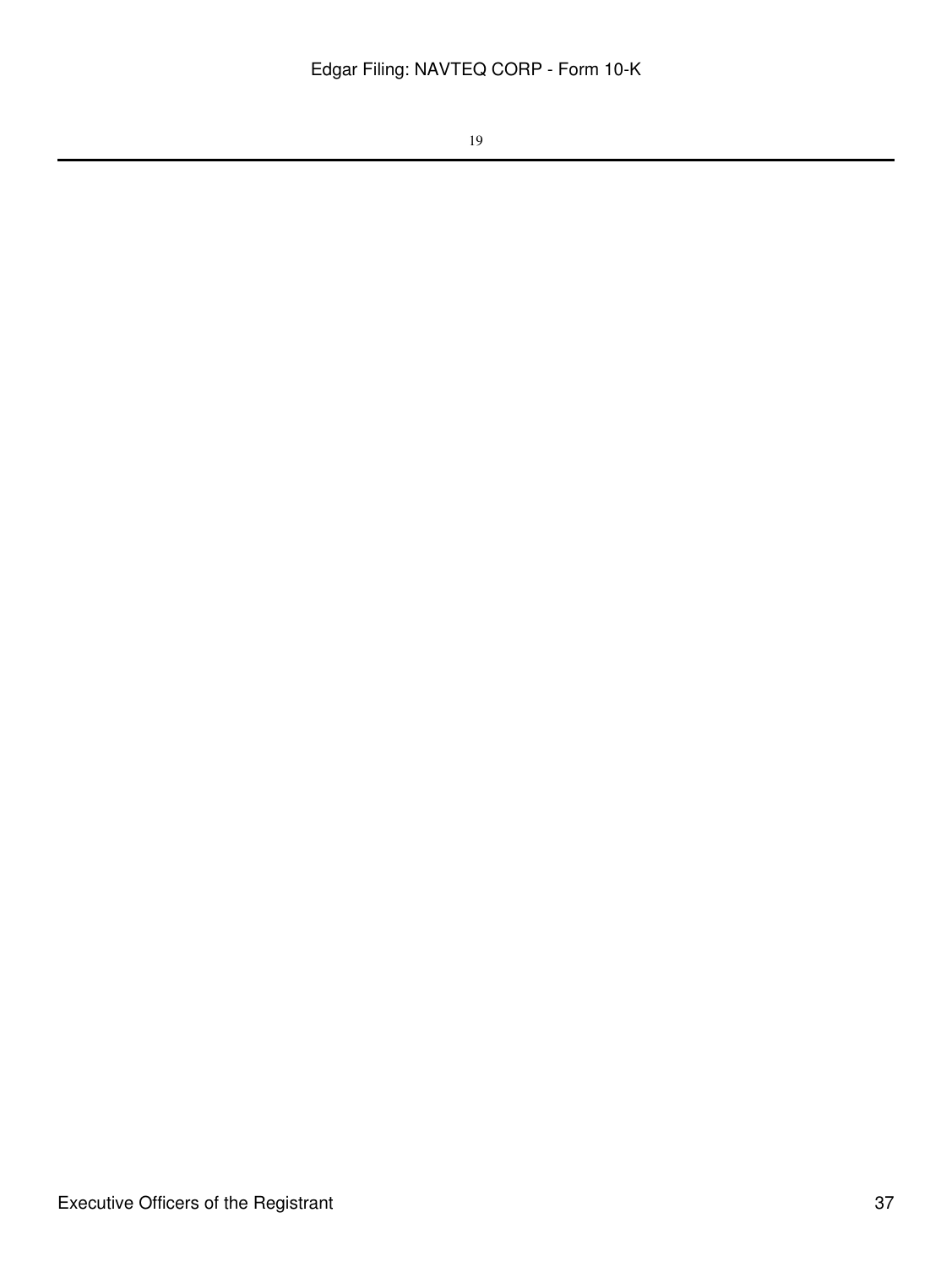We have approximately 134 satellite and administrative offices in 25 countries worldwide. We have substantial operations in Europe. Approximately 66%, 68% and 64% of our total revenue for the years ended December 31, 2003, 2004 and 2005, respectively, were attributable to our European operations. We expect a significant portion of our revenue and expenses will be generated by our European operations in the future. Accordingly, our operating results are and will continue to be subject to the risks of doing business in foreign countries, which could have a material adverse effect on our business. We also collect data in various foreign jurisdictions and outsource some software development and data production functions in foreign jurisdictions. The key risks to us of operating in foreign countries include:

 reduced or inadequate intellectual property protections and/or high rates of intellectual property piracy in some jurisdictions;

 multiple, conflicting, vague and changing laws and regulations, including tax laws, employment laws, governmental approvals, permits and licenses;

restrictions on the movement of cash;

general political and economic instability;

restrictions on the import and export of technologies;

price controls or restrictions on exchange of foreign currencies;

trade barriers, including tariffs and other laws and practices that favor local companies;

maintenance of quality standards for outsourced work; and

difficulties and costs in staffing and managing foreign subsidiary operations, including cultural differences.

We expect to continue to expand internationally into other countries and regions, including into emerging economies, where we believe that many of these risks are increased. In some cases, this expansion may require or result in investments in or acquisitions of local companies or other strategic relationships, any of which may involve these risks.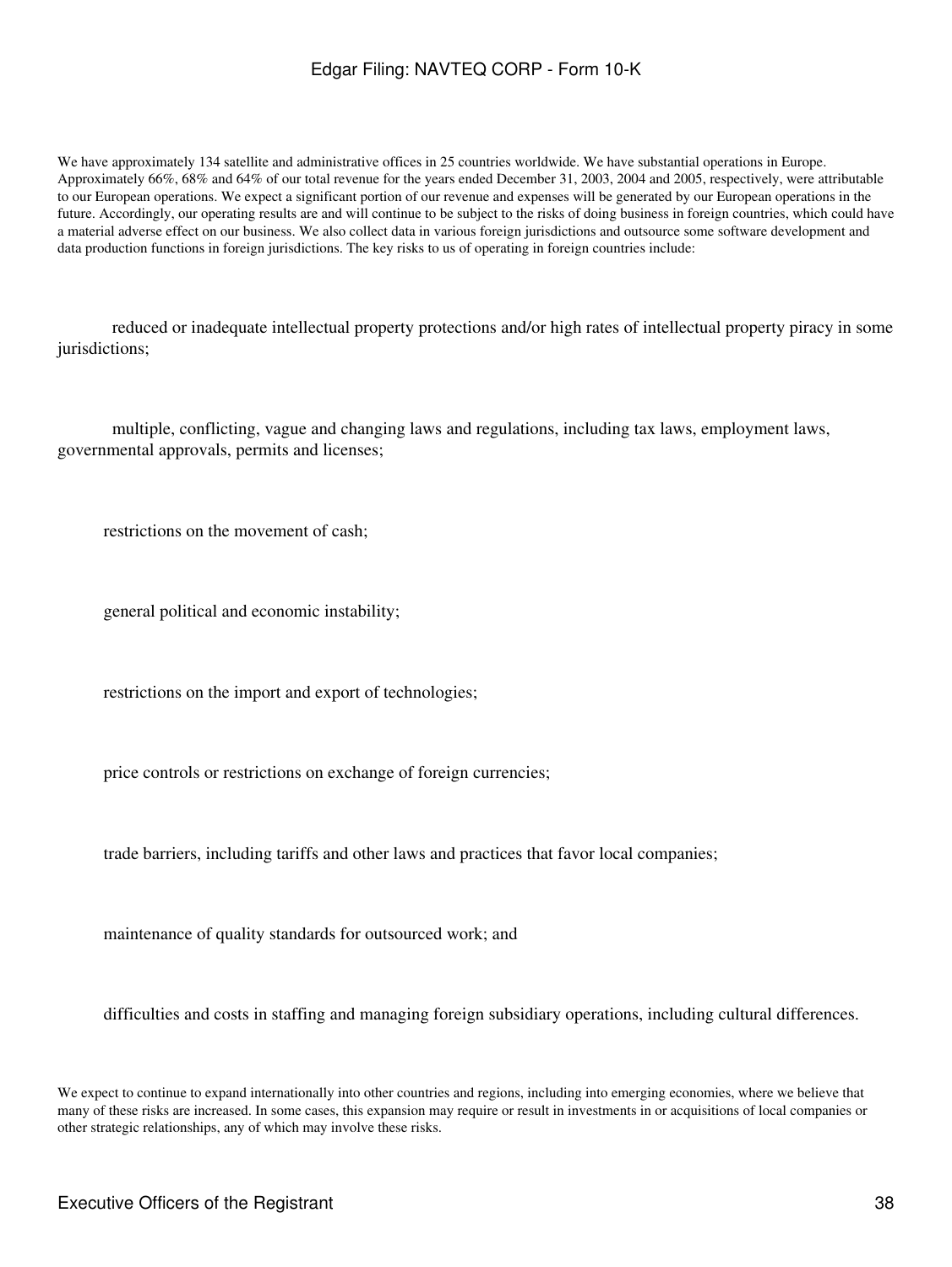### **Currency translation risk and currency transaction risk may adversely affect our results of operations.**

Material portions of our revenue and expenses have been generated by our European operations, and we expect that our European operations will account for a material portion of our revenue and expenses in the future. Substantially all of our international expenses and revenue are denominated in foreign currencies, principally the euro. As a result, our financial results could be affected by factors such as changes in foreign currency exchange rates or weak economic conditions in Europe and other foreign markets in which we have operations. Accordingly, fluctuations in the value of those currencies in relation to the U.S. dollar have caused and will continue to cause dollar-translated amounts to vary from one period to another. In addition to currency translation risks, we incur currency transaction risk whenever one of our operating subsidiaries enters into either a purchase or a sales transaction using a currency other than the local currency in which it receives revenue and pays expenses.

Historically, we had not engaged in activities to hedge our foreign currency exposures. On April 22, 2003, we entered into a foreign currency derivative instrument to hedge certain foreign currency exposures related to intercompany transactions. For the year ended December 31, 2005, we generated approximately 65% of our total revenue, and incurred approximately 48% of our total costs in foreign currencies. Our European operations reported revenue of \$316.2 million for the year ended December 31, 2005. For the year ended December 31, 2005, every one cent change in the exchange ratio of the euro against the dollar resulted in a \$2.6 million change in our revenue and a \$1.2 million change in our operating income. Our analysis does not consider the implications that such fluctuations could have on the overall economic activity that could exist in such an environment in Europe or the United States. Given the volatility of exchange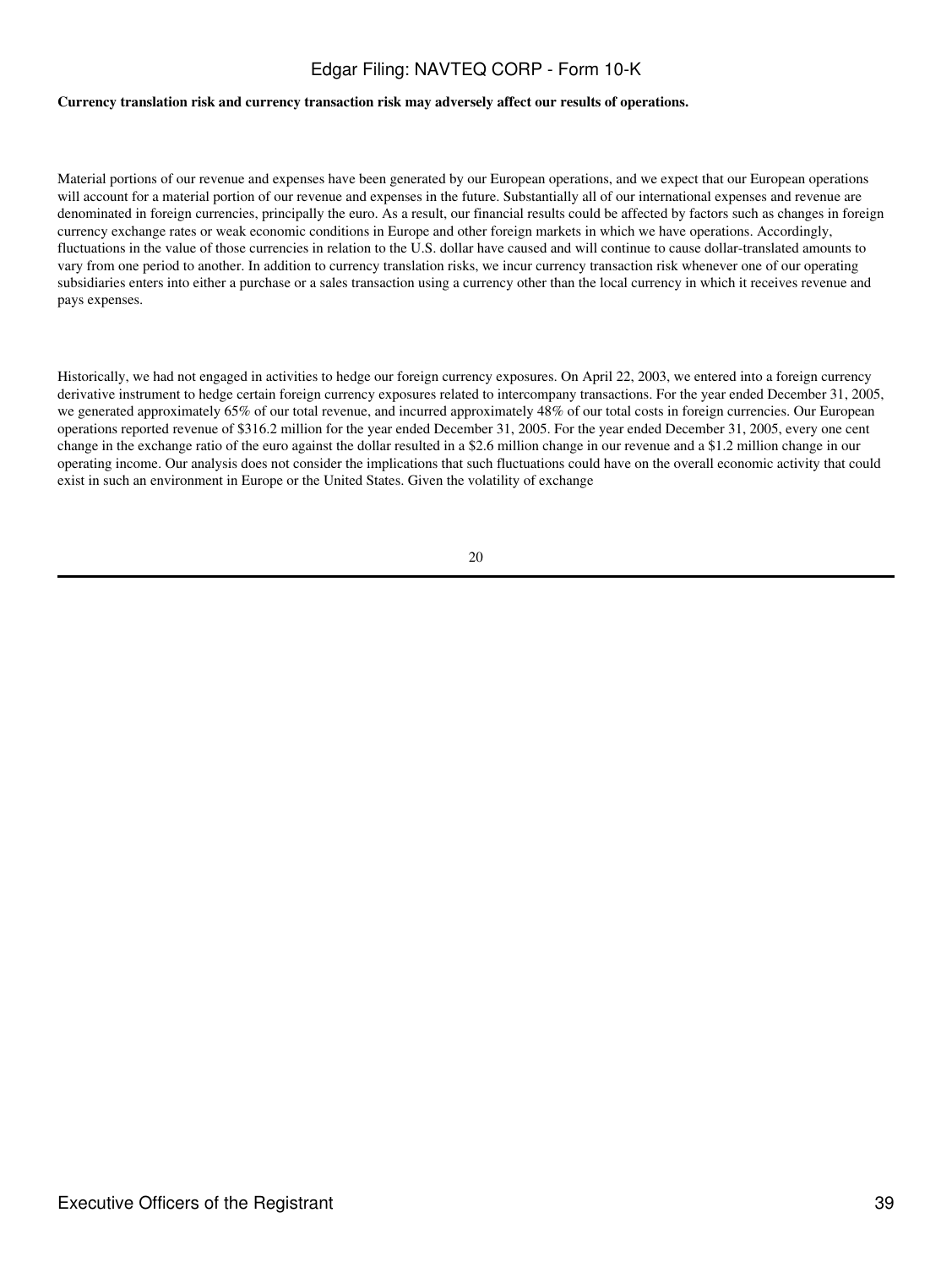rates, we may not be able to manage effectively our currency translation and/or transaction risks, which may adversely affect our financial condition and results of operations.

**We are subject to income taxes in many countries because of our international operations and we exercise judgment in order to determine our provision for income taxes. Because that determination is an estimate, we cannot be certain that our income tax provisions and accruals will be adequate.**

We are subject to income taxes in many countries, jurisdictions and provinces. Our international operations require us to exercise judgment in determining our global provision for income taxes. Regularly, we make estimates where the ultimate tax determination is uncertain. While we believe our estimates are reasonable, we cannot assure you that the final determination of any tax audit or tax-related litigation will not be materially different from that reflected in our historical income tax provisions and accruals. The assessment of additional taxes, interest and penalties as a result of audits, litigation or otherwise, could be materially adverse to our current and future results of operations and financial condition.

### **We may not generate sufficient future taxable income to allow us to realize our deferred tax assets.**

We have a significant amount of tax loss carryforwards and interest expense carryforwards that will be available to reduce the taxes we would otherwise owe in the future. We have recognized the value of these future tax deductions in our consolidated balance sheet at December 31, 2005. The realization of our deferred tax assets is dependent upon our generation of future taxable income during the periods in which we are permitted, by law, to use those assets. We exercise judgment in evaluating our ability to realize the recorded value of these assets, and consider a variety of factors, including the scheduled reversal of deferred tax liabilities, projected future taxable income and tax planning strategies in making this assessment. Our evaluation of the realizability of deferred tax assets must consider both positive and negative evidence, and the weight given to the potential effects of positive and negative evidence is based on the extent to which the evidence can be verified objectively. While we believe that sufficient positive evidence exists to support our determination that the realization of our deferred tax assets is more likely than not, we cannot assure you that we will have profitable operations in the future that will allow us to fully realize those assets.

#### **Increased governmental regulation may place additional burdens on our business and adversely affect our ability to compete.**

Although we do not believe governmental regulation has had a material effect on our business and operations to date, it is possible that we will experience the effects of increased regulation in the future. In Europe and the United States, the combination of heightened security concerns and the increase in the breadth and accuracy of our map database could result in more restrictive laws and regulations, such as export control laws, applicable to our database. In addition, automobile safety initiatives may result in restrictions on devices that use our database. As we continue to expand our geographic coverage, policies favoring local companies and other regulatory initiatives may result in export control laws and other restrictions on our ability to access, collect and use map data or otherwise conduct business in various countries throughout the world. Our failure to comply with local policies and regulations could result in a number of adverse consequences, including loss of access to map data, restrictions or prohibitions on our use of map information, financial penalties, criminal sanctions or loss of licenses or other authority to do business in those jurisdictions. Any of these occurrences could adversely affect our ability to complete, improve, license or distribute our database, which could result in a competitive disadvantage for us and the possible loss of customers and revenue.

**We are required to evaluate our internal control over financial reporting under Section 404 of the Sarbanes-Oxley Act of 2002 and any adverse results from such evaluation could result in a loss of investor confidence in our financial reports and have an adverse effect on our stock price.**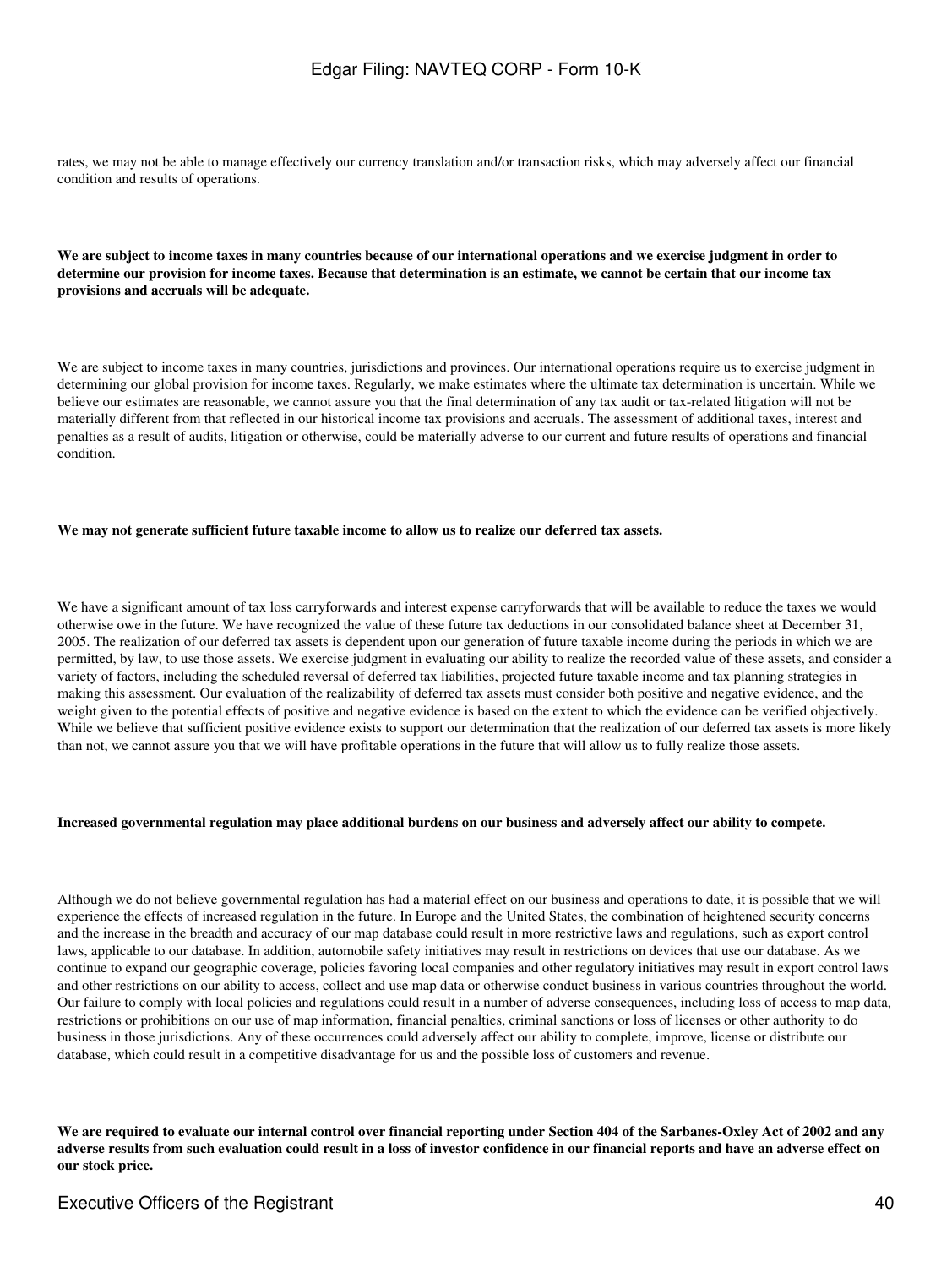As a public reporting company, we must comply with the Sarbanes-Oxley Act of 2002 and the related rules and regulations of the Securities and Exchange Commission, including expanded disclosures and accelerated reporting requirements. We are now required to furnish a report by our management on our internal control over financial reporting. The report must contain among other matters, an assessment of the effectiveness of our internal control over financial reporting as of the end of our fiscal year. This assessment must include disclosure of any material weaknesses in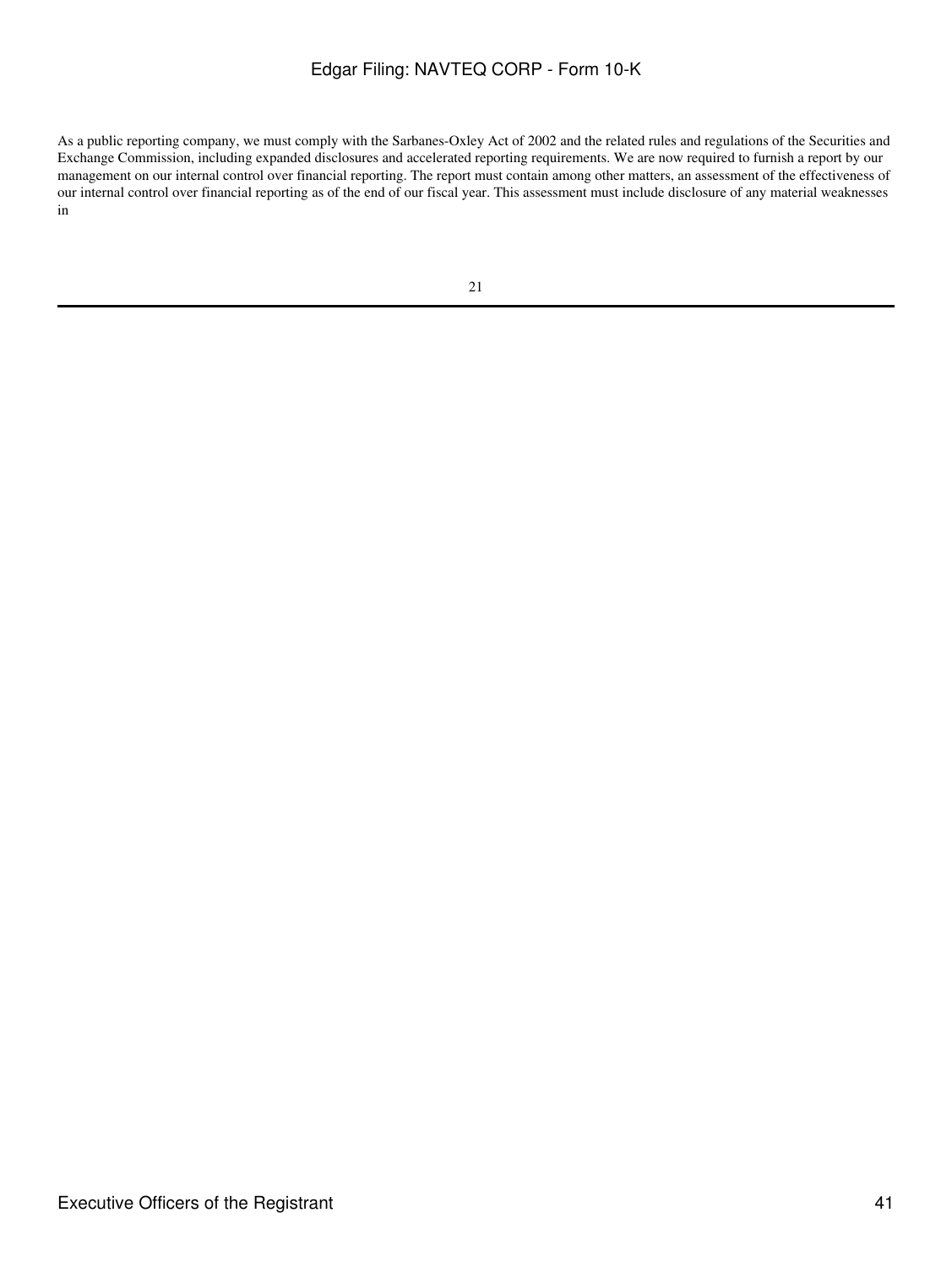our internal control over financial reporting identified by management. The report must also contain a statement that our auditors have issued an attestation report on management s assessment of such internal control.

This annual report includes management s report that management has assessed the effectiveness of our internal control over financial reporting for the year ended December 31, 2005, and has concluded that as of December 31, 2005, our internal control over financial reporting was effective in providing reasonable assurance regarding the reliability of financial reporting and the preparation of financial statements for external purposes in accordance with generally accepted accounting principles. It also includes an attestation from our auditors that our report is fairly stated. However, if our management identifies one or more material weaknesses in our internal control over financial reporting in the future in accordance with our annual assessment, we will be unable to assert that our internal control is effective. If we are unable to assert that our internal control over financial reporting is effective for any fiscal year, or if our auditors are unable to attest that our management s report is fairly stated or they are unable to express an opinion on the effectiveness of our internal control, we could lose investor confidence in the accuracy and completeness of our financial reports, which could have an adverse effect on our stock price.

Likewise, if we are not able to comply with the requirements of Section 404 in a timely manner or if our auditors are not able to complete the procedures required to support their attestation report, we could lose investor confidence in the accuracy and completeness of our financial reports, which could have an adverse effect on our stock price.

### **If we cannot retain our existing management team or attract and retain highly skilled and qualified personnel, our business could be adversely affected.**

Our success depends to a significant degree on the skills, experience and efforts of our current executive officers, including Judson C. Green, President and Chief Executive Officer, David B. Mullen, Executive Vice President and Chief Financial Officer, John K. MacLeod, Executive Vice President, NAVTEQ Connected Services and M. Salahuddin Khan, Senior Vice President, Global Marketing and Strategy and our other key employees, including management, sales, support, technical and services personnel. Qualified employees are in high demand throughout technology-based industries, and our future success depends in significant part on our ability to attract, train, motivate and retain highly skilled employees and the ability of our executive officers and other members of senior management to work effectively as a team.

### **If we are unable to integrate acquired companies effectively, our business could be adversely affected.**

We may pursue acquisitions of existing companies in order to grow our business, to expand the scope and breadth of our database and to diversify our products and services. We cannot assure you that we will be able to successfully integrate our recent acquisition of Picture Map International (PMI) or any future acquisitions, that these acquired companies will operate profitably, or that we will realize the potential benefits from these acquisitions. If we do not successfully integrate acquired companies, the attention of our management may be diverted and our business, financial condition and results of operations could be adversely affected.

**If we fail to adapt our map database to changes in technology, we could lose our existing customers and be unable to attract new business.**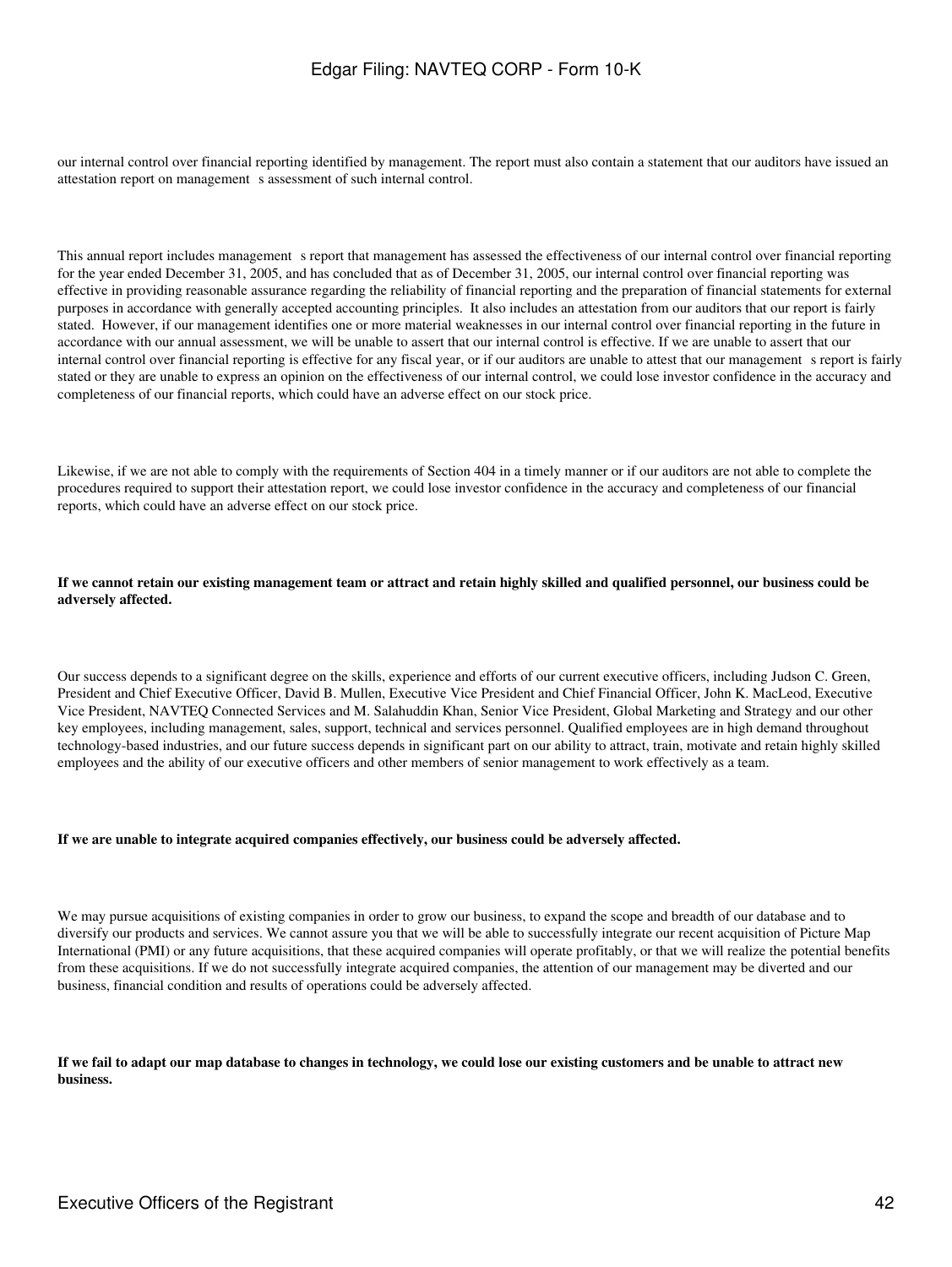The market for products and services incorporating digital map information is evolving and is characterized by rapid technological change, changes in customer requirements, the introduction of new products and services and enhancements to existing products and services. Although our database currently can be used by our customers in a wide variety of applications, we will need to be able to maintain the compatibility of our map database with new products and services introduced as a result of technological changes. If we are unable to do so, demand for our database could decline and our revenue would be adversely affected.

**If we fail to establish and maintain relationships with third party sources of data used in our map database, our business is likely to suffer.**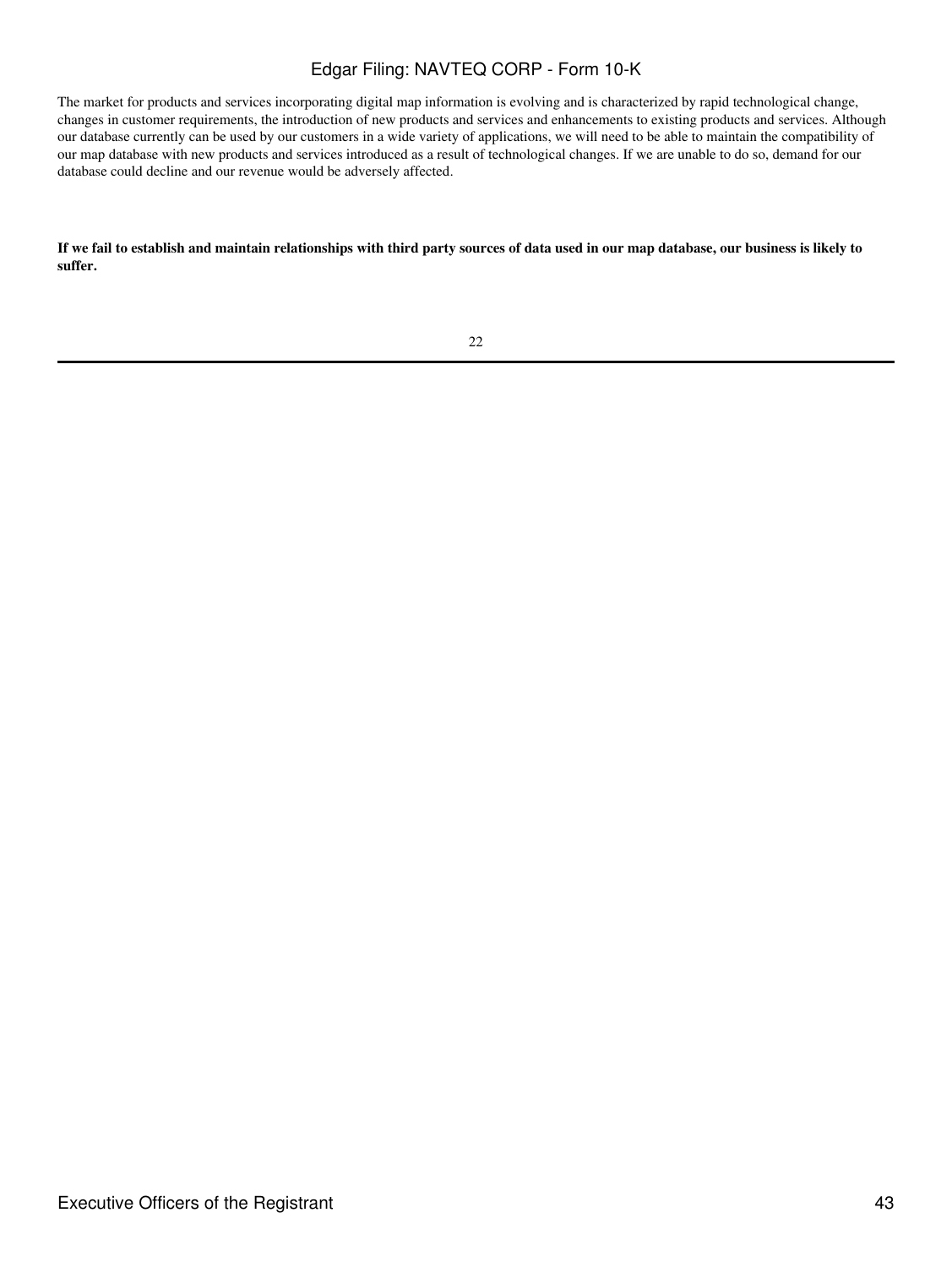We depend upon third party sources for data to build, maintain and enhance our database. In certain cases, this data is readily available only from limited third party sources and/or at significant cost. We cannot assure you that we will be successful in maintaining our relationships with our current third party sources or that we will be able to continue to obtain data from them on acceptable terms or at all. We also cannot assure you that we will be able to obtain data from alternative sources if our current sources become unavailable. In some cases, we may obtain data on less favorable terms in order to satisfy our customers requirements. In addition, we may be unable to obtain data from additional sources that would allow us to enhance our existing coverage and expand our geographic coverage. Our rights to use any data we obtain may be limited in scope and duration and subject to various other terms and restrictions that may reduce its usefulness to us. Our inability to obtain data from our current sources or additional or alternative sources, or to use the acquired data for our intended purposes, may impair or delay the further development, updating and distribution of our database. Any impairments or delays may adversely affect our relationships with our customers and cause us to lose revenue. Further, if we must pay more for the data than we have in the past or acquire data on unfavorable terms to satisfy customer requirements, our profitability may be adversely affected.

#### **If our customers do not accurately report the amount of license fees owed to us, we will not receive all of the revenue to which we are entitled.**

Except with respect to our automobile manufacturer customers for whom we make and distribute copies of our database, we rely on our customers to report the amount of license fees owed to us under our agreements with them. The majority of our agreements, including those with our key customers, give us the right to audit their records to verify this information. However, these audits can be expensive, time-consuming and possibly detrimental to our ongoing business relationships with our customers. As a result, to date we have only audited a small number of customers in any given year and have relied primarily on the accuracy of our customers reports. To the extent those reports are inaccurate, the revenue we collect from our customers could be materially less than the amount we should be receiving from them. Though we believe the revenue lost from underreporting has not been material historically, we cannot estimate the impact of underpayments in the future.

### **Errors or defects in the database we deliver to customers may expose us to risks of product liability claims and adversely affect our reputation, which could result in customer loss, decreased revenue, unexpected expenses and loss of market share.**

The use of our data in route guidance products and other navigation products and applications involves an inherent risk of product liability claims and associated adverse publicity. Claims could be made by our customers if errors or defects result in failure of their products or services, or by end-users of those products or services or others alleging loss or harm as a result of actual or perceived errors or defects in our map database. Our potential exposure may increase as products and services incorporating our map database begin to be used more widely in emergency response or other safety-related applications and as the information included in earlier versions of our map database becomes dated or obsolete. In addition, errors or defects in our database may require us to participate in product recalls, or cause us to voluntarily initiate a recall in order to maintain good customer relationships.

Product liability claims present a risk of protracted litigation, substantial money damages, attorneys fees, costs and expenses, and diversion of management s attention from the operation of our business. Although we have not had any product liability claims brought against us to date, we cannot assure you that claims will not be brought in the future. We attempt to mitigate the risks of product liability claims through the use of disclaimers, limitations of liability and similar provisions in our license agreements; however, we cannot assure you that any of these provisions will prove to be effective barriers to claims. Recalls also may be costly and divert management s attention from the operation of our business. In some circumstances, we are contractually obligated to indemnify our customers for liabilities, costs and expenses arising out of product liability claims. Providing indemnification or contesting indemnification claims from our customers may result in our incurring substantial costs and expenses. In some cases, purchase orders submitted by our customers purport to incorporate certain customer-favorable contractual terms and conditions which, if given effect, could increase our potential product liability and recall liability exposure. In addition, adverse publicity may reduce our customers willingness to incorporate our database and related applications into their products, which would adversely affect our revenue.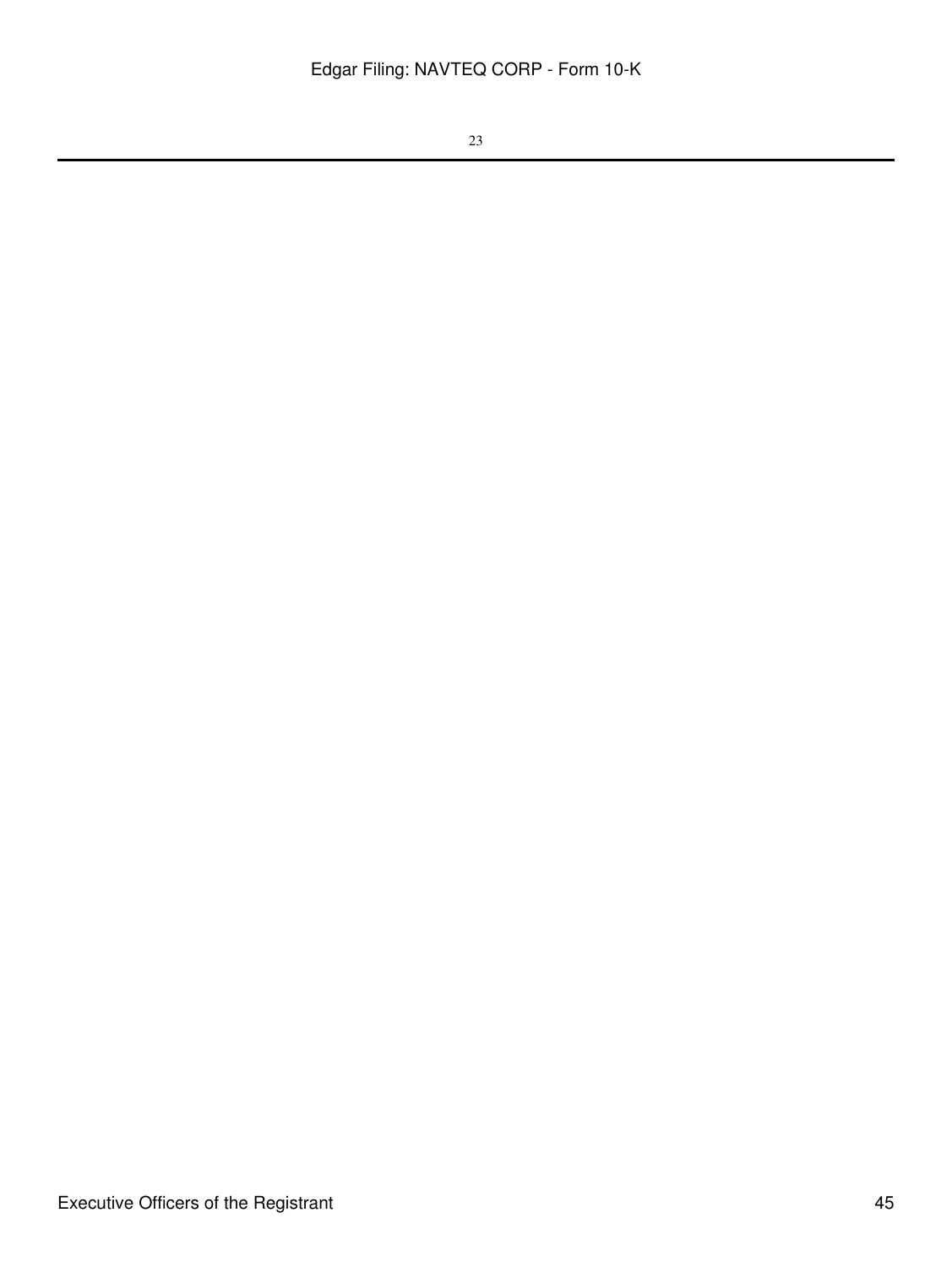**Our inability to adequately protect our map database and other intellectual property could enable others to market databases with similar coverage and features that may reduce demand for our database and adversely affect our revenue.**

We rely primarily on a combination of copyright laws, trade secrets, patents, database laws and contractual rights to establish and protect our intellectual property rights in our database, software and related technology. We cannot assure you that the steps we have taken or will take to protect our intellectual property from infringement, misappropriation or piracy will prove to be sufficient. Current or potential competitors may use our intellectual property without our authorization in the development of databases, software or technologies that are substantially equivalent or superior to ours, and even if we discover evidence of infringement, misappropriation or intellectual property piracy, our recourse against them may be limited or could require us to pursue litigation, which could involve substantial attorneys fees, costs and expenses and diversion of management s attention from the operation of our business. Our database is a compilation of public domain, licensed, otherwise-acquired and independently developed information obtained from various sources such as aerial photographs, commercially available maps and data, government records, other data sources and field observation. Current or potential competitors may be able to use publicly available sources of information and techniques similar to ours to independently create a database containing substantially the same information as our database. Any of these events likely would harm our competitive position.

The laws of some countries in which we operate do not protect our intellectual property rights to the same extent as the laws of other countries. For example, although our database and software are protected in part by copyright, database and trade secret rights, copyright protection does not extend to facts and legislative database protections that relate to compilations of facts currently exist only in certain countries of Europe and do not exist in the United States or Canada. In addition, as we continue to expand our geographic coverage outside of Europe and North America, there may be little or no intellectual property protection and increased rates of piracy. Further, we recently have begun to outsource some software development and data production functions and license certain data collection tools and know how to third parties located in foreign countries where we believe there is an increased risk of infringement, misappropriation and piracy and an increased possibility that we may not be able to enforce our contractual and intellectual property rights.

Copies of our database that are distributed to end-users do not always include effective protection against unlawful copying. While we attempt to stop data piracy, our database is sometimes illegally copied and sold through auction sites and other channels.

### **We may face intellectual property infringement claims that could be time consuming, costly to defend and result in our loss of significant rights.**

Due to the uncertain and developing nature of this area of intellectual property law, we cannot assure you that claims of infringement or similar claims will not be asserted against us. Various public authorities and private entities claim copyright or other ownership of or protection with respect to certain data and map information that we use in our database. Although our general policy is to seek to obtain licenses or other rights where necessary or appropriate, we cannot assure you that we have obtained or will be successful in obtaining all of these licenses or rights. In the event that claims are asserted against us, we may be required to obtain one or more licenses from third parties. We may or may not be able to obtain those licenses at a reasonable cost or at all. Also, if we are found to have infringed the intellectual property rights of a third party, we may be subject to payment of substantial royalties or damages, or enjoined or otherwise prevented from marketing part or all of our database, software or related technologies and/or products which would incorporate our database, software or related technologies, any of which could cause us to lose revenue, impair our customer relationships and damage our reputation.

We also claim rights in our trademarks and service marks. Certain of our marks are registered in Europe, the United States, and elsewhere and we have filed applications to register certain other marks in these jurisdictions. Marks of others that are the same or similar to certain of our marks currently exist or may exist in the future. We cannot assure you that we will be able to continue using certain marks or that certain of our marks do not infringe the marks of others. We have licensed others to use certain of our marks in connection with our database and software and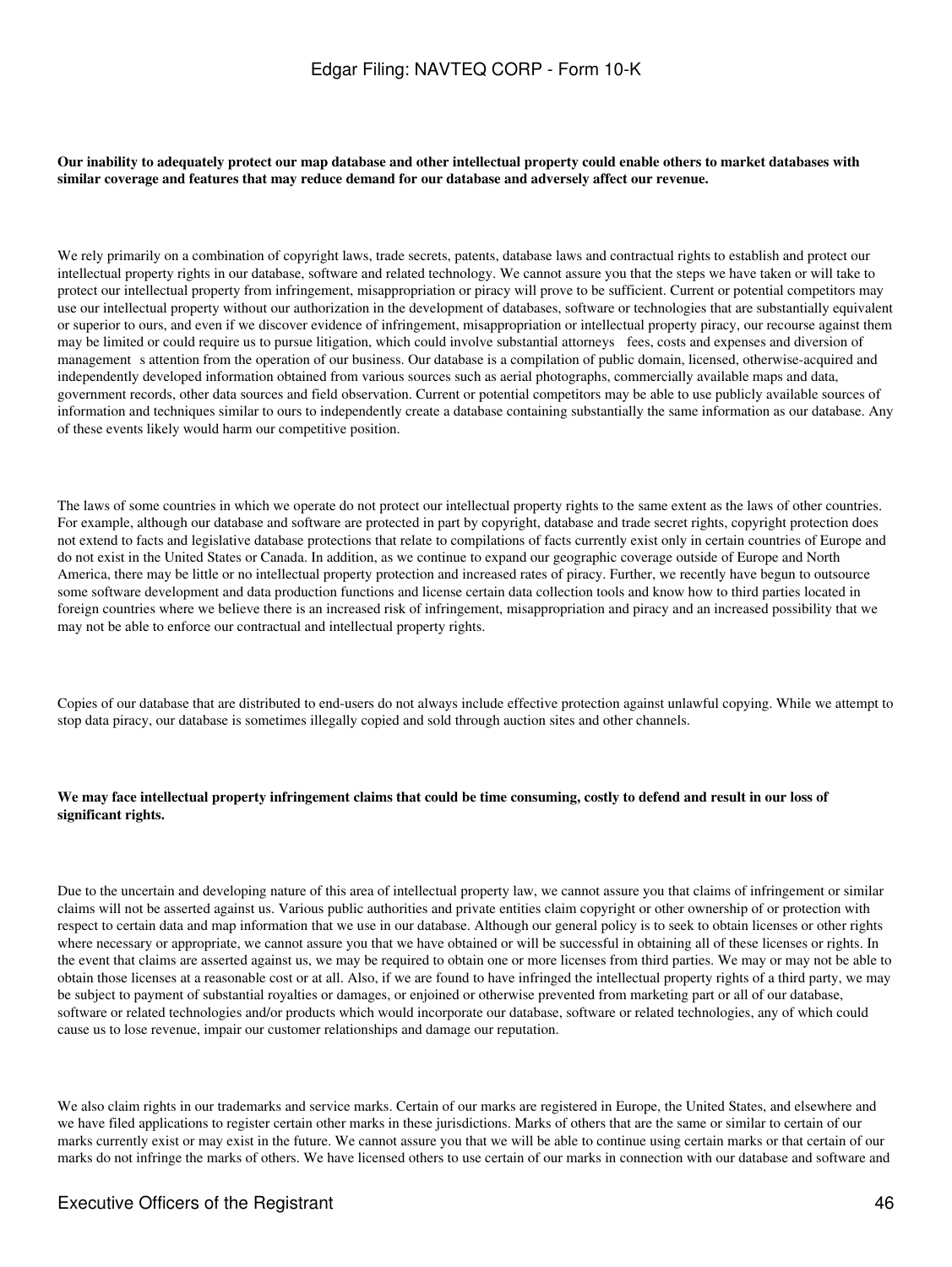expect to continue licensing certain of our marks in the future. Licensees of our marks may take actions that might materially and adversely affect the value of our marks or reputation.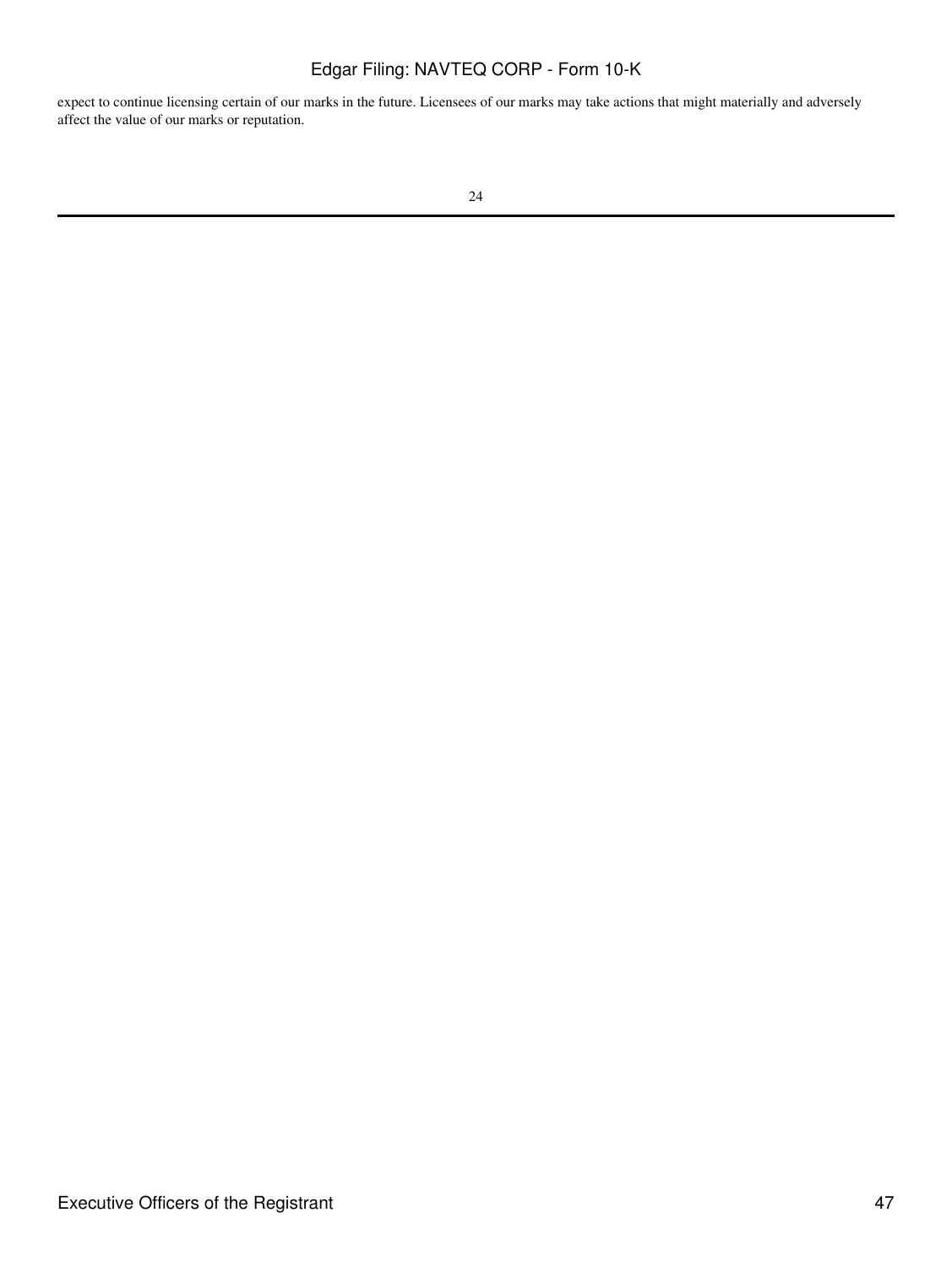#### **Our intellectual property indemnification practices and potential obligations may adversely affect our business.**

Our license agreements with our customers generally contain indemnification provisions which, in certain circumstances may require us to indemnify our customers for liabilities, costs and expenses arising out of violations of intellectual property rights. These indemnification provisions and other actions by us may result in indemnification claims or claims of intellectual property right infringement. In some instances, the potential amount of the indemnities may be greater than the revenue we receive from the customer. Any indemnification claims or related disputes or litigation, whether ultimately we are or are not required to provide indemnification, could be time-consuming and costly, damage our reputation, prevent us from offering some services or products, or require us to enter into royalty or licensing arrangements, which may not be on terms favorable to us.

### **Our technology systems may suffer failures and business interruptions that could increase our operating costs and cause delays in our operations.**

Our operations face the risk of systems failures. Although we believe we have sufficient disaster recovery plans and redundant systems in place, our systems and operations are vulnerable to damage or interruption from fire, flood, power loss, computer hardware and software failure, telecommunications failure, computer hacking break-ins and similar events. The occurrence of a natural disaster or unanticipated problems with our technology systems at our production facility in Fargo, North Dakota, at the location of the mainframe computer that stores our map database or at our offices in Chicago, Illinois and Veldhoven, the Netherlands could cause interruptions or delays in the ongoing development and enhancement of our map database and related software, and inhibit our ability to timely deliver our database to our customers, which in turn could cause us to lose customers or revenue. Our technology systems may also be subject to capacity constraints which would cause increased operating costs in order to overcome these constraints.

In addition, we are in the process of migrating our computer systems related to our database to a new platform, and during this process we are incurring both the costs associated with migrating and maintaining our legacy systems. While we cannot assure you that there will not be unanticipated costs, we do not believe that the costs associated with the migration will be material to our results of operations. Hardware failure or software errors occurring in our legacy systems or during repair or after the completion of this migration could result in errors in our database, which could cause us to have to repair and re-ship our database to some customers and hinder our ability to timely deliver our database to our customers. Repairs and reshipments of our data could result in a material increase in our operating costs, subject us to liability from our customers and end-users and harm our reputation. Delays in completing the migration also could inhibit our ability to enhance and improve our database, which could adversely affect our ability to compete.

### **We are required to achieve and maintain various quality assurance standards, and if we are unable to do so, our key customers may not do business with us.**

Many of our customers, particularly those in the automotive industry, require their suppliers to maintain certain quality assurance standards and certifications, including those pursuant to the ISO series of international standards. Although we have achieved many of these certifications, we cannot assure you that we will be able to continue to meet these standards in the future or that our customers will not require us to obtain and maintain certifications under different or more stringent standards in the future, which we may or may not be able to accomplish. If we are unable to do so, those customers may refuse to do business with us, which could materially reduce our revenue and adversely affect our reputation.

**Changes to financial accounting standards may affect our results of operations and cause us to change our business practices.**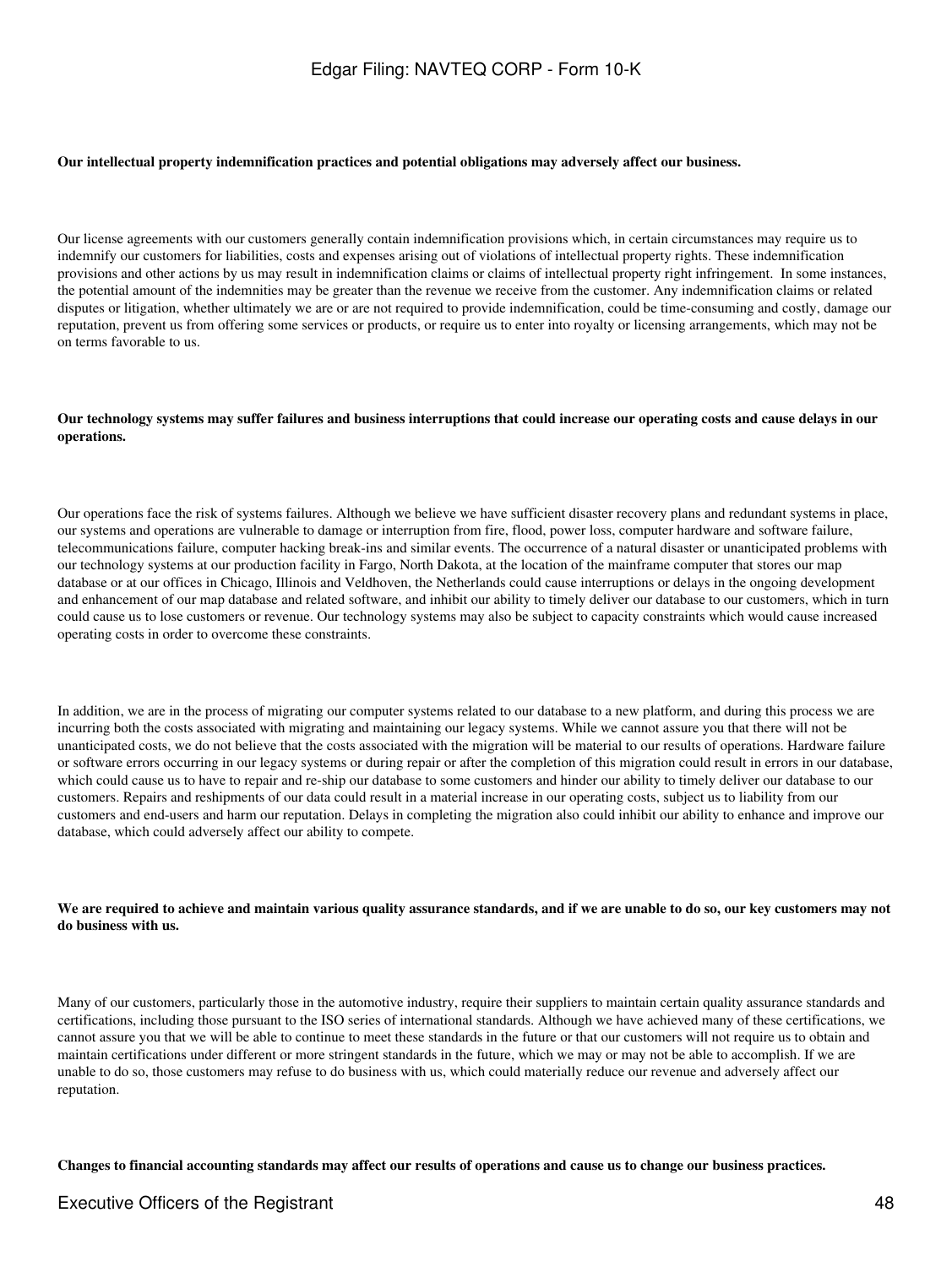We prepare our financial statements to conform with generally accepted accounting principles, or GAAP, in the United States. These accounting principles are subject to interpretation by the American Institute of Certified Public Accountants, the Financial Accounting Standards Board, or FASB, the SEC and various bodies formed to promulgate and interpret appropriate accounting policies. A change in those accounting principles or interpretations could have a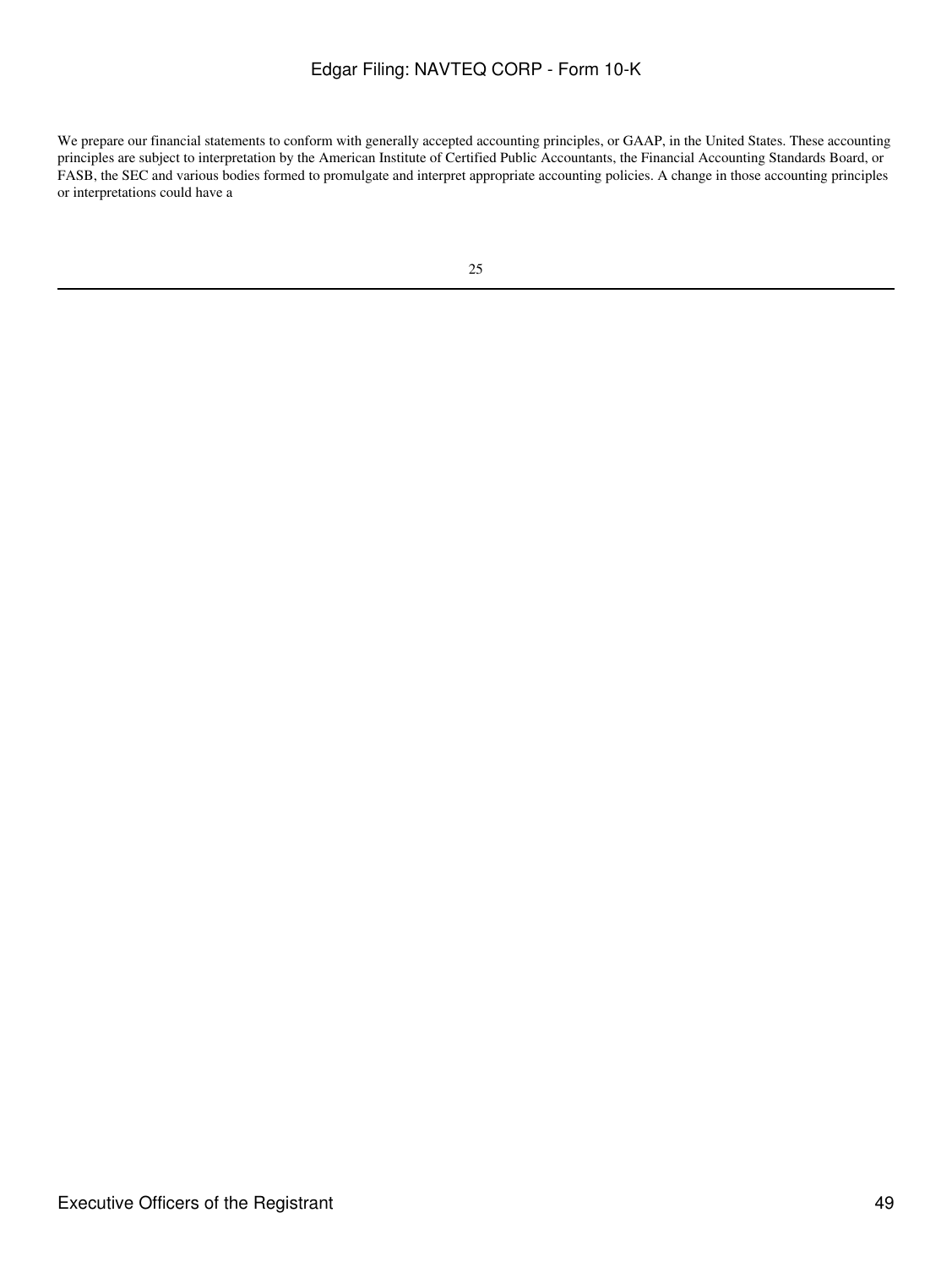significant effect on our reported financial results and may affect our reporting of transactions completed before a change is announced or adopted.

Changes to those rules or the questioning of current practices may adversely affect our reported financial results or the way we conduct our business. For example, accounting policies affecting certain aspects of our business, including rules relating to employee stock option grants, have recently been revised or are under review. In December 2004, the FASB issued a revision of SFAS No. 123, Accounting for Stock-Based Compensation, which amends SFAS No. 123 to require the recognition of employee stock options as compensation expense based on their fair value at the time of grant. SFAS No. 123(R) will be effective for fiscal years beginning after June 15, 2005. These new rules will require us to change our accounting policy and record an expense for our stock-based compensation plans using the fair value method and will result in additional expense to us.

### **Risks Related to Ownership of Our Common Stock**

### **Our stock price may be volatile, and you may not be able to resell shares of our common stock at or above the price you paid or at all.**

The price of our common stock may fluctuate widely, depending upon many factors, including the market s perception of our prospects and those of geographic data providers in general, differences between our actual financial and operating results and those expected by investors and analysts, changes in analysts recommendations or projections, changes in general economic or market conditions and broad market fluctuations. Broad market and industry factors may decrease the market price of our common stock, regardless of our actual operating performance. Stock prices for technology-related companies have experienced significant price and volume volatility. Companies that experience volatility in the market price of their securities often are subject to securities class action litigation. This type of litigation, if instituted against us, could result in substantial costs and divert management s attention and resources away from our business.

### **Our quarterly revenue and operating results are difficult to predict and if we do not meet quarterly financial expectations our stock price may experience increased volatility.**

Our quarterly revenue and operating results are difficult to predict due to a variety of factors, including the timing of purchases by our customers, the introduction of new products or services by them incorporating our map database and changes in our pricing policies or those of our competitors. These or other factors, many of which are beyond our control, may result in this unpredictability continuing in the future. This could cause our operating results in some quarters to vary from market expectations and lead to volatility in our stock price. We currently do not provide guidance to the marketplace with respect to our quarterly financial results. As such, analysts estimates may not reflect our own expectations as to our future financial performance.

### **If securities or industry analysts do not publish research or reports about our business, or if they change their recommendations regarding our stock adversely, our stock price and trading volume could decline.**

The trading market for our common stock will be influenced by the research and reports that industry or securities analysts publish about us or our business. If one or more of the analysts who cover us downgrade our stock, our stock price would likely decline. If one or more of these analysts ceases coverage of our company or fails to regularly publish reports on us, we could lose visibility in the financial markets, which in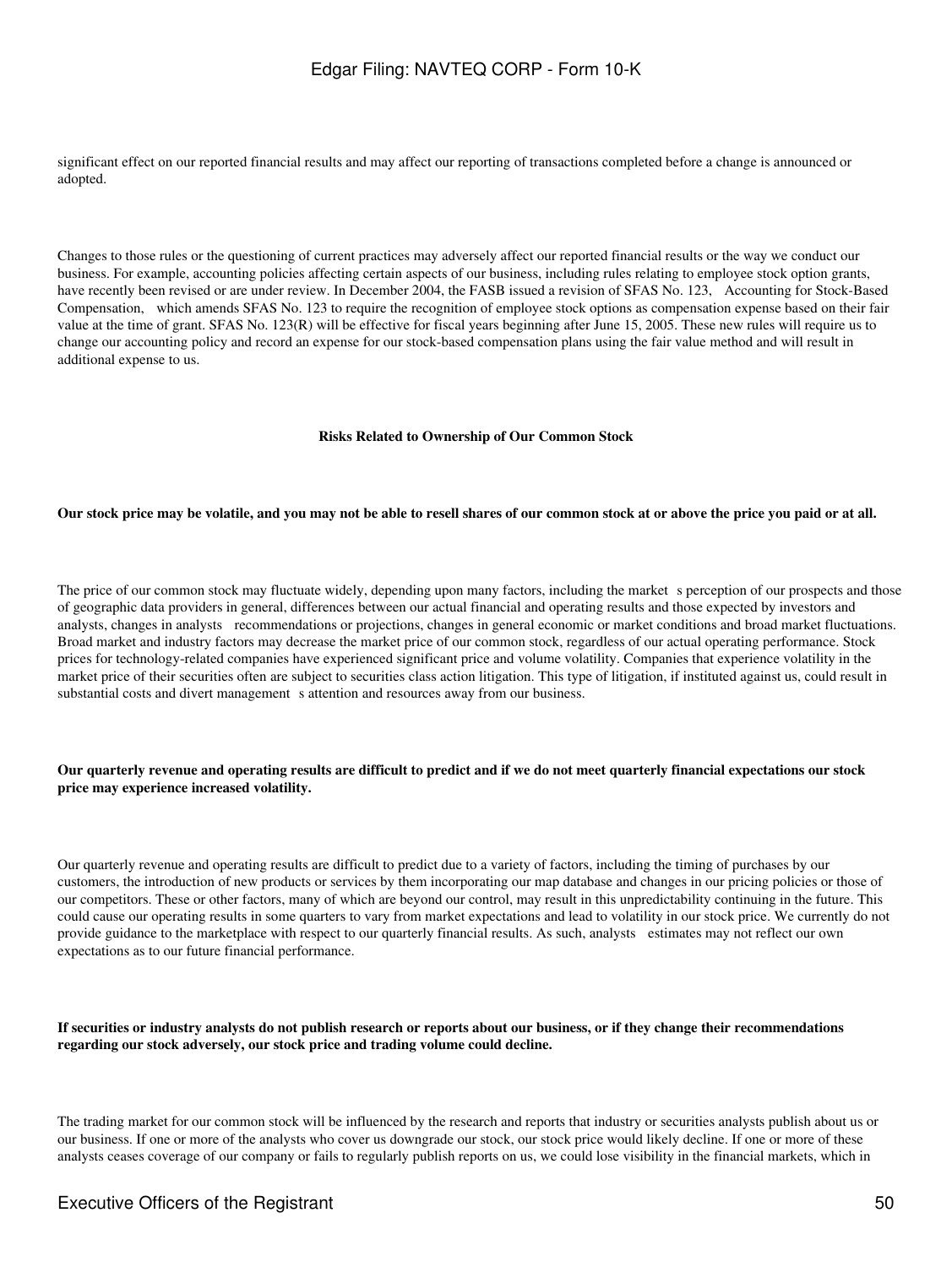turn could cause our stock price or trading volume to decline.

**We may require additional capital in the future, which may not be available to us. Sales of our equity securities to provide this capital may dilute your ownership in us.**

We may need to raise additional funds through public or private debt or equity financings in order to:

take advantage of expansion opportunities;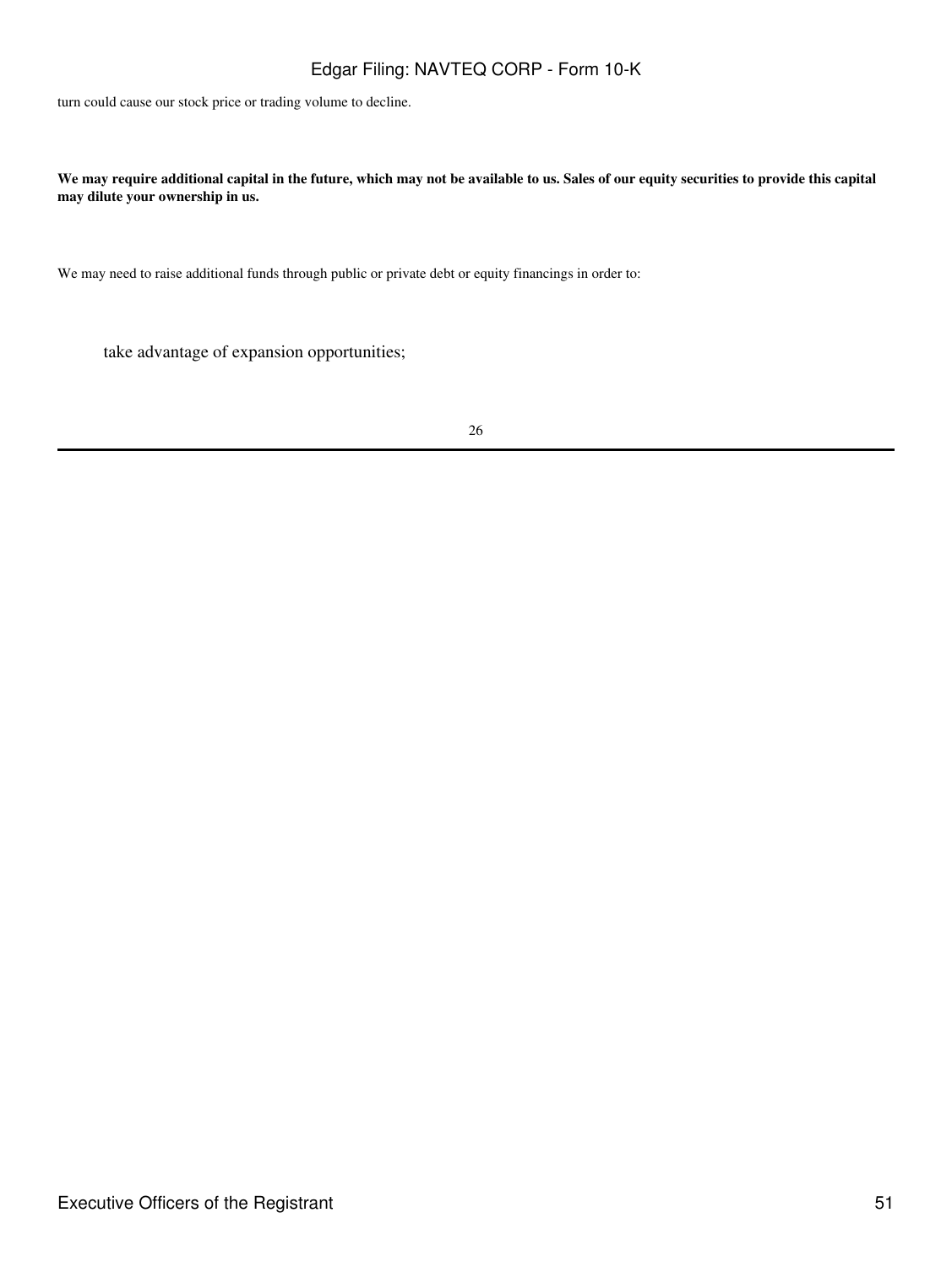acquire complementary businesses or technologies;

develop new services and products; or

respond to competitive pressures.

Any additional capital raised through the sale of our equity securities may dilute your percentage ownership interest in us. Furthermore, any additional financing we may need may not be available on terms favorable to us or at all. The unavailability of needed financing could adversely affect our ability to execute our growth strategy.

#### **We do not intend to pay dividends for the foreseeable future.**

Except for the special cash dividend that was paid on June 18, 2004 to our common stockholders of record as of April 19, 2004, we have never declared or paid any cash dividends on our common stock. Payment of future cash dividends will be at the discretion of our board of directors after taking into account various factors, including our financial condition, operating results, current and anticipated cash needs and plans for expansion, and any limitations on dividend payments included in any financing or other agreements that we may be party to at the time. Our existing credit facility currently restricts our ability to pay dividends. Consequently, investors cannot rely on dividend income and your opportunity to achieve a return on your investment in our common stock will likely depend entirely upon any future appreciation in the price of our stock. There is no guarantee that the price of our common stock will appreciate in the future or that the price at which you purchased your shares will be maintained.

### **Delaware law and our certificate of incorporation and bylaws contain provisions that could delay and discourage takeover attempts that stockholders may consider favorable.**

Certain provisions of our certificate of incorporation and bylaws and applicable provisions of Delaware corporate law may make it more difficult for or prevent a third party from acquiring control of us or changing our board of directors and management. These provisions include:

|              | the ability by our board of directors to issue preferred stock with voting or other rights or |
|--------------|-----------------------------------------------------------------------------------------------|
| preferences; |                                                                                               |

our stockholders may only take action at a meeting of our stockholders and not by written consent;

and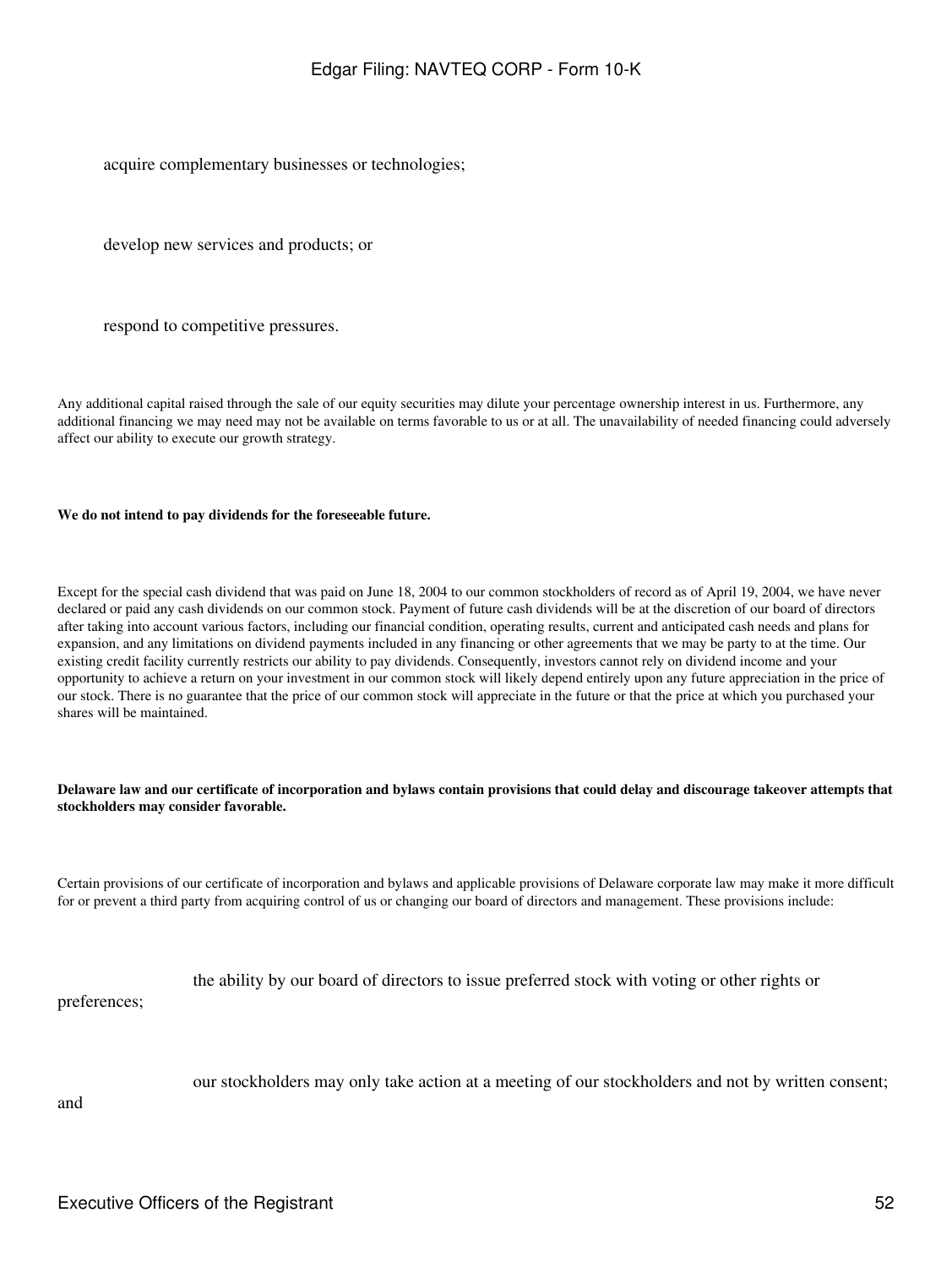our stockholders must comply with advance notice procedures in order to nominate candidates for election to our board of directors or to place stockholders proposals on the agenda for consideration at meetings of the stockholders.

Any delay or prevention of a change of control transaction or changes in our board of directors or management could deter potential acquirors or prevent the completion of a transaction in which our stockholders could receive a substantial premium over the then current market price for their shares.

### **Item 1B. Unresolved Staff Comments.**

None.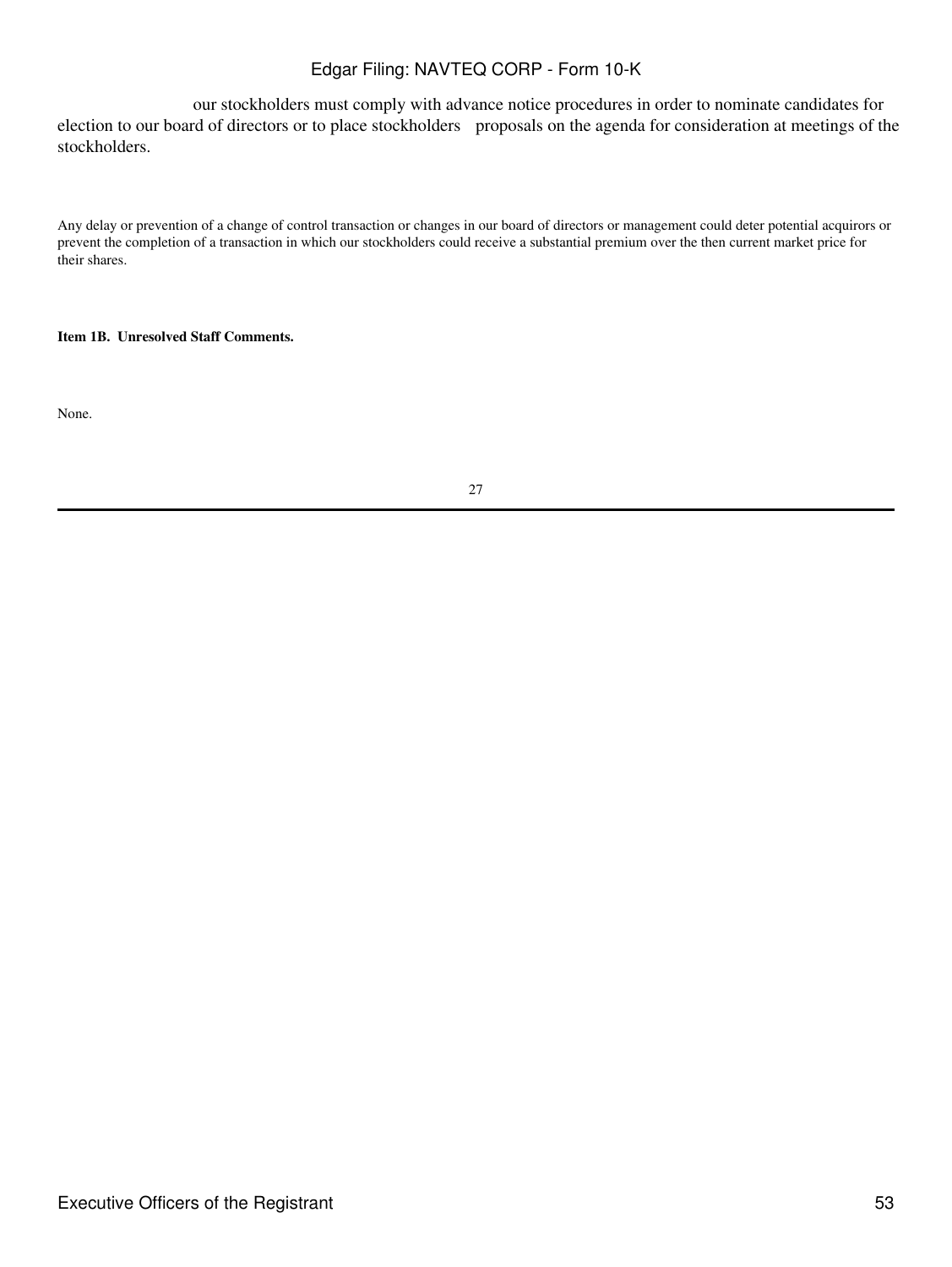### **Item 2. Properties.**

Our corporate headquarters are located in Chicago, Illinois. We maintain a regional headquarters in Veldhoven, The Netherlands and a production facility in Fargo, North Dakota. The table below provides additional information concerning our principal facilities, including the approximate square footage of each facility and the lease or sublease expiration date. We believe that our facilities are generally suitable to meet our needs for the foreseeable future, however, we continue to seek additional space as needed to satisfy our growth.

| Location                   | <b>Use/Purpose</b>         | Footage | <b>Lease Expiration</b> |
|----------------------------|----------------------------|---------|-------------------------|
| Chicago, IL                | Corporate Headquarters     | 137.147 | September 30, 2007      |
| Chicago, IL                | Corporate Headquarters     | 11.665  | March 31, 2013          |
| Fargo, ND                  | <b>Production Facility</b> | 56,500  | September 30, 2011      |
| Veldhoven, The Netherlands | European Headquarters      | 41.505  | March 14, 2011          |

In addition to these facilities, we also have 134 satellite and administrative offices in 25 countries worldwide.

#### **Item 3. Legal Proceedings.**

On April 22, 2005, Tele Atlas N.V. and Tele Atlas North America (Tele Atlas) filed a complaint against us in the United States District Court for the Northern District of California. The complaint alleges that we violated Sections 1 and 2 of the Sherman Act, Section 3 of the Clayton Act, and Sections 16720, 16727 and 17200 of the California Business and Professions Code, and that we intentionally interfered with Tele Atlass contractual relations and prospective economic advantage with third parties, by allegedly excluding Tele Atlas from the market for digital map data for use in navigation system applications in the United States through exclusionary and predatory practices. On August 16, 2005, Tele Atlas filed an amended complaint based on these same causes of action. Specifically, in its amended complaint, Tele Atlas alleges that we control a predominant share of variously defined markets for digital map data and have entered into exclusive contracts with digital map data customers for the purpose of acquiring or maintaining an illegal monopoly in these alleged markets. Tele Atlas also contends that these allegedly exclusive contracts have interfered with Tele Atlas current and prospective business relationships and amount to unfair competition under California state law. In addition, Tele Atlas alleges that we, through our license under U.S. Patent No. 5,161,886, control a predominant share of the alleged relevant technology market consisting of methods for displaying portions of a topographic map from an apparent perspective view outside and above a vehicle in the United States, and allegedly have entered into patent licenses and/or other arrangements in a manner that violates the aforesaid laws. On November 2, 2005, the Court dismissed some, but not all, of Tele Atlas claims for failure to state valid causes of action. On November 22, 2005, Tele Atlas filed a second amended complaint based on the same causes of actions and essentially the same allegations as in its first amended complaint and we filed an answer denying Tele Atlas claims. Tele Atlas seeks preliminary and permanent injunctive relief, unspecified monetary, exemplary and treble damages, and costs and attorneys fees of suit. Based on a review of the second amended complaint, we believe that the allegations are without merit. We intend to take all necessary steps to vigorously defend ourselves against this action; however, because this matter is in a very early stage, we cannot predict its outcome or potential effect, if any, on our business, financial position or results of operations. A negative outcome could adversely affect our business, results of operations and financial condition. Even if we prevail in this matter, we may incur significant costs in connection with our defense, experience a diversion of management time and attention, realize a negative impact on our reputation with our customers and face similar governmental and private actions based on these allegations.

We are subject to various other legal proceedings and claims arising in the ordinary course of our business. We do not believe that any of these other legal proceedings or claims will materially affect our business, financial position or results of operations.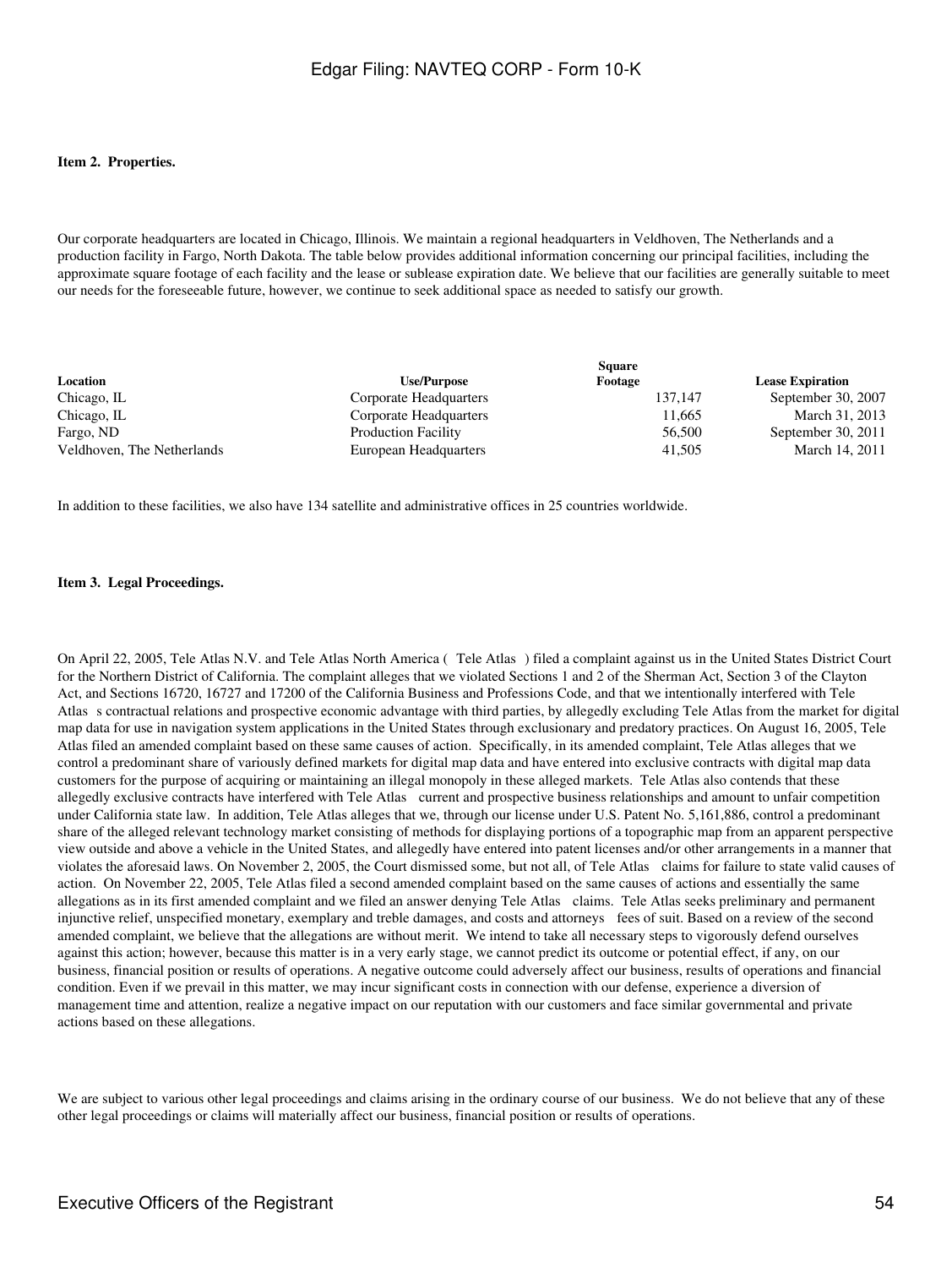# **Item 4. Submission of Matters to a Vote of Security Holders.**

None.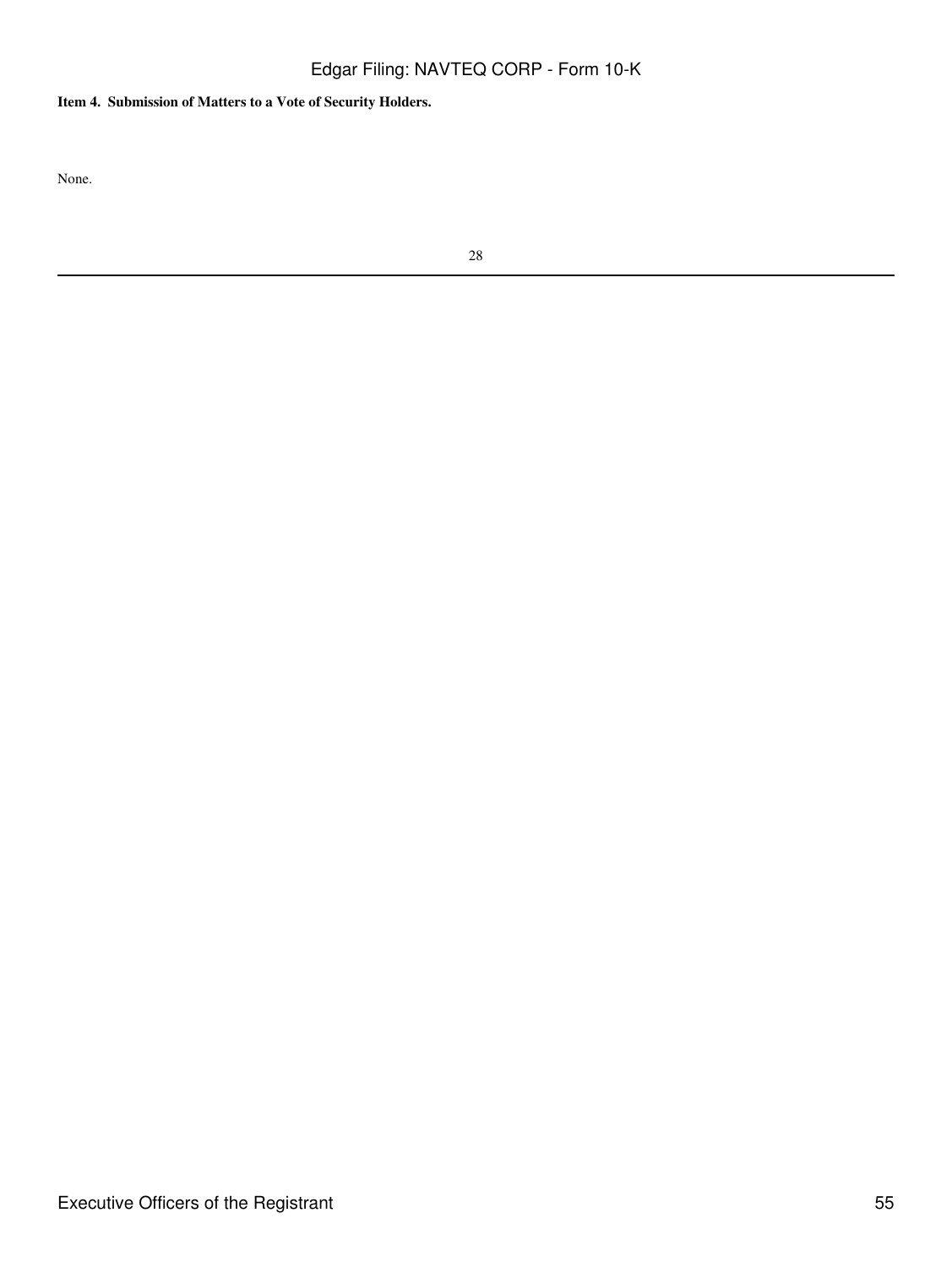### **PART II**

Item 5. Market for Registrant s Common Equity and Related Stockholder Matters.

#### **Market Information**

Our common stock is listed on the New York Stock Exchange under the symbol NVT. We completed our initial public offering in August 2004. The following table sets forth the high and low sales prices per share of our common stock for each quarter of 2005 and for the third and fourth quarters of 2004:

|                         | High |          | Low   |
|-------------------------|------|----------|-------|
| 2005                    |      |          |       |
| 4 <sup>th</sup> Quarter | \$   | 53.70 \$ | 38.40 |
| 3rd Quarter             |      | 51.00    | 36.06 |
| $2nd$ Quarter           |      | 45.23    | 34.30 |
| 1 <sup>st</sup> Quarter |      | 48.57    | 37.30 |
| 2004                    |      |          |       |
| 4 <sup>th</sup> Quarter |      | 48.37    | 34.70 |
| $3rd$ Quarter (1)       |      | 37.55    | 24.00 |
|                         |      |          |       |

(1) Since August 6, 2004, the first day of trading of the Companys common stock on the New York Stock Exchange.

### **Holders**

As of February 1, 2006, our common stock was held by 238 stockholders of record.

#### **Dividends**

Except for a special cash dividend that was paid to our common stockholders on June 18, 2004, we have never declared or paid any cash dividends on our common stock. We currently intend to retain future earnings, if any, to finance the expansion of our business and do not expect to pay any cash dividends in the foreseeable future. In addition, neither we nor our subsidiaries may pay any cash dividends with respect to any shares of any class of our capital stock in accordance with our existing revolving credit agreement. This restriction materially limits our ability to pay dividends on our common stock. Payment of future cash dividends, if any, will be at the discretion of our board of directors after taking into account various factors, including our financial condition, operating results, current and anticipated cash needs and plans for expansion, and in accordance with the revolving credit agreement. Our ability to pay dividends also may be limited by financing or other agreements that we may enter into in the future.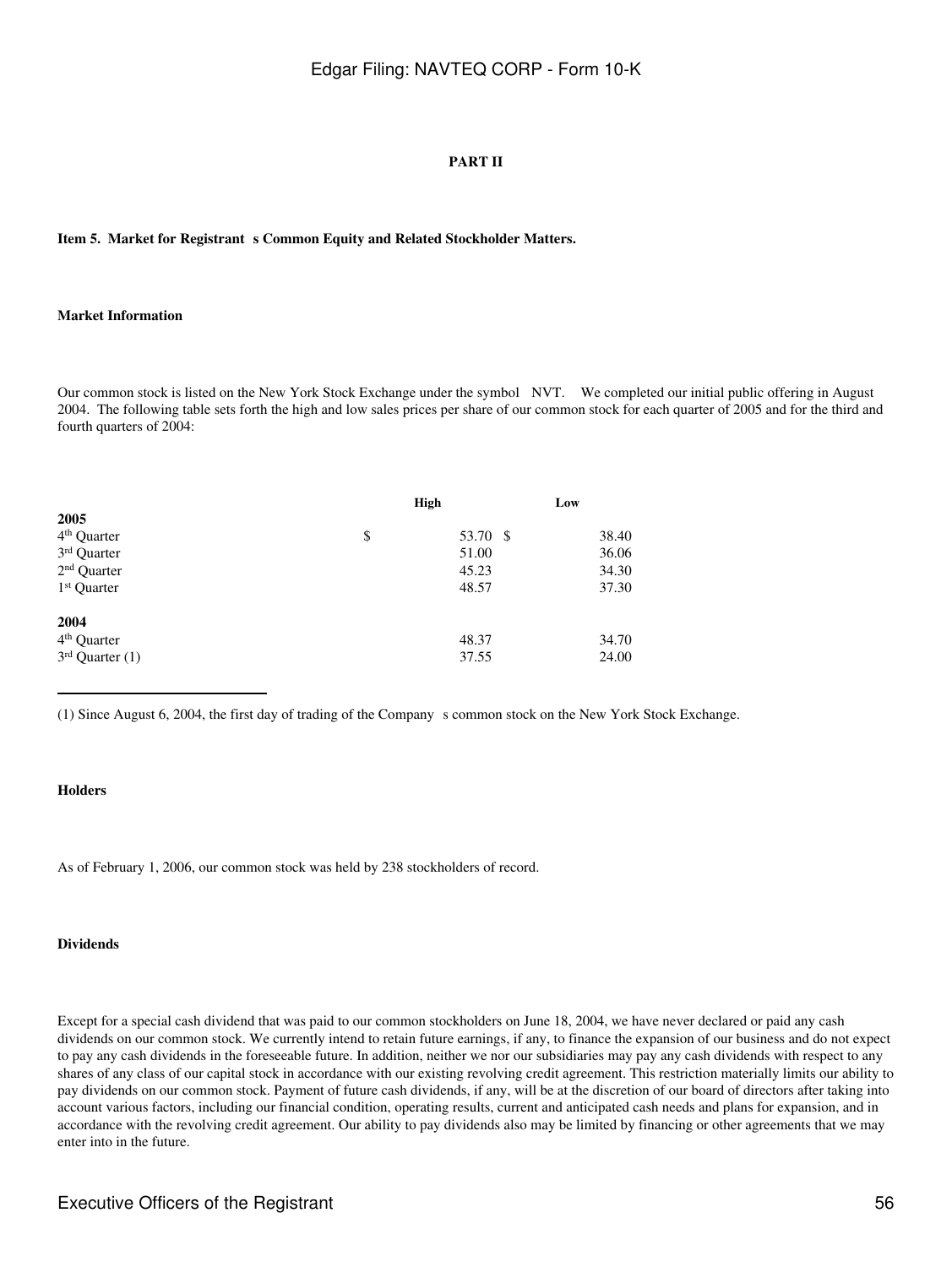### **Securities Authorized for Issuance Under Equity Compensation Plans**

See Item 12. Security Ownership of Certain Beneficial Owners and Management for information regarding the Company s securities authorized for issuance under equity compensation plans.

**Sale of Unregistered Securities**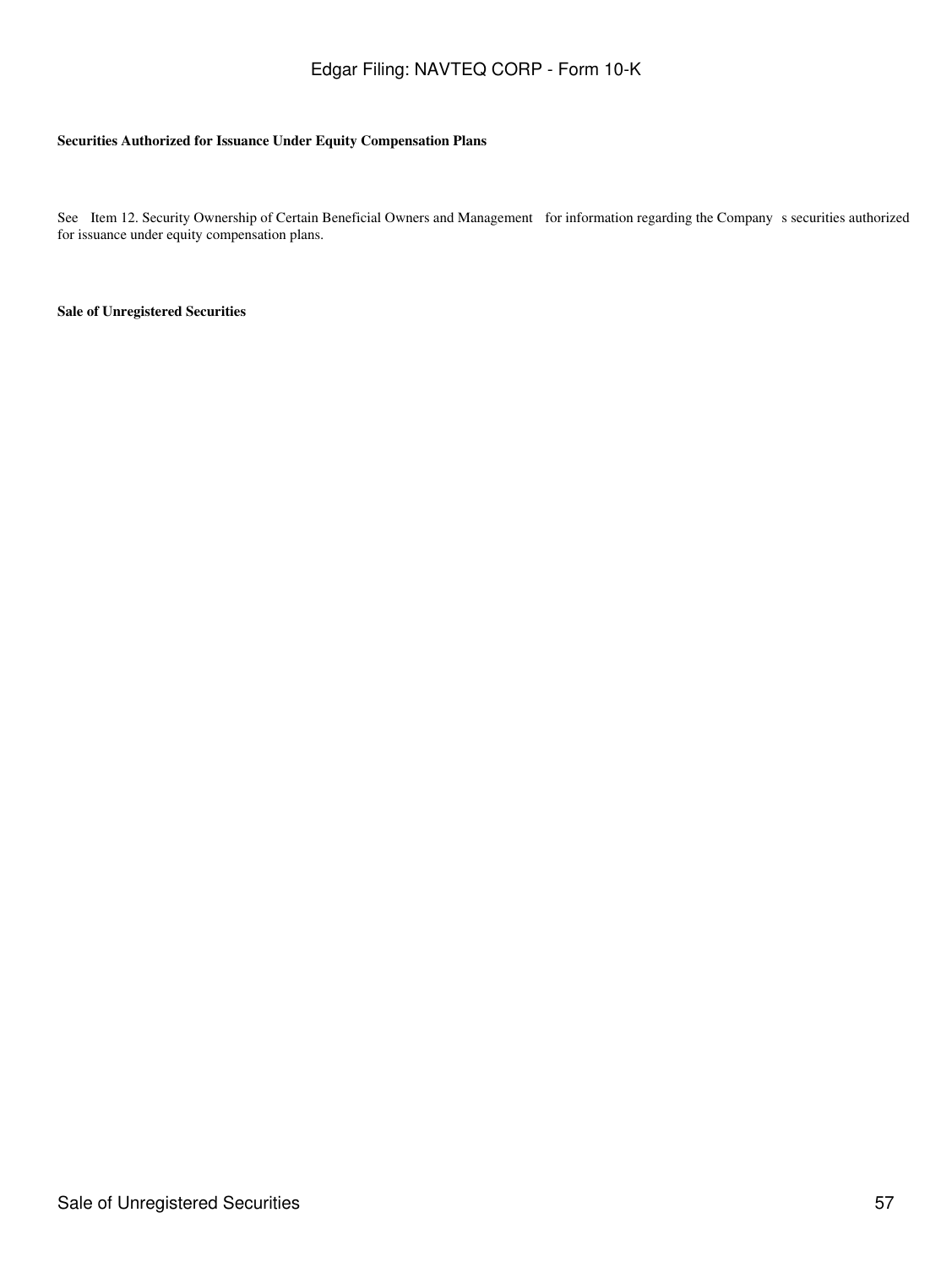On July 8, 2005, we acquired Picture Map International Co., Ltd., a South Korean digital map company (PMI), through our wholly owned subsidiary, NAVTEQ B.V., pursuant to a stock purchase agreement dated the same date by and among us, NAVTEQ B.V., PMI and all of the shareholders of PMI (the PMI Shareholders). Under the agreement, NAVTEQ B.V. acquired all of the outstanding shares of PMI for an aggregate purchase price of \$28.5 million, subject to post-closing adjustments based on working capital and net indebtedness. Each of the PMI Shareholders received the shareholder s proportionate share of thirty percent of the purchase price in cash. The PMI Shareholders also received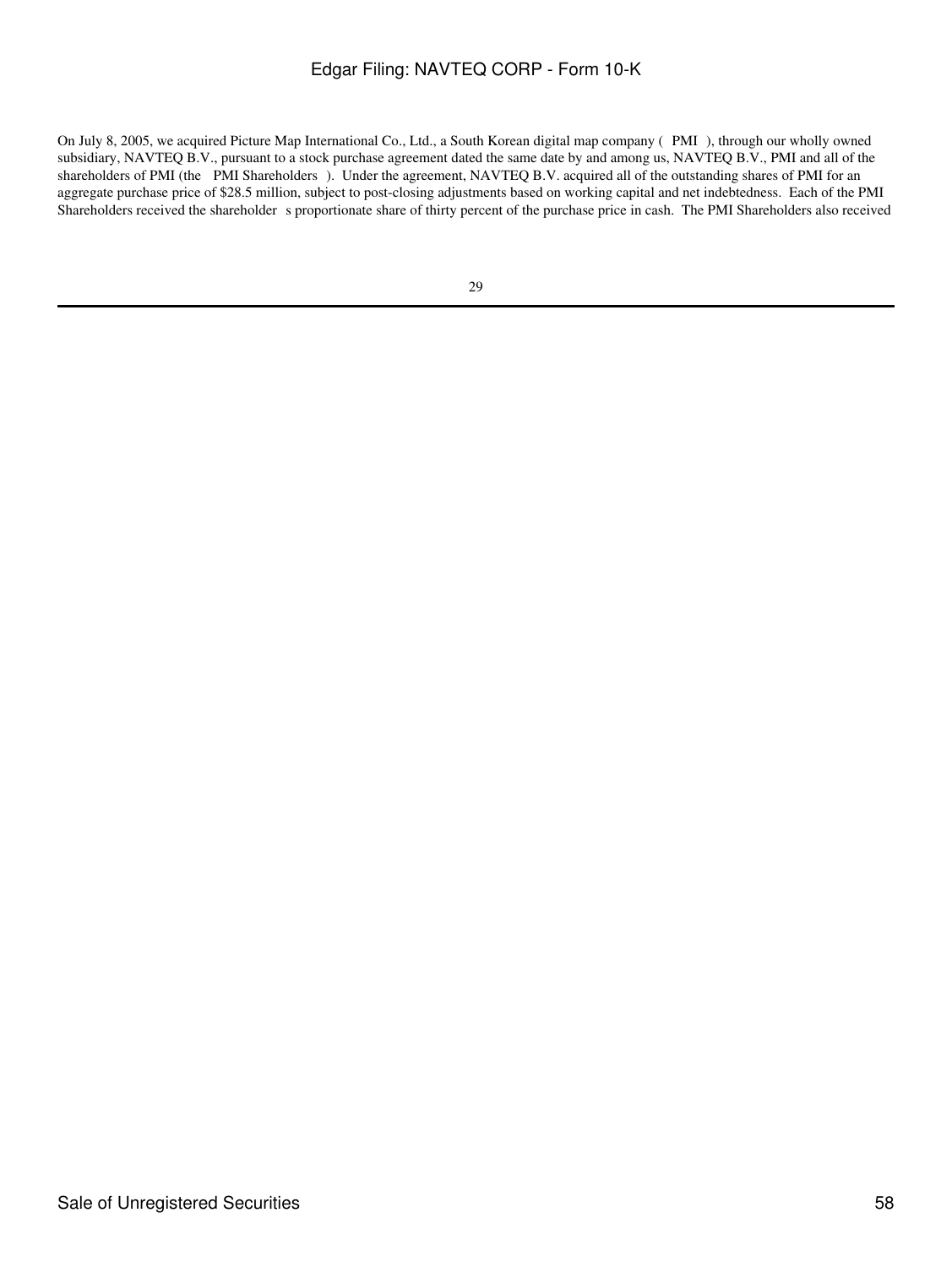cash through a payment agent in Korea for the remaining seventy percent of the purchase price, but the PMI Shareholders were then required to use this cash to purchase an aggregate of 545,069 shares of our common stock (the NVT Stock). The number of shares of our common stock issued was based on a per share price of \$36.60, the average price of the common stock as quoted on the New York Stock Exchange for the twenty consecutive trading days immediately prior to the closing date. On August 18, 2005, we filed a registration statement on Form S-3, with the SEC under the Securities Act of 1933, as amended (Securities Act), to register for resale the shares of NVT Stock held by the PMI Shareholders. The registration statement was declared effective on September 7, 2005.

These securities were offered and sold by us in reliance upon exemption from the registration requirements provided by Regulation S of the Securities Act, as amended, relating to sales made outside of the United States and/or Section 4(2) of the Securities Act relating to sales not involving any public offering.

No underwriters were involved in the sales and the certificates representing the securities sold and issued contain legends restricting the transfer of the securities without registration under the Securities Act or an applicable exemption from registration.

Except for the shares issued in connection with the acquisition of PMI, we did not sell any equity securities during the fiscal year ended December 31, 2005 that were not registered under the Securities Act.

### **Repurchases of Our Common Stock**

We have not repurchased any of our common stock, or announced any programs or plans to repurchase any of our common stock, during the year ended December 31, 2005.

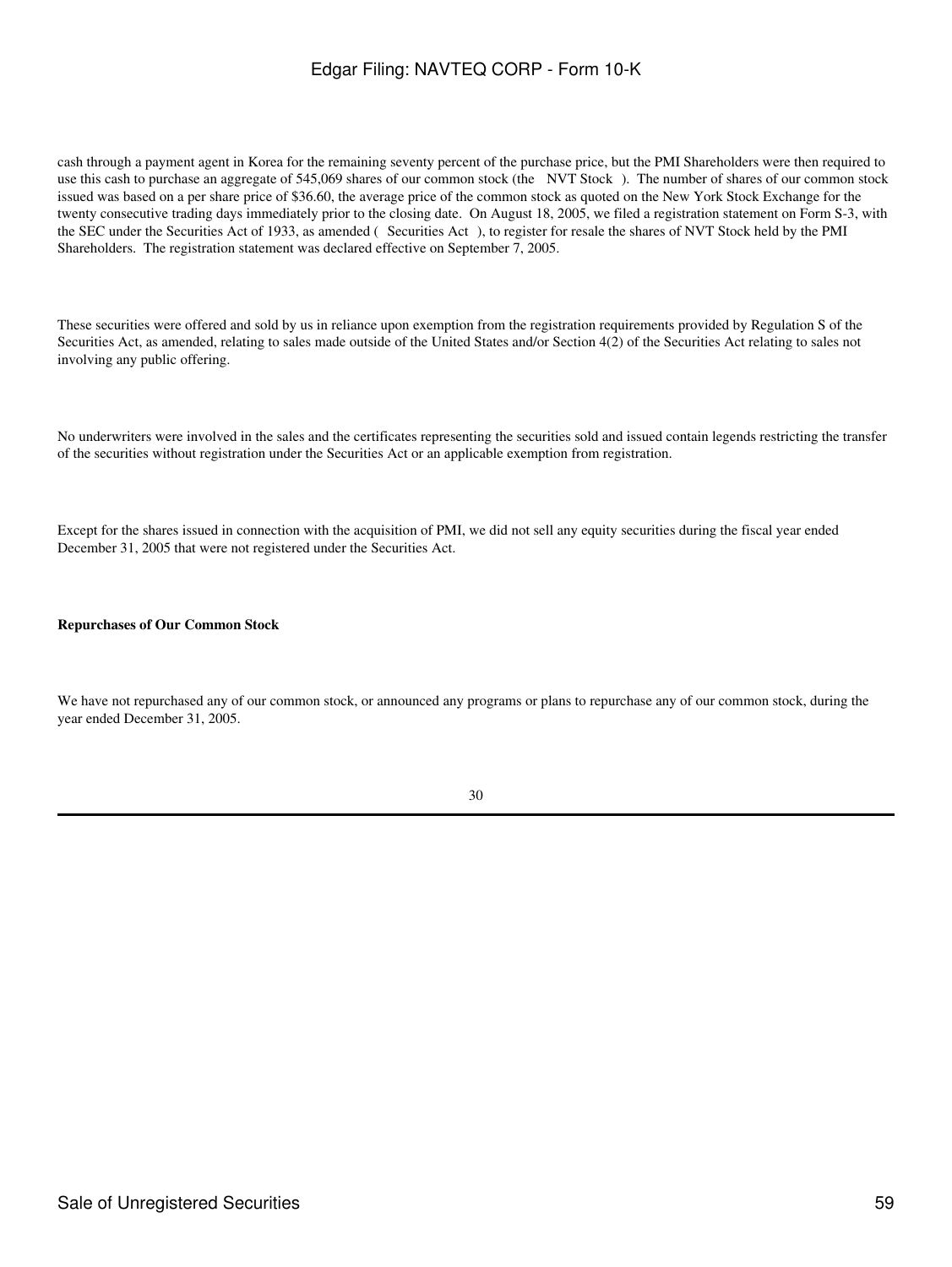### **Item 6. Selected Financial Data.**

The following selected historical consolidated financial data as of December 31, 2004 and 2005 and for the years ended December 31, 2003, 2004 and 2005 have been derived from the audited consolidated financial statements of NAVTEQ, appearing elsewhere in this document. The following selected historical consolidated financial data as of December 31, 2001, 2002 and 2003 and for the years ended December 31, 2001 and 2002 have been derived from the audited consolidated financial statements of NAVTEQ, which are not included herein. The historical results presented below are not necessarily indicative of the results to be expected in any future period. The selected historical consolidated financial data should be read in conjunction with Management s Discussion and Analysis of Financial Condition and Results of Operations and the consolidated financial statements and related notes thereto appearing elsewhere in this document.

#### **NAVTEQ CORPORATION AND SUBSIDIARIES**

### **(In thousands, except per share amounts)**

|                                                           | <b>Years Ended December 31,</b> |            |            |         |           |
|-----------------------------------------------------------|---------------------------------|------------|------------|---------|-----------|
|                                                           | 2001                            | 2002       | 2003       | 2004    | 2005      |
| <b>Consolidated Statement of Operations</b>               |                                 |            |            |         |           |
| Data:                                                     |                                 |            |            |         |           |
| Net revenue                                               | \$<br>110,431                   | 165,849    | 272,623    | 392,858 | 496,512   |
| Operating costs and expenses:                             |                                 |            |            |         |           |
| Database creation and distribution costs                  | 82,343                          | 92,499     | 125,841    | 186,330 | 222,933   |
| Selling, general and administrative expenses              | 56,979                          | 63,422     | 83,024     | 111,942 | 139,323   |
| Total operating costs and expenses                        | 139,322                         | 155,921    | 208,865    | 298,272 | 362,256   |
| Operating income (loss)                                   | (28, 891)                       | 9,928      | 63,758     | 94,586  | 134,256   |
| Interest income (expense), net (1)                        | (17, 383)                       | (668)      | 380        | 1,134   | 4,237     |
| Other income (expense), net (1)                           | (70, 235)                       |            | 6,163      | (1,892) | 498       |
| Income (loss) before income taxes                         | (116,509)                       | 9,260      | 70,301     | 93,828  | 138,991   |
| Income tax expense (benefit) (2)                          |                                 | 1,105      | (165, 514) | 39,762  | (31, 839) |
| Net income (loss)                                         | (116,509)                       | 8,155      | 235,815    | 54,066  | 170,830   |
| Cumulative preferred stock dividends                      | (91, 417)                       | (110, 464) |            |         |           |
| Net income (loss) applicable to common                    |                                 |            |            |         |           |
| stockholders                                              | \$<br>(207, 926)                | (102, 309) | 235,815    | 54,066  | 170,830   |
| Earnings (loss) per share of common stock:                |                                 |            |            |         |           |
| <b>Basic</b>                                              | $\boldsymbol{\$}$<br>(7.31)     | (2.41)     | 2.81       | 0.62    | 1.90      |
| Diluted                                                   | \$<br>(7.31)                    | (2.41)     | 2.69       | 0.59    | 1.81      |
| Weighted average shares used in per share<br>computation: |                                 |            |            |         |           |
| <b>Basic</b>                                              | 28,441                          | 42,446     | 84,062     | 86,509  | 90,115    |
| Diluted                                                   | 28,441                          | 42,446     | 87,593     | 92,001  | 94,198    |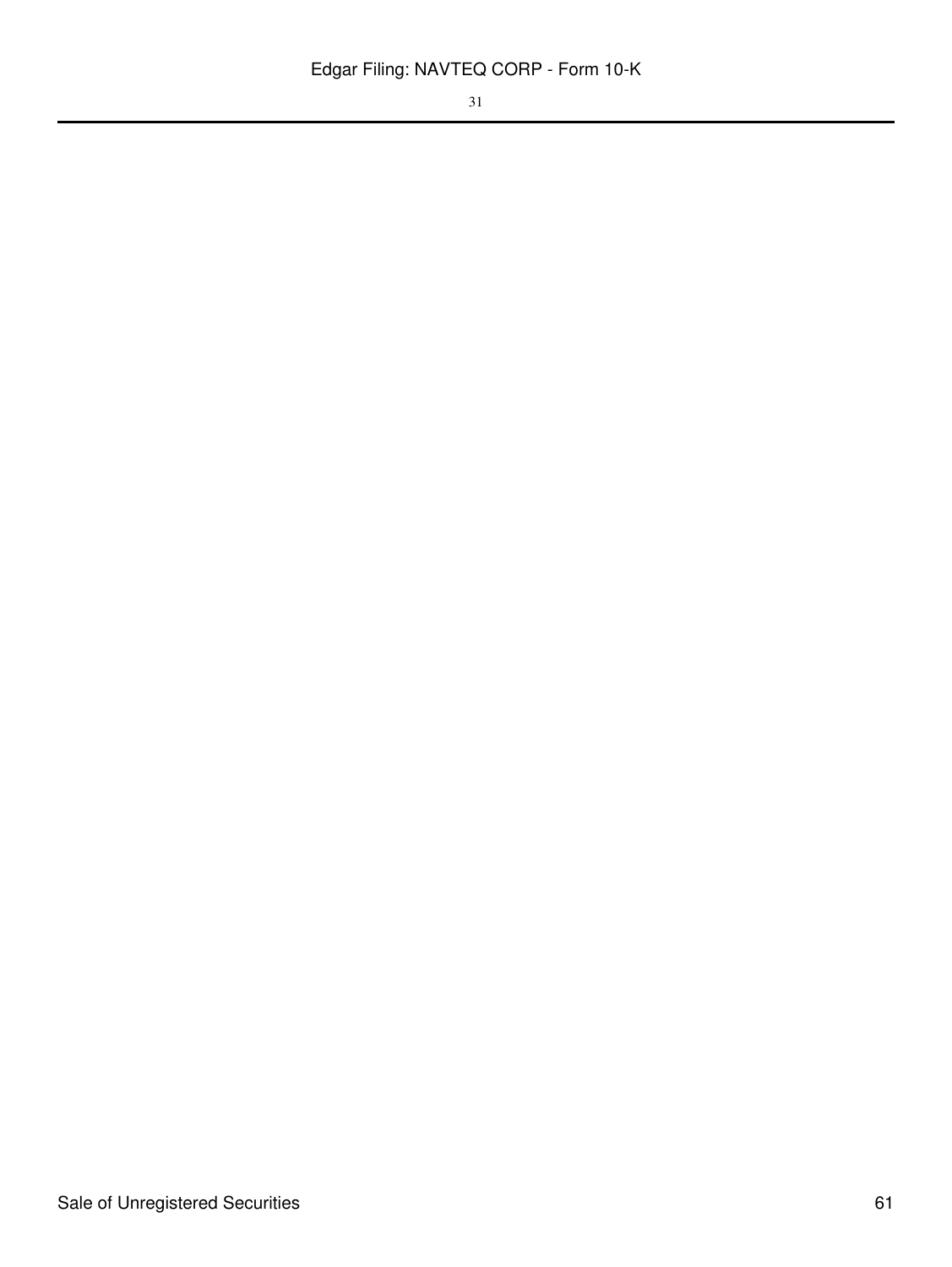|                                                                                                  | As of December 31, |          |           |                                |           |           |
|--------------------------------------------------------------------------------------------------|--------------------|----------|-----------|--------------------------------|-----------|-----------|
|                                                                                                  |                    | 2001     | 2002      | 2003                           | 2004      | 2005      |
| <b>Consolidated Balance Sheet Data:</b>                                                          |                    |          |           |                                |           |           |
| Cash and cash equivalents                                                                        | \$                 | 7,506    | 9.427     | 1,982                          | 30,101    | 85,070    |
| Cash on deposit with affiliate                                                                   |                    | 5,000    | 10,000    | 65,307                         |           |           |
| Marketable securities                                                                            |                    |          |           |                                | 72,930    | 133,728   |
| Working capital (deficit)                                                                        |                    | (16,388) | (8,633)   | 82,088                         | 97.587    | 190,945   |
| Deferred income tax assets(2)                                                                    |                    |          |           | 172,065                        | 142,765   | 211,848   |
| Total assets                                                                                     |                    | 62,476   | 80,327    | 325,165                        | 364,708   | 615,888   |
| Long-term $debt(1)$                                                                              |                    |          |           |                                |           |           |
| Total stockholders equity (1)                                                                    |                    | 3,571    | 11,237    | 217,911                        | 232,818   | 490,064   |
|                                                                                                  |                    |          |           | <b>Year Ended December 31,</b> |           |           |
|                                                                                                  |                    | 2001     | 2002      | 2003                           | 2004      | 2005      |
| <b>Consolidated Statement of Cash Flow</b><br>Data:<br>Cash flow provided by (used in) operating |                    |          |           |                                |           |           |
| activities                                                                                       | \$                 | (11,501) | 22,234    | 65,948                         | 106,422   | 137,753   |
| Capital expenditures                                                                             |                    | (5,119)  | (2,156)   | (9,269)                        | (12, 875) | (10, 466) |
| Capitalized software development costs<br>Total capital expenditures and capitalized             |                    | (10,773) | (10,027)  | (9,966)                        | (12,792)  | (12,369)  |
| software development costs                                                                       |                    | (15,892) | (12, 183) | (19,235)                       | (25,667)  | (22, 835) |
| Depreciation and amortization                                                                    |                    | 8,541    | 10,563    | 12,030                         | 15,568    | 21,568    |

(1) Our outstanding borrowings with Philips were extinguished in exchange for preferred stock during 2001. We recognized a loss on the extinguishment of \$69,568, which is reflected in other income (expense), net for 2001.

(2) During 2003, the valuation allowance on deferred tax assets was partially reversed, resulting in a benefit of \$168,752. During 2004, the balance of deferred tax assets was adjusted due to changes in corporate income tax rates, primarily in the Netherlands, resulting in expense of \$3,824. During 2005, additional valuation allowance on deferred tax assets was reversed, resulting in a benefit of \$83,270. Also during 2005, the balance of deferred tax assets was adjusted due to the reversal of tax benefits related to deferred compensation, resulting in expense of \$1,836 and due to changes in corporate income tax rates, primarily in the Netherlands, resulting in expense of \$720.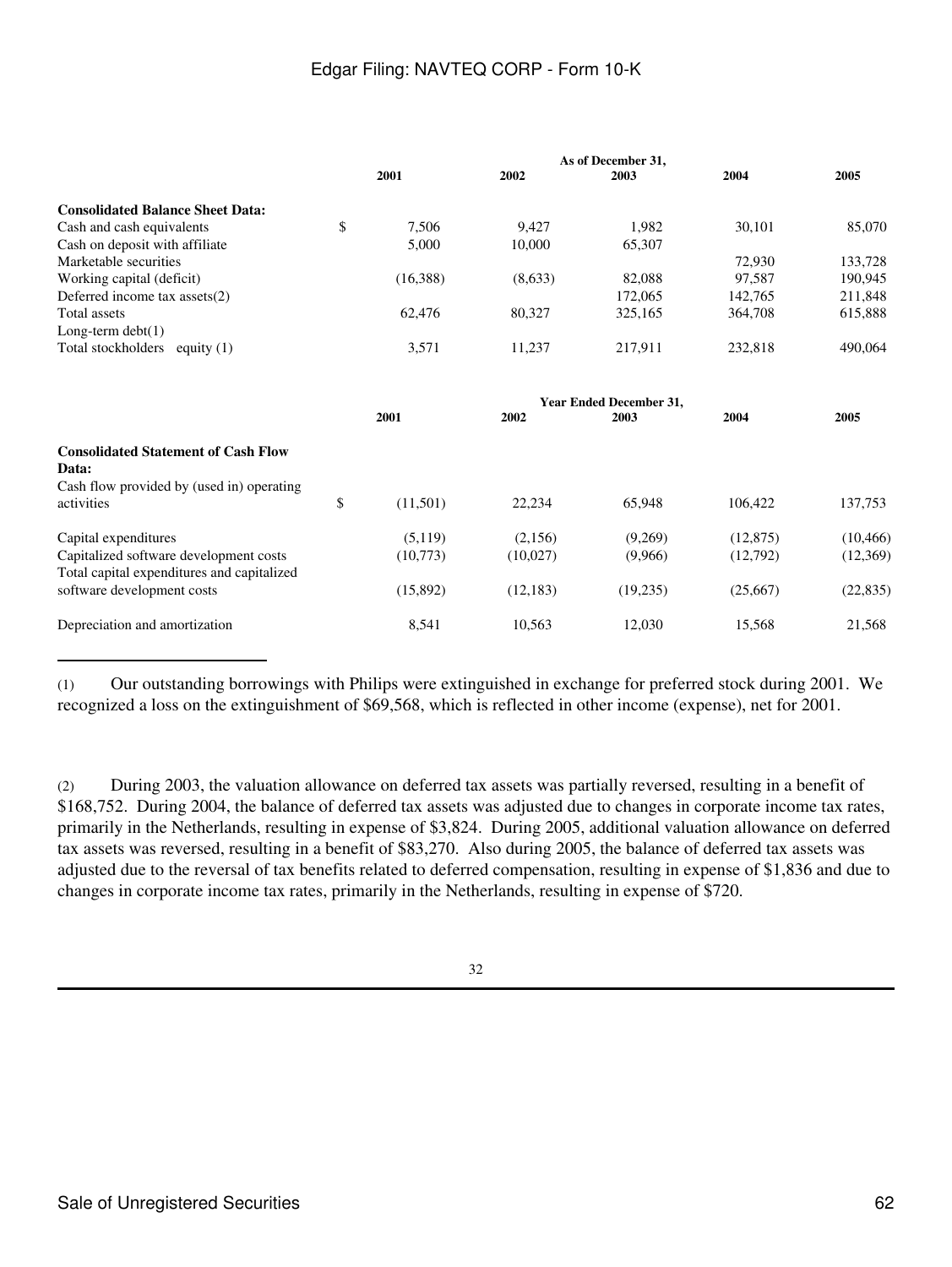#### Item 7. Management s Discussion and Analysis of Financial Condition and Results of Operations.

#### **(Amounts in thousands, except per share amounts)**

You should read the following discussion and analysis of our financial condition and results of operations in conjunction with our consolidated financial statements and the related notes thereto contained elsewhere in this document. Certain information contained in this discussion and analysis and presented elsewhere in this document, including information with respect to our plans and strategy for our business, includes forward-looking statements that involve risk and uncertainties. In evaluating these statements, you should specifically consider the various risk factors identified in Item 1A. Risk Factors that could cause results to differ materially from those expressed in such forward-looking statements.

#### **Overview**

We are a leading provider of comprehensive digital map information for automotive navigation systems, mobile navigation devices and Internet-based mapping applications. Our map database enables providers of these products and services to offer dynamic navigation, route planning, location-based services and other geographic information-based products and services to consumer and commercial users.

In connection with a registration rights agreement between Philips Consumer Electronic Services B.V. (Philips B.V.) and us, Philips B.V. exercised its first demand registration right on April 16, 2004. Pursuant to this request, we filed a Registration Statement on Form S-1 (Reg. No. 333-114637) on April 20, 2004 with the Securities and Exchange Commission to register our common stock in an initial public offering, which became effective on August 5, 2004. The initial public offering was completed on August 11, 2004. At closing, Philips B.V. and NavPart I B.V., the other selling stockholder, received all of the proceeds from the sale of shares in the offering. Philips B.V. exercised its second demand registration right on March 11, 2005. Pursuant to this request, we filed a Registration Statement on Form S-3 (Reg. No. 333-123628) on March 28, 2005 with the Securities and Exchange Commission to register our common stock held by Philips B.V. in a secondary public offering, which was consummated on May 10, 2005. Our selling stockholder, Philips B.V., received all of the proceeds from the sale of shares in the offering. In the offering, Philips B.V. sold 33,101 shares of common stock, which represented its entire remaining interest in the Company.

#### *Revenue*

We generate revenue primarily through the licensing of our database in North America and Europe. Revenue grew 44.1% and 26.4% in 2004 and 2005, respectively. The largest portion of our revenue comes from digital map data used in self-contained hardware and software systems installed in vehicles. We believe that there are two key factors that affect our performance with respect to this revenue: the number of automobiles sold for which navigation systems are either standard or an option (adoption) and the rate at which car buyers select navigation systems as an option (take-rate).

The adoption of navigation systems in automobiles and the take-rates have increased during recent years and we expect that these will continue to increase for at least the next few years as a result of market acceptance by our customers of products and services that use our database. As the adoption of navigation systems in automobiles and the take-rates increase, we believe each of these can have a positive effect on our revenue, subject to our ability to maintain our license fee structure and customer base.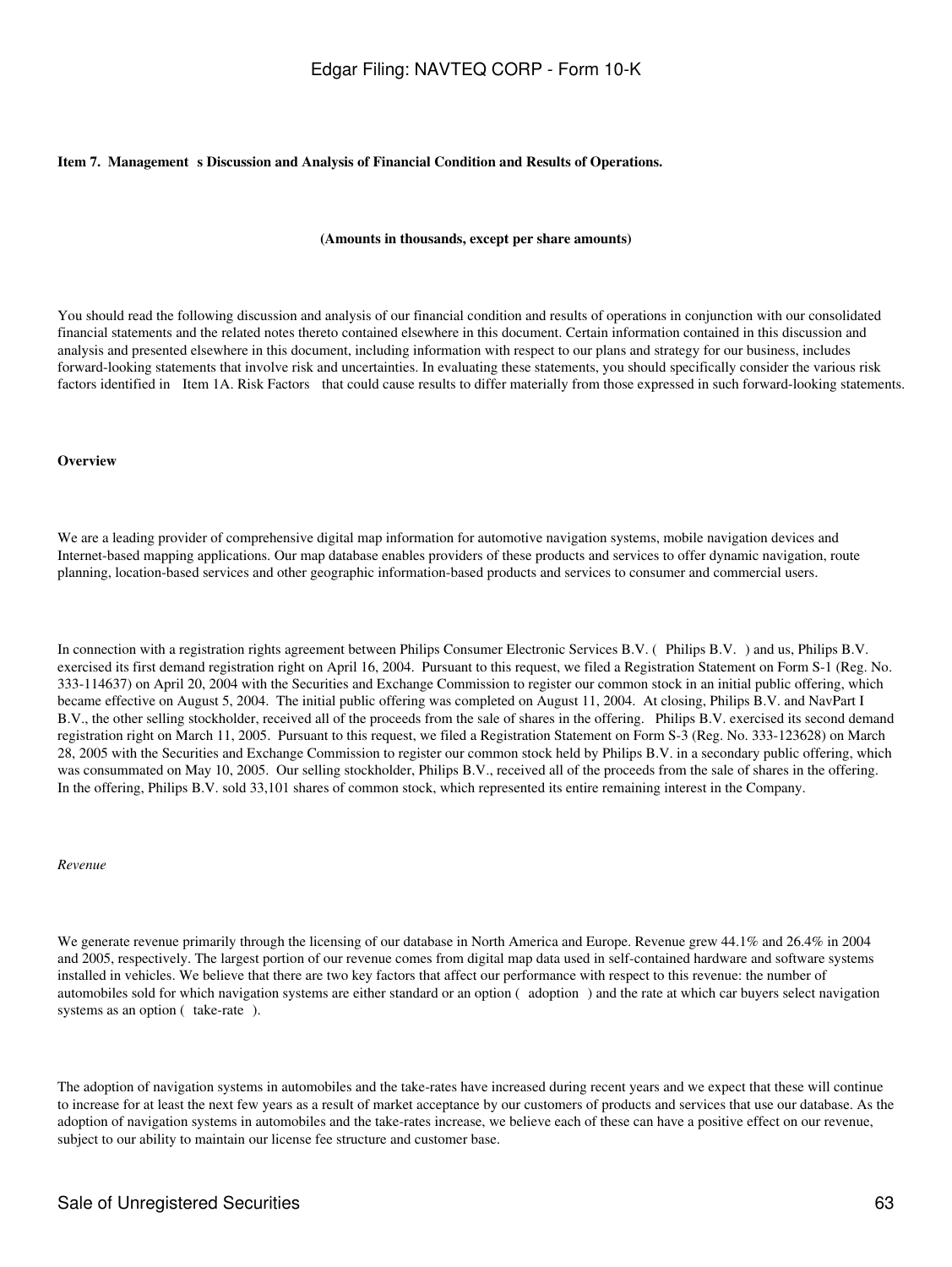In addition, the market for products and services that use our database is evolving, and we believe that much of our future success depends upon the development of a wider variety of products and services that use our database. This includes growth in location-enabled mobile devices, such as mobile phones, personal digital assistants (PDAs), personal navigation devices (PNDs) and other products and services that use digital map data. While use of our map database in mobile phones and in location-based products and services is still largely in development and just beginning to enter the marketplace, there are a number of personal digital assistants and personal navigation devices currently on the market in both Europe and North America that use our map database for turn-by-turn route guidance, including products offered by Garmin, Dell and Thales. Our revenue growth is driven, in part, by the rate at which consumers and businesses purchase these products and services, which in turn is affected by the availability and functionality of such products and services. We believe that both of these factors have increased in recent years and will continue to increase for at least the next few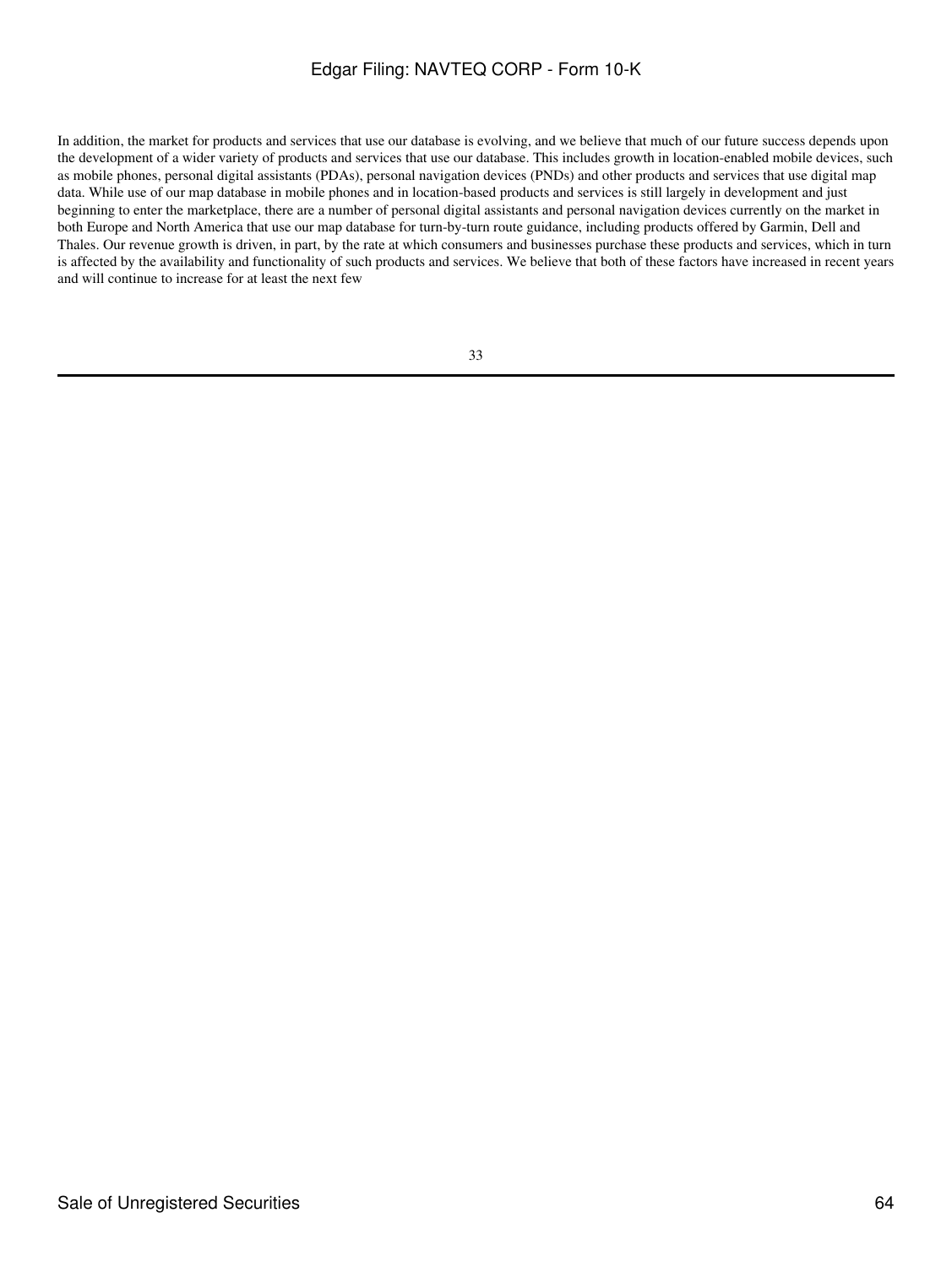years. However, even if these products and services continue to be developed and marketed by our customers and gain market acceptance, we may not be able to license the database at prices that will enable us to maintain profitable operations. Moreover, the market for map information is highly competitive, and competitive pressures in this area may result in price reductions for our database, which could materially adversely affect our business and prospects.

We have also experienced, and expect to continue to experience, difficulty in maintaining the license fees we charge for our digital map database due to a number of factors, including automotive and mobile device customer expectations of continually lower license fees each year and a highly competitive environment. As a consequence of Tele Atlas acquisition of GDT in July 2004, there may be additional price pressure on our license fees in order for us to compete effectively with the combined company. In addition, governmental and quasi-governmental entities are increasingly making map data information with higher quality and greater coverage available free of charge or at lower prices. Customers may determine that the data offered by such entities is an adequate alternative to our map database for some of their applications. Additionally, the availability of this data may encourage new entrants into the market by decreasing the cost to build a map database similar to ours. In response to these pressures, we are focused on:

Offering a digital map database with superior quality, detail and coverage;

 Providing value-added services to our customers such as distribution services, and technical and marketing support; and

 Enhancing and extending our product offering by adding additional content to our map database such as integrated real-time traffic data, enhancements to support advanced driver assistance systems applications that improve vehicle safety and performance, and enriched points of interest, such as restaurant reviews, hours of operation and parking availability.

We also believe that in the foreseeable future the effect on our revenue and profitability as a result of any decreases in our license fees will be offset by volume increases as the market for products and services that use our database grows, although we cannot assure you that these increases will occur.

*Operating Expenses*

Our operating expenses are comprised of database creation and distribution costs, and selling, general and administrative expenses. Database creation and distribution costs primarily include the purchase and licensing of source maps and employee compensation related to the construction, maintenance and delivery of our database. Selling, general and administrative expenses primarily include employee compensation, marketing, facilities and other administrative expenses.

Our operating expenses have increased as we have made investments related to the development, improvement and commercialization of our database. Our operating expenses grew 42.8% and 21.5% in 2004 and 2005, respectively. Operating expenses as a percentage of revenue were 77%, 76% and 73% in 2003, 2004 and 2005, respectively. We anticipate that operating expenses will continue to increase as our growth and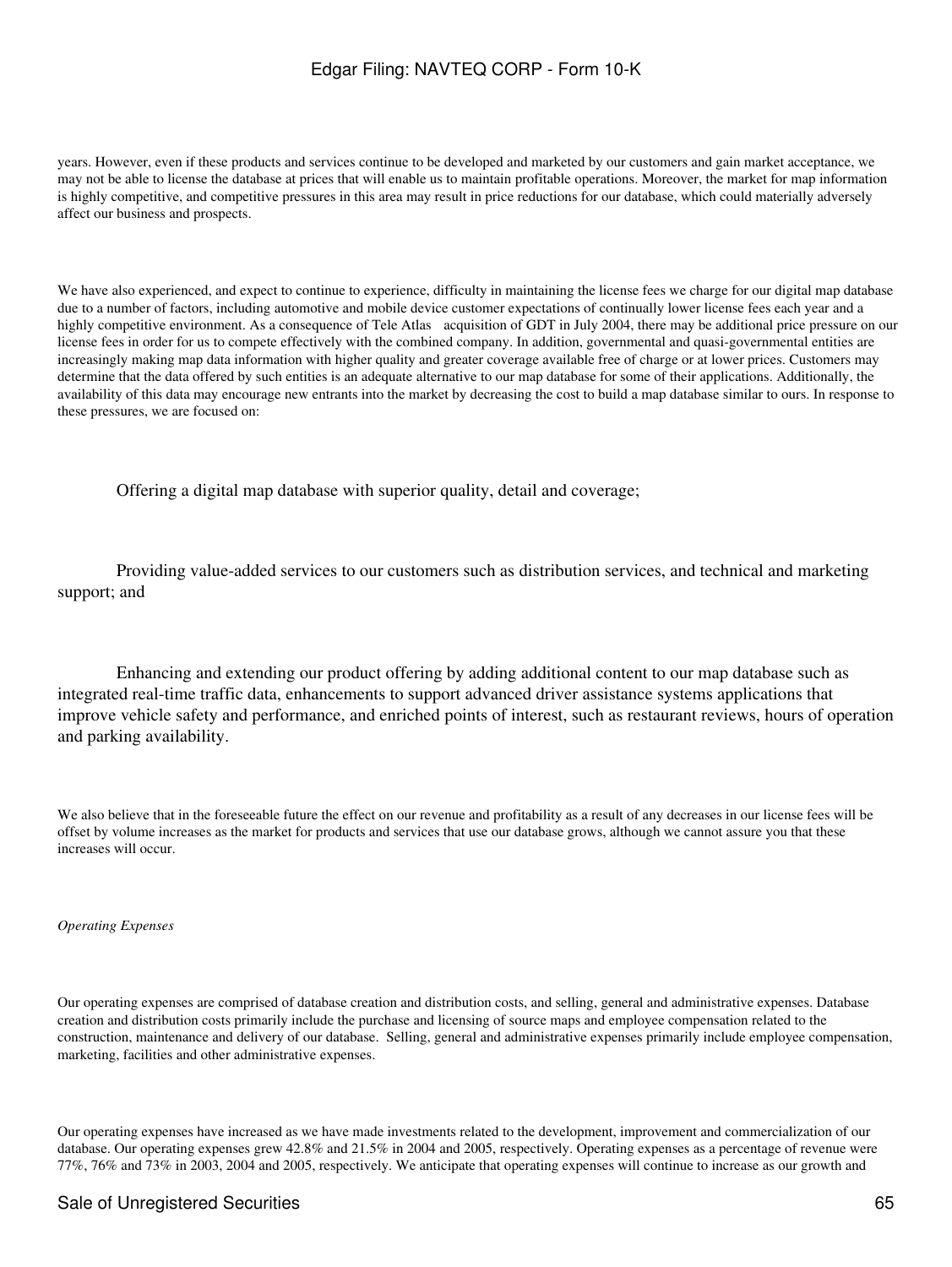development activities continue, including further development and enhancement of our database and increasing our sales and marketing efforts.

During 2004 and 2005, we granted restricted stock units (RSUs) to certain of our directors and employees under our 2001 Stock Incentive Plan. The RSUs are securities that require us to deliver to the holder one share of our common stock for each vested unit. Compensation expense is recognized ratably over the vesting periods of each tranche of the RSUs using a fair value equal to the fair market value of our common stock on the date of the grant. We recognized compensation expense of \$6,224 and \$8,353 related to the grants of the restricted stock units during the years ended December 31, 2004 and 2005, respectively.

We have historically obtained software, software-related consulting services, treasury services, tax consulting services, insurance services and purchasing services on favorable terms through our participation in Koninklijke Philips Electronics N.V. s (Philips) programs, which we believe have resulted in operating expense savings for us of approximately \$2,000 to \$2,500 per year. Pursuant to a separation agreement with Philips effective upon the closing of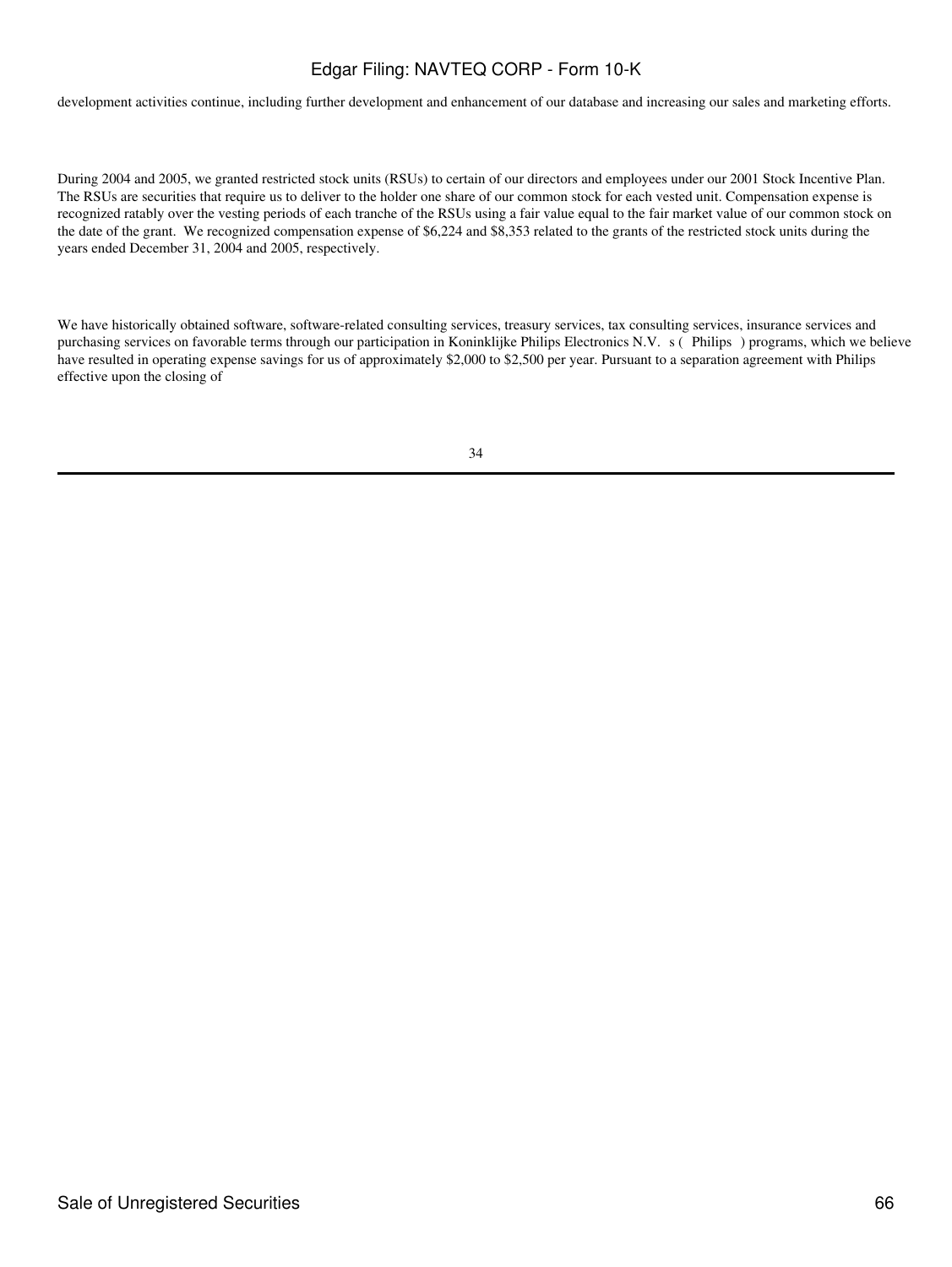the initial public offering in August 2004, we can no longer obtain software, software-related consulting services, treasury services, tax consulting services and insurance from or through Philips. We ceased participating in Philips purchasing programs after March 31, 2005.

#### *Income Taxes*

As of December 31, 2005, we had U.S. net operating loss carryforwards for Federal and state income tax purposes of approximately \$259,923 and \$104,222, respectively. The difference between the Federal and state loss carryforwards relate to certain limitations applicable to us because our principal operations were previously located in California. These include a 50% limitation on California loss carryforwards, capitalized research and development costs for California income tax purposes and a five-year limit on California net operating loss carryforwards. Net operating loss carryforwards are available to reduce future taxable income subject to expiration. Various amounts of our net operating loss carryforwards expire, if not utilized, each year until 2025. The following table details the timing of the expiration of our net operating loss carryforwards:

| <b>Year of expiration</b> | <b>Federal net</b><br>operating loss<br>carryforwards | <b>State net</b><br>operating loss<br>carryforwards | <b>Federal tax</b><br>credit<br>carryforwards |
|---------------------------|-------------------------------------------------------|-----------------------------------------------------|-----------------------------------------------|
| 2006                      | \$                                                    | 1,916                                               | 75                                            |
| 2007                      |                                                       | 817                                                 | 152                                           |
| 2008                      | 4.039                                                 | 490                                                 | 114                                           |
| 2009                      | 5,715                                                 | 421                                                 | 28                                            |
| 2010                      | 25,772                                                | 5,069                                               | 102                                           |
| Thereafter through 2025   | 224,397                                               | 95,509                                              | 3,973                                         |
|                           | \$<br>259,923                                         | 104.222                                             | 4.444                                         |

As of December 31, 2005, we also had net operating loss carryforwards in Europe and Canada of approximately \$55,372 and \$1,911, respectively. The European loss carryforwards have no expiration date and the Canadian loss carryforwards generally have a seven-year carryforward period. In addition, as of December 31, 2005, we had U.S. interest expense carryforwards for both Federal and state income tax purposes of approximately \$205,328.

Prior to 2003, we had fully provided a valuation allowance for the potential benefits of the net operating loss and interest expense carryforwards as we believed it was more likely than not that the benefits would not be realized. During the fourth quarter of 2003, we reversed the valuation allowance related to the net operating loss carryforwards and other temporary items as we believed it was more likely than not that we would be able to use the benefit to reduce future tax liabilities. The reversal resulted in recognition of an income tax benefit of \$168,752 in 2003 and a corresponding increase in the deferred tax asset on the consolidated balance sheet.

As of June 27, 2004, we had fully reserved for the tax benefits related to the interest expense carryforwards as we believed it was more likely than not that the benefits would not be realized. At such time, we believed it was more likely than not that we would not realize the benefit associated with the interest expense carryforwards due to (1) restrictions placed on the deductibility of the interest as a result of Philips controlling interest in us and (2) uncertainty about our ability to generate sufficient incremental future taxable income in the United States to offset the additional interest expense deductions. During the third quarter of 2004, Philips relinquished its controlling interest in us after our initial public offering. We are now allowed to deduct the deferred interest expense in tandem with our net operating loss carryforwards. As a result, we reevaluated, in the third quarter of 2004, whether it was more likely than not that the tax benefits associated with our net operating loss carryforwards together with our interest expense carryforwards would be realized. Based on that evaluation, we determined the amount of net deferred tax assets that we believed it was more likely than not that we would realize. Our estimate of the deferred tax assets that we expected was more likely than not to be realized did not require us to record an adjustment to the balance of the related valuation allowance prior to the third quarter of 2005.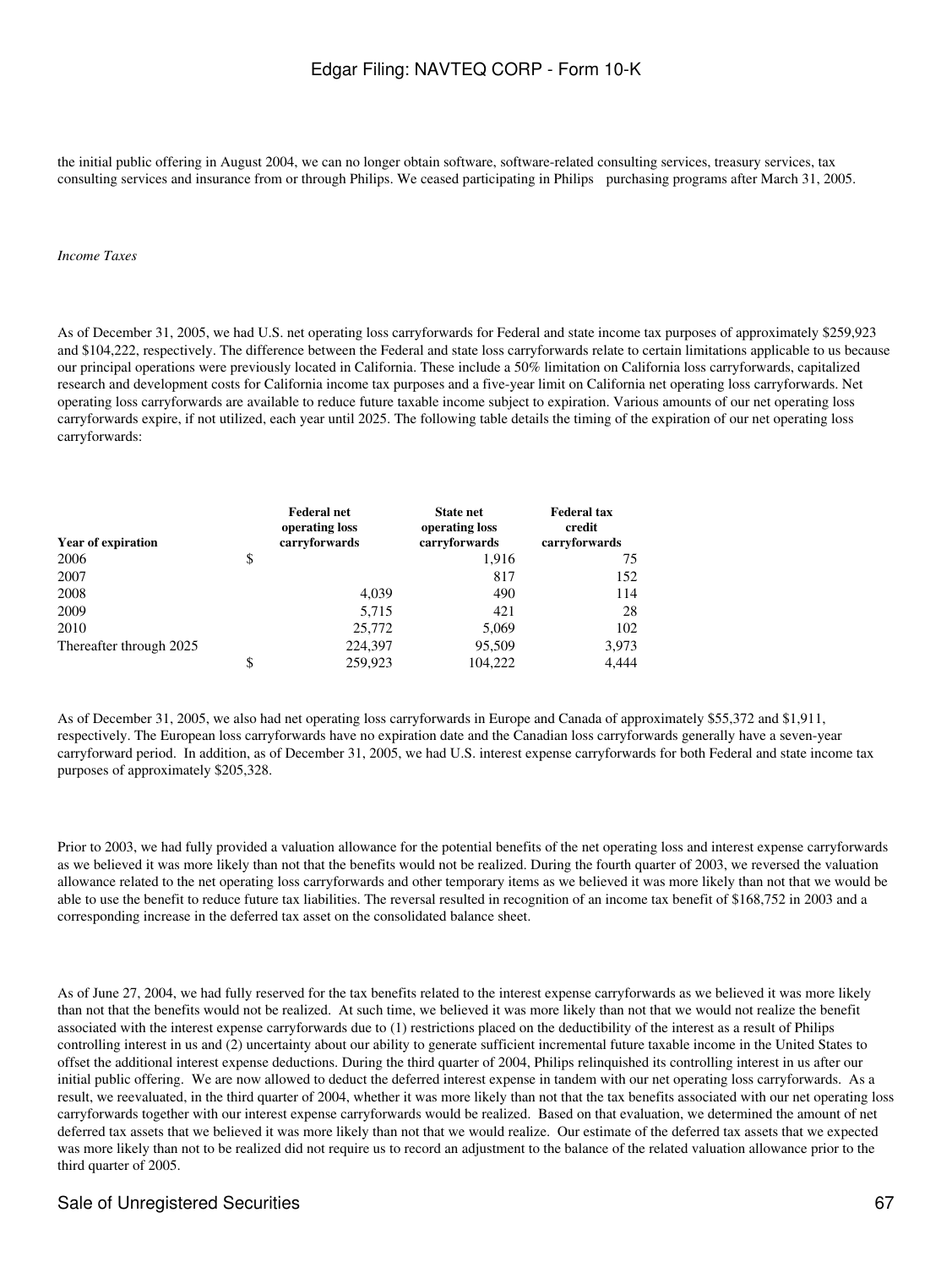During the third quarter of 2005, we recorded an income tax benefit of \$83,270 related to the reversal of the valuation allowance on a portion of our deferred tax assets. We also recorded the reversal of tax benefits of \$1,836 related to deferred compensation. In addition, we reversed the valuation allowance on deferred tax assets associated with stock-based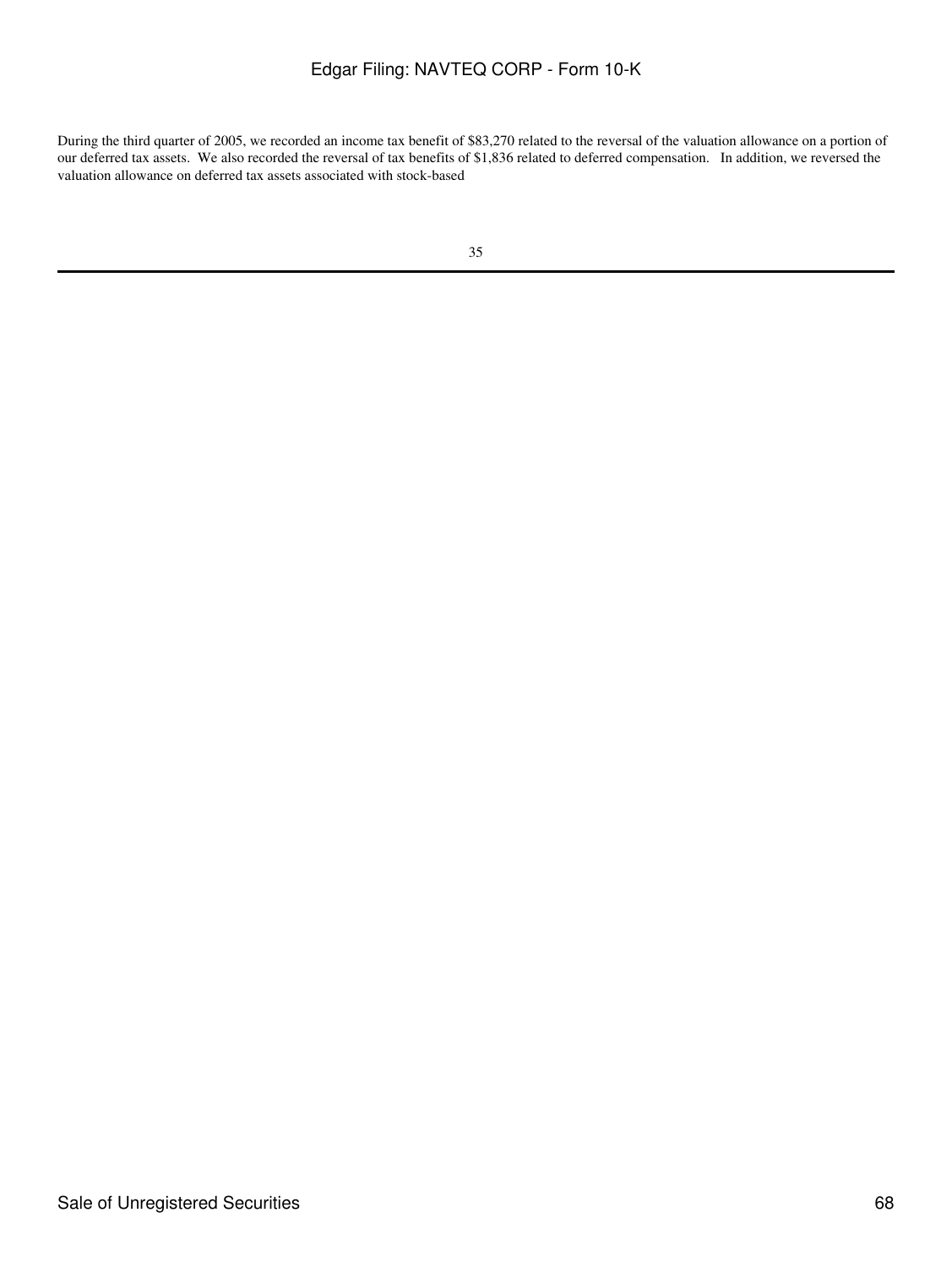compensation, which resulted in an increase to additional paid-in capital of \$34,552. We reassessed the realizability of the deferred tax assets and made the determination that it is more likely than not that we would be able to realize the benefits of the deferred tax assets related to net operating loss carryforwards and deferred interest credits in the United States. In reaching the determination, we considered both positive and negative evidence. Positive evidence included our strong recent revenue growth and operating performance, expectations regarding the generation of future taxable income, the length of available carryforward periods, our market position and the expected growth of the market. Negative evidence included our history of operating losses through 2001 and the likelihood of increased competition and loss of a significant customer. From that analysis, we determined that sufficient evidence existed to conclude that it was more likely than not that the benefits of certain of the deferred tax assets will be realized. Accordingly, we reversed the related valuation allowance. As of December 31, 2005, we had a valuation allowance for deferred tax assets of \$2,728 related to Canadian net operating loss carryforwards and research and experimental tax credits.

During the fourth quarter of 2004, we revalued the deferred tax asset on our balance sheet due to changes in statutory corporate income tax rates, resulting in a decrease to deferred tax assets and additional income tax expense of \$3,824. This revaluation was primarily due to legislation in the Netherlands enacted during the fourth quarter of 2004 that reduced statutory corporate income tax rates from 34.5% to 30% in stages over a four-year period starting in 2005. The 2006 statutory corporate income tax rate was subsequently reduced to 29.6% in the fourth quarter of 2005.

During the fourth quarter of 2005, we again revalued the deferred tax asset on our balance sheet due to changes in statutory income tax rates in the Netherlands and changes in the apportionment of income among states in the United States, resulting in a decrease to deferred tax assets and additional income tax expense of \$720. Legislation was enacted in the Netherlands during the fourth quarter of 2005 that reduced the 2006 statutory corporate income tax rate to 29.6% from 30.5%.

### *Cash and Liquidity*

Prior to the year ended December 31, 2002, we had been unprofitable on an annual basis since our inception, and, as of December 31, 2005, we had an accumulated deficit of \$296,884. We had historically financed our operations with borrowings from Philips and the sale of preferred stock to Philips. Philips has no obligation to provide us with any additional financing in the future.

In April 2004, we declared a special cash dividend of \$47,159, which was paid on June 18, 2004 to our common stockholders of record as of April 19, 2004.

As of December 31, 2005, our balance of cash and cash equivalents and marketable securities was \$218,798, compared to \$103,031 as of December 31, 2004, which represents an increase of \$115,767. In addition, we have generated positive cash flow from operations for the past sixteen quarters.

#### *Foreign Currency Risk*

Material portions of our revenue and expenses have been generated by our European operations, and we expect that our European operations will account for a material portion of our revenue and expenses in the future. Substantially all of our international expenses and revenue are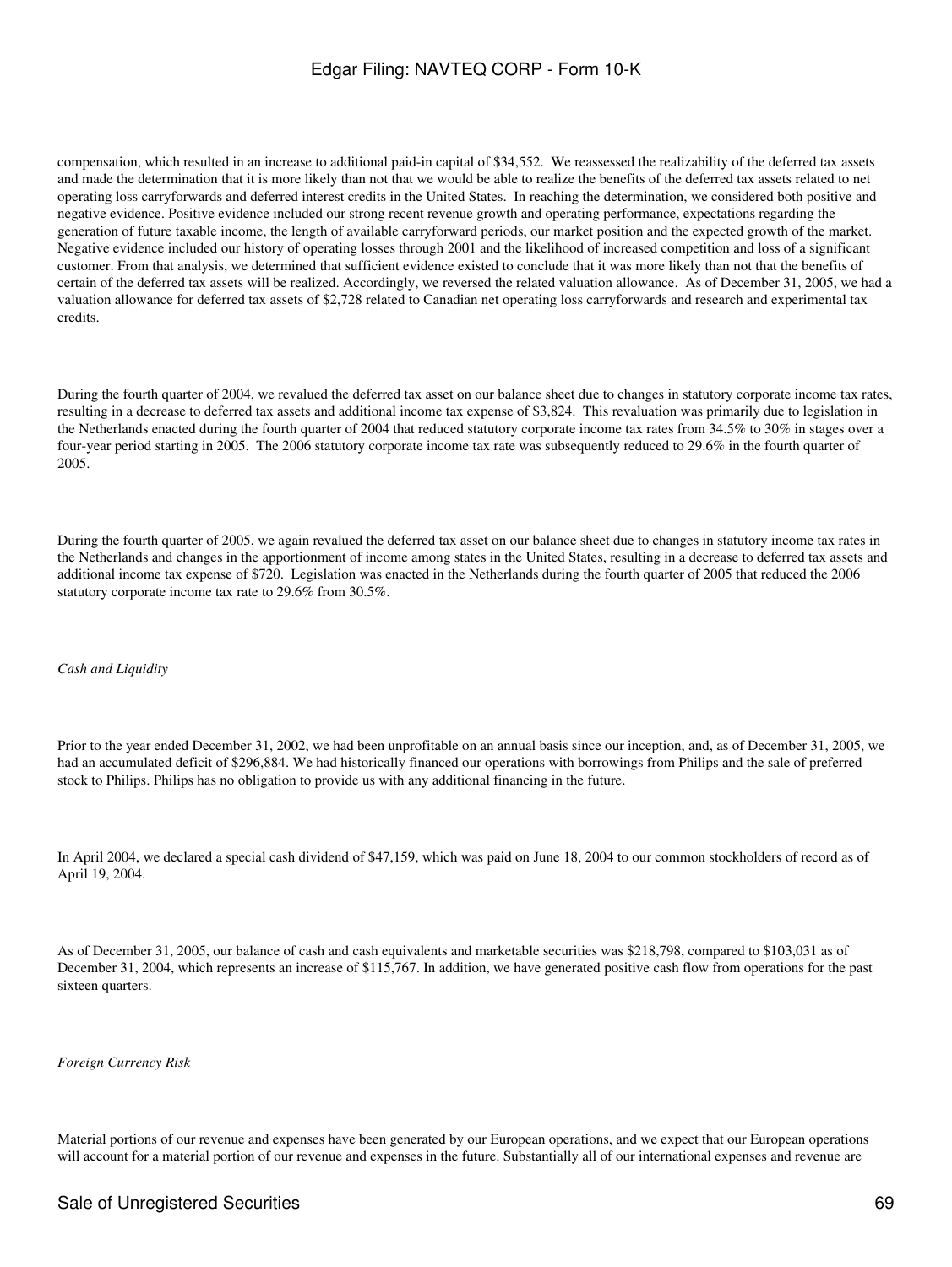denominated in foreign currencies, principally the euro. As a result, our financial results could be affected by factors such as changes in foreign currency exchange rates or weak economic conditions in Europe and other foreign markets in which we have operations. Accordingly, fluctuations in the value of those currencies in relation to the U.S. dollar have caused and will continue to cause dollar-translated amounts to vary from one period to another. In addition to currency translation risks, we incur currency transaction risk whenever one of our operating subsidiaries enters into either a purchase or a sales transaction using a currency other than the local currency in which it receives revenue and pays expenses.

Historically, we had not engaged in activities to hedge our foreign currency exposures. On April 22, 2003, we entered into a foreign currency derivative instrument to hedge certain foreign currency exposures related to intercompany transactions. See Item 7A Quantitative and Qualitative Disclosures About Market Risk. For the year ended December 31, 2005, we generated approximately 65% of our net revenue and incurred approximately 48% of our total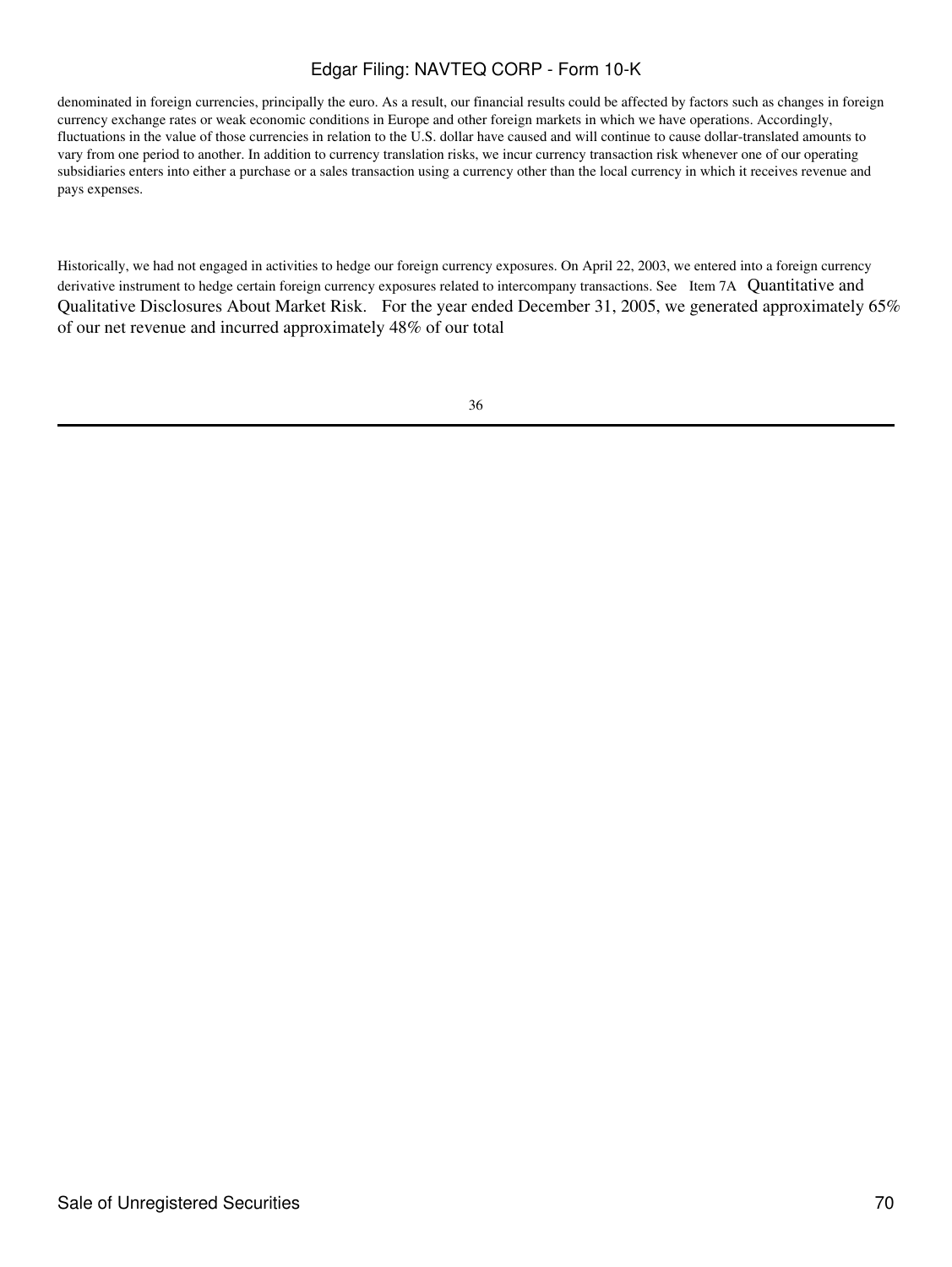costs in foreign currencies. Our European operations reported revenue of \$316,208 for the year ended December 31, 2005, with every one cent change in the exchange rate of the euro against the dollar resulting in approximately a \$2,600 change in our revenue and approximately a \$1,200 change in our operating income. Our analysis does not consider the implications that these fluctuations could have on the overall economic activity that could exist in such an environment in the United States or Europe.

#### *Customer Concentration*

Material portions of our revenue have been generated by a small number of customers, and we expect that a small number of customers will account for a material portion of our revenue in the future. Approximately 13% of our revenue for the year ended December 31, 2005 was from one customer. No other customer accounted for 10% or more of our revenue for the year ended December 31, 2005. Approximately 26% of our revenue for the year ended December 31, 2004 was from two customers, accounting for approximately 16% and 10%, respectively, of our revenue. Approximately 29% of our revenue for the year ended December 31, 2003 was from two customers, accounting for approximately 18% and 12%, respectively, of our revenue. Our top fifteen customers accounted for approximately 75%, 77% and 76% of our revenue for the years ended December 31, 2003, 2004 and 2005, respectively.

The majority of our significant customers are automobile manufacturers and suppliers to automobile manufacturers. Conditions in the market for new automobiles generally and conditions affecting specific automobile manufacturers and suppliers may affect sales of vehicle navigation systems incorporating our database. Fluctuations in the automotive market have occurred in the past and are likely to occur in the future. To the extent that our future revenue depends materially on sales of new automobiles equipped with navigation systems enabled by digital maps, our business may be vulnerable to these fluctuations.

*Reverse Stock Split*

On April 27, 2004, our board of directors and stockholders approved a reverse stock split of our common stock. The ratio for the reverse stock split was 1-for-14, as determined by our board of directors. We amended our amended and restated certificate of incorporation on August 5, 2004 to effect the reverse split and to change the number of authorized shares of common stock to 400,000. All previously reported share amounts have been retroactively adjusted to give effect to the reverse split.

### **Critical Accounting Estimates**

Our discussion and analysis of our financial condition and results of operations are based upon our consolidated financial statements, which have been prepared in accordance with U.S. generally accepted accounting principles. The preparation of these financial statements requires that we make estimates and judgments that affect the reported amounts of assets, liabilities, revenue and expenses, and related disclosure of contingent assets and liabilities. On an ongoing basis, we evaluate our estimates based on historical experience and make various assumptions that we believe to be reasonable under the circumstances, the results of which form the basis for making judgments about the carrying values of assets and liabilities that are not readily apparent from other sources. Actual results may differ from these estimates under different assumptions or conditions. We believe that, of the significant policies used in the preparation of our consolidated financial statements (see Note 1 of Notes to Consolidated Financial Statements), the following are critical accounting estimates, which may involve a higher degree of judgment and complexity. Management has discussed the development and selection of these critical accounting estimates with our Audit Committee, and our Audit Committee has reviewed this disclosure.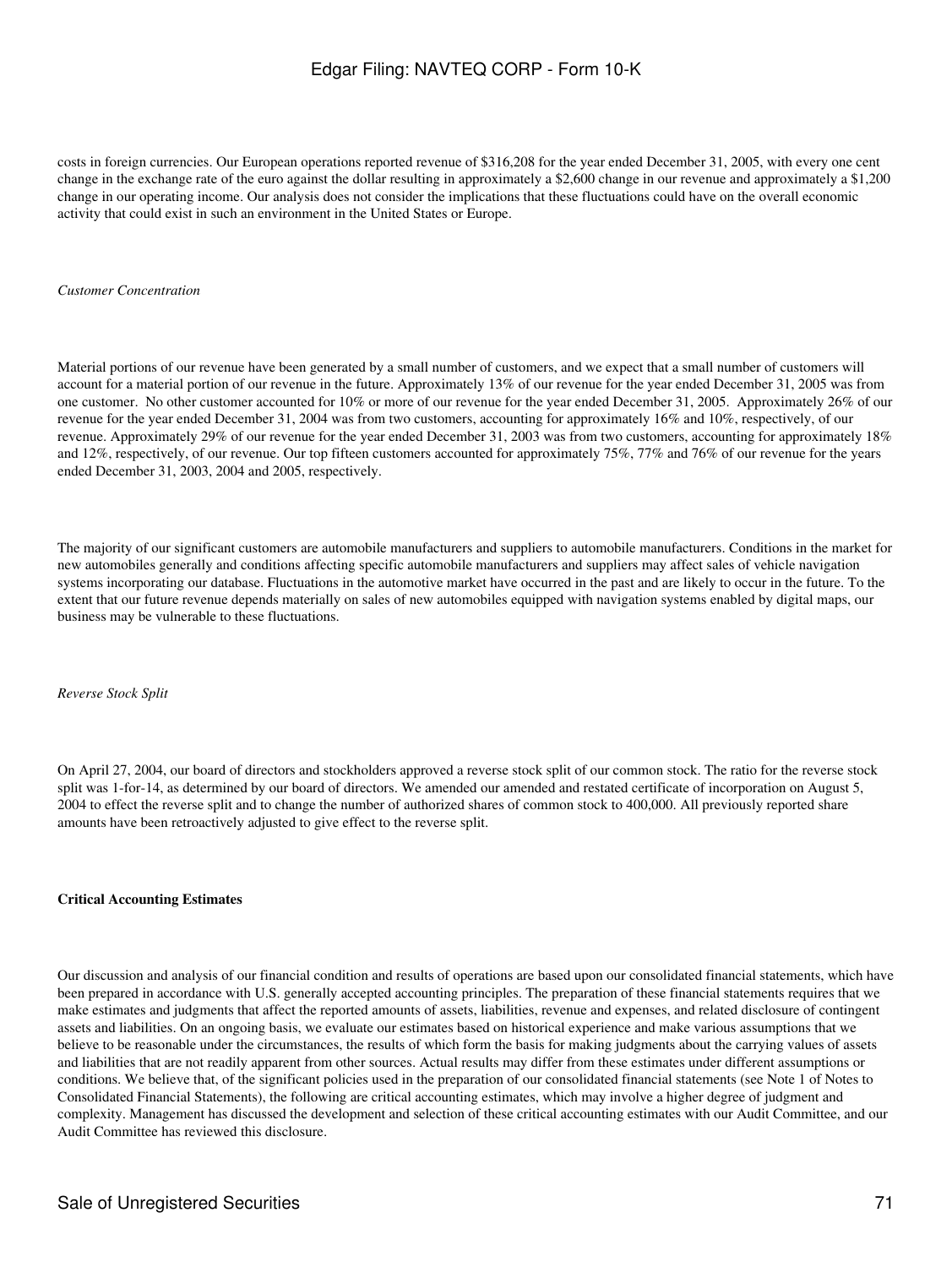### *Revenue Recognition*

We derive a substantial majority of our revenue from licensing our database. We provide our data to end-users through multiple distribution methods, primarily media or server-based. For example, our customers produce copies of our data on various media, such as CD-ROMs, DVDs and other storage media. Our customers then distribute those media to end-users directly and indirectly through retail establishments, automobile manufacturers and their dealers, and other redistributors. The media may be sold by our customer separately from its products, bundled with its products or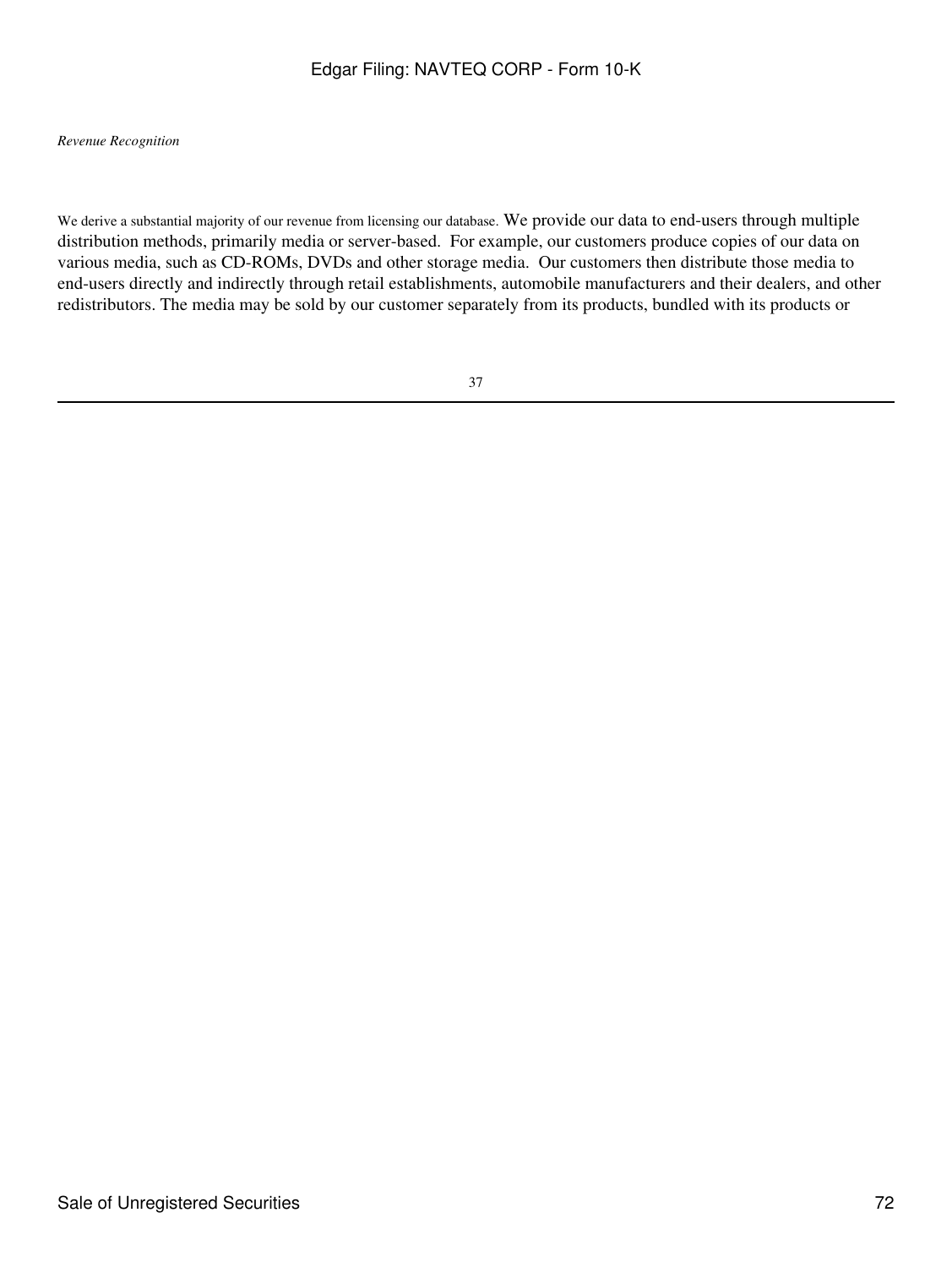otherwise incorporated into its products. We also produce copies of our data and distribute those copies to end-users both directly and indirectly through automobile manufacturers and their dealers. In those cases where we produce and distribute copies to end-users, the copies are either compiled into our customers proprietary format for use with the customers products or are in our common database physical storage format. Additionally, some of our customers store our data on servers and distribute information, such as map images and driving directions, derived from our data over the Internet and through other communication networks.

Revenue is recognized net of provisions for estimated uncollectible amounts and anticipated returns. Our map database license agreements provide evidence of our arrangements with our customers, and identify key contract terms related to pricing, delivery and payment. We do not recognize revenue from licensing our database until delivery has occurred and collection is considered probable. We provide for estimated product returns at the time of revenue recognition based on our historical experience for such returns, which have not been material. As a result, we do not believe there is significant risk of recognizing revenue prematurely.

For revenue distributed through the media-based method, license fees from usage (including license fees in excess of the nonrefundable minimum fees) are recognized in the period in which they are reported by the customer to us. Prepaid licensing fees are recognized in the period in which the distributor or customer reports that it has shipped our database to the end-user. Revenue for direct sales is recognized when the database is shipped to the end-user.

For revenue distributed through the server-based method, revenue includes amounts that are associated with nonrefundable minimum licensing fees, license fees from usage (including license fees in excess of nonrefundable minimum fees), recognition of prepaid licensing fees from our distributors and customers and direct sales to end-users. Nonrefundable minimum annual licensing fees are received upfront and represent a minimum guarantee of fees to be received from the licensee (for sales made by that party to end-users) during the period of the arrangement. We generally cannot determine the amount of up-front license fees that have been earned during a given period until we receive a report from the customer. Accordingly, we amortize the total up-front fee paid by the customer ratably over the term of the arrangement. When we determine that the actual amount of licensing fees earned exceeds the cumulative revenue recognized under the amortization method (because the customer reports licensing fees to us that exceed this amount), we recognize the additional licensing revenue.

Licensing arrangements that entitle the customer to unspecified updates over a period of time are recognized as revenue ratably over the period of the arrangement.

*Allowance for Doubtful Accounts*

We record allowances for estimated losses from uncollectible accounts based upon specifically-identified amounts that we believe to be uncollectible. In addition, we record additional allowances based on historical experience and our assessment of the general financial condition of our customer base. If our actual collections experience changes, revisions to our allowances may be required. We have a number of customers with individually large amounts due at any given balance sheet date. Any unanticipated change in the creditworthiness of one of these customers or other matters affecting the collectibility of amounts due from these customers could have a material adverse affect on our results of operations in the period in which these changes or events occur.

The allowance for doubtful accounts as reflected in our consolidated balance sheet reflects our best estimate of the amount of our gross accounts receivable that will not be collected. Our actual level of bad debts has been relatively stable in recent years, which we believe is due to our practice of requiring customer prepayments in certain instances together with prompt identification of potential problem accounts. We continue to refine our estimates for bad debts as our business grows, and while our credit losses have historically been within both our expectations and

### Sale of Unregistered Securities 73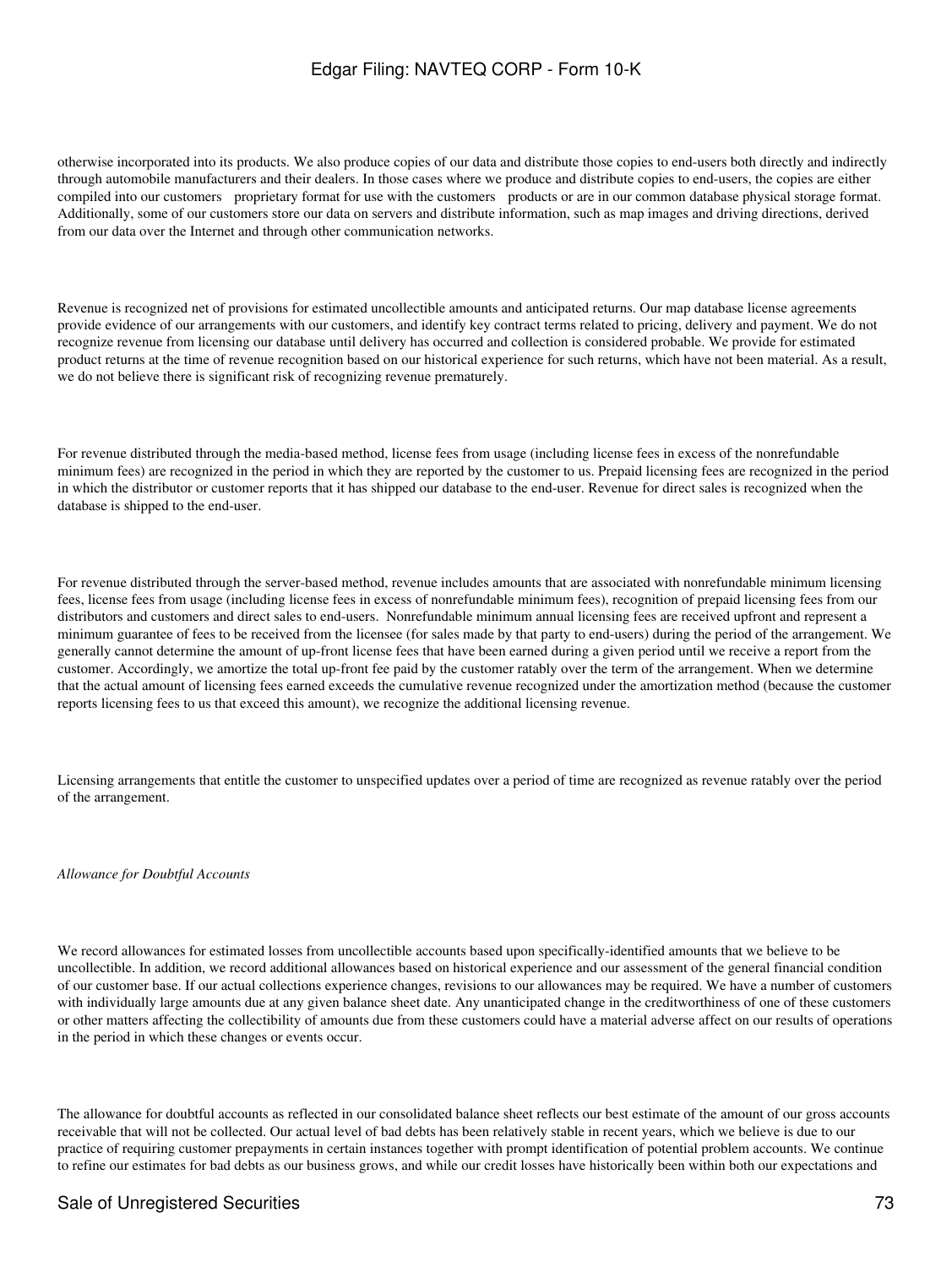the provision recorded, fluctuations in credit loss rates in the future may affect our financial results.

*Database Creation, Distribution and Software Development Costs*

We have invested significant amounts in creating and updating our database and developing related software applications for internal use. Database creation and distribution costs consist of database creation and updating, database

| v                  | ł                  |
|--------------------|--------------------|
| ۹<br>۰.<br>۰,<br>v | o<br>۰.<br>×<br>۰. |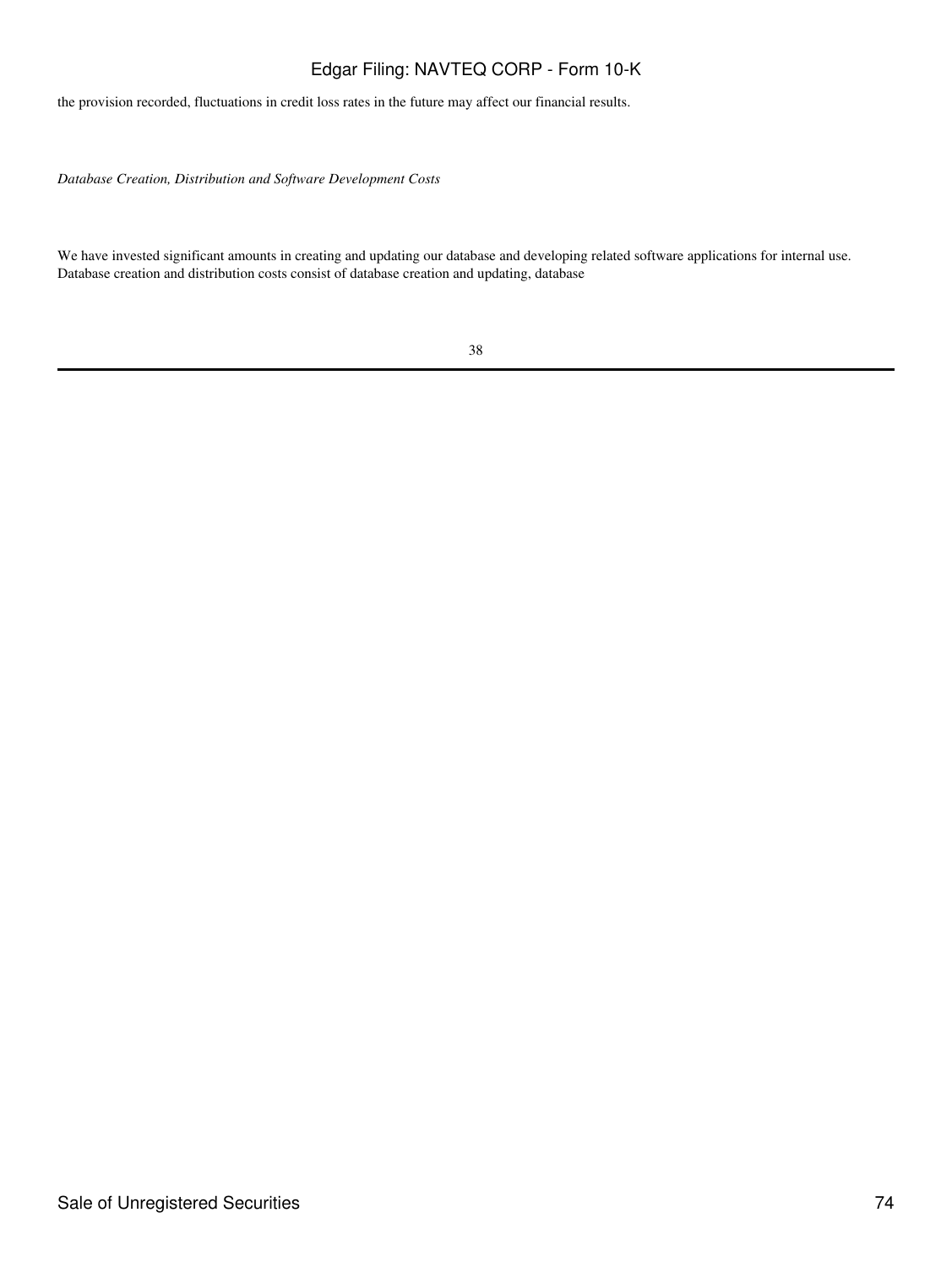licensing and distribution, and database-related software development. Database creation and updating costs are expensed as incurred. These costs include the direct costs of database creation and validation, costs to obtain information used to construct the database, and ongoing costs for updating and enhancing the database content. Database licensing and distribution costs include the direct costs related to reproduction of the database for licensing and per-copy sales and shipping and handling costs. Database-related software development costs consist primarily of costs for the development of software as follows: (i) applications used internally to improve the effectiveness of database creation and updating activities, (ii) enhancements to internal applications that enable our core database to operate with emerging technologies, and (iii) applications to facilitate customer use of our database. Costs of internal-use software are accounted for in accordance with AICPA Statement of Position (SOP) No. 98-1, Accounting for the Costs of Computer Software Developed or Obtained for Internal Use. Accordingly, certain application development costs relating to internal-use software have been capitalized and are being amortized on a straight-line basis over the estimated useful lives of the assets. It is possible that our estimates of the remaining economic life of the technology could change from the current amortization periods. In that event, impairment charges or shortened useful lives of internal-use software could be required.

#### *Impairment of Long-lived Assets*

As of December 31, 2004 and 2005, our long-lived assets consisted of property and equipment, internal-use software and acquired intangible assets. We review long-lived assets for impairment whenever events or changes in circumstances indicate that the carrying amount of an asset may not be recoverable. Recoverability of assets to be held and used is measured by comparison of the carrying amount of an asset to estimated undiscounted future cash flows expected to be generated by the asset. If the carrying amount of an asset exceeds its estimated future cash flows, an impairment charge is recognized in the amount by which the carrying amount of the asset exceeds the fair value of the asset. Significant management judgment is required in determining the fair value of our long-lived assets to measure impairment, including projections of future discounted cash flows.

#### *Realizability of Deferred Tax Assets*

The assessment of the realizability of deferred tax assets involves a high degree of judgment and complexity. In assessing the realizability of deferred tax assets, management considers whether it is more likely than not that some portion or all of the deferred tax assets will not be realized. The realization of deferred tax assets is dependent upon the generation of future taxable income during the periods in which temporary differences, as determined pursuant to Statement of Financial Accounting Standards (SFAS) No. 109, Accounting for Income Taxes, become deductible. Management considers the scheduled reversal of deferred tax liabilities, projected future taxable income, and tax planning strategies in making this assessment. Management s evaluation of the realizability of deferred tax assets must consider both positive and negative evidence, and the weight given to the potential effects of positive and negative evidence is based on the extent to which it can be objectively verified. We have generated significant taxable losses since our inception, and prior to the year ended December 31, 2003, management had concluded that a valuation allowance against substantially all of our deferred tax assets was required. However, our European operations generated taxable profits throughout 2002, and for the year ended December 31, 2003, both our European and U.S. operations generated taxable income. During 2003, we assessed the realizability of our deferred tax assets by weighing both positive and negative evidence. Positive evidence included qualitative factors such as growing market acceptance of navigation products in Europe and North America, particularly in automobiles, our leading competitive positions in both Europe and the U.S., and the significant time required and cost involved in building a database such as ours. Positive quantitative evidence included our strong recent operating performance in both Europe and the U.S., our projections of our future operating results that indicate that we will be able to generate sufficient taxable income to fully realize the benefits of our existing loss carryforwards before they expire, and the length of carryforward periods related to our net operating losses, approximately half of which have no statutory expiration date. Negative evidence included our history of operating losses through 2001, the likelihood of increased competition and the loss of a large customer. After evaluating the available evidence, management determined that sufficient objective evidence existed to conclude that it was more likely than not that a portion of the deferred tax assets would be realized. Accordingly, we reversed the valuation allowance related to net operating loss carryforwards and other temporary items in Europe and the United States, resulting in the recognition of an income tax benefit of \$168,752 in 2003.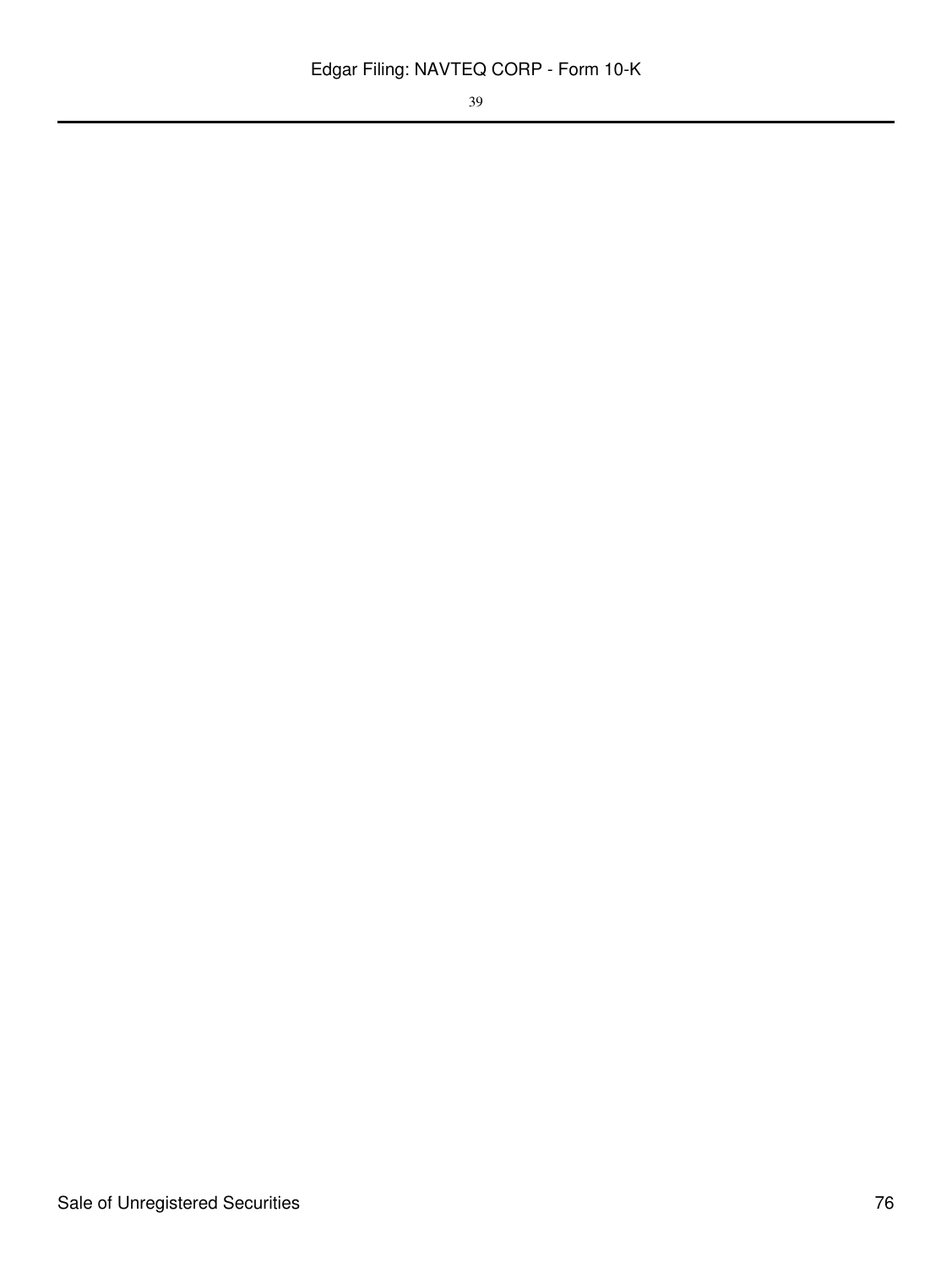As of June 27, 2004, we had fully reserved for the tax benefits related to interest expense carryforwards as we believed it was more likely than not that the benefits would not be realized. At that time, we believed it was more likely than not that we would not realize the benefit associated with the interest expense carryforwards due to (1) restrictions placed on the deductibility of the interest as a result of Philips controlling interest in us and (2) our ability to generate sufficient incremental future taxable income in the United States to offset the additional interest expense deductions. During the third quarter of 2004, Philips relinquished its controlling interest in us after our initial public offering. We were then allowed to deduct the deferred interest expense in tandem with our net operating loss carryforwards. Consequently, we reevaluated, in the third quarter of 2004, whether it was more likely than not that the tax benefits associated with our net operating loss carryforwards and our interest expense carryforwards would be realized. Our evaluation considered both positive and negative evidence, and the weight given to the potential effects of positive and negative evidence was based on the extent to which it can be objectively verified in the same manner as described above for the evaluation completed in 2003. Based on this evaluation, we determined the amount of net deferred tax assets that we believed was more likely than not that we will realize. The amount that was determined did not require us to record an adjustment to the balance of the related valuation allowance.

During the third quarter of 2005, we reassessed the realizability of the deferred tax assets and made the determination that it is more likely than not that we would be able to realize the benefits of the deferred tax assets related to net operating loss carryforwards and deferred interest credits in the United States. In reaching the determination, we considered both positive and negative evidence. Positive evidence included our strong recent revenue growth and operating performance, expectations regarding the generation of future taxable income, the length of available carryforward periods, our market position and the expected growth of the market. Negative evidence included our history of operating losses through 2001 and the likelihood of increased competition and loss of a significant customer. From that analysis, we determined that sufficient evidence existed to conclude that it was more likely than not that the benefits of certain of the deferred tax assets will be realized. Accordingly, we reversed the related valuation allowance and recorded a income tax benefit of \$83,270. In addition, we reversed the valuation allowance on deferred tax assets associated with stock-based compensation, which resulted in an increase to additional paid-in capital of \$34,552.

As of December 31, 2005, we had a valuation allowance for deferred tax assets of \$2,728 related to Canadian net operating loss carryforwards, and research and experimental tax credits.

We cannot assure you that we will continue to experience taxable income at levels consistent with recent performance in some or all of the jurisdictions in which we do business. In the event that actual taxable income differs from our projections of taxable income by jurisdiction, changes in the valuation allowance, which could affect our financial position and net income, may be required.

#### **Results of Operations**

#### *Comparison of Years Ended December 31, 2004 and 2005*

*Operating Income, Net Income and Net Income Per Share of Common Stock.* Our operating income increased from \$94,586 in 2004 to \$134,256 in 2005, due primarily to our revenue growth in 2005. Our net income increased from \$54,066 in 2004 to \$170,830 in 2005, due primarily to the \$83,270 effect of the reversal of the valuation allowance on our deferred tax assets related to net operating loss carryforwards and deferred interest credits in 2005 and our higher operating income. Basic net income per share of common stock increased from \$0.62 in 2004 to \$1.90 in 2005. Diluted net income per share of common stock increased from \$0.59 in 2004 to \$1.81 in 2005.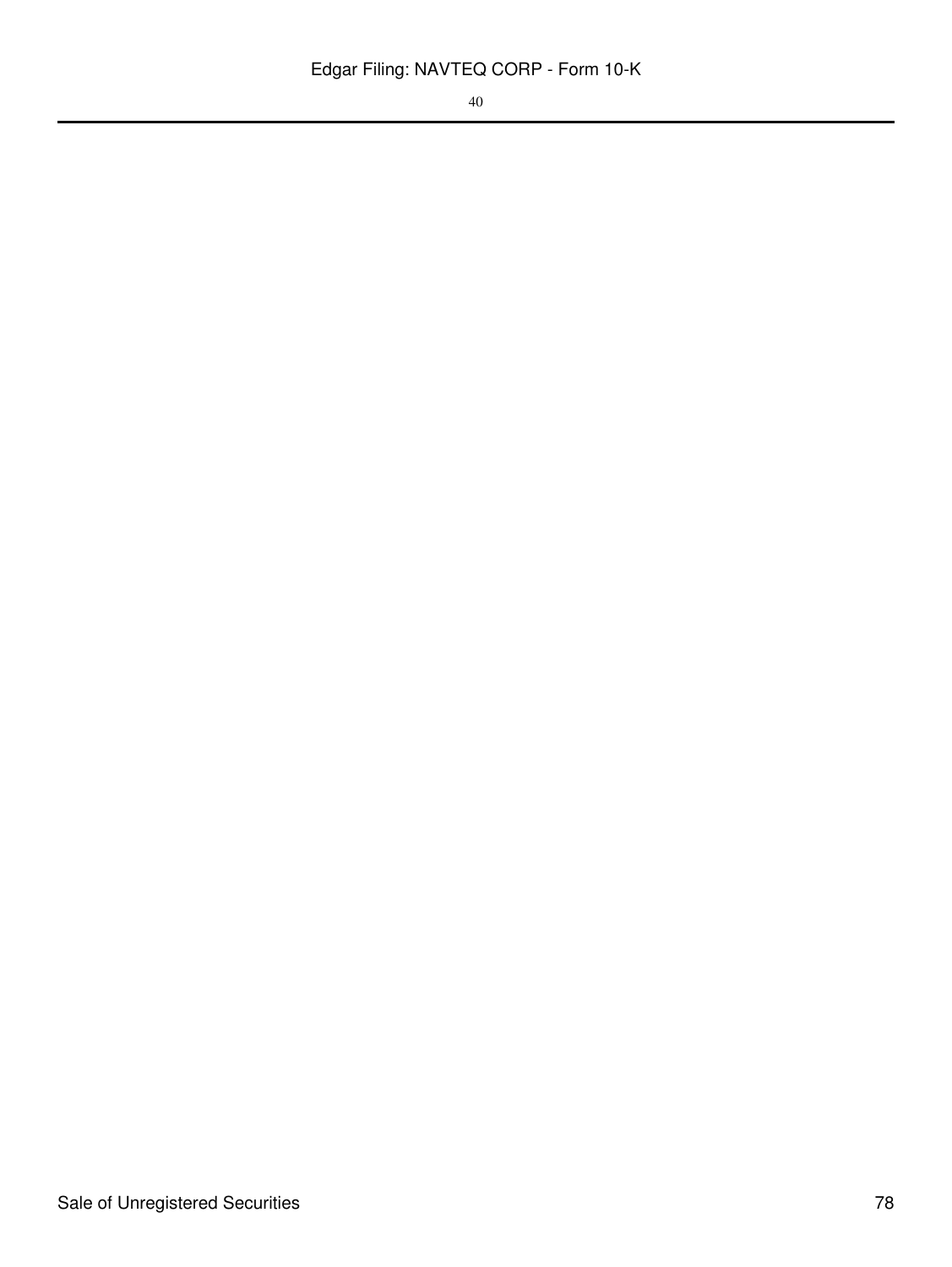The following table highlights changes in selected line items, which are material to our results of operations. An analysis of the factors affecting each line is provided in the paragraphs that appear after the table. In addition, the percentage changes for other income (expense) and income tax benefit (expense) as compared to the prior year are not specified below. We believe that these percentages are not meaningful since the changes are unusually large due to non-recurring items more fully described in the narrative section for each.

|                                              |         |          |          | $\overline{\phantom{a}}$ |
|----------------------------------------------|---------|----------|----------|--------------------------|
|                                              | 2004    | 2005     | Change   | Change                   |
| Net revenue                                  | 392,858 | 496.512  | 103,654  | 26.4%                    |
| Database creation and distribution costs     | 186.330 | 222.933  | 36,603   | 19.6%                    |
| Selling, general and administrative expenses | 111.942 | 139.323  | 27.381   | 24.5%                    |
| Other income (expense)                       | (758)   | 4.735    | 5.493    |                          |
| Income tax (benefit) expense                 | 39.762  | (31.839) | (71,601) |                          |
|                                              |         |          |          |                          |

*Net Revenue.* The increase in total revenue was due to a significant increase in database licensing, resulting primarily from increased unit sales to existing customers. Growth occurred in all geographic regions in 2005. European revenue increased 18.2% from \$267,541 in 2004 to \$316,208 in 2005. North American revenue increased 37.9% from \$125,317 in 2004 to \$172,789 in 2005. European and North American revenue both increased primarily due to the increase in unit sales to vehicle navigation systems vendors, automobile manufacturers and mobile device manufacturers. Foreign currency translation decreased revenue within the European operations by approximately \$666 during 2005 due to the weakening of the euro. Revenue related to sales of our database used in vehicle navigation systems as a percentage of our revenue decreased to 72% of our revenue in 2005 from 82% of our revenue in 2004. Approximately 26% of our revenue for 2004 came from two customers (accounting for approximately 16% and 10% of total revenue, respectively), while only one customer accounted for more than 10% of our revenue in 2005 (accounting for 13%).

*Database Creation and Distribution Costs.* The increase in database creation and distribution costs was due primarily to increased production costs of approximately \$20,700 in 2005 as compared to 2004, associated with higher sales where we provided distribution services, and our continued investment in updating, improving and maintaining the coverage of our database that resulted in an increase of approximately \$20,500 in 2005 as compared to 2004. This was offset by lower expenses related to technological enhancements to our database in both North America and Europe that resulted in a decrease of approximately \$4,200 in 2005 as compared to 2004. Reducing these expenses was the capitalization of \$12,792 and \$12,369 of development costs for internal-use software in 2004 and 2005, respectively.

*Selling, General and Administrative Expenses.* The increase in selling, general and administrative expenses was due primarily to our investments in growing the size of our worldwide sales force and expanding the breadth of our product offerings resulting in an increase of approximately \$20,000 in 2005 as compared to 2004. Also contributing to the increase were expenses related to improving our infrastructure to support future growth that resulted in an increase of approximately \$7,700 in 2005 as compared to 2004. Included in selling, general and administrative expenses during 2005 was approximately \$2,400 of costs related to our obligation to match social taxes on employee stock option exercises.

**%**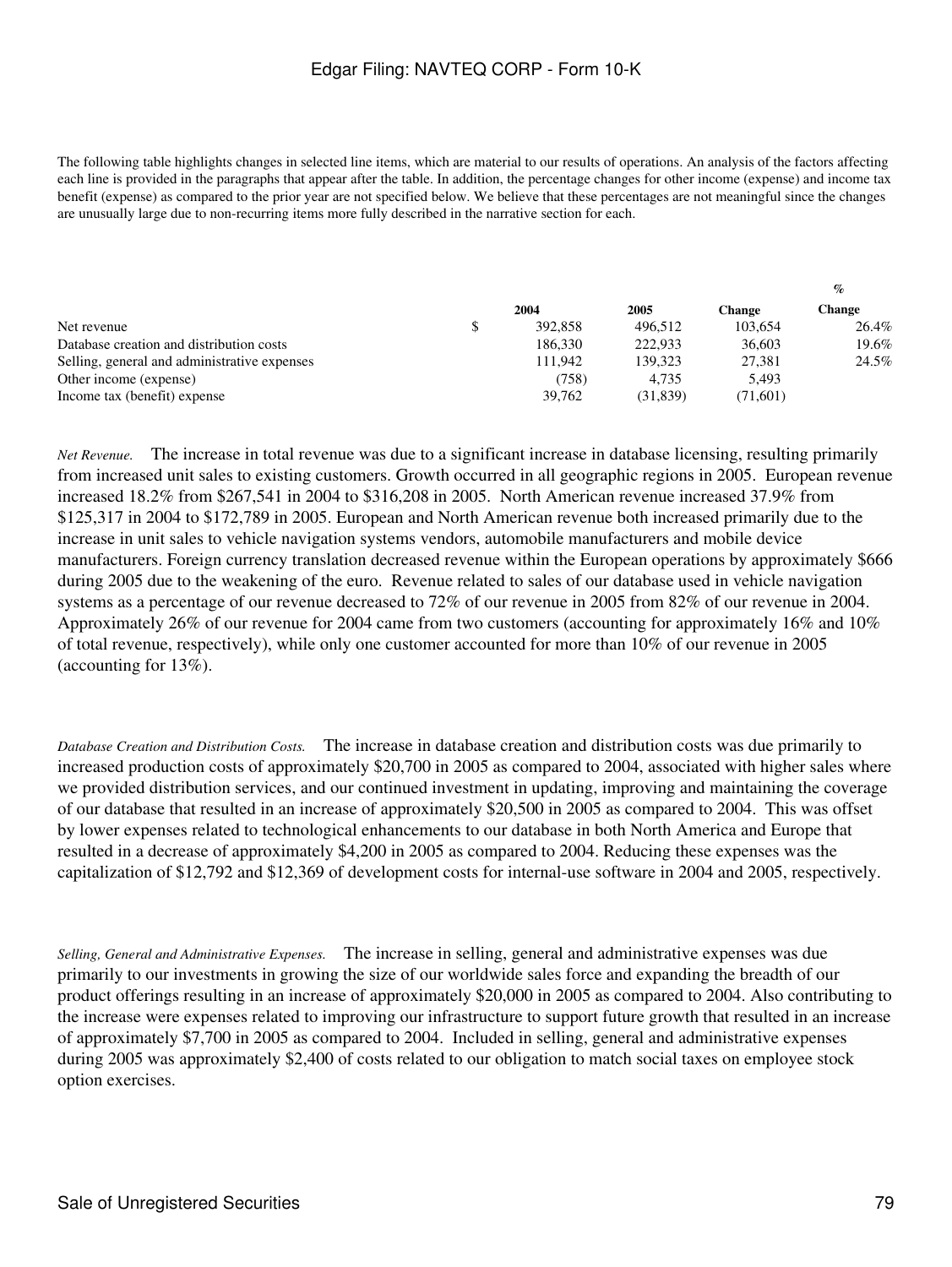*Other Income (Expense).* Interest income increased from \$1,158 in 2004 to \$4,262 in 2005 primarily due to higher average cash balances in 2005 as well as higher percentage returns on the invested cash. In addition, during 2004 we recorded a foreign currency loss of \$1,686 as compared to a foreign currency gain of \$502 in 2005. The gain in 2005 was primarily due to the strengthening of the US dollar as compared to the euro.

*Income Tax (Benefit) Expense.* The decrease in income tax expense is primarily due to the income tax benefit of \$83,270 recorded in the third quarter of 2005, as a result of the reversal of the valuation allowance on a portion of our deferred tax asset. In addition, we recorded expense of \$1,836 related to deferred compensation and expense of \$720 related to the revaluation of our deferred tax asset due to changes in statutory income tax rates in the Netherlands and changes in the apportionment of income among states in the United States. Excluding the effects of the net income tax benefit recorded in 2005, the effective tax rate in 2005 was 35.16% as compared to 38.3% in 2004. The decrease in the effective tax rate was primarily due to legislation in the Netherlands enacted during the fourth quarter of 2004 that reduced statutory corporate income tax rates from 34.5% to 30% in stages over a four-year period starting in 2005. The Dutch statutory corporate income tax rate for 2006 was subsequently reduced in the fourth quarter of 2005 from 30.5% to 29.6%.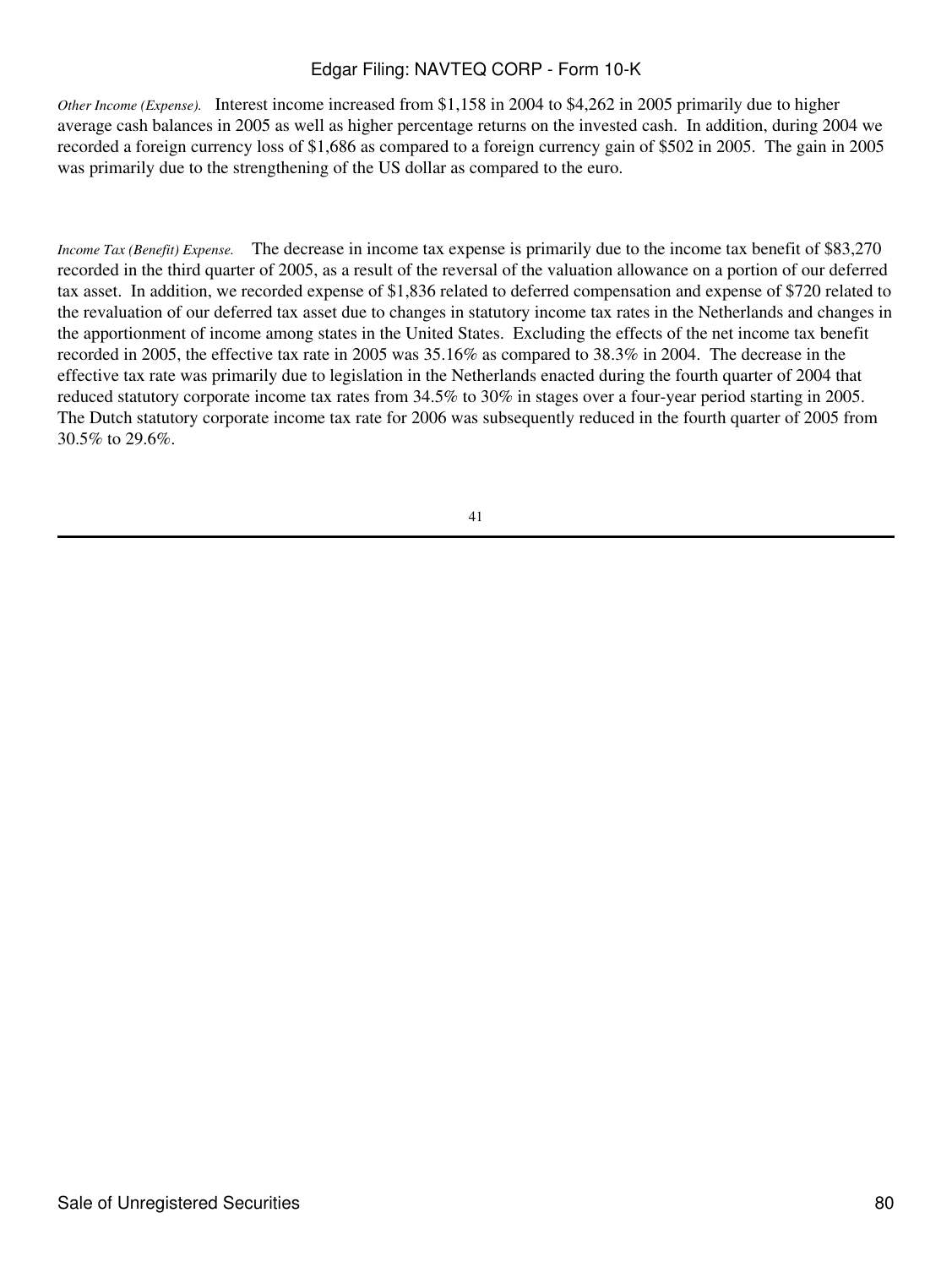#### *Comparison of Years Ended December 31, 2003 and 2004*

*Operating Income, Net Income and Net Income Per Share of Common Stock.* Our operating income increased from \$63,758 in 2003 to \$94,586 in 2004, due primarily to our revenue growth in 2004. Our net income decreased from \$235,815 in 2003 to \$54,066 in 2004, due primarily to the \$168,752 effect of the reversal of the valuation allowance on our deferred tax assets related to net operating loss carryforwards and other temporary items in 2003; the recording of a full income tax provision in 2004; and a tax adjustment recorded in 2004 related to changes in statutory corporate income tax rates. Basic net income per share of common stock decreased from \$2.81 in 2003 to \$0.62 in 2004. Diluted net income per share of common stock decreased from \$2.69 in 2003 to \$0.59 in 2004.

The following table highlights changes in selected line items, which are material to our results of operations. An analysis of the factors affecting each line is provided in the paragraphs that appear after the table. In addition, the percentage change for other income (expense) and income tax (benefit) expense as compared to the prior year is not specified below. We believe that these percentages are not meaningful since the changes are unusually large due to non-recurring items more fully described in the narrative section for each.

|            |         |         | $\%$   |  |
|------------|---------|---------|--------|--|
| 2003       |         | Change  | Change |  |
| 272,623    | 392,858 | 120.235 | 44.1%  |  |
| 125,841    | 186.330 | 60.489  | 48.1%  |  |
| 83,024     | 111.942 | 28.918  | 34.8%  |  |
| 6.543      | (758)   | (7,301) |        |  |
| (165, 514) | 39.762  | 205,276 |        |  |
|            |         | 2004    |        |  |

*Net Revenue.* The increase in total revenue was due to a significant increase in database licensing, resulting primarily from increased unit sales to existing customers. Growth occurred in all geographic regions in 2004, as North American revenue increased 36.7% from \$91,664 in 2003 to \$125,317 in 2004, and European revenue increased 47.8% from \$180,959 in 2003 to \$267,541 in 2004. North American and European revenue both increased primarily due to the increase in unit sales to vehicle navigation systems vendors and automobile manufacturers during 2004. Foreign currency translation increased revenue within the European operations by approximately \$17,649 during 2004 due to the strengthening of the euro. Excluding the effect of foreign currency translation, European revenue would have grown 38.1%. Revenue related to sales of our database used in vehicle navigation systems as a percentage of our revenue decreased to 82% of our revenue in 2004 from 83% of our revenue in 2003. Approximately 29% of our revenue for 2003 came from two customers (accounting for approximately 18% and 12% of total revenue, respectively), while approximately 26% of our revenue for 2004 came from two customers (accounting for approximately 16% and 10% of total revenue, respectively).

*Database Creation and Distribution Costs.* The increase in database creation and distribution costs was due primarily to increased production costs of approximately \$29,400 in 2004 as compared to 2003, as a result of growth in database licensing activities, and our continued investment in updating, improving and maintaining the coverage of our database that resulted in an increase of approximately \$16,600 in 2004 as compared to 2003, as well as increased efforts related to technological enhancements to our database in both North America and Europe that resulted in an increase of approximately \$8,700 in 2004 as compared to 2003. In addition, there was an unfavorable foreign currency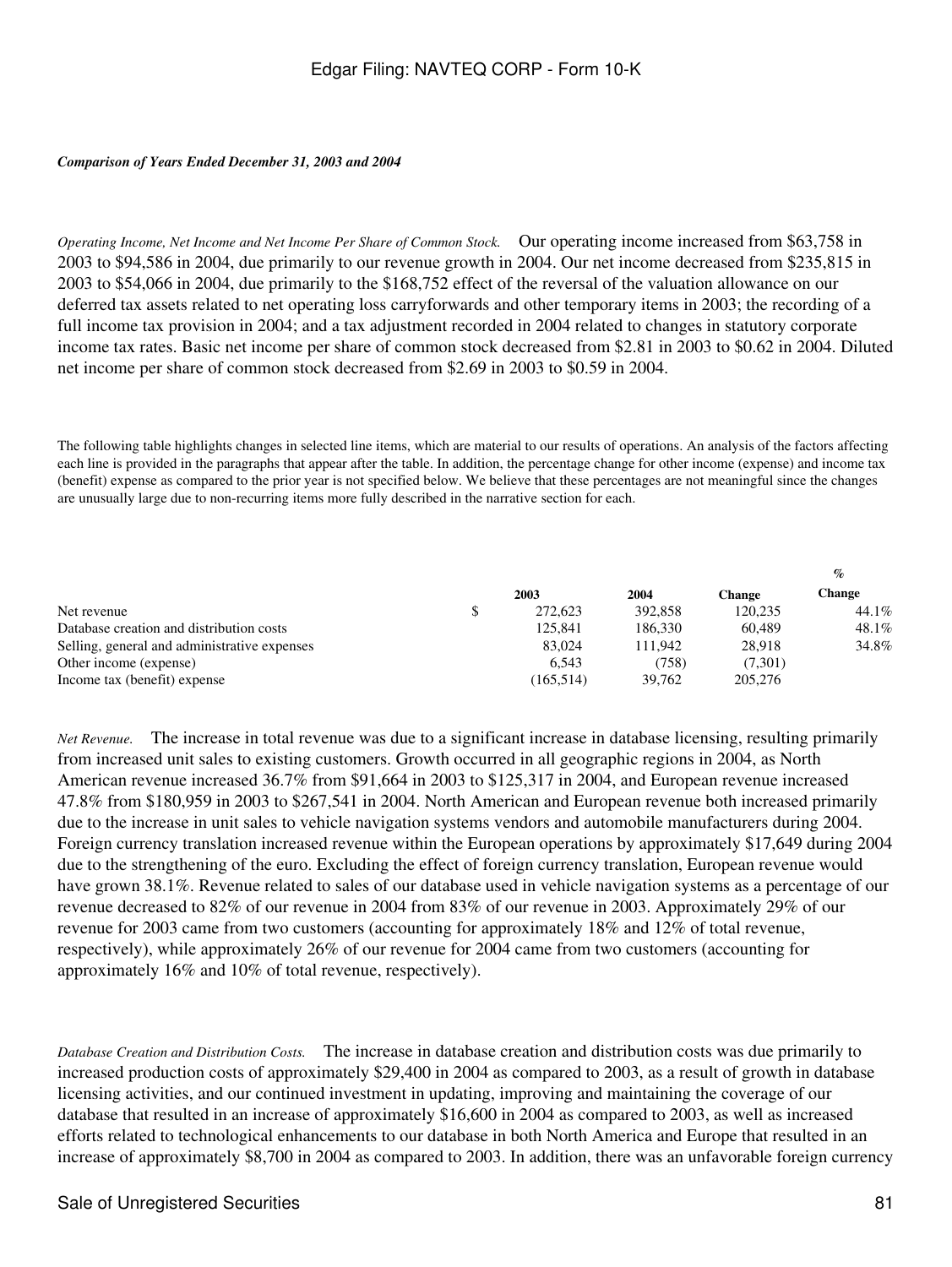translation effect within European operations of approximately \$5,800 due to the strengthening euro. Reducing these expenses was the capitalization of \$9,966 and \$12,792 of development costs for internal-use software in 2003 and 2004, respectively.

*Selling, General and Administrative Expenses.* The increase in selling, general and administrative expenses was due primarily to our investments in growing the size of our worldwide sales force and marketing initiatives to expand the breadth of our product offerings and to diversify our customer base that together resulted in an increase of approximately \$13,700 in 2004 as compared to 2003. Also contributing to the increase were expenses related to improving our infrastructure to support future growth that resulted in an increase of approximately \$12,500 in 2004 as compared to 2003 plus an unfavorable foreign currency translation effect within European operations of approximately \$2,700 due to the strengthening euro.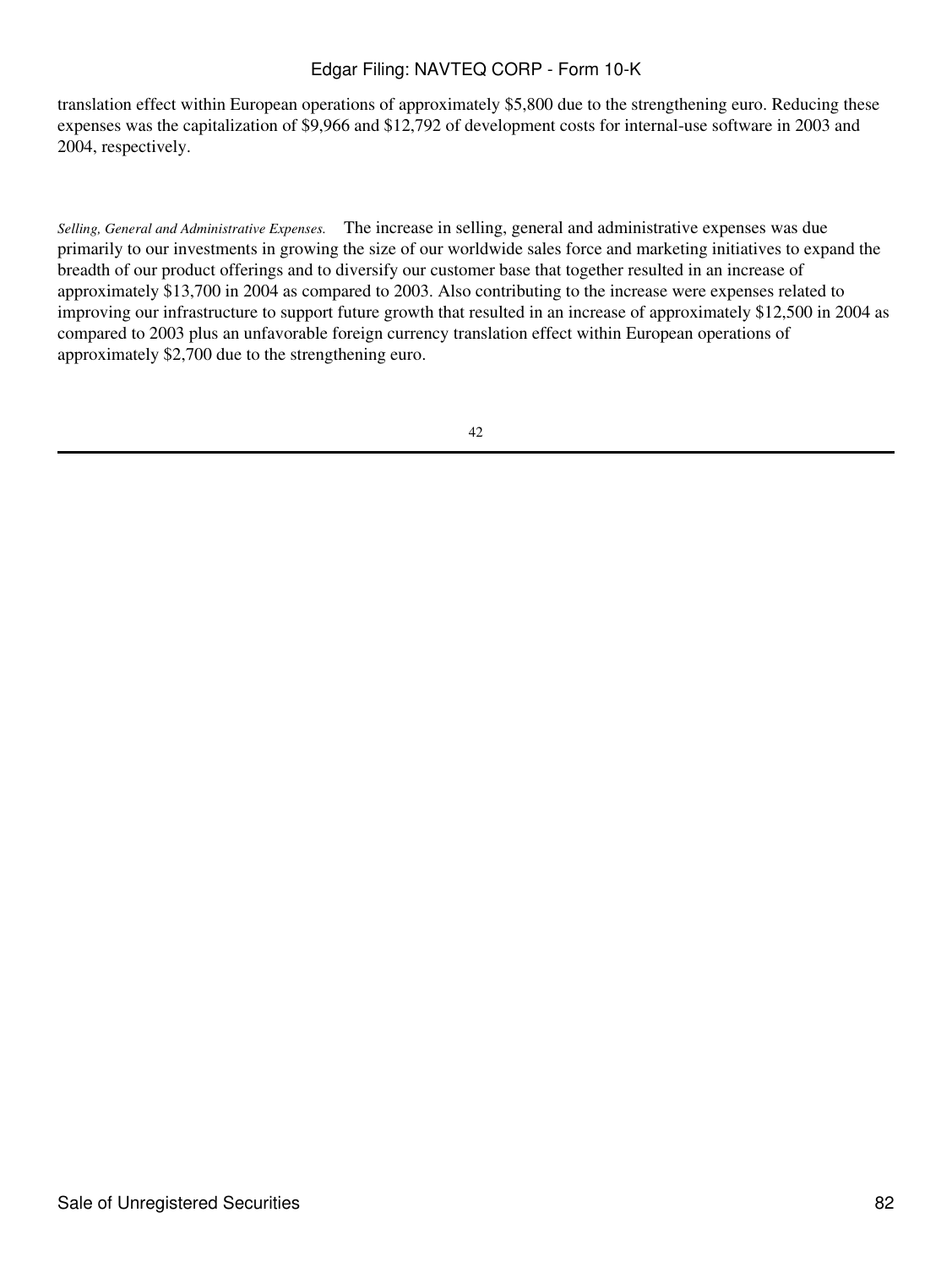*Other Income (Expense).* As of January 1, 2003, the U.S. dollar denominated intercompany loan obligation of one of our European subsidiaries to us and one of our North American subsidiaries was re-classified from a permanent advance to an obligation that management intends to settle. This change in classification was based on management s intention that the loan be repaid in full and on the ability of the European subsidiary to repay the loan. In accordance with SFAS No. 52, Foreign Currency Translation, the foreign currency gains and losses resulting from the change in the U.S. dollar/euro exchange rate are reflected as a component of other income (expense). For the year ended December 31, 2003, we recognized a net foreign currency gain of \$6,174 compared to a net foreign currency loss of \$(1,686) for the year ended December 31, 2004. The gain in 2003 primarily occurred before we entered into a foreign currency swap agreement to hedge the exchange rate effects on the aforementioned intercompany loan (See Note 11 of Notes to Consolidated Financial Statements).

In addition, interest income increased from \$414 in 2003 to \$1,158 in 2004 primarily due to higher average cash balances in 2004 as well as higher percentage returns on the invested cash.

*Income Tax Benefit (Expense).* The income tax benefit in 2003 was primarily due to the reversal of the valuation allowance on deferred tax assets related to net operating loss carryforwards. During 2003, we determined that it was more likely than not that we would be able to realize the benefit of the net operating loss carryforwards in Europe and the United States. The reversal of the valuation allowance together with the recognition of changes in other temporary differences resulted in our recording of a deferred income tax benefit of \$168,752 and the recognition of a corresponding net deferred tax asset on our consolidated balance sheet. In 2004, we began recording an income tax provision based on our taxable income and applicable income tax rates in each jurisdiction, resulting in a tax provision of \$35,938. During the fourth quarter of 2004, we revalued the deferred tax asset on our balance sheet due to changes in statutory corporate income tax rates, resulting in a decrease to the asset and additional income tax expense of \$3,824, bringing the total income tax provision to \$39,762. This revaluation was primarily due to legislation in the Netherlands enacted during the fourth quarter of 2004 that reduced statutory corporate income tax rates starting in 2005 from a rate of 34.5% in 2004 to 30.0% by 2007. The 2006 statutory corporate income tax rate was subsequently reduced to 29.6% in the fourth quarter of 2005. Current income tax expense of \$3,238 in 2003 related to various foreign countries where we do not have tax loss carryforwards.

#### **Liquidity and Capital Resources**

Since 2002, we have financed our operations through cash generated from operating income. As of December 31, 2005, cash and cash equivalents and marketable securities totaled \$218,798. In April 2004, we declared a special cash dividend of \$47,159, which was paid on June 18, 2004 to our common stockholders or record as of April 19, 2004.

On November 30, 2005, we extended and increased, through our operating subsidiary for North America, our revolving line of credit that is now scheduled to mature on December 1, 2006. Pursuant to the terms of the line of credit, we may borrow up to \$50,000 at an interest rate of either U.S. LIBOR plus 0.5% or the greater of the prime rate or the Federal funds rate plus 0.5%. We are required to pay to the bank a quarterly facility fee of 7.5 basis points per annum on the average daily unused commitment. We have guaranteed our operating subsidiary s obligations under this facility. As of December 31, 2005, there were no outstanding borrowings against this line of credit.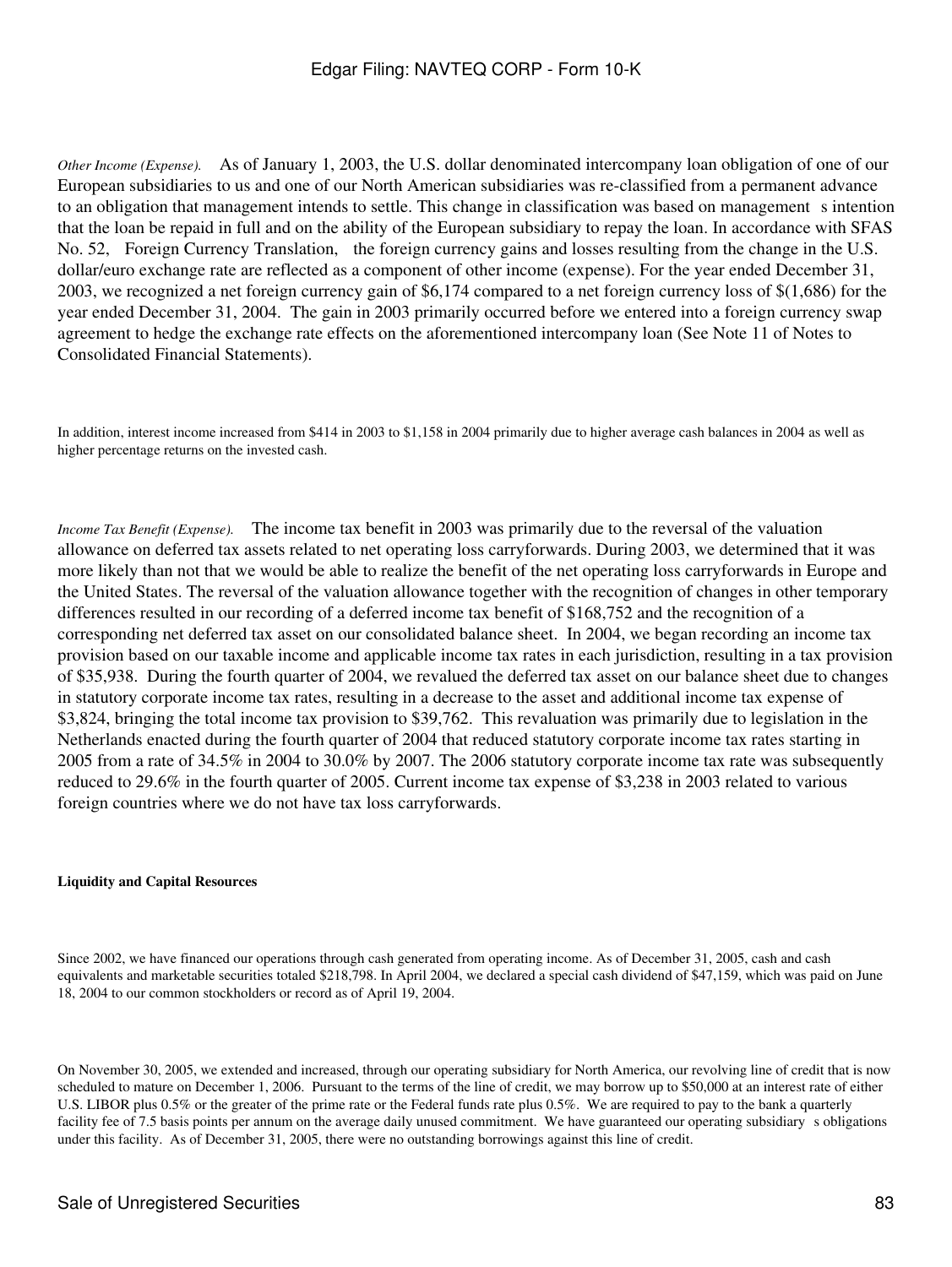Since the first quarter of 2002, our operations have continued to produce positive cash flows. The cash flows have been driven by increased demand for our products and our ability to deliver these products profitably and collect receivables from our customers effectively. These funds have allowed us to make investments required to grow the business and have provided us excess cash. We previously deposited cash in excess of our short-term operational needs with Philips pursuant to deposit agreements. The deposit agreements expired on August 11, 2004, at which time we invested cash balances in excess of our short-term operational needs in cash equivalents and marketable securities of high credit quality.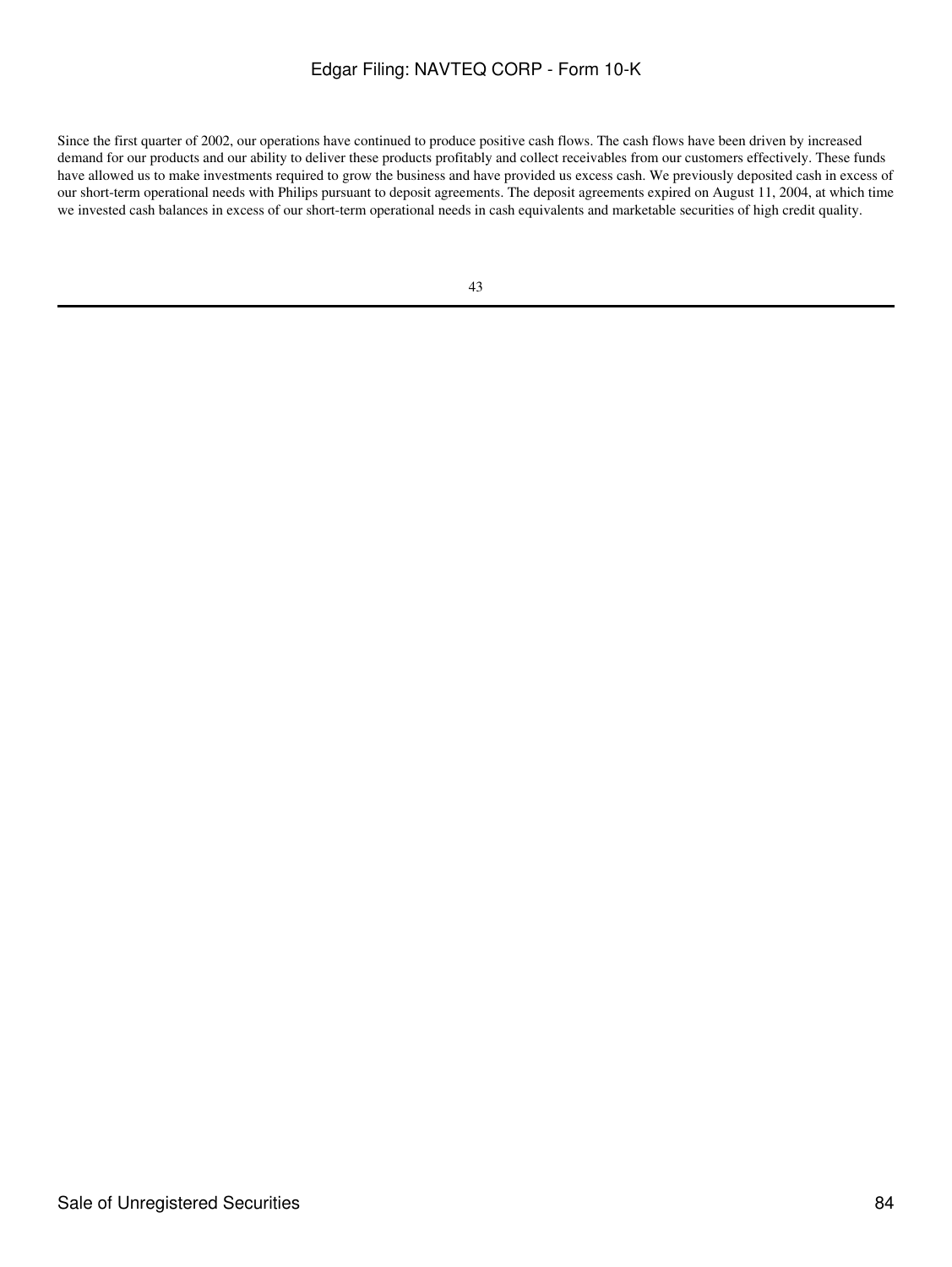The following table presents our contractual cash obligations as of December 31, 2005:

#### **Payments Due by Period**

|                                     |        | vear    | 1-3    | 4-5   | After 5 |
|-------------------------------------|--------|---------|--------|-------|---------|
| <b>Contractual Cash Obligations</b> | Total  | or less | vears  | vears | Years   |
| <b>Operating leases</b>             | 35,899 | 13.327  | 14.703 | 6.377 | 1.492   |

We do not have any off-balance sheet arrangements other than the operating leases identified in the table above.

We believe that our current cash resources on hand, temporary excess cash deposited in cash equivalents and marketable securities, and cash flows from operations, together with funds available from the revolving line of credit, will be adequate to satisfy our anticipated working capital needs and capital expenditure requirements at our current level of operations for at least the next twelve months. We do, however, consider additional debt and equity financing from time to time and may enter into these financings in the future.

Cash and cash equivalents increased by \$54,969 during the year ended December 31, 2005. The changes in cash and cash equivalents for the periods ended are as follows:

|                                                  | Year ended Dec. 31, |          |           |  |
|--------------------------------------------------|---------------------|----------|-----------|--|
|                                                  | 2003                | 2004     | 2005      |  |
| Cash provided by operations                      | \$<br>65.948        | 106.422  | 137.753   |  |
| Cash used in investing activities                | (74, 542)           | (34.124) | (94, 530) |  |
| Cash provided by (used in) financing activities  | 288                 | (45.766) | 14.190    |  |
| Effect of exchange rates on cash                 | 861                 | 1.587    | (2,444)   |  |
| Increase (decrease) in cash and cash equivalents | \$<br>(7.445)       | 28.119   | 54.969    |  |

#### *Operating Activities*

For each of the past three fiscal years, net cash provided by operating activities has improved significantly, primarily as a result of improved operating results driven by increased demand for our products. In general, the growth in our operating assets and liabilities has coincided with the profitable growth in our business. Accounts receivable increased \$12,061, \$10,086 and \$29,693 for the years ended December 31, 2003, 2004 and 2005, respectively, primarily due to the overall growth in our revenue. In 2004, our balance of deposits and other assets increased \$8,711 primarily due to payments for third party content for our database. Accounts payable increased \$9,876 and \$6,057 during the years ended December 31, 2003 and 2005 primarily due to expenses incurred related to the growth of our operations and the timing of the related payments. Accrued payroll and related liabilities increased \$6,536 during 2004 primarily due to the accrual of annual employee compensation programs that were paid in the first quarter of 2005. Deferred revenue decreased \$6,060 during the year ended December 31, 2003, as previous customer prepayments were recognized as revenue during the period. Deferred revenue increased \$14,431 during 2004 primarily due to a \$30,000 prepayment by a customer as described in the following paragraph, offset by revenue recognized.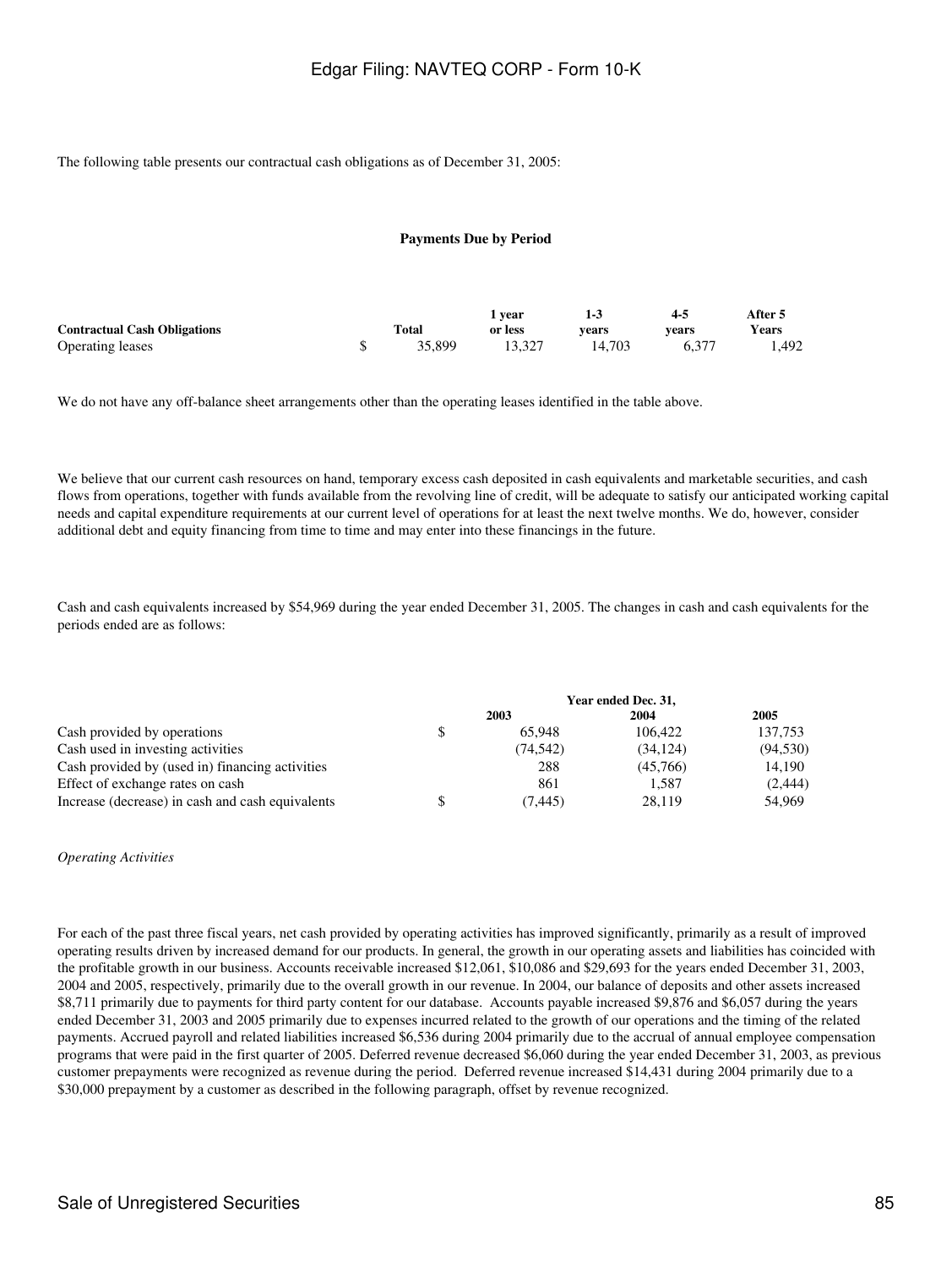The \$30,000 payment was the result of an agreement that we entered into with a customer during the first quarter of 2004 whereby the customer agreed to prepay \$30,000. The customer may apply a portion of the prepayment for license fees due to us in any calendar year under the agreement. In the event the prepayment is not fully exhausted by the end of calendar year 2009, the customer may extend the term of the agreement to the end of calendar year 2010. The prepayment was initially recorded as deferred revenue and will be recognized according to our revenue recognition policy as we receive royalty reports from the customer evidencing their use of the prepaid licenses. The amount of recognition for prepaid licenses will be limited to \$10,000 each fiscal year for 2004, 2005 and 2006. Accordingly, \$10,000 of the prepayment will be reported in short-term deferred revenue. With respect to the prepayment, we have no obligation to refund any unused amounts nor are there any restrictions on the nature or timing of our use of the cash received.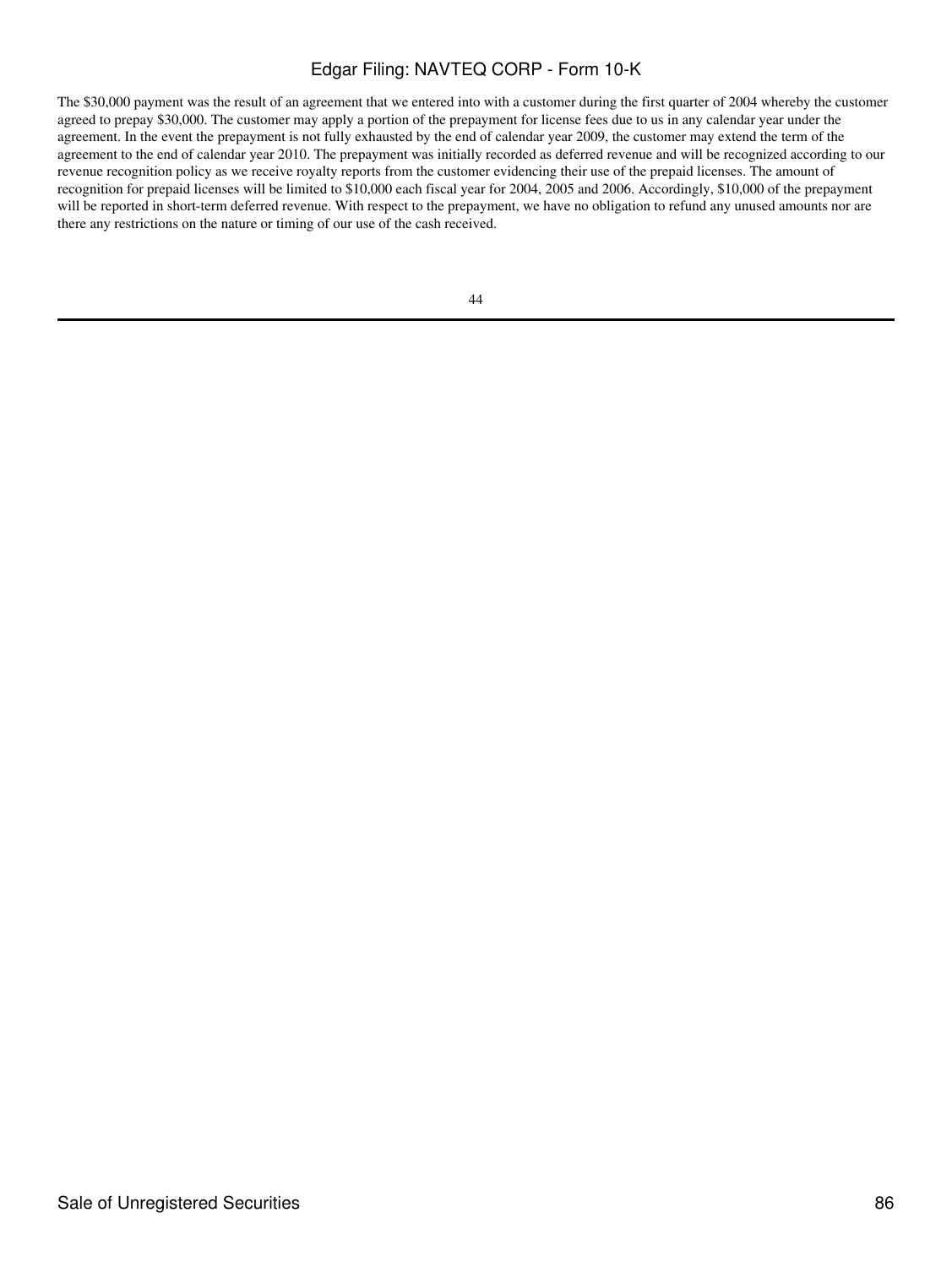#### *Investing Activities*

Cash used in investing activities has primarily consisted of capitalized costs related to software developed for internal use, amounts placed on deposit with Philips, purchases of marketable securities, capital expenditures and acquisitions. We experienced temporary excess funds that were provided from operations for 2003, 2004 and 2005. We put those funds on deposit with Philips until August 11, 2004, since which we have invested such funds in cash equivalents and marketable securities. The net increases in our deposits were \$55,307 for 2003. For the year ended December 31, 2004, net deposits decreased by \$65,199 because the related deposit agreements with Philips expired upon completion of the initial public offering. Upon expiration of these deposit agreements, we invested cash balances in excess of our short-term operational needs in cash equivalents and marketable securities. During 2004 and 2005, we invested \$73,166 and \$62,260, respectively in marketable securities.

Costs for software developed for internal use have been capitalized in accordance with SOP 98-1 and are related to applications used internally to improve the effectiveness of database creation and updating activities, enhancements to internal applications that enable our core database to operate with emerging technologies and applications to facilitate usage of our map database by customers. Capitalized costs totaled \$9,966, \$12,792 and \$12,369 for 2003, 2004, and 2005, respectively. We expect the capitalized costs related to software developed for internal use to be approximately \$6,000 to \$8,000 in 2006.

We have continued to invest in property and equipment to meet the demands of growing our business by expanding our facilities and providing the necessary infrastructure. Capital expenditures totaled \$9,269, \$12,875 and 10,466 during 2003, 2004, and 2005, respectively. We expect capital expenditures to total approximately \$12,000 to \$14,000 in 2006.

#### *Financing Activities*

In April 2004, we declared a special cash dividend of \$47,159, which was paid on June 18, 2004 to our common stockholders of record as of April 19, 2004. We currently intend to retain future earnings, if any, to finance the expansion of our business and do not expect to pay any cash dividends in the foreseeable future. See Item 5. Market for Registrant s Common Equity and Related Stockholder Matters.

#### **New Accounting Pronouncements**

In December 2004, the FASB issued SFAS No. 123(R), Share-Based Payment, to be effective for interim or annual periods beginning after June 15, 2005. On April 14, 2005, the Securities and Exchange Commission amended the compliance dates to require SFAS No.123(R) to be effective for fiscal years beginning after June 15, 2005. SFAS No. 123(R) supersedes APB Opinion No. 25 and requires all share-based payments to employees, including grants of employee stock options, to be recognized as an operating expense in the income statement. The cost will be recognized over the requisite service period based on fair values measured on grant dates. We will adopt the new standard using the modified prospective transition method, which permits recognition of expense on or after the effective date for the portion of outstanding awards for which the requisite service has not yet been rendered. We expect to record expense of approximately \$15,000 in 2006 related to our share-based employee compensation programs.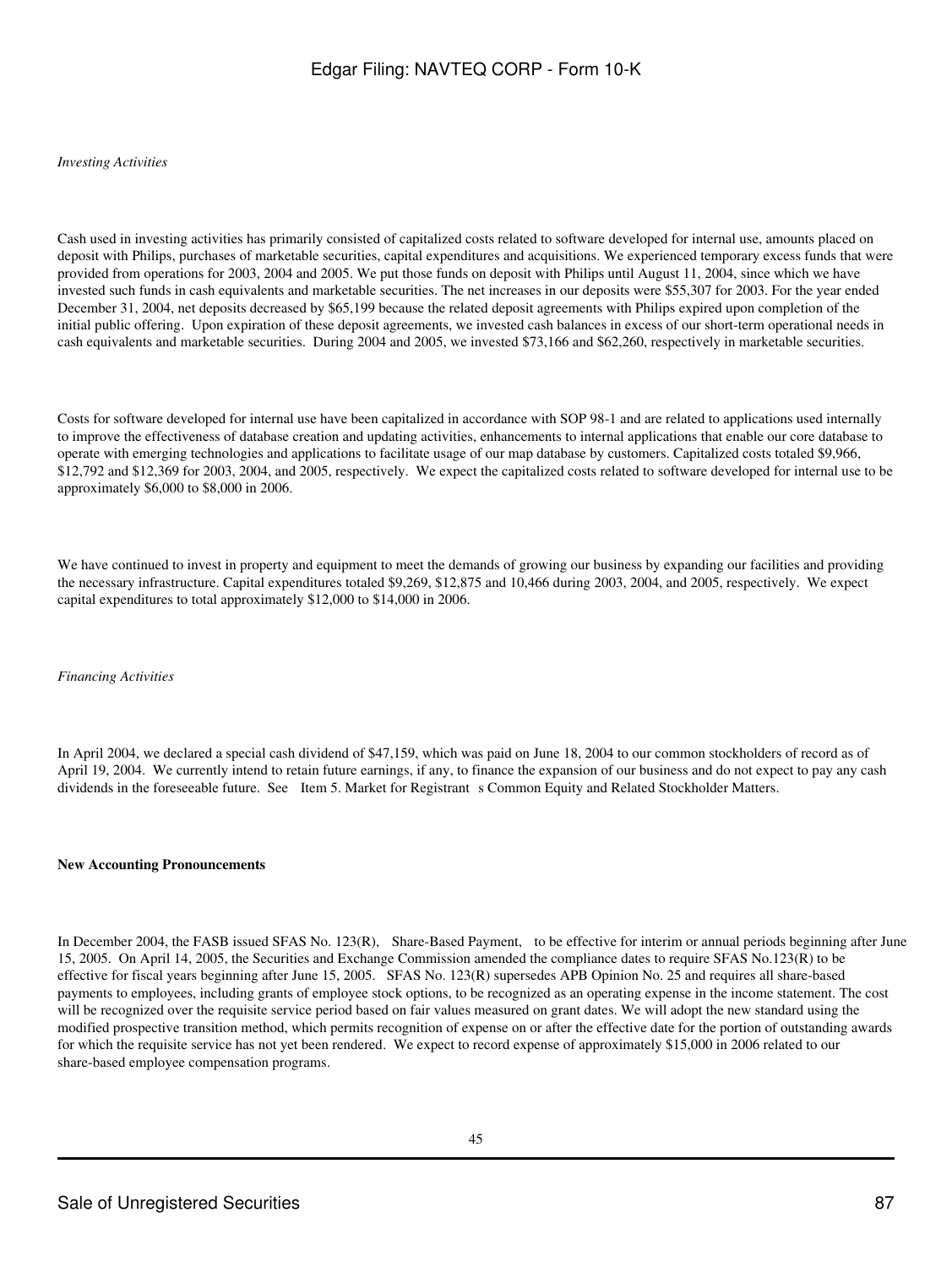#### **Item 7A. Quantitative and Qualitative Disclosures About Market Risk.**

We invest our cash in highly liquid cash equivalents and marketable securities. We do not believe that our exposure to interest rate risk is material to our results of operations.

Material portions of our revenue and expenses have been generated by our European operations, and we expect that our European operations will account for a material portion of our revenue and expenses in the future. In addition, substantially all of our expenses and revenue related to our international operations are denominated in foreign currencies, principally the euro.

We are also subject to foreign currency exposure between the U.S. dollar and the euro on the expected repayment of an intercompany obligation. The intercompany balance is payable by one of our European subsidiaries to us and one of our U.S. subsidiaries, and is due in U.S. dollars. Through December 31, 2002, this intercompany balance was considered permanent in nature, as repayment was not expected to occur in the foreseeable future. However, primarily as a result of improved operating performance in our European business, management concluded that cash flows would be sufficient to support repayment over the next several years. Accordingly, effective January 1, 2003, we adopted a plan for repayment and the loan was no longer designated as permanent in nature.

Prior to April 22, 2003, we had not engaged in activities to hedge our foreign currency exposures. On that day, we entered into a U.S. dollar/euro currency swap agreement (the Swap) with Koninklijke Philips Electronics N.V. to minimize the exchange rate exposure between the U.S. dollar and the euro on the expected repayment of the intercompany obligation. The Swap was assigned to an unaffiliated third party in the third quarter of 2004. The Swap was not designated for hedge accounting. Under the terms of the Swap, one of the Companys European subsidiaries makes payments to the other party to the Swap in euros in exchange for the U.S. dollar equivalent at a fixed exchange rate of \$1.0947 U.S. dollar/euro. The U.S. dollar proceeds obtained under the Swap are utilized to make payments of principal on the intercompany loan. The outstanding principal balance under the intercompany loan was \$187.1 million at April 22, 2003. The Swap has a maturity date of December 22, 2006 and provides for settlement on a monthly basis in proportion to the repayment of the intercompany obligation. As of December 31, 2005, the outstanding intercompany obligation (net of payments) was \$40.3 million.

For purposes of specific risk analysis, we use sensitivity analysis to determine the effects that market risk exposures may have on the fair value of our Swap. The foreign currency exchange risk is computed based on the market value of future cash flows as affected by the changes in the rates attributable to the market risk being measured. The sensitivity analysis represents the hypothetical changes in value of the hedge position and does not reflect the opposite gain or loss on the underlying transaction. As of December 31, 2005, a 10% decrease in the value of the euro against the U.S. dollar with all other variables held constant would result in a decrease in the fair value of our Swap liability of \$4.4 million, while a 10% increase in the value of the euro against the U.S. dollar would result in an increase in the fair value of our Swap liability of \$4.4 million.

#### **Item 8. Financial Statements and Supplementary Data.**

See Financial Statements beginning on page F-1 following the Exhibit Index and the Financial Statement Schedule beginning immediately following the financial statements.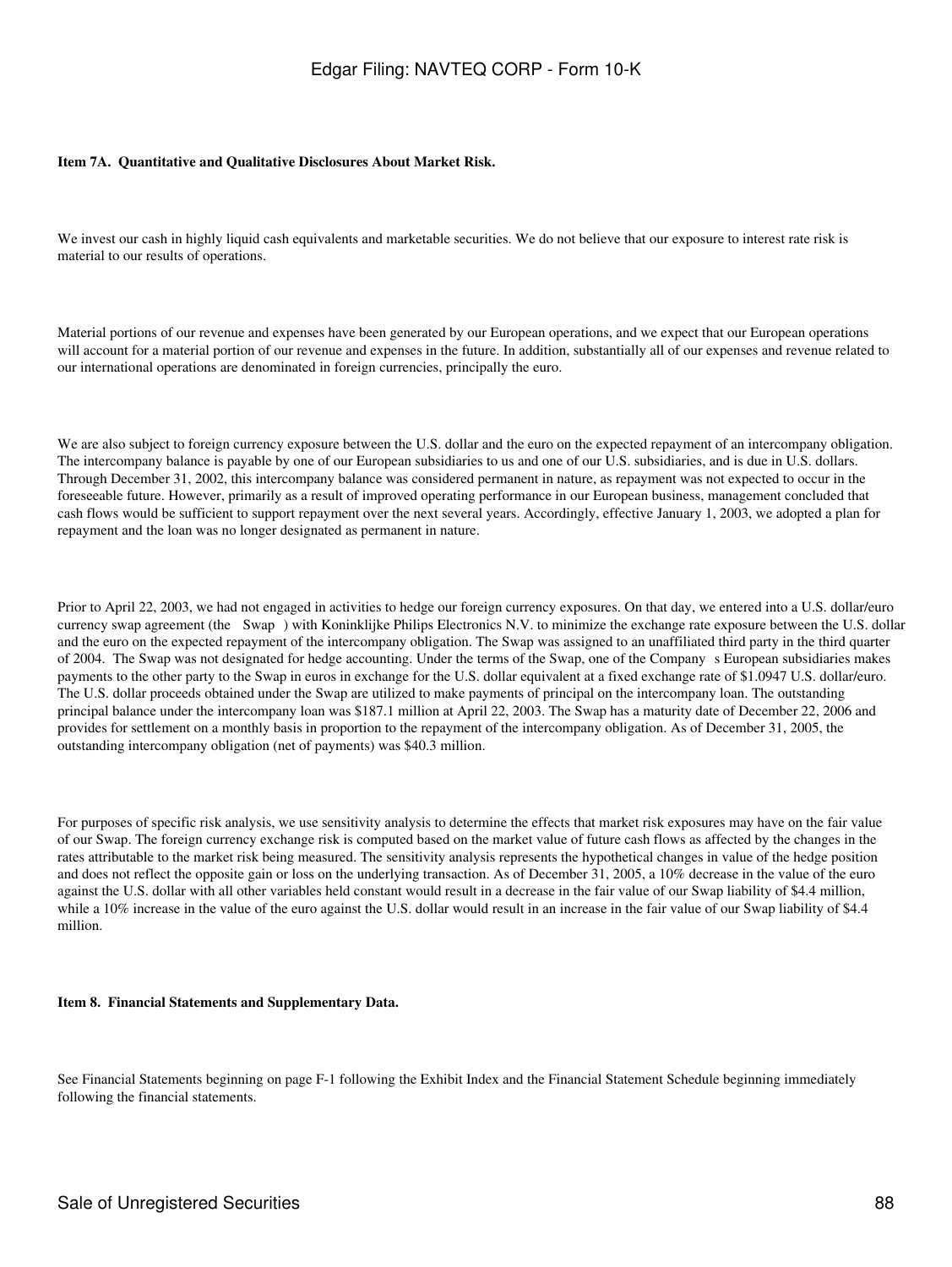# **Item 9. Changes in and Disagreements With Accountants On Accounting and Financial Disclosure.**

Not applicable.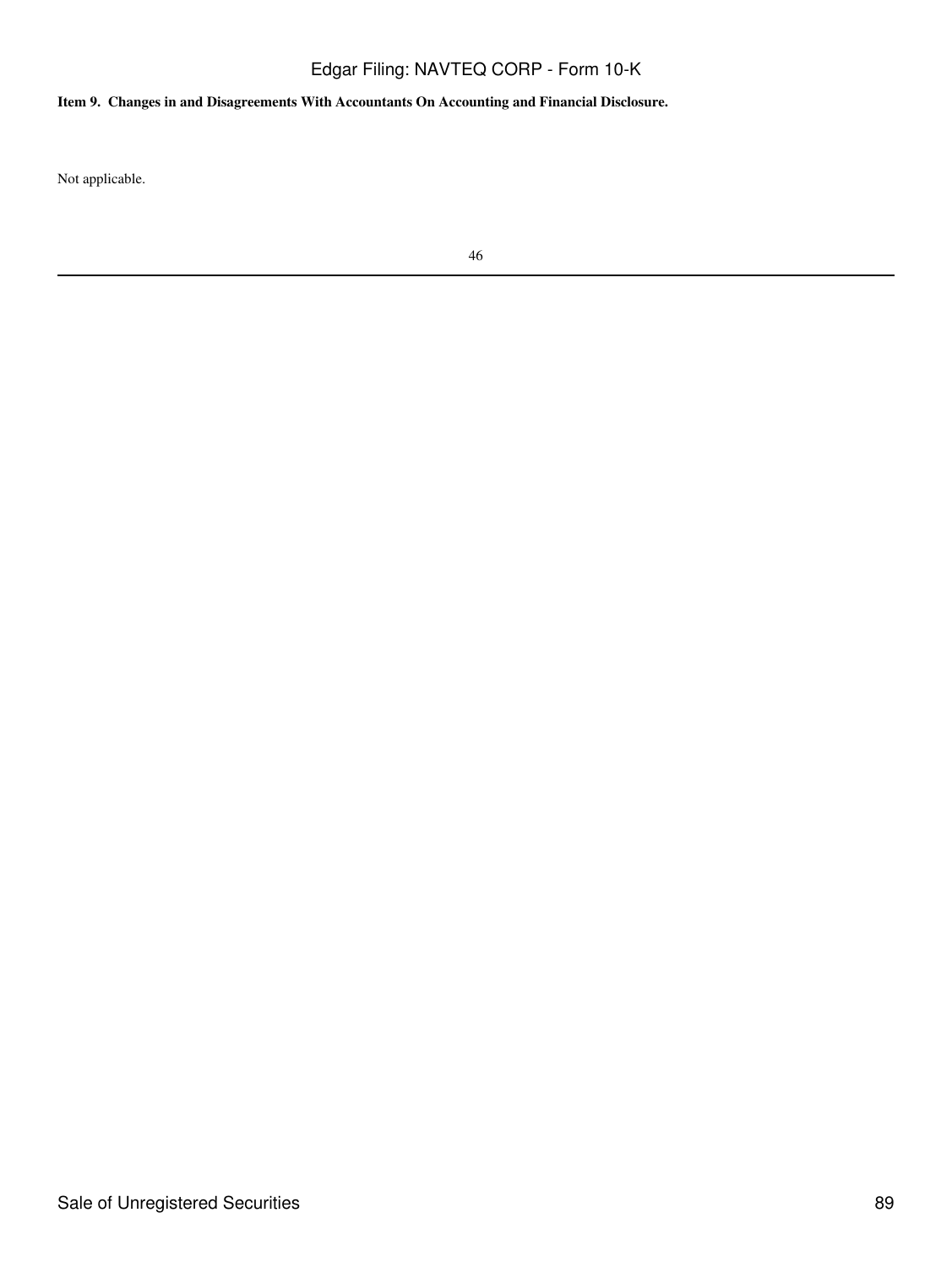#### **Item 9A. Controls and Procedures.**

*Evaluation of Disclosure Controls and Procedures.*

As required by Rule 13a-15(b) under the Securities Exchange Act of 1934, as amended (the Exchange Act), the Company s management carried out an evaluation, with the participation of the Companys Chief Executive Officer and Chief Financial Officer, of the effectiveness of the Companys disclosure controls and procedures (as defined in Rule 13a-15(e) under the Exchange Act), as of December 31, 2005. Based upon that evaluation, the Chief Executive Officer and Chief Financial Officer concluded that, as of December 31, 2005, the Companys disclosure controls and procedures were effective to ensure that information required to be disclosed by the Company in the reports it files or submits under the Exchange Act, is recorded, processed, summarized and reported within the time periods specified in the rules and forms of the Securities and Exchange Commission and that such information is accumulated and communicated to the Companys management, including its principal executive officer and principal financial officer, as appropriate to allow timely decisions regarding required disclosure.

*Management s Report on Internal Control over Financial Reporting.* 

The Company s management is responsible for establishing and maintaining adequate internal control over financial reporting, as defined in Rule 13a-15(f) of the Exchange Act. Management has assessed the effectiveness of our internal control over financial reporting as of December 31, 2005 based on criteria established in Internal Control Integrated Framework issued by the Committee of Sponsoring Organizations of the Treadway Commission. As a result of this assessment, management concluded that, as of December 31, 2005, our internal control over financial reporting was effective in providing reasonable assurance regarding the reliability of financial reporting and the preparation of financial statements for external purposes in accordance with generally accepted accounting principles. Management s assessment of the effectiveness of our internal control over financial reporting as of December 31, 2005 has been audited by KPMG LLP, an independent registered public accounting firm, as stated in their report appearing below.

*Changes in Internal Control Over Financial Reporting*

There have been no changes in the Company s internal control over financial reporting identified in connection with management s evaluation that occurred during the Company s last fiscal quarter (i.e., the fourth quarter of 2005) that have materially affected, or are reasonably likely to materially affect, the Company s internal control over financial reporting.

*Limitations on Controls*

Management does not expect that our disclosure controls and procedures or our internal control over financial reporting will prevent or detect all errors and fraud. Any control system, no matter how well designed and operated, is based upon certain assumptions and can provide only reasonable, not absolute, assurance that its objectives will be met. Further, no evaluation of controls can provide absolute assurance that misstatements due to error or fraud will not occur or that all control issues and instances of fraud, if any, within the Company have been detected.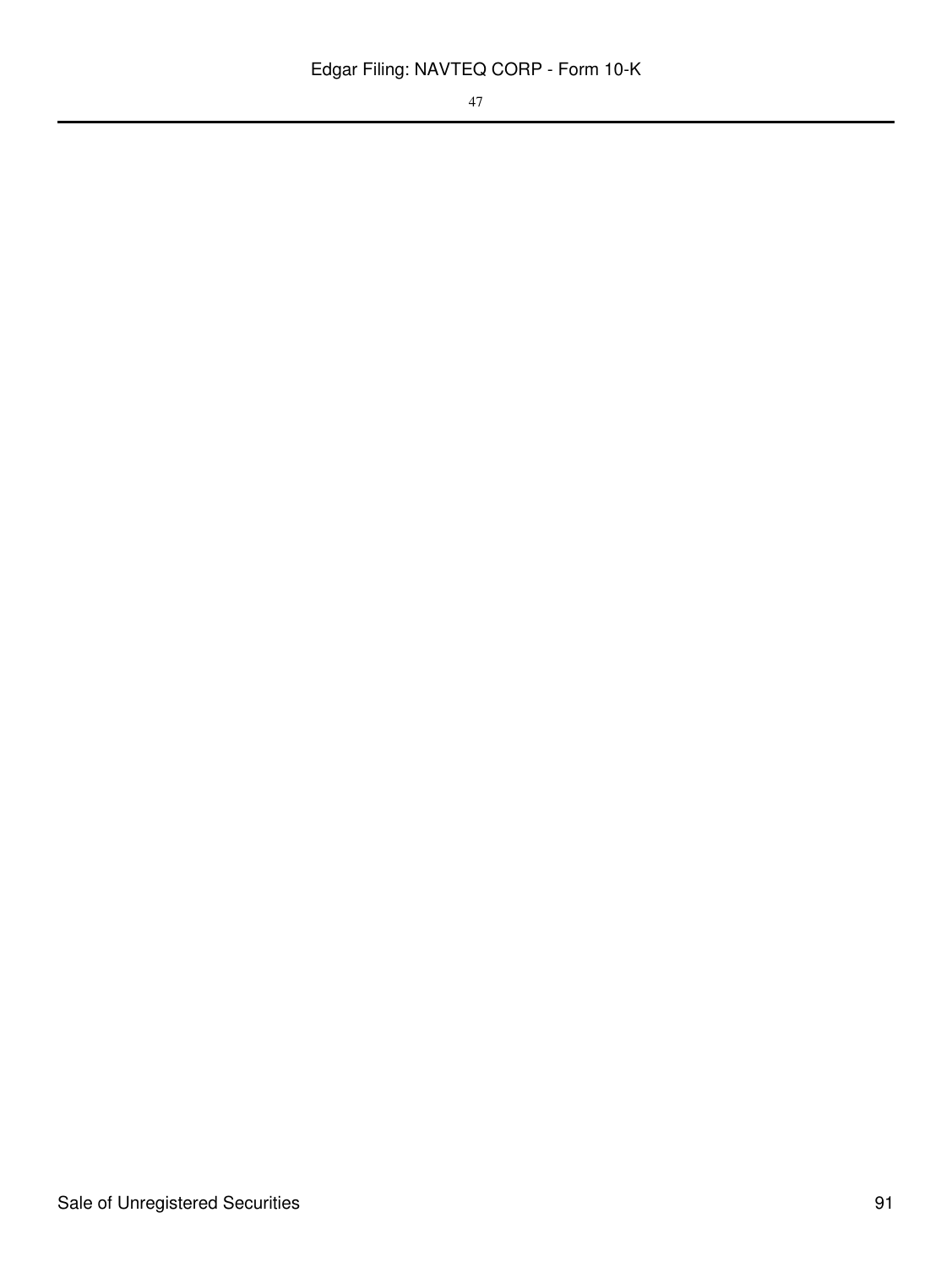#### **Report of Independent Registered Public Accounting Firm**

The Board of Directors and Stockholders NAVTEQ Corporation:

We have audited management s assessment, included in Management's Report on Internal Control over Financial Reporting in Item 9A of this Form 10-K, that NAVTEQ Corporation (the Company) maintained effective internal control over financial reporting as of December 31, 2005, based on criteria established in Internal Control Integrated Framework issued by the Committee of Sponsoring Organizations of the Treadway Commission (COSO). NAVTEQ Corporation s management is responsible for maintaining effective internal control over financial reporting and for its assessment of the effectiveness of internal control over financial reporting. Our responsibility is to express an opinion on management s assessment and an opinion on the effectiveness of the Company s internal control over financial reporting based on our audit.

We conducted our audit in accordance with the standards of the Public Company Accounting Oversight Board (United States). Those standards require that we plan and perform the audit to obtain reasonable assurance about whether effective internal control over financial reporting was maintained in all material respects. Our audit included obtaining an understanding of internal control over financial reporting, evaluating management s assessment, testing and evaluating the design and operating effectiveness of internal control, and performing such other procedures as we considered necessary in the circumstances. We believe that our audit provides a reasonable basis for our opinion.

A companys internal control over financial reporting is a process designed to provide reasonable assurance regarding the reliability of financial reporting and the preparation of financial statements for external purposes in accordance with generally accepted accounting principles. A companys internal control over financial reporting includes those policies and procedures that (1) pertain to the maintenance of records that, in reasonable detail, accurately and fairly reflect the transactions and dispositions of the assets of the company; (2) provide reasonable assurance that transactions are recorded as necessary to permit preparation of financial statements in accordance with generally accepted accounting principles, and that receipts and expenditures of the company are being made only in accordance with authorizations of management and directors of the company; and (3) provide reasonable assurance regarding prevention or timely detection of unauthorized acquisition, use, or disposition of the company s assets that could have a material effect on the financial statements.

Because of its inherent limitations, internal control over financial reporting may not prevent or detect misstatements. Also, projections of any evaluation of effectiveness to future periods are subject to the risk that controls may become inadequate because of changes in conditions, or that the degree of compliance with the policies or procedures may deteriorate.

In our opinion, management s assessment that NAVTEQ Corporation maintained effective internal control over financial reporting as of December 31, 2005, is fairly stated, in all material respects, based on criteria established in Internal Control Integrated Framework issued by the Committee of Sponsoring Organizations of the Treadway Commission (COSO). Also, in our opinion, NAVTEQ Corporation maintained, in all material respects, effective internal control over financial reporting as of December 31, 2005, based on criteria established in Internal Control Integrated Framework issued by the Committee of Sponsoring Organizations of the Treadway Commission (COSO).

We also have audited, in accordance with the standards of the Public Company Accounting Oversight Board (United States), the consolidated balance sheets of NAVTEQ Corporation and subsidiaries as of December 31, 2004 and 2005, and the related consolidated statements of operations, stockholders equity and comprehensive income, and cash flows for each of the years in the three-year period ended December 31, 2005, and our report dated February 28, 2006 expressed an unqualified opinion on those consolidated financial statements.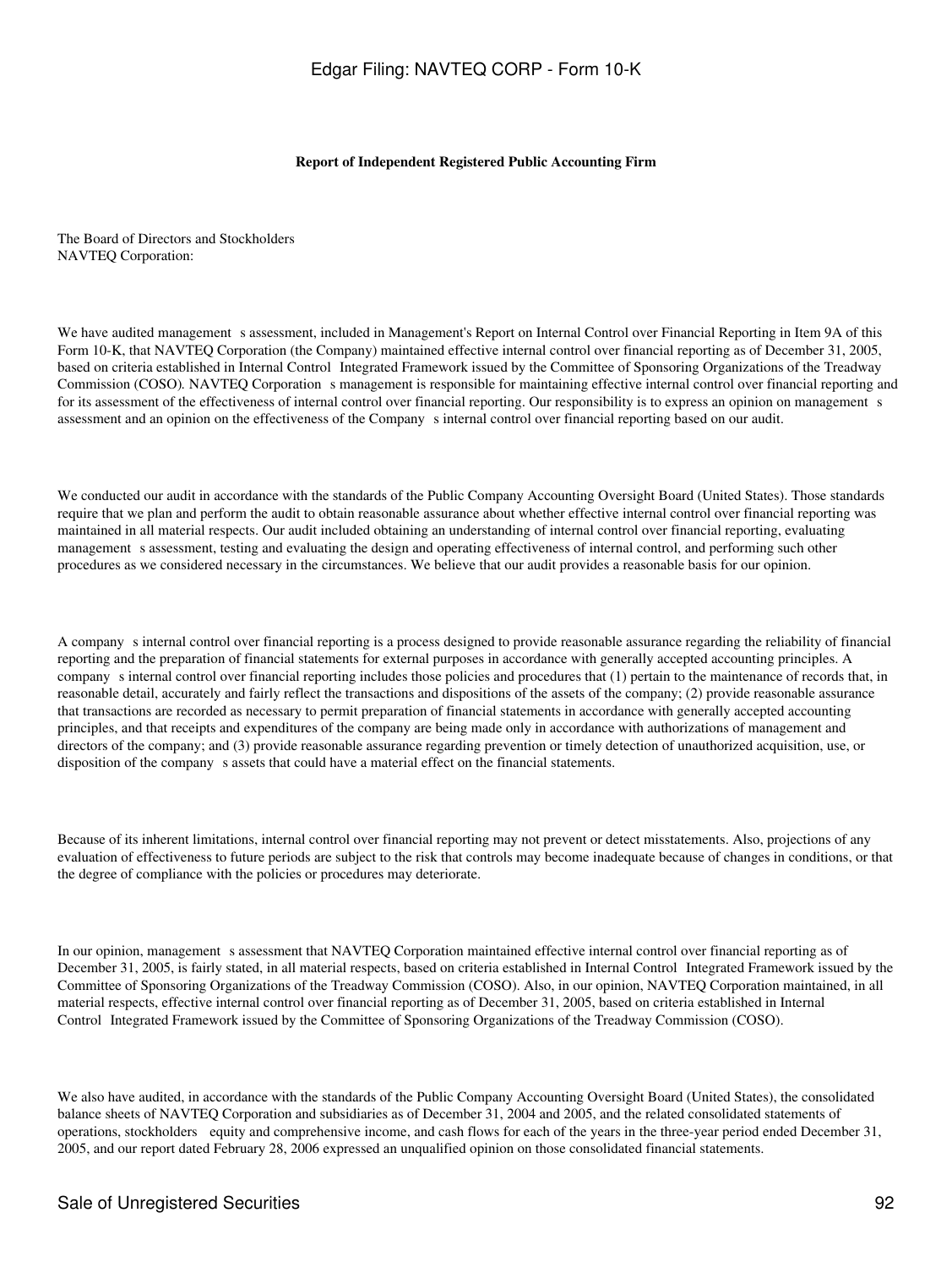### /s/ KPMG LLP

Chicago, Illinois February 28, 2006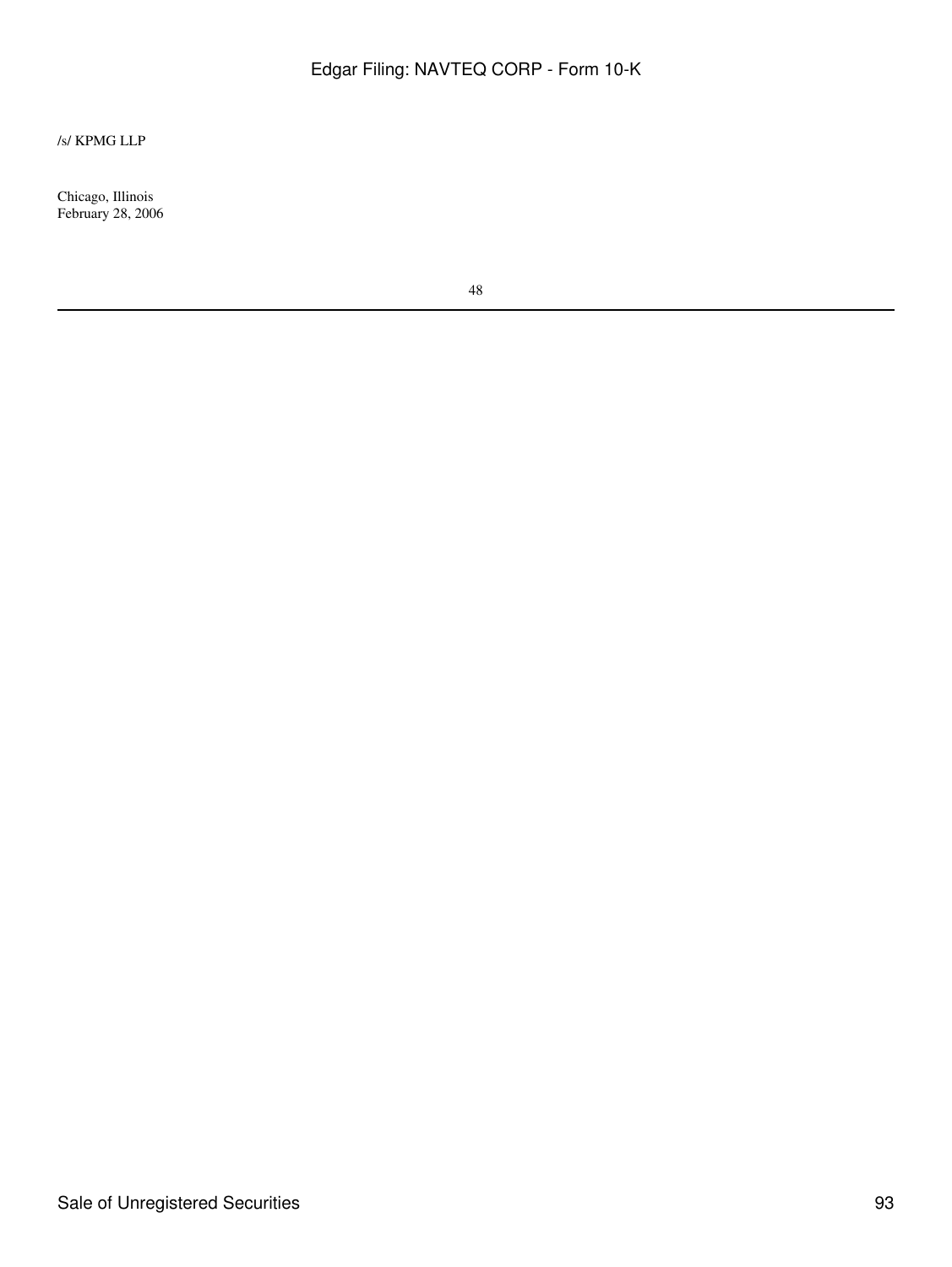**Item 9B. Other Information**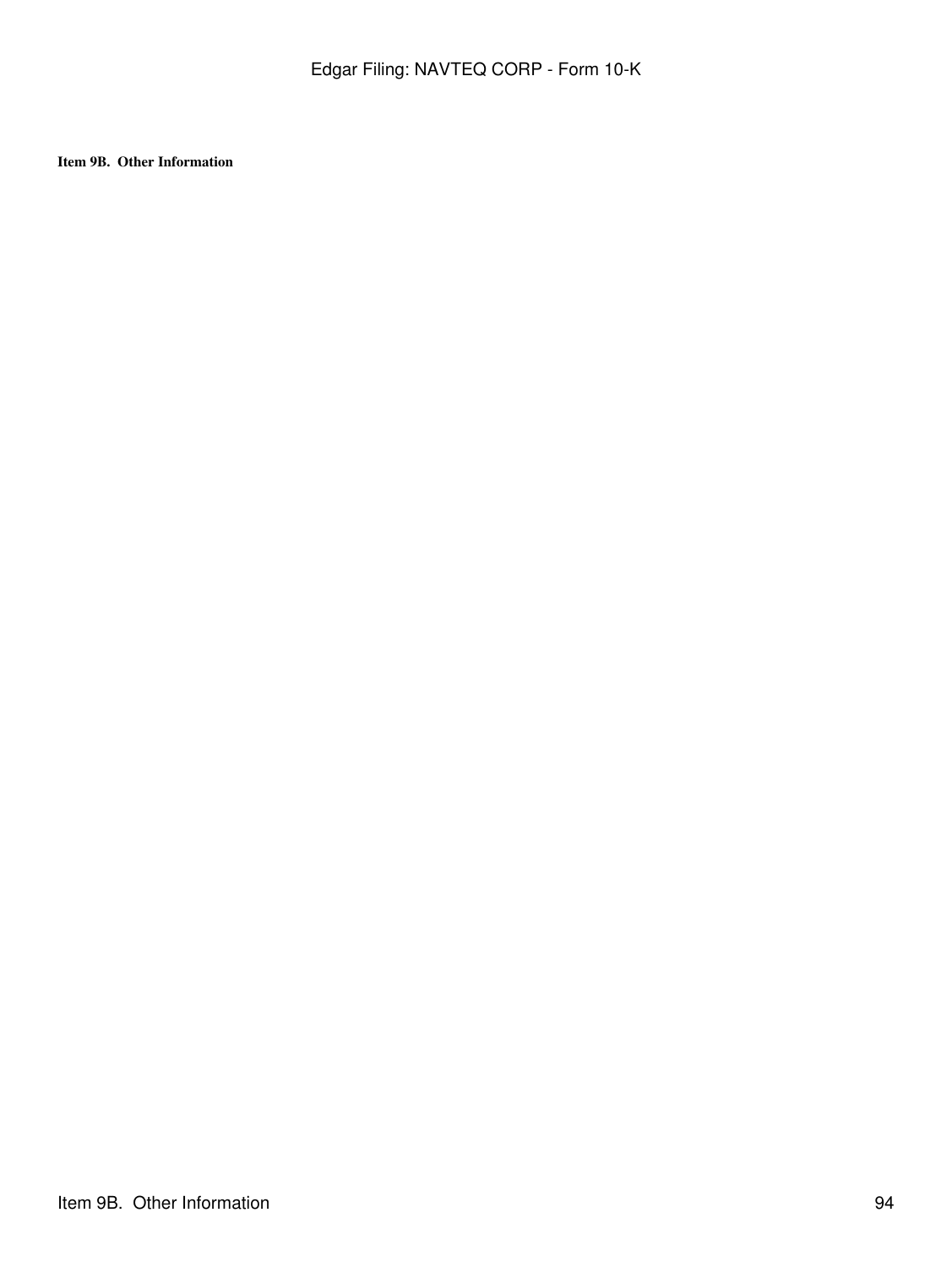None.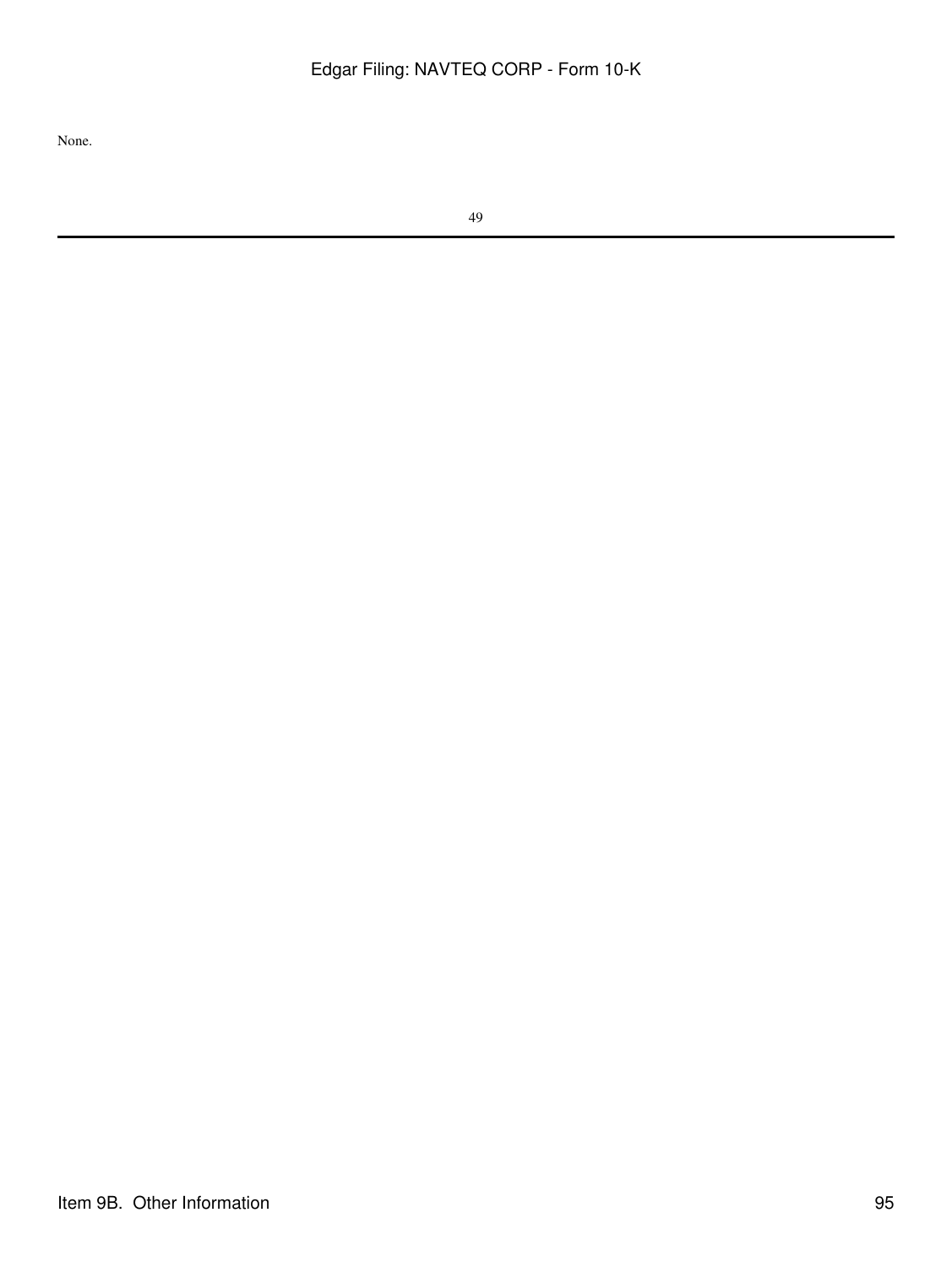#### **PART III**

#### **Item 10. Directors and Executive Officers.**

#### **Executive Officers and Directors.**

The information required by this item relating to our directors and nominees, and compliance with Section 16(a) of the Securities Act of 1934 is included under the captions Proposal No. 1 Election of Directors, Information About the Board of Directors and Other Matters - 16(a) Beneficial Ownership Reporting Compliance, respectively in our Proxy Statement related to the 2006 Annual Meeting of Stockholders and is incorporated herein by reference.

The information required by this item relating to our executive officers is included under the caption Executive Officers of the Registrant in Part I of this report and is incorporated by reference into this section.

#### **Code of Ethics**

The Company has adopted a code of ethics, known as our Code of Ethics and Business Conduct, that applies to all employees including the Companys principal executive officer, principal financial officer, principal accounting officer and controller and persons performing similar functions. This code of ethics can be found on our web site at www.navteq.com by completing the following steps:

First, click on Investor Relations;

Click on Corporate Governance; and

 Finally, click on either Code of Conduct NA, Code of Conduct EU or Code of Conduct - Korea, for our North America, European and Korean codes of ethics, respectively.

Stockholders may also obtain a copy of the Code of Ethics and Business Conduct by submitting a request for such copy to NAVTEQ, c/o Corporate Secretary, 222 Merchandise Mart, Suite 900, Chicago, Illinois 60654.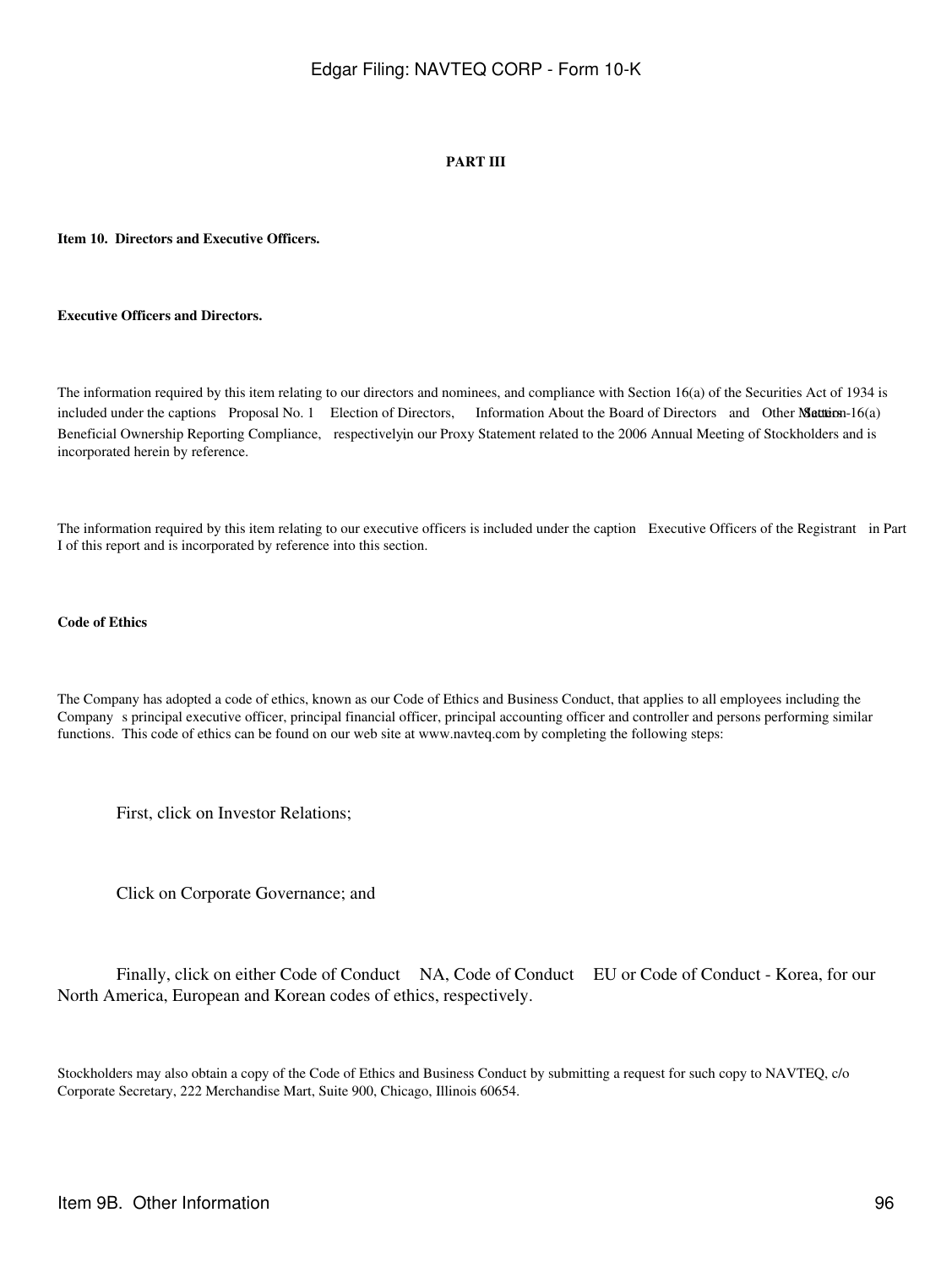#### **Committee Charters and Corporate Governance Guidelines**

A copy of the charters for the Audit Committee, the Compensation Committee and the Nominating and Corporate Governance Committee as well as our Corporate Governance Guidelines are available on our web site at www.navteq.com under Investor Relations Corporate Governance. Stockholders may also obtain copies of these charters and our Corporate Governance Guidelines by submitting a request for any such copy to NAVTEQ, c/o Corporate Secretary, 222 Merchandise Mart, Suite 900, Chicago, Illinois 60654.

#### **Item 11. Executive Compensation**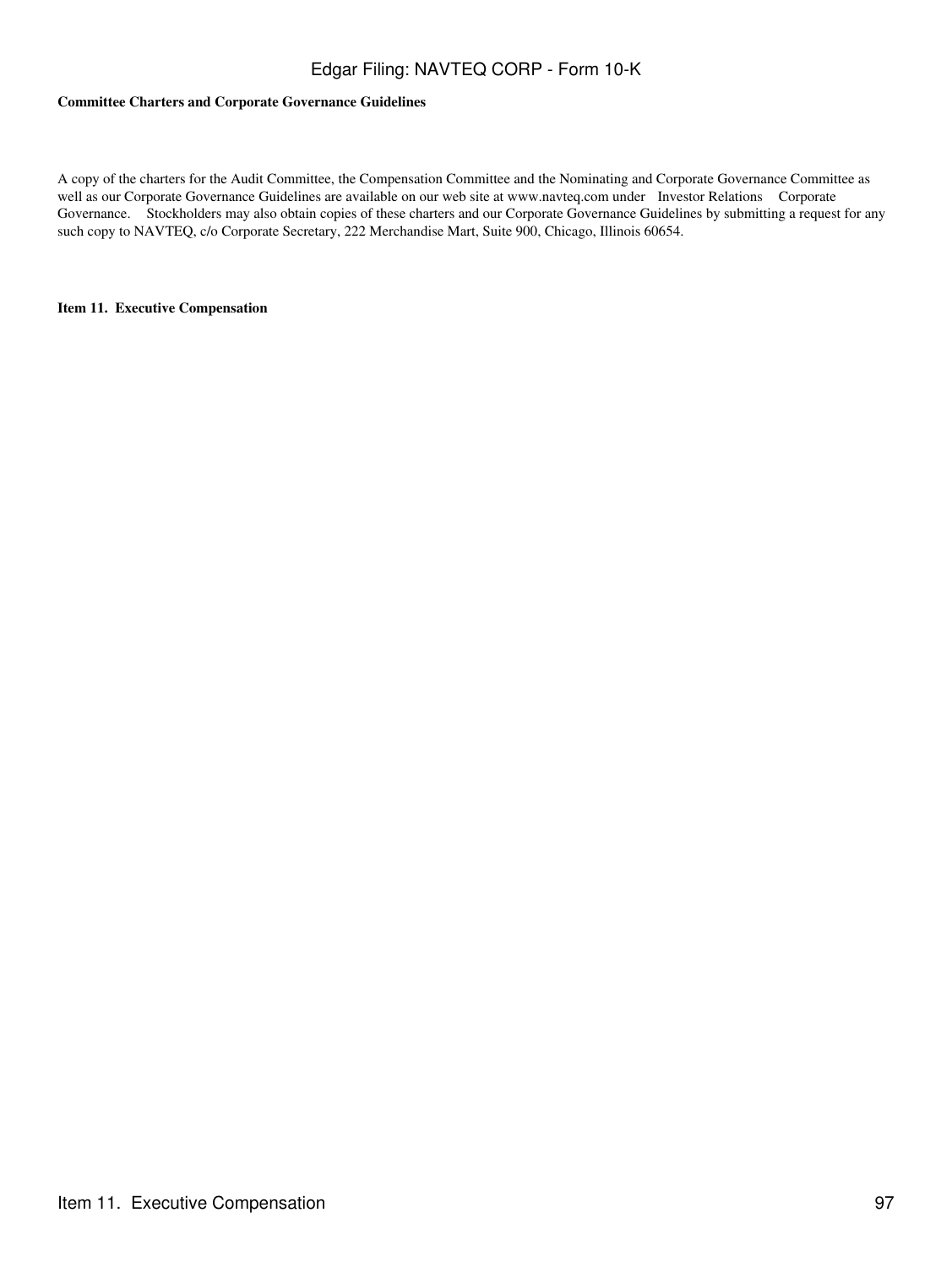The information required by this item is included under the caption Information about the Board of Directors Board of Directors Compensation and Executive Compensation in our Proxy Statement related to the 2006 Annual Meeting of Stockholders and is incorporated herein by reference.

### **PART III**

#### **Item 12. Security Ownership of Certain Beneficial Owners and Management and Related Stockholder Matters.**

The information required by this item related to security ownership of certain beneficial owners and management is included under the caption Security Ownership of NAVTEQ in our Proxy Statement related to the 2006 Annual Meeting of Stockholders and is incorporated herein by reference.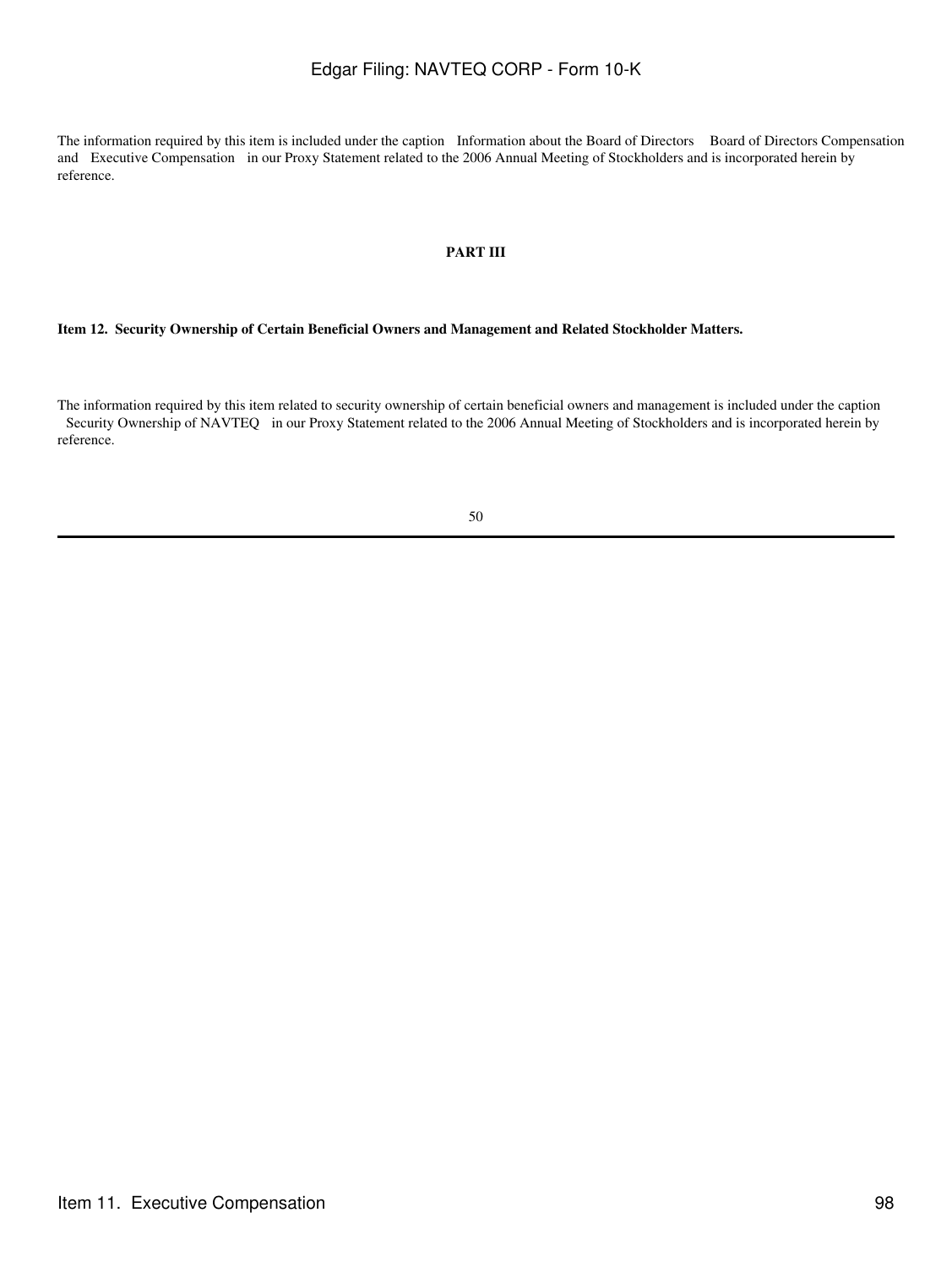#### **Securities Authorized for Issuance under Equity Compensation Plans**

The following table provides information as of December 31, 2005, regarding the number of shares of common stock that may be issued under the Company s equity compensation plans.

| <b>Plan Category</b>                                                                       | Number of securities<br>to be issued upon<br>exercise of<br>outstanding options,<br>warrants and rights |  | Weighted-average<br>exercise price of<br>outstanding options,<br>warrants and rights |      | <b>Number of securities</b><br>remaining available<br>for future issuance under<br>equity compensation plans<br>(excluding securities reflected<br>in the first column) |  |
|--------------------------------------------------------------------------------------------|---------------------------------------------------------------------------------------------------------|--|--------------------------------------------------------------------------------------|------|-------------------------------------------------------------------------------------------------------------------------------------------------------------------------|--|
| Equity compensation plans approved by<br>security holders<br>Equity compensation plans not | $6,089,522$ \$                                                                                          |  |                                                                                      | 7.68 | 9,707,444                                                                                                                                                               |  |
| approved by security holders<br>Total                                                      | 6.089.522 \$                                                                                            |  |                                                                                      | 7.68 | 9,707,444                                                                                                                                                               |  |

The number of securities remaining available for future issuance under equity compensation plans set forth above represents shares available for issuance under the Company s 2001 Stock Incentive Plan.

#### **Item 13. Certain Relationships and Related Transactions.**

None.

#### **Item 14. Principal Accountant Fees and Services.**

The information required by this item is set forth under the caption Other Matters in our Proxy Statement related to our 2006 Annual Meeting of Stockholders and is incorporated herein by reference.

#### **PART IV**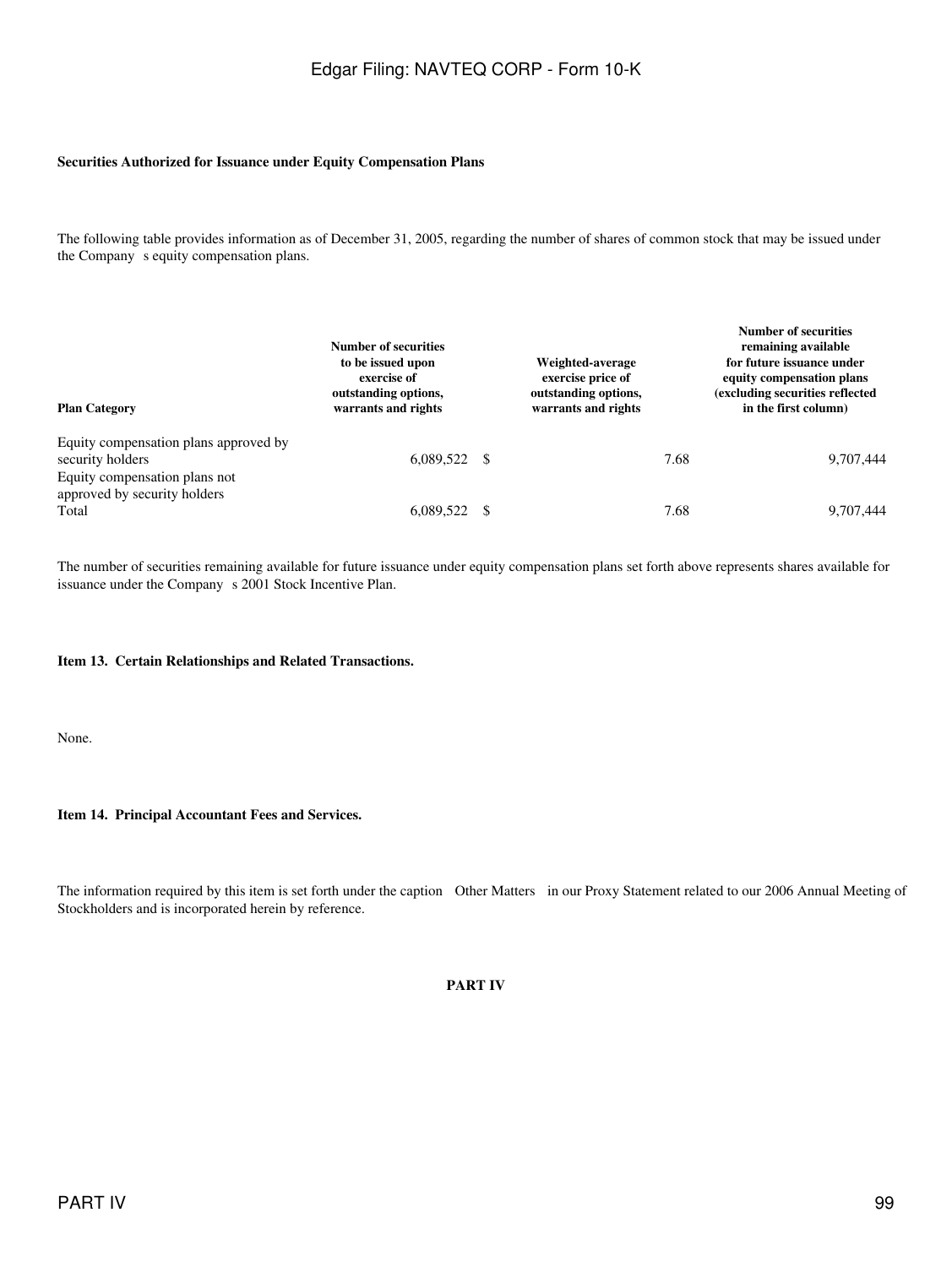### **Item 15. Exhibits, Financial Statement Schedules and Reports on Form 8-K.**

- $(a)(1)$  See Item 8.
- $(a)(2)$  See Item 8.
- (a)(3) Exhibits. See Exhibit Index immediately following the Signature Page.
- (b) Exhibits. See Exhibit Index immediately following the Signature Page.
- (c) Additional financial statement schedules.

None.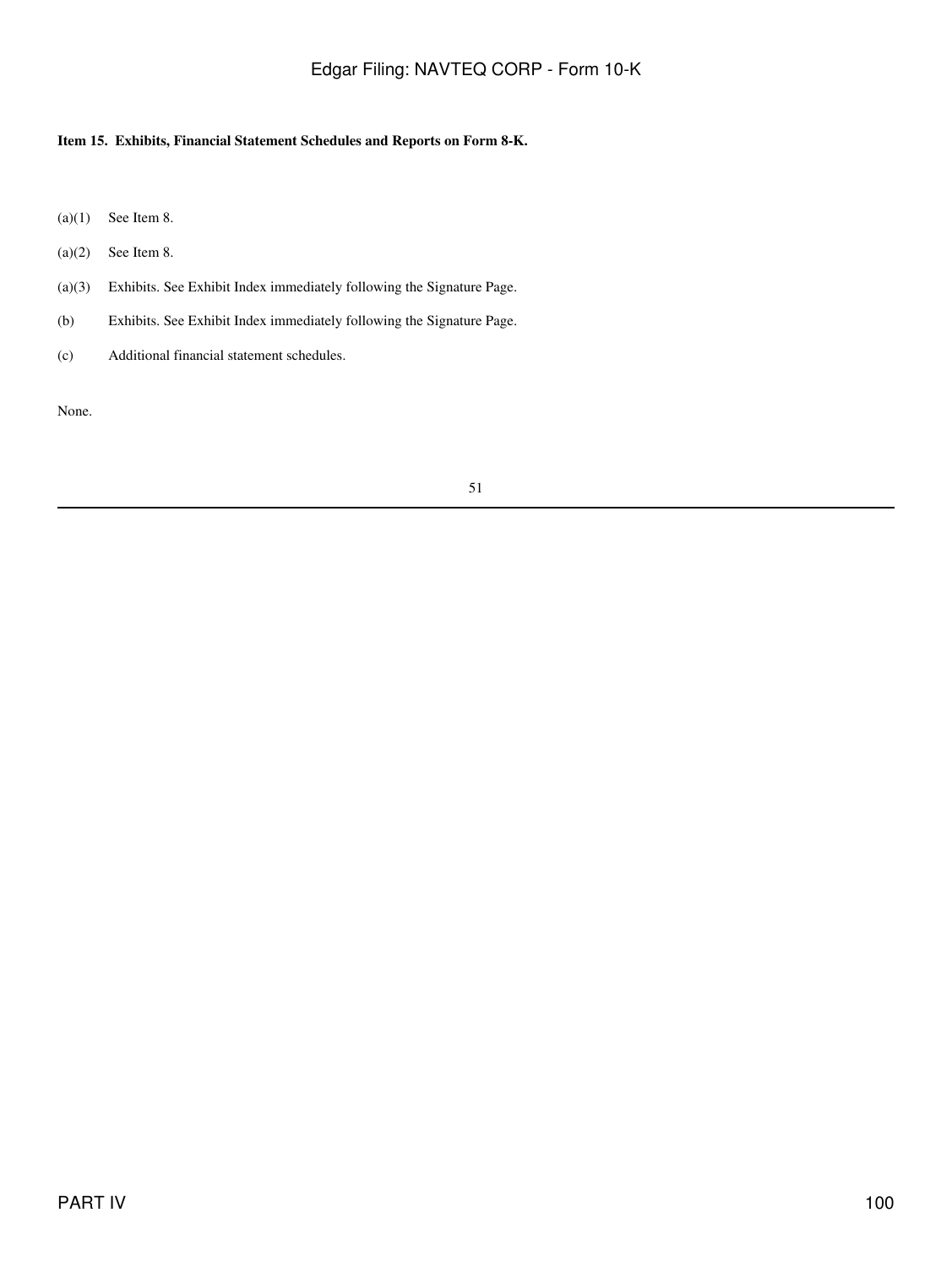#### **SIGNATURES**

Pursuant to the requirements of Section 13 or 15(d) of the Securities Exchange Act of 1934, the registrant has duly caused this report to be signed on its behalf by the undersigned, thereunto duly authorized.

Dated: March 8, 2006

### **NAVTEQ CORPORATION**

By:  $\frac{1}{s}$  /s/ Lawrence M. Kaplan Lawrence M. Kaplan *Senior Vice President, General Counsel and Corporate Secretary*

Pursuant to the requirements of the Securities Exchange Act of 1934, this report has been signed by the following persons on behalf of the registrant and in the capacities and on the dates indicated.

| <b>Signatures</b>                                                                                                                  | <b>Date</b>   |
|------------------------------------------------------------------------------------------------------------------------------------|---------------|
| /s/ Judson C. green<br>Judson C. Green<br>President, Chief Executive Officer and<br>a Director (Principal Executive Officer)       | March 8, 2006 |
| /s/ david b. mullen<br>David B. Mullen<br>Executive Vice President and<br>Chief Financial Officer<br>(Principal Financial Officer) | March 8, 2006 |
| /s/ neil smith<br>Neil Smith<br>Vice President and Corporate Controller<br>(Principal Accounting Officer)                          | March 8, 2006 |
| *<br>Richard J.A. de Lange<br>Director                                                                                             | March 8, 2006 |
| *<br>Christopher Galvin<br>Director                                                                                                | March 8, 2006 |
| *<br>William Kimsey<br>Director                                                                                                    | March 8, 2006 |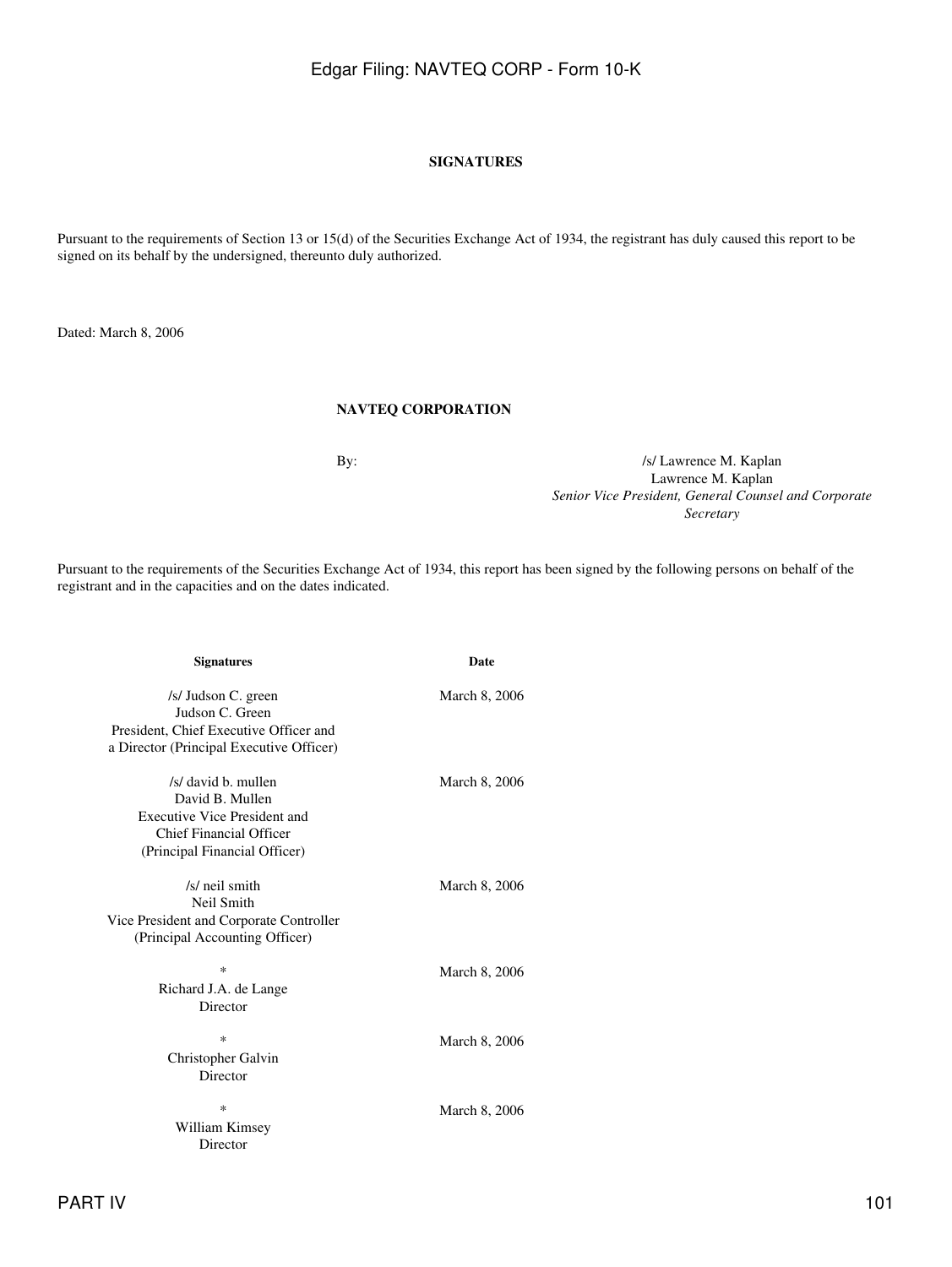\* March 8, 2006

Scott D. Miller Director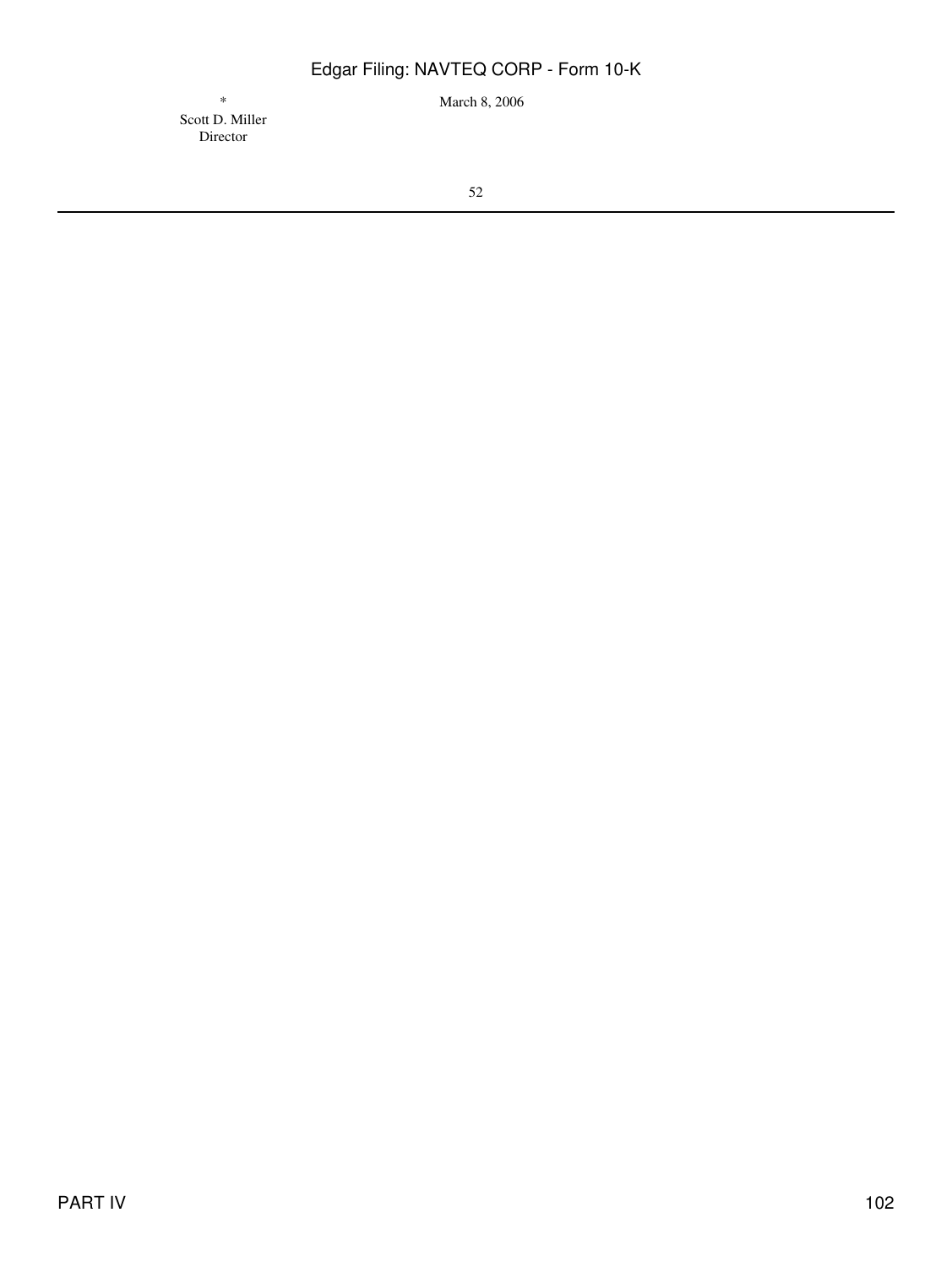|      | $\ast$<br>Dirk-Jan van Ommeren<br>Director                     | March 8, 2006 |
|------|----------------------------------------------------------------|---------------|
| *By: | /s/ Judson C. Green<br>Judson C. Green, as<br>Attorney-in-Fact | March 8, 2006 |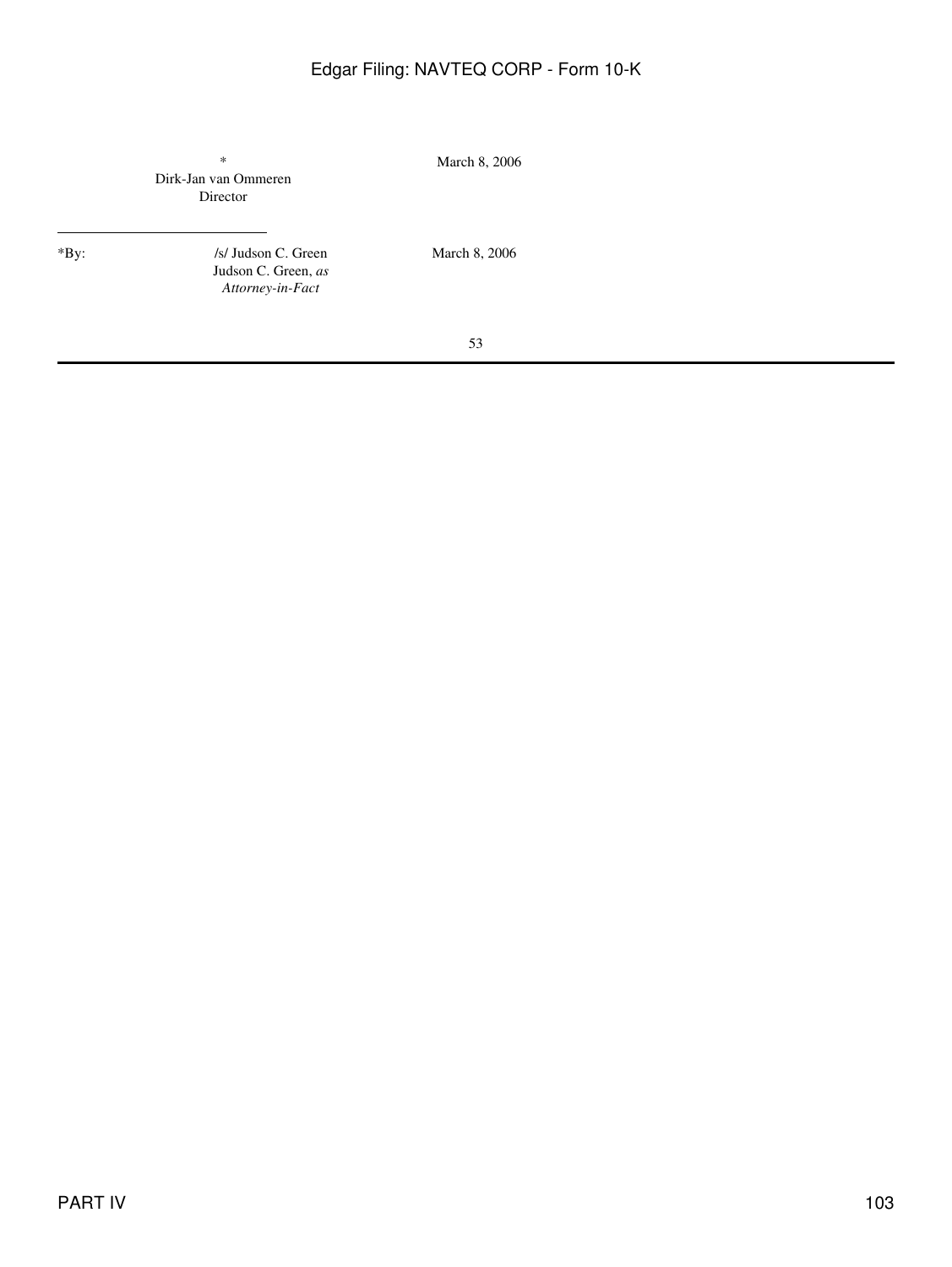### **EXHIBIT INDEX**

# **Exhibit**

#### **Description**

- 3.1 Amended and Restated Certificate of Incorporation. (1)
- 3.2 Amended and Restated Bylaws. (1)
- 4.1 Specimen Common Stock Certificate. (1)
- 4.2 Stock Option Agreement dated as of May 15, 2002 between Navigation Technologies and Judson C. Green. (\*)(2)
- 4.3(a) Stock Option Agreement dated as of May 15, 2002 between Navigation Technologies and John K. MacLeod.  $(*)(2)$
- 4.3(b) Stock Option Agreement dated as of May 15, 2002 between Navigation Technologies and John K. MacLeod.  $(*)(2)$ 
	- 4.4 Registration Rights Agreement dated as of March 29, 2001 between Navigation Technologies and Philips Consumer Electronic Services B.V. (3)
	- 4.5 Amended and Restated Agreement Regarding Registration of Shares between NAVTEQ Corporation and NavPart I B.V. (4)
	- 4.6 Form of Subscription and Registration Rights Agreement by and between NAVTEQ Corporation and the Shareholders of Picture Map International Co., Ltd. (5)
	- 10.1 Amended and Restated Employment Agreement dated as of April 30, 2004 between NAVTEQ Corporation and Judson C. Green. (\*)(1)
	- 10.2 Employment Agreement dated as of September 18, 2000 between Navigation Technologies and John K. MacLeod.(\*)(3)
	- 10.3 Employment Agreement dated as of December 1, 2002 between Navigation Technologies Corporation and David B. Mullen. (\*)(2)
	- 10.4 Letter Agreement dated February 3, 1998 from Navigation Technologies agreed to and accepted by M. Salahuddin Khan.(\*)(3)
- 10.5 Letter Agreement dated February 13, 1997 from Navigation Technologies agreed to and accepted by Denis M. Cohen.  $(*)(3)$
- 10.6 Form of Indemnification Agreement. (1)
- 10.7(i) BMW Group International Terms and Conditions for the Purchase of Production Materials and Automotive Components dated September 24, 2001. (6)
- 10.7(ii) Purchasing Terms and Conditions between BMW North America, Inc. and Navigation Technologies. (c)(7)
- 10.7(iii) Agreement between BMW (South Africa) (Proprietary) Limited and Navigation Technologies B.V. commencing June 1, 1999 (the South Africa Agreement). (c)(7)
- 10.7(iv) Amendment to South Africa Agreement. (c)(6)
- 10.7(v) Warranty Agreement dated August 8, 1998 between Bayerische Motoren Werke and Navigation Technologies BV (the Warranty Agreement).  $(c)(6)$
- 10.7(vi) Letter regarding Warranty Agreement dated May 22, 2002 from Bayerische Motoren Werke to Navigation Technologies BV. (6)
- 10.7(vii) Addendum to BMW Group International terms and conditions for the purchase of production materials and automotive components by and between BMW of North America (Buyer) and NAVTEQ (Seller). (c)(8)
	- 10.8 Deal Request by Navigation Technologies to Koninklijke Philips Electronics N.V. dated April 22, 2003 (9)
	- 10.9 Letter Agreement regarding Cross Currency Swap between Navigation Technologies B.V. and Koninklijke Philips Electronics N.V. dated May 23, 2003 (9)
	- 10.10 Letter Agreement regarding Cross Currency Swap between NAVTEQ B.V. and ABN AMRO Bank N.V. dated July 27, 2004. (1)
	- 10.11 Confirmation between ABN AMRO Bank N.V. and NAVTEQ B.V. regarding Swap Transaction dated July 27, 2004. (10)
	- 10.12 Master Separation Agreement between Koninklijke Philips Electronics, N.V. and NAVTEQ Corporation. (1)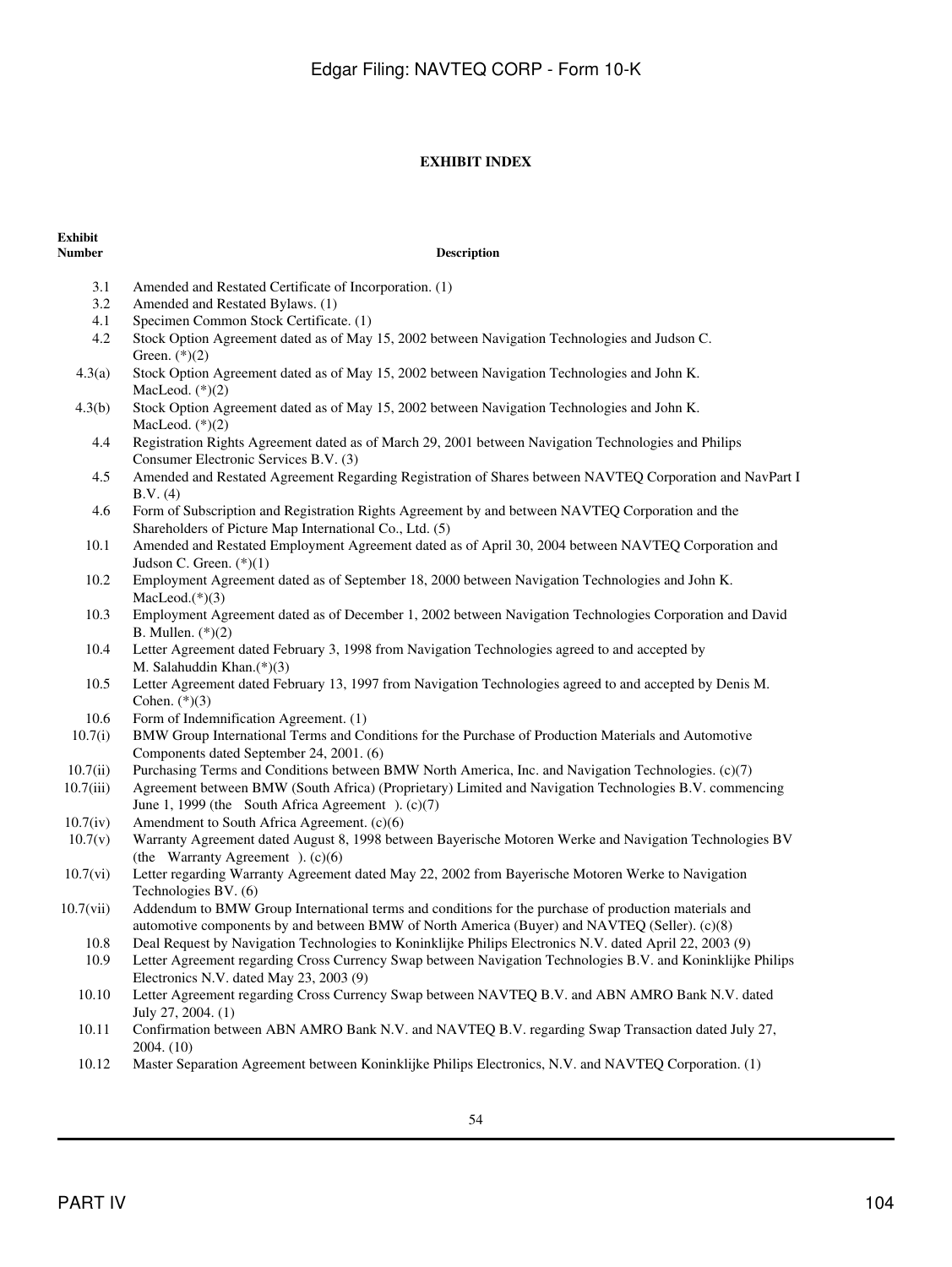- 10.13 Credit Agreement dated as of November 9, 2004 between NAVTEQ North America, LLC and LaSalle Bank, National Association. (11)
- 10.14 Guaranty by NAVTEQ Corporation dated as of November 9, 2004 in favor of LaSalle Bank, National Association. (11)
- 10.15 Amendment No. 1 dated as of November 30, 2005 to Credit Agreement between NAVTEQ North America, LLC, NAVTEQ Corporation and LaSalle Bank, National Association. (12)
- 10.16 Memorandum regarding Director Compensation. (13)\*
- 10.17 Form of Stock Option Agreement under Navteq Corporation s 2001 Stock Incentive Plan. (13)\*
- 10.18 Form of Restricted Stock Unit Agreement under Navteq Corporation s 2001 Stock Incentive Plan. (13)\*
- 10.19 2001 Stock Incentive Plan. (14)\*
- 10.20 Form of Restricted Stock Unit Agreement for French Employees under NAVTEQ Corporation s 2001 Stock Incentive Plan. (14)\*
- 10.21 Stock Purchase Agreement by and among NAVTEQ B.V., NAVTEQ Corporation, Picture Map International Co., Ltd. and All Shareholders of Picture Map International Co., Ltd. dated as of July 8, 2005. (5)
	- 21 Subsidiaries of NAVTEQ.
	- 23 Consent of KPMG LLP
- 24 Power of Attorney by the Directors and Certain Officers.
- 31.1 Certification of Principal Executive Officer pursuant to Section 302 of the Sarbanes Oxley Act of 2002.
- 31.2 Certification of Principal Financial Officer pursuant to Section 302 of the Sarbanes Oxley Act of 2002.
- 32.1 Certification of Principal Executive Officer pursuant to Section 906 of the Sarbanes Oxley Act of 2002.
- 32.2 Certification of Principal Financial Officer pursuant to Section 906 of the Sarbanes Oxley Act of 2002.

(\*) Indicates management employment contracts or compensatory plans or arrangements.

(c) Portions omitted pursuant to a request for confidential treatment.

(1) Filed with NAVTEQ s Registration Statement on Form S-1 (Registration No. 333-114637), as amended, and incorporated herein by reference.

(2) Filed with NAVTEQ s Annual Report on Form 10-K for the year ended December 31, 2002 and incorporated herein by reference.

(3) Filed with NAVTEQ s Registration Statement on Form 10, Registration No. 000-21323 and incorporated herein by reference.

(4) Filed with NAVTEQ s Quarterly Report on Form 10-Q for the quarter ended June 27, 2004 and incorporated herein by reference.

(5) Filed with NAVTEQ s Current Report on Form 8-K filed on July 12, 2005 and incorporated herein by reference.

### PART IV 105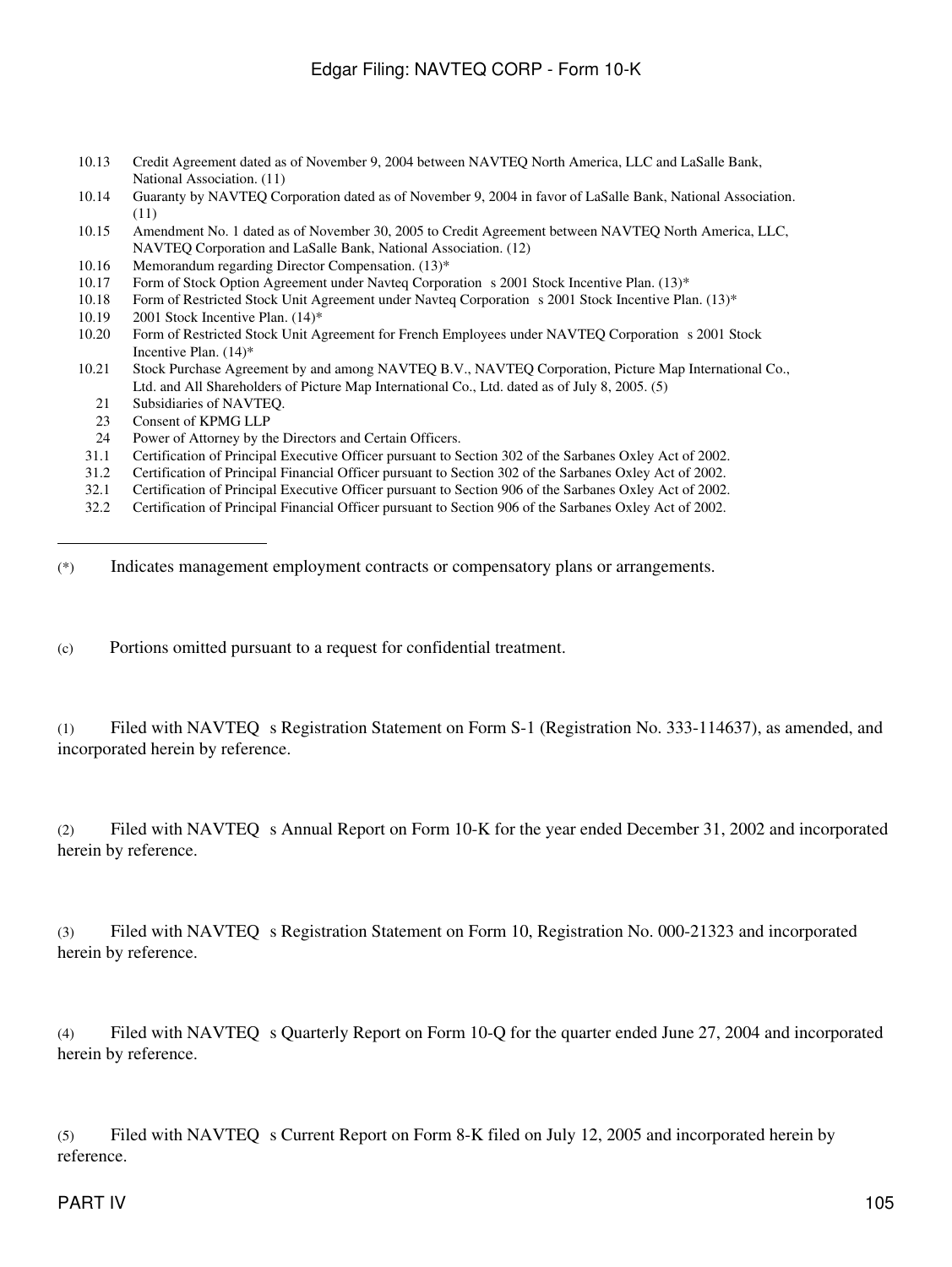(6) Filed with NAVTEQ s Amendment No. 2 to Annual Report on Form 10-K/A for the fiscal year ended December 31, 2001 and incorporated herein by reference.

(7) Filed with NAVTEQ s Amendment No. 3 to the Annual Report on Form 10-K/A for the fiscal year ended December 31, 2001 and incorporated herein by reference.

(8) Filed with NAVTEQ s Quarterly Report on Form 10-Q for the quarter ended September 25, 2005.

(9) Filed with NAVTEQ s Quarterly Report on Form 10-Q for the quarter ended June 29, 2003 and incorporated herein by reference.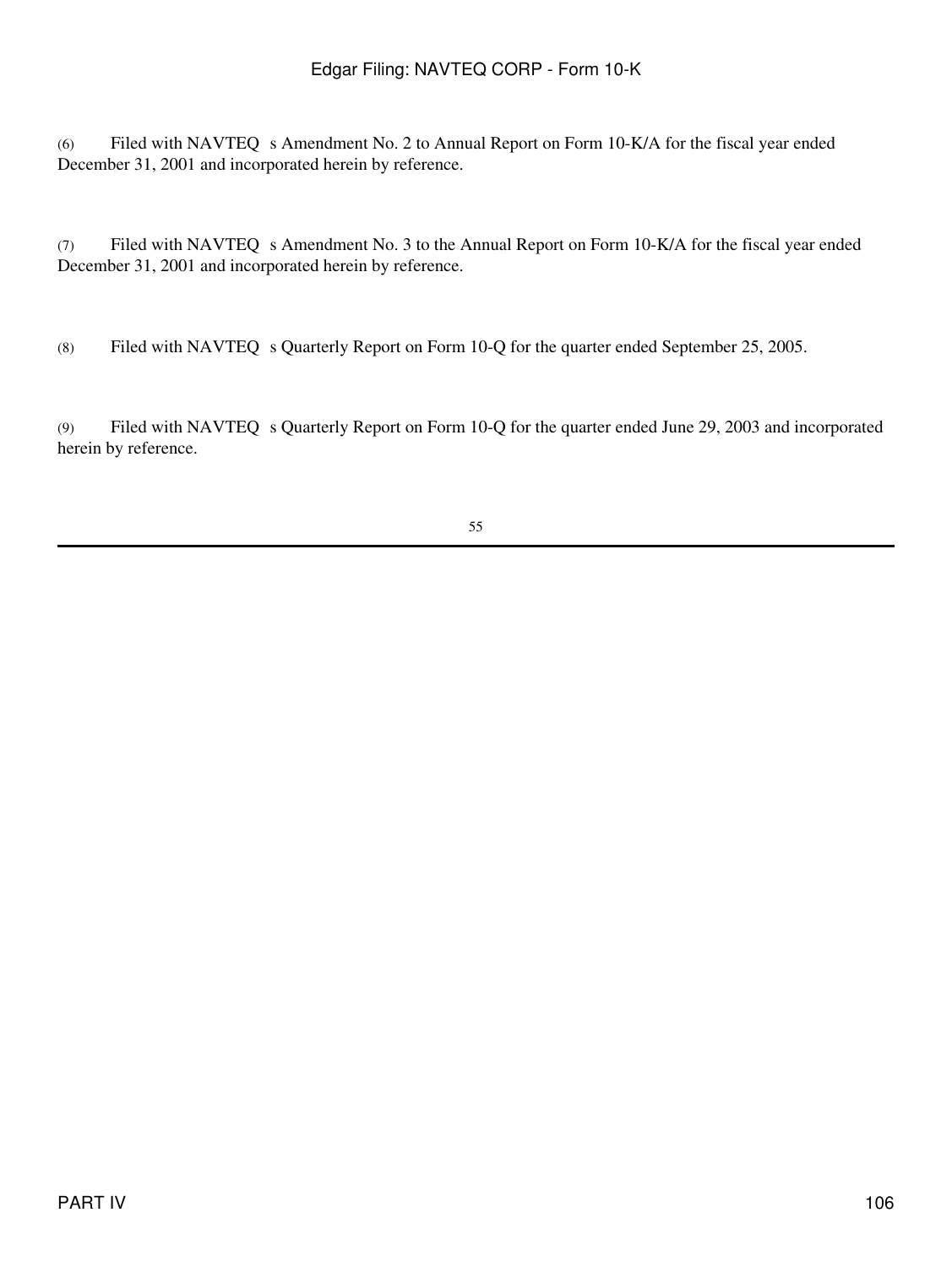(10) Filed with NAVTEQ s Quarterly Report on Form 10-Q for the quarter ended September 26, 2004 and incorporated herein by reference.

(11) Filed with NAVTEQ s Current Report on Form 8-K filed on November 12, 2004 and incorporated herein by reference.

(12) Filed with NAVTEQ s Current Report on Form 8-K filed on December 5, 2005 and incorporated herein by reference.

(13) Filed with NAVTEQ s Annual Report on Form 10-K for the year ended December 31, 2004, and incorporated herein by reference.

(14) Filed with NAVTEQ s Quarterly Report on Form 10-Q for the quarter ended March 27, 2005.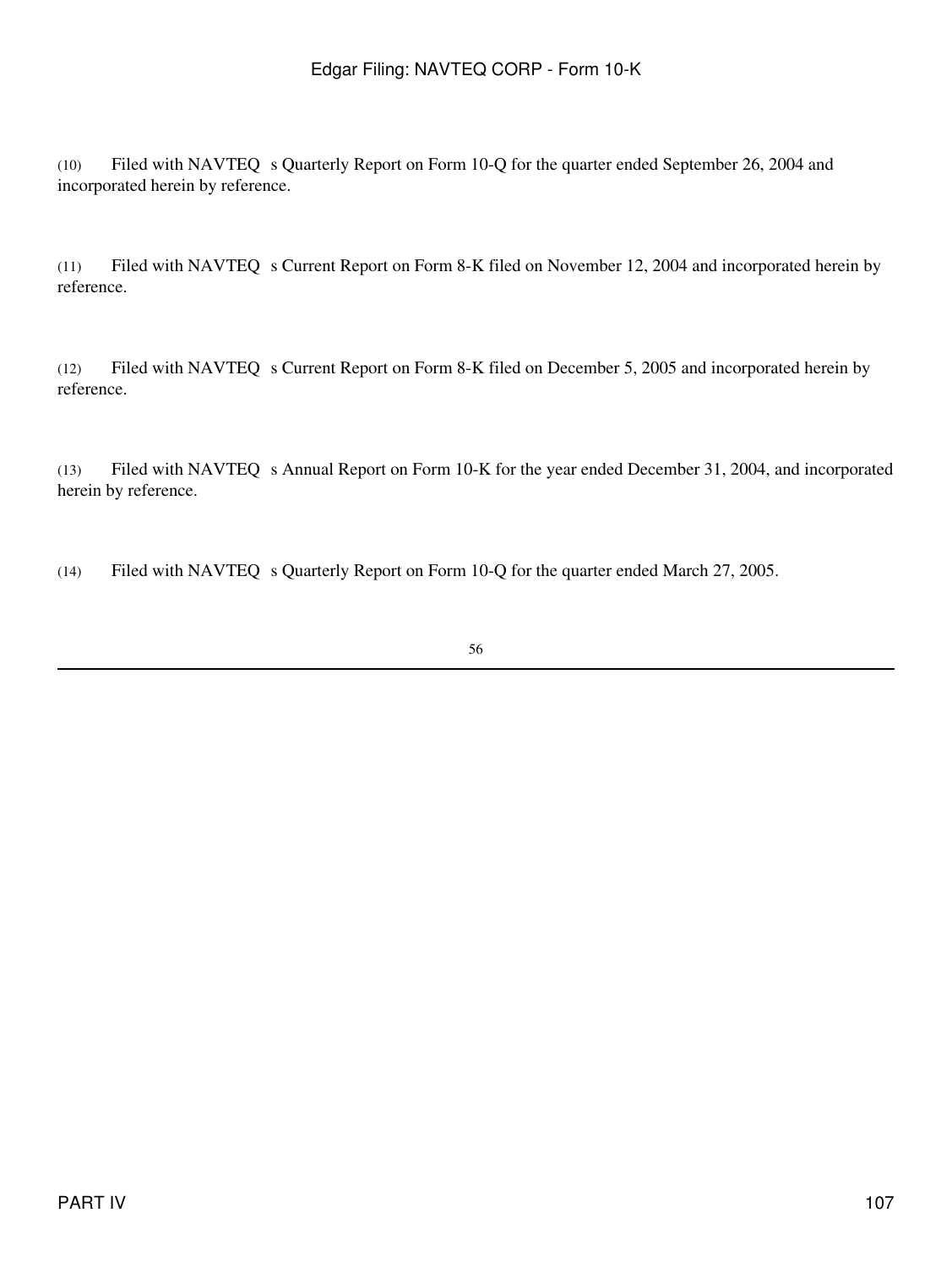### **NAVTEQ CORPORATION AND SUBSIDIARIES**

### **INDEX TO FINANCIAL STATEMENTS**

| Report of Independent Registered Public Accounting Firm                                                                       | $F-2$  |
|-------------------------------------------------------------------------------------------------------------------------------|--------|
| Consolidated Balance Sheets as of December 31, 2004 and 2005                                                                  | $F-3$  |
| Consolidated Statements of Operations for the years ended December 31, 2003, 2004, and 2005                                   | $F-4$  |
| Consolidated Statements of Stockholders Equity and Comprehensive Income for the years ended December 31, 2003, 2004, and 2005 | $E-5$  |
| Consolidated Statements of Cash Flows for the years ended December 31, 2003, 2004, and 2005                                   | $F-6$  |
| Notes to Consolidated Financial Statements                                                                                    | $F-7$  |
| Schedule II Valuation and Qualifying Accounts                                                                                 | $F-28$ |
|                                                                                                                               |        |

### F-1

**Page**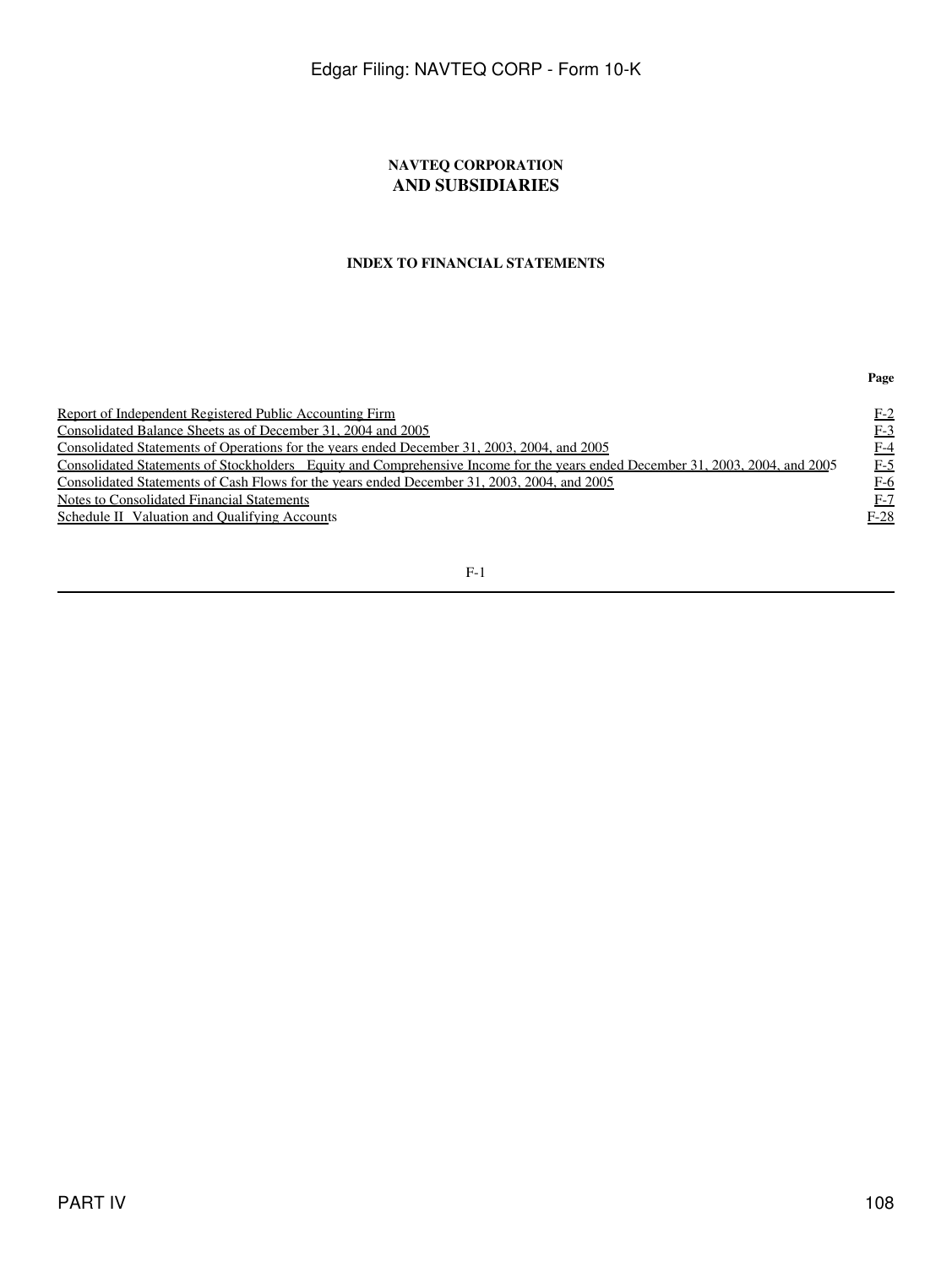#### **Report of Independent Registered Public Accounting Firm**

The Board of Directors and Stockholders NAVTEQ Corporation:

We have audited the accompanying consolidated balance sheets of NAVTEQ Corporation and subsidiaries (the Company) as of December 31, 2004 and 2005, and the related consolidated statements of operations, stockholders equity and comprehensive income, and cash flows for each of the years in the three-year period ended December 31, 2005. In connection with our audits of the consolidated financial statements, we have also audited the financial statement schedule as listed in the accompanying index. These consolidated financial statements and financial statement schedule are the responsibility of the Companys management. Our responsibility is to express an opinion on these consolidated financial statements and financial statement schedule based on our audits.

We conducted our audits in accordance with the standards of the Public Company Accounting Oversight Board (United States). Those standards require that we plan and perform the audit to obtain reasonable assurance about whether the financial statements are free of material misstatement. An audit includes examining, on a test basis, evidence supporting the amounts and disclosures in the financial statements. An audit also includes assessing the accounting principles used and significant estimates made by management, as well as evaluating the overall financial statement presentation. We believe that our audits provide a reasonable basis for our opinion.

In our opinion, the consolidated financial statements referred to above present fairly, in all material respects, the financial position of NAVTEQ Corporation and subsidiaries as of December 31, 2004 and 2005, and the results of their operations and their cash flows for each of the years in the three-year period ended December 31, 2005, in conformity with U.S. generally accepted accounting principles. Also, in our opinion, the related financial statement schedule, when considered in relation to the basic consolidated financial statements taken as a whole, presents fairly, in all material respects, the information set forth therein.

We also have audited, in accordance with the standards of the Public Company Accounting Oversight Board (United States), the effectiveness of NAVTEQ Corporation s internal control over financial reporting as of December 31, 2005, based on criteria established in Internal Control Integrated Framework issued by the Committee of Sponsoring Organizations of the Treadway Commission (COSO), and our report dated February 28, 2006 expressed an unqualified opinion on management s assessment of, and the effective operation of, internal control over financial reporting.

/s/ KPMG LLP

Chicago, Illinois February 28, 2006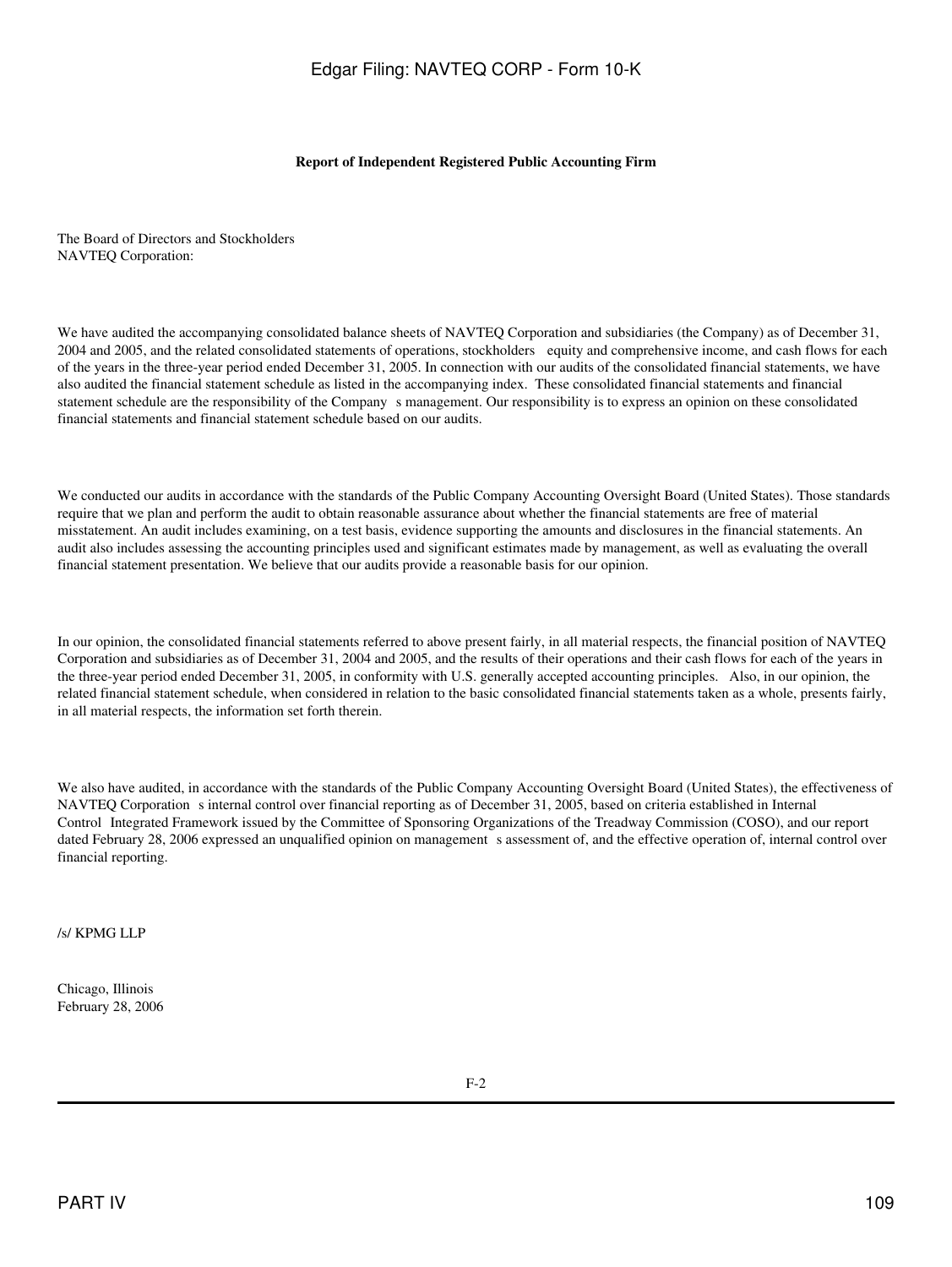### **NAVTEQ CORPORATION AND SUBSIDIARIES**

## **Consolidated Balance Sheets (In thousands, except per share amounts)**

|                                                                                                | December 31,<br>2004 | December 31,<br>2005 |
|------------------------------------------------------------------------------------------------|----------------------|----------------------|
| <b>Assets</b>                                                                                  |                      |                      |
| Current assets:                                                                                |                      |                      |
| Cash and cash equivalents                                                                      | \$<br>30,101         | 85,070               |
| Short-term marketable securities                                                               | 45,650               | 84,299               |
| Accounts receivable, net of allowance for doubtful accounts of \$3,571 and \$4,852 in 2004 and |                      |                      |
| 2005, respectively                                                                             | 56,582               | 82,352               |
| Deferred income taxes                                                                          | 50,696               | 42,584               |
| Prepaid expenses and other current assets                                                      | 8,348                | 15,203               |
| Total current assets                                                                           | 191,377              | 309,508              |
| Property and equipment, net                                                                    | 18,220               | 20,828               |
| Capitalized software development costs, net                                                    | 26,243               | 25,761               |
| Long-term deferred income taxes                                                                | 92,069               | 169,264              |
| Long-term marketable securities                                                                | 27,280               | 49,429               |
| Acquired intangible assets                                                                     |                      | 16,815               |
| Goodwill                                                                                       |                      | 11,778               |
| Deposits and other assets                                                                      | 9,519                | 12,505               |
| Total assets                                                                                   | \$<br>364,708        | 615,888              |
| Liabilities and Stockholders Equity                                                            |                      |                      |
| Current liabilities:                                                                           |                      |                      |
| Accounts payable                                                                               | \$<br>13,962         | 19,572               |
| Accrued payroll and related liabilities                                                        | 28,054               | 28,365               |
| Fair value of derivative                                                                       |                      | 3,265                |
| Other accrued expenses                                                                         | 20,609               | 28,658               |
| Deferred revenue                                                                               | 31,165               | 38,703               |
| Total current liabilities                                                                      | 93,790               | 118,563              |
| Fair value of derivative                                                                       | 21,616               |                      |
| Long-term deferred revenue                                                                     | 13,342               | 3,446                |
| Other long-term liabilities                                                                    | 3,142                | 3,815                |
| Total liabilities                                                                              | 131,890              | 125,824              |
| Stockholders equity:                                                                           |                      |                      |
| Common stock, \$0.001 par value; 400,000 shares authorized; 87,741 and 92,086 shares issued    |                      |                      |
| and outstanding in 2004 and 2005, respectively                                                 | 88                   | 92                   |
| Additional paid-in capital                                                                     | 741,448              | 822,356              |
| Deferred compensation expense                                                                  | (12, 403)            | (9,096)              |
| Accumulated other comprehensive loss:                                                          |                      |                      |
| Cumulative translation adjustment                                                              | (28, 503)            | (25,890)             |
| Unrealized holding loss on available-for-sale marketable securities, net of tax                | (98)                 | (514)                |
| Total accumulated other comprehensive loss                                                     | (28,601)             | (26, 404)            |
| Accumulated deficit                                                                            | (467, 714)           | (296, 884)           |
| Total stockholders equity                                                                      | 232,818              | 490,064              |
| Total liabilities and stockholders equity                                                      | \$<br>364,708        | 615,888              |

See accompanying notes to consolidated financial statements.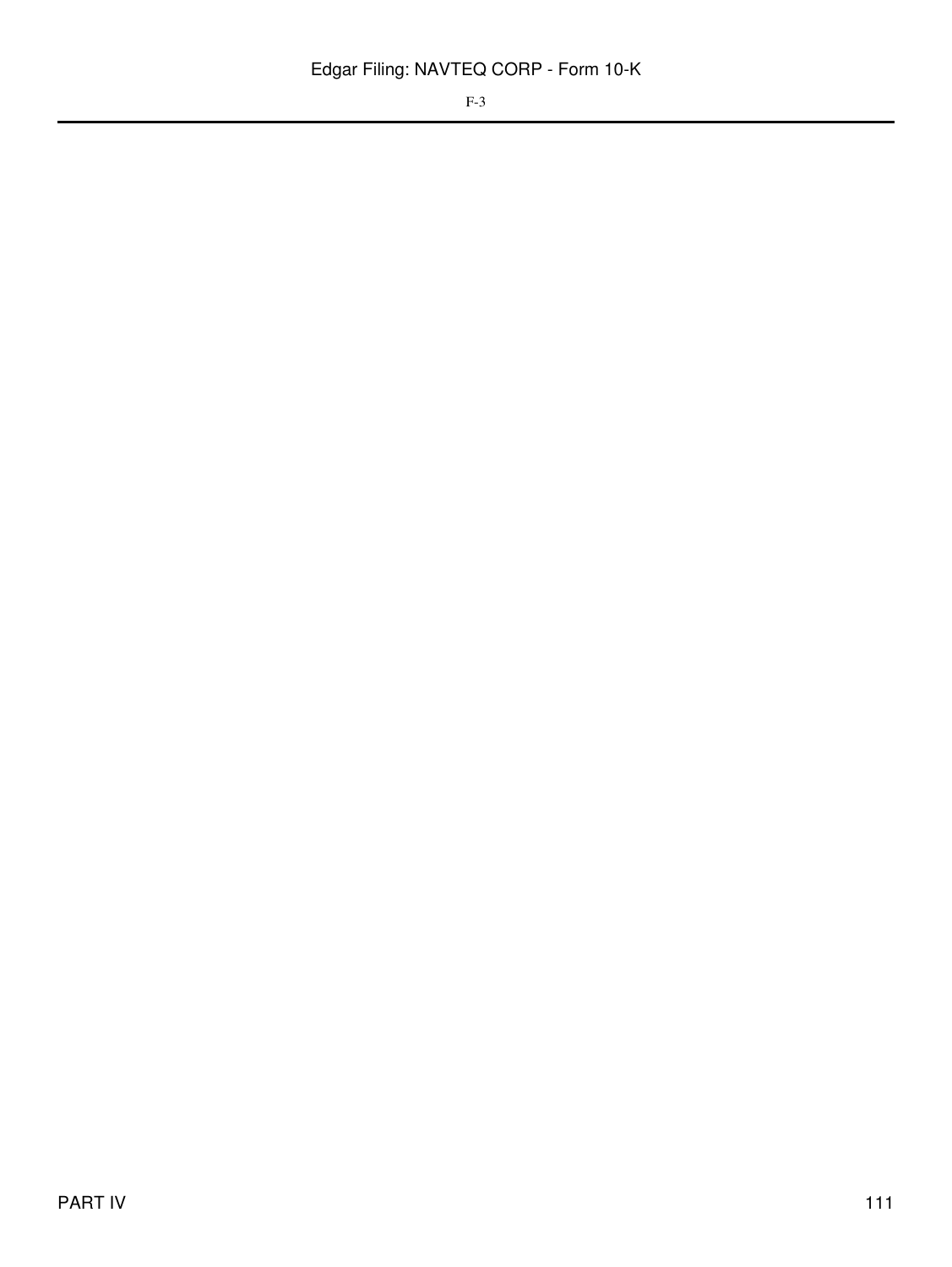### **NAVTEQ CORPORATION AND SUBSIDIARIES**

### **Consolidated Statements of Operations (In thousands, except per share data)**

|                                                      |           |            | <b>Years Ended December 31,</b> |           |  |
|------------------------------------------------------|-----------|------------|---------------------------------|-----------|--|
|                                                      |           | 2003       | 2004                            | 2005      |  |
| Net revenue                                          | \$        | 272,623    | 392,858                         | 496,512   |  |
| Operating costs and expenses:                        |           |            |                                 |           |  |
| Database creation and distribution costs             |           | 125,841    | 186,330                         | 222,933   |  |
| Selling, general, and administrative expenses        |           | 83,024     | 111,942                         | 139,323   |  |
| Total operating costs and expenses                   |           | 208,865    | 298,272                         | 362,256   |  |
| Operating income                                     |           | 63,758     | 94,586                          | 134,256   |  |
| Other income (expense):                              |           |            |                                 |           |  |
| Interest income                                      |           | 414        | 1,158                           | 4,262     |  |
| Interest expense                                     |           | (34)       | (24)                            | (25)      |  |
| Foreign currency gain (loss)                         |           | 6,174      | (1,686)                         | 502       |  |
| Other expense                                        |           | (11)       | (206)                           | (4)       |  |
| Income before income taxes                           |           | 70,301     | 93,828                          | 138,991   |  |
| Income tax (benefit) expense                         |           | (165, 514) | 39,762                          | (31, 839) |  |
| Net income                                           | \$        | 235,815    | 54,066                          | 170,830   |  |
| Earnings per share of common stock:                  |           |            |                                 |           |  |
| Basic                                                | \$        | 2.81       | 0.62                            | 1.90      |  |
| Diluted                                              | $\hat{S}$ | 2.69       | 0.59                            | 1.81      |  |
| Weighted average shares of common stock outstanding: |           |            |                                 |           |  |
| Basic                                                |           | 84,062     | 86,509                          | 90,115    |  |
| Diluted                                              |           | 87,593     | 92,001                          | 94,198    |  |
|                                                      |           |            |                                 |           |  |

See accompanying notes to consolidated financial statements.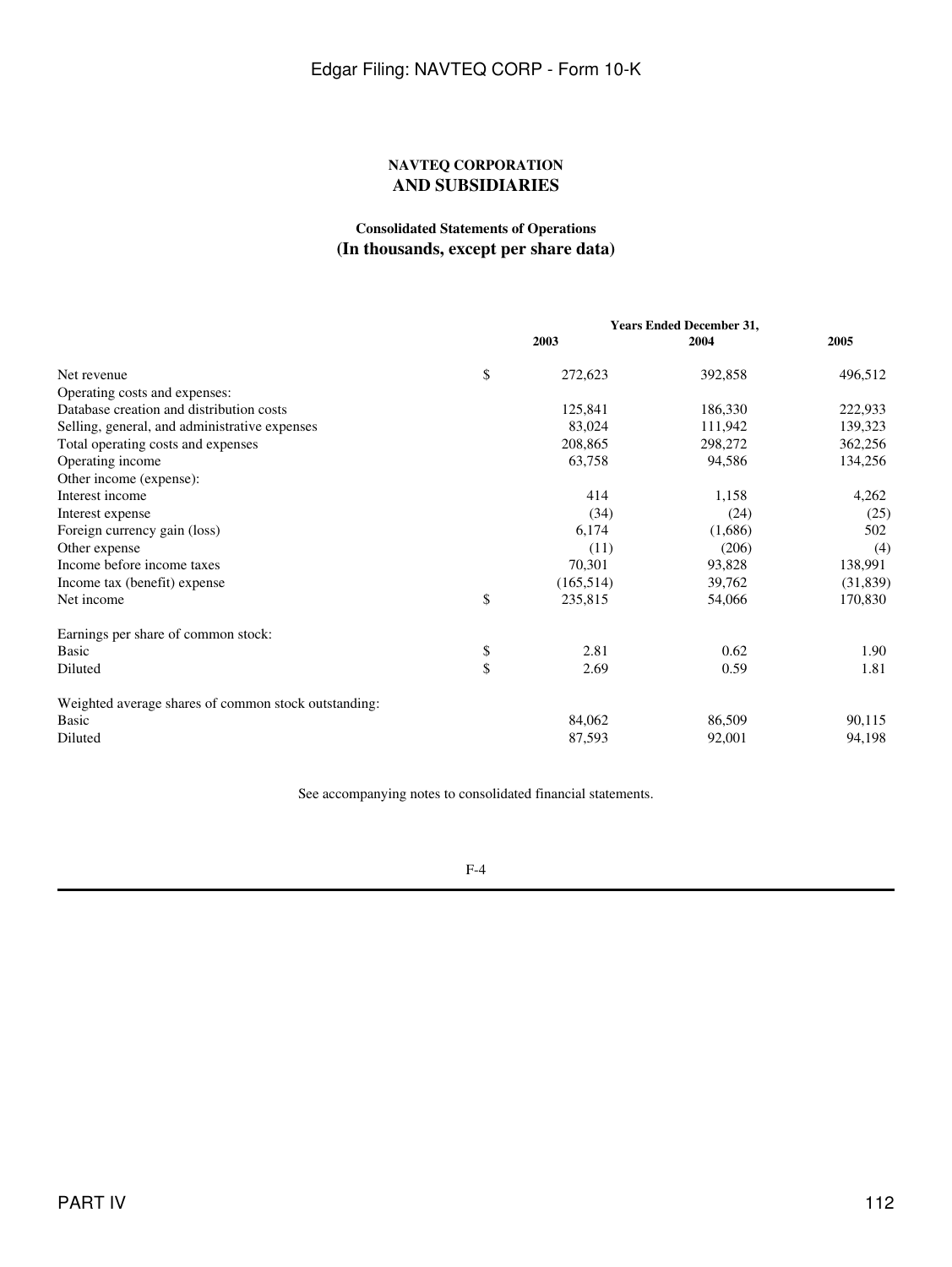**NAVTEQ CORPORATION AND SUBSIDIARIES**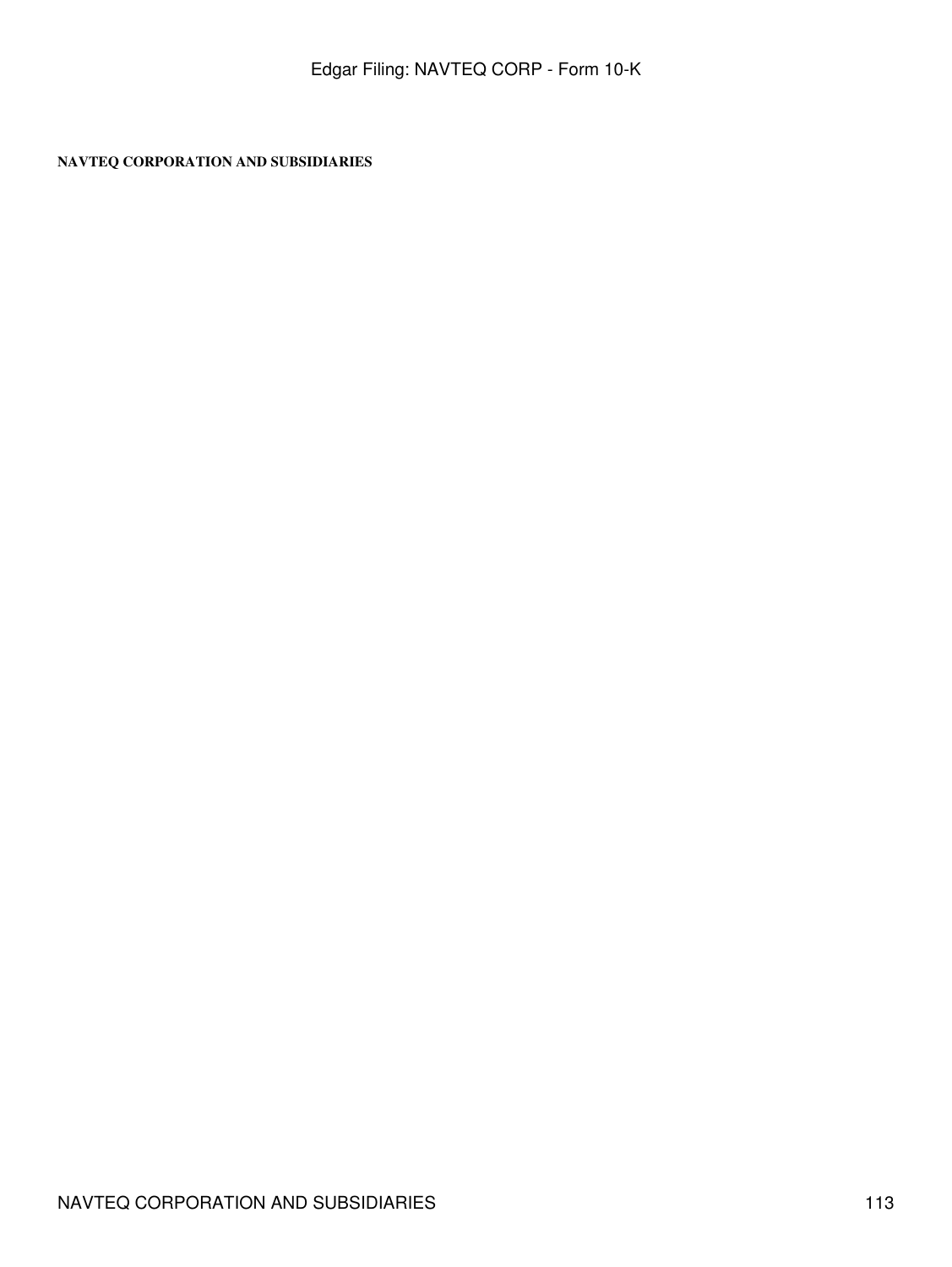### **Consolidated Statements of Stockholders Equity and Comprehensive Income (In thousands)**

|                                       | <b>Common stock</b><br><b>Shares</b> | Amount         | <b>Additional</b><br>paid-in<br>capital | <b>Note</b><br>receivable<br>for common<br>stock | <b>Deferred</b><br>compensation<br>expense | Accumulated<br>other<br>comprehensive<br>income (loss) | Accumulated<br>deficit | <b>Total</b><br>stockholders<br>equity |
|---------------------------------------|--------------------------------------|----------------|-----------------------------------------|--------------------------------------------------|--------------------------------------------|--------------------------------------------------------|------------------------|----------------------------------------|
| Balances as of                        |                                      |                |                                         |                                                  |                                            |                                                        |                        |                                        |
| December 31,                          |                                      |                |                                         |                                                  |                                            |                                                        |                        |                                        |
| 2002                                  | 83,971                               | \$<br>1,176    | 764,275                                 | (219)                                            |                                            | 3,600                                                  | (757, 595)             | 11,237                                 |
| Exercise of stock                     |                                      |                |                                         |                                                  |                                            |                                                        |                        |                                        |
| options                               | 182                                  | $\overline{c}$ | 286                                     |                                                  |                                            |                                                        |                        | 288                                    |
| Grant of stock<br>options at exercise |                                      |                |                                         |                                                  |                                            |                                                        |                        |                                        |
| prices below fair                     |                                      |                |                                         |                                                  |                                            |                                                        |                        |                                        |
| market value                          |                                      |                | 3,148                                   |                                                  | (3,148)                                    |                                                        |                        |                                        |
| Stock                                 |                                      |                |                                         |                                                  |                                            |                                                        |                        |                                        |
| compensation                          |                                      |                |                                         |                                                  |                                            |                                                        |                        |                                        |
| expense                               |                                      |                |                                         |                                                  | 816                                        |                                                        |                        | 816                                    |
| Comprehensive                         |                                      |                |                                         |                                                  |                                            |                                                        |                        |                                        |
| income:                               |                                      |                |                                         |                                                  |                                            |                                                        |                        |                                        |
| Foreign currency<br>translation       |                                      |                |                                         |                                                  |                                            |                                                        |                        |                                        |
| adjustment                            |                                      |                |                                         |                                                  |                                            | (30,245)                                               |                        | (30, 245)                              |
| Net income                            |                                      |                |                                         |                                                  |                                            |                                                        | 235,815                | 235,815                                |
|                                       |                                      |                |                                         |                                                  |                                            |                                                        |                        |                                        |
| Total                                 |                                      |                |                                         |                                                  |                                            |                                                        |                        |                                        |
| comprehensive                         |                                      |                |                                         |                                                  |                                            |                                                        |                        |                                        |
| income                                |                                      |                |                                         |                                                  |                                            |                                                        |                        | 205,570                                |
| Balances as of                        |                                      |                |                                         |                                                  |                                            |                                                        |                        |                                        |
| December 31,                          |                                      |                |                                         |                                                  |                                            |                                                        |                        |                                        |
| 2003                                  | 84,153                               | 1,178          | 767,709                                 | (219)                                            | (2, 332)                                   | (26, 645)                                              | (521,780)              | 217,911                                |
| Exercise of                           |                                      |                |                                         |                                                  |                                            |                                                        |                        |                                        |
| warrants                              | 3,384                                | 47             | 427                                     |                                                  |                                            |                                                        |                        | 474                                    |
| Reverse stock                         |                                      |                |                                         |                                                  |                                            |                                                        |                        |                                        |
| split                                 |                                      | (1,140)        | 1,140                                   |                                                  |                                            |                                                        |                        |                                        |
| Exercise of stock<br>options          | 215                                  | 3              | 2,533                                   |                                                  |                                            |                                                        |                        | 2,536                                  |
| Dividends paid                        |                                      |                | (47, 159)                               |                                                  |                                            |                                                        |                        | (47, 159)                              |
| Stock                                 |                                      |                |                                         |                                                  |                                            |                                                        |                        |                                        |
| compensation                          |                                      |                |                                         |                                                  |                                            |                                                        |                        |                                        |
| expense                               |                                      |                | 17,087                                  |                                                  | (10,071)                                   |                                                        |                        | 7,016                                  |
| Settlement of note                    |                                      |                |                                         |                                                  |                                            |                                                        |                        |                                        |
| receivable for                        |                                      |                |                                         |                                                  |                                            |                                                        |                        |                                        |
| common stock                          | (11)                                 |                | (289)                                   | 219                                              |                                            |                                                        |                        | (70)                                   |
| Comprehensive                         |                                      |                |                                         |                                                  |                                            |                                                        |                        |                                        |
| income:                               |                                      |                |                                         |                                                  |                                            |                                                        |                        |                                        |
| Foreign currency                      |                                      |                |                                         |                                                  |                                            |                                                        |                        |                                        |
| translation                           |                                      |                |                                         |                                                  |                                            |                                                        |                        |                                        |
| adjustment                            |                                      |                |                                         |                                                  |                                            | (1, 858)                                               |                        | (1, 858)                               |
| Unrealized                            |                                      |                |                                         |                                                  |                                            |                                                        |                        |                                        |
| holding loss on<br>available-for-sale |                                      |                |                                         |                                                  |                                            |                                                        |                        |                                        |
| marketable                            |                                      |                |                                         |                                                  |                                            |                                                        |                        |                                        |
| securities (net of                    |                                      |                |                                         |                                                  |                                            |                                                        |                        |                                        |
| taxes of \$61)                        |                                      |                |                                         |                                                  |                                            | (98)                                                   |                        | (98)                                   |
| Net income                            |                                      |                |                                         |                                                  |                                            |                                                        | 54,066                 | 54,066                                 |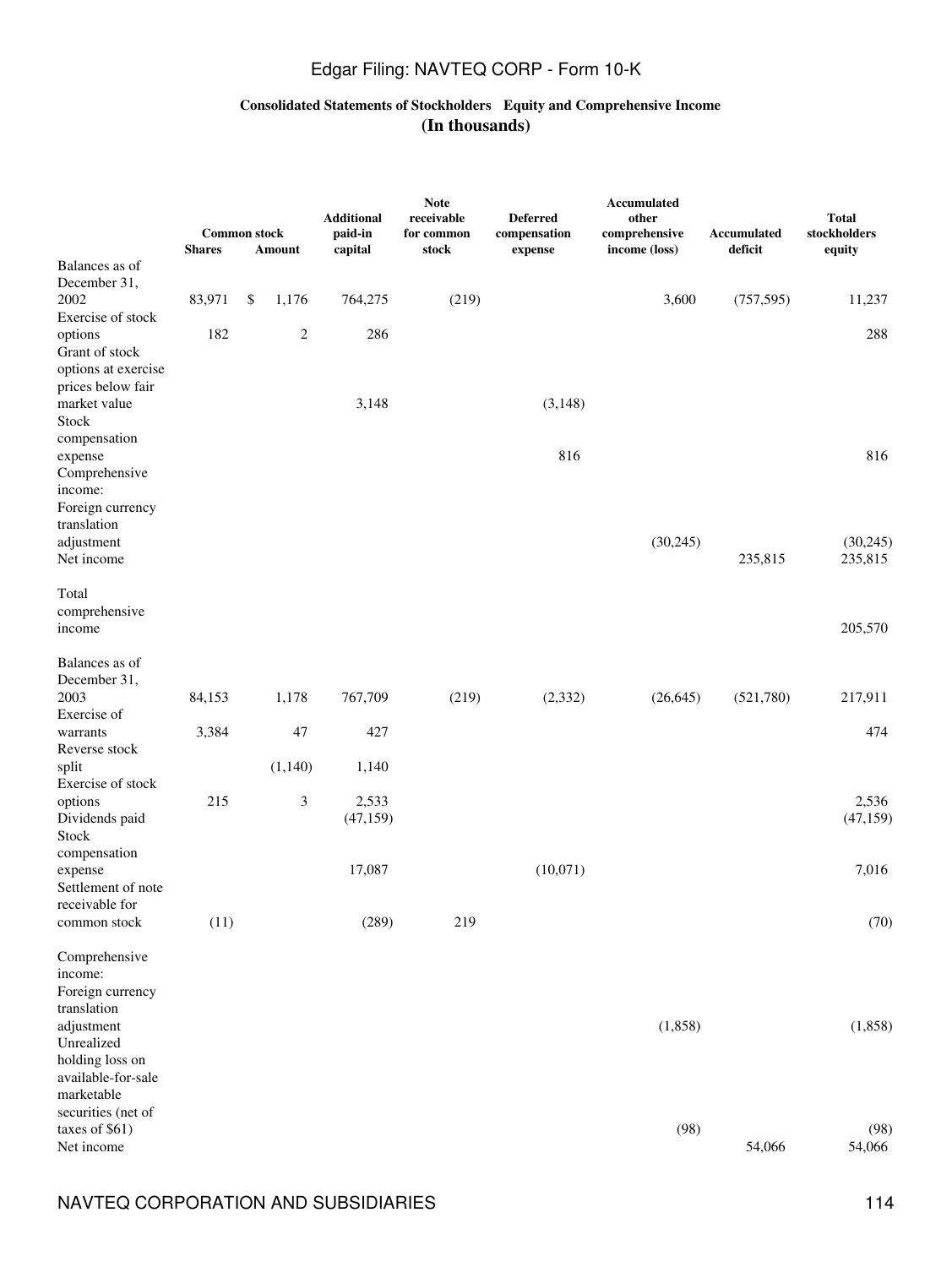| Total             |        |    |         |           |          |            |         |
|-------------------|--------|----|---------|-----------|----------|------------|---------|
| comprehensive     |        |    |         |           |          |            |         |
| income            |        |    |         |           |          |            | 52,110  |
| Balances as of    |        |    |         |           |          |            |         |
| December 31,      |        |    |         |           |          |            |         |
| 2004              | 87,741 | 88 | 741,448 | (12, 403) | (28,601) | (467, 714) | 232,818 |
| Common stock      |        |    |         |           |          |            |         |
| issued for        |        |    |         |           |          |            |         |
| acquisition       | 545    |    | 19,976  |           |          |            | 19,977  |
| Exercise of stock |        |    |         |           |          |            |         |
| options and       |        |    |         |           |          |            |         |
| vesting of        |        |    |         |           |          |            |         |
| restricted stock  |        |    |         |           |          |            |         |
| units             | 3,800  | 3  | 55,122  |           |          |            | 55,125  |
|                   |        |    |         |           |          |            |         |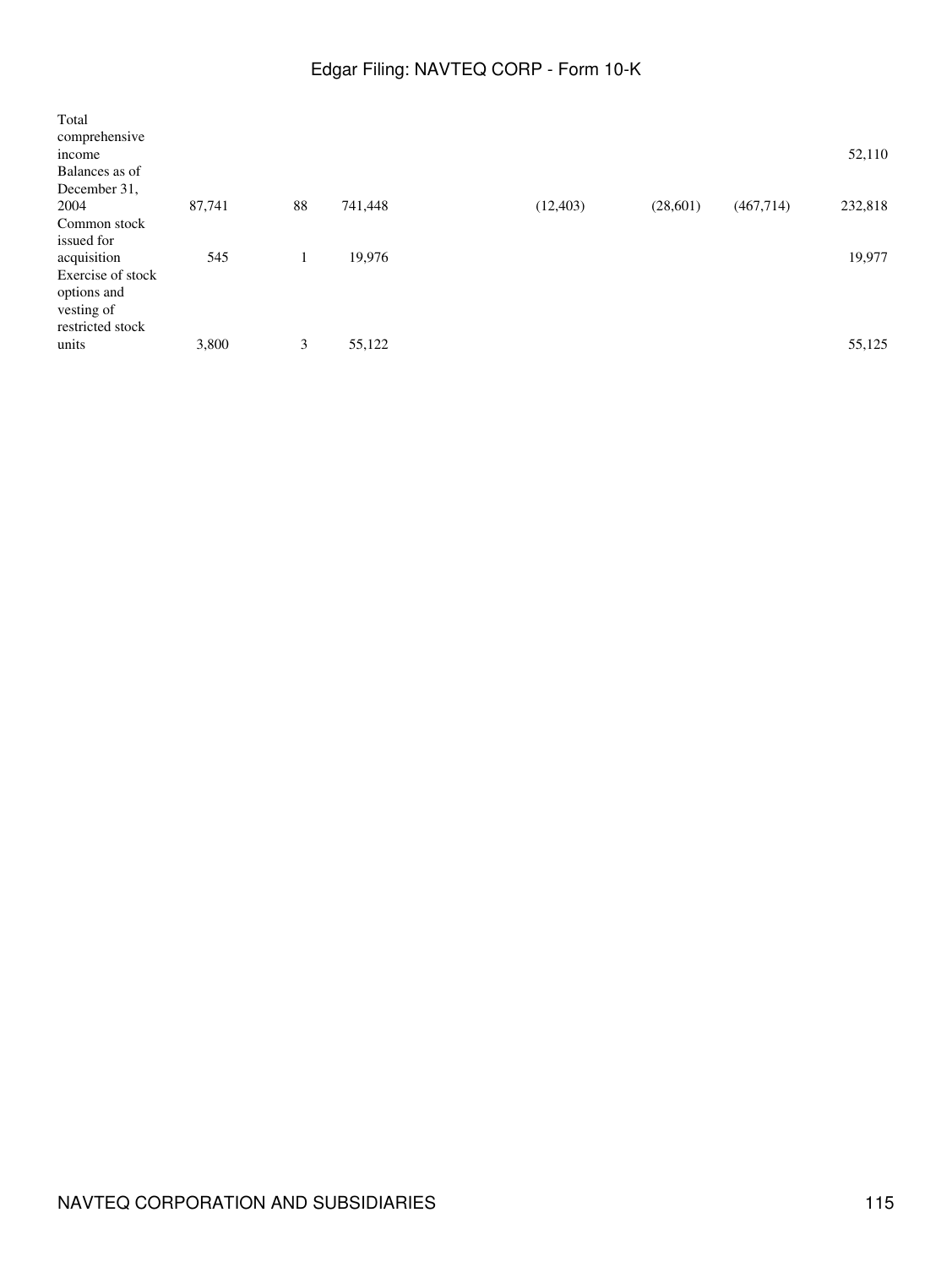| Stock<br>compensation<br>expense                                  |           |    | 5,810   | 3,307   |           |            | 9,117            |
|-------------------------------------------------------------------|-----------|----|---------|---------|-----------|------------|------------------|
| Comprehensive<br>income:<br>Foreign currency<br>translation       |           |    |         |         |           |            |                  |
| adjustment<br>Unrealized<br>holding loss on<br>available-for-sale |           |    |         |         | 2,613     |            | 2,613            |
| marketable<br>securities (net of<br>taxes of \$256)<br>Net income |           |    |         |         | (416)     | 170,830    | (416)<br>170,830 |
| Total<br>comprehensive<br>income<br>Balances as of                |           |    |         |         |           |            | 173,027          |
| December 31,<br>2005                                              | 92,086 \$ | 92 | 822,356 | (9,096) | (26, 404) | (296, 884) | 490,064          |

See accompanying notes to consolidated financial statements.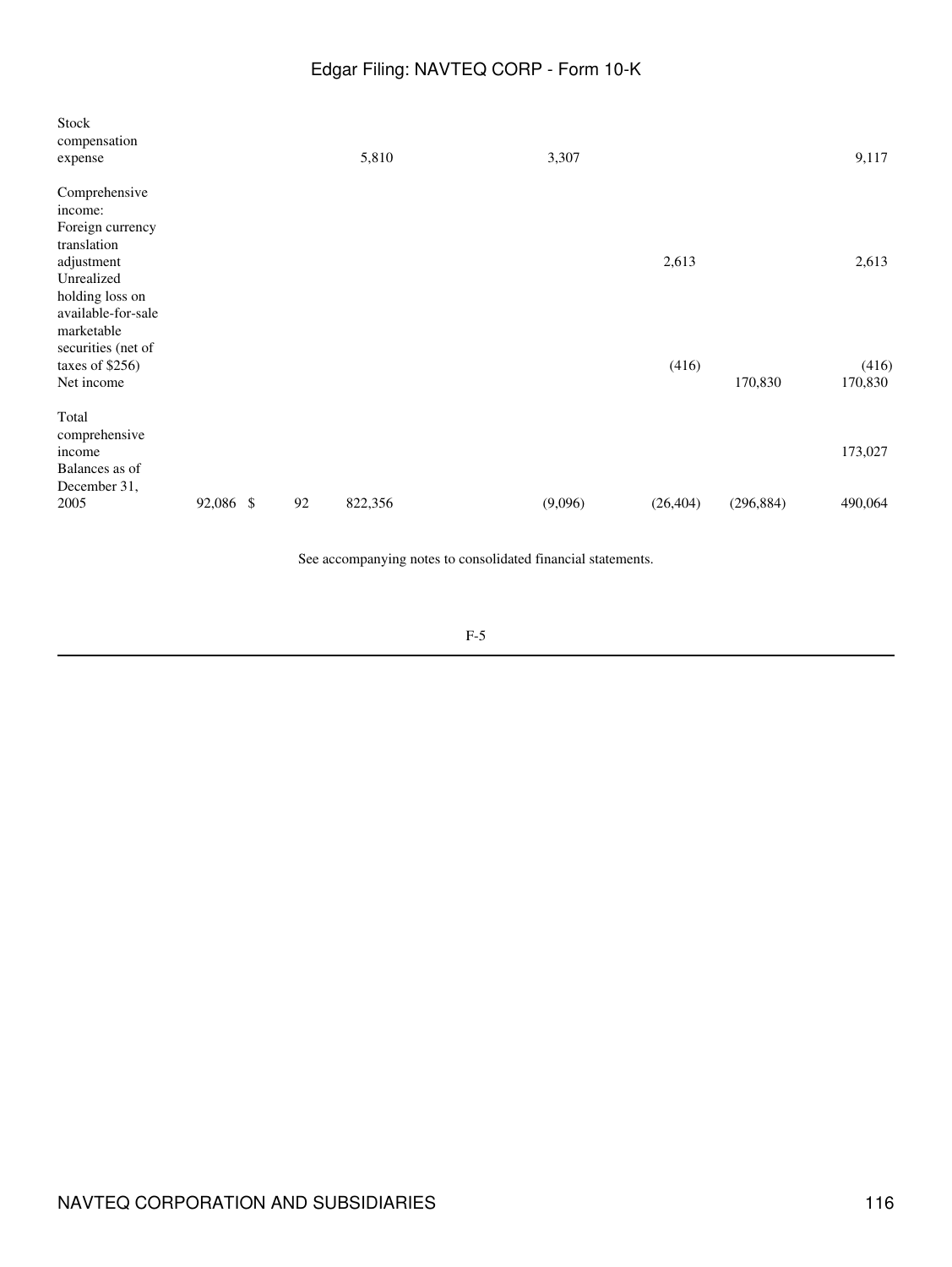### **NAVTEQ CORPORATION**

### **AND SUBSIDIARIES**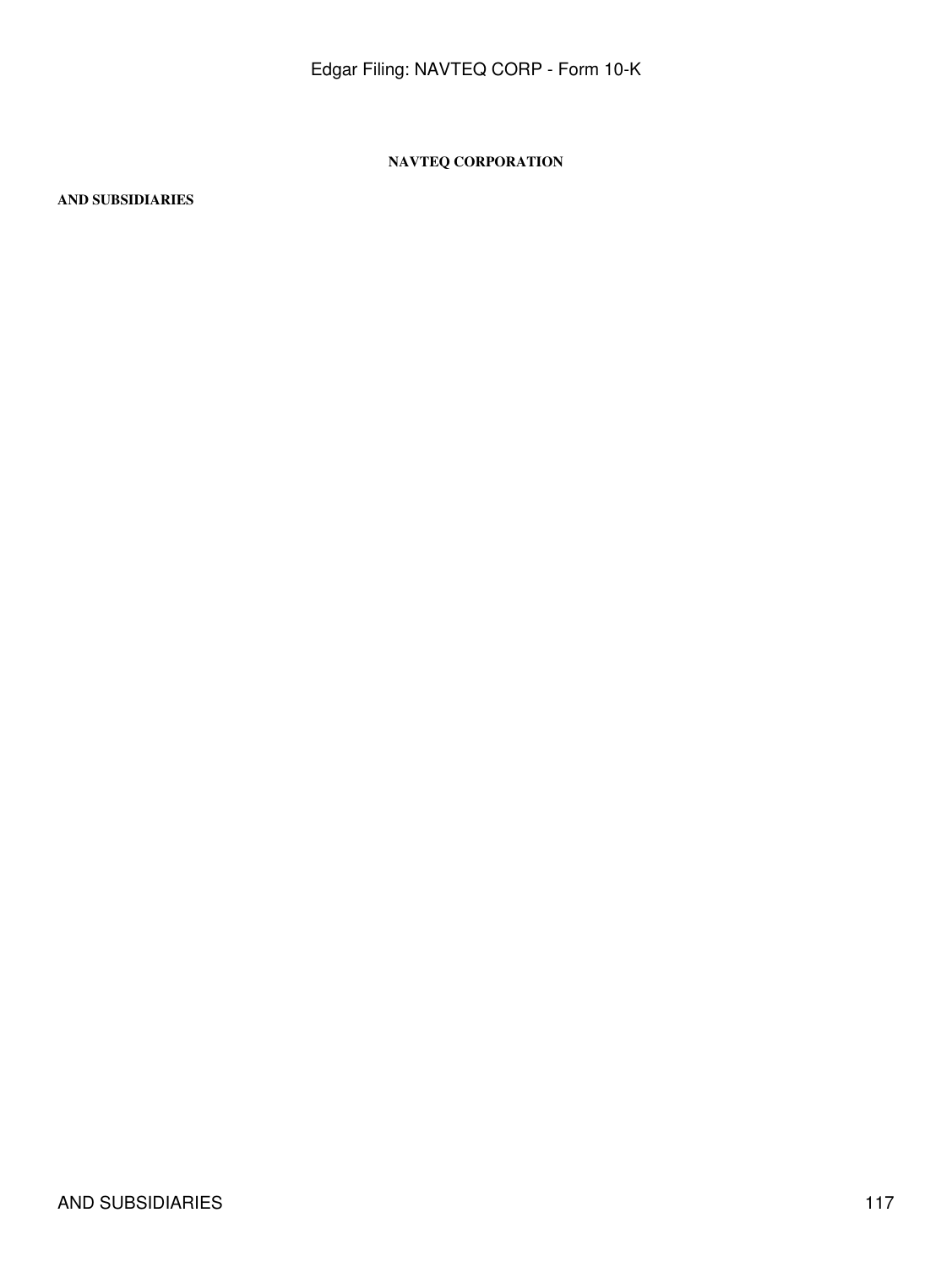### **Consolidated Statements of Cash Flows**

### **(In thousands)**

|                                                                       |               | <b>Years Ended December 31,</b> |            |
|-----------------------------------------------------------------------|---------------|---------------------------------|------------|
|                                                                       | 2003          | 2004                            | 2005       |
| Cash flows from operating activities:                                 |               |                                 |            |
| Net income                                                            | \$<br>235,815 | 54,066                          | 170,830    |
| Adjustments to reconcile net income to net cash provided by operating |               |                                 |            |
| activities:                                                           |               |                                 |            |
| Deferred income taxes                                                 | (172,076)     | 31,841                          | (77, 737)  |
| Depreciation and amortization                                         | 5,718         | 6,414                           | 8,717      |
| Amortization of software development costs                            | 6,312         | 9,154                           | 12,851     |
| Amortization of acquired intangible assets                            |               |                                 | 1,502      |
| Foreign currency (gain) loss                                          | (6,174)       | 1,686                           | (502)      |
| Provision for (recovery of) bad debts                                 | 2,071         | (461)                           | 2,303      |
| Stock compensation expense                                            | 816           | 7,016                           | 9,117      |
| Tax benefit on non-qualified stock options                            |               | 1,547                           | 40,936     |
| Noncash other                                                         | 36            | 308                             | 1,804      |
| Changes in operating assets and liabilities:                          |               |                                 |            |
| Accounts receivable                                                   | (12,061)      | (10,086)                        | (29, 693)  |
| Prepaid expenses and other current assets                             | (2,966)       | (1,705)                         | (5,006)    |
| Deposits and other assets                                             | 401           | (8,711)                         | (1,483)    |
| Accounts payable                                                      | 9,876         | (2,198)                         | 6,057      |
| Accrued payroll and related liabilities                               | 3,231         | 6,536                           | 2,100      |
| Other accrued expenses                                                | 873           | (3,823)                         | (3,734)    |
| Deferred revenue                                                      | (6,060)       | 14,431                          | (823)      |
| Other long-term liabilities                                           | 136           | 407                             | 514        |
| Net cash provided by operating activities                             | 65,948        | 106,422                         | 137,753    |
| Cash flows from investing activities:                                 |               |                                 |            |
| Acquisition of property and equipment                                 | (9,269)       | (12, 875)                       | (10, 466)  |
| Capitalized software development costs                                | (9,966)       | (12,792)                        | (12,369)   |
| Purchases of marketable securities                                    |               | (118,100)                       | (198, 743) |
| Sales of marketable securities                                        |               | 44,934                          | 136,483    |
| Purchase of investments                                               |               |                                 | (1,201)    |
| Payment for acquisition, net of cash acquired                         |               |                                 | (8,234)    |
| Investment in joint venture                                           |               | (490)                           |            |
| Cash on deposit with affiliate, net                                   | (55,307)      | 65,199                          |            |
| Net cash used in investing activities                                 | (74, 542)     | (34, 124)                       | (94, 530)  |
| Cash flows from financing activities:                                 |               |                                 |            |
| Issuance of common stock                                              | 288           | 1,393                           | 14,190     |
| Dividends paid                                                        |               | (47, 159)                       |            |
| Net cash provided by (used in) financing activities                   | 288           | (45,766)                        | 14,190     |
| Effect of exchange rate changes on cash                               | 861           | 1,587                           | (2,444)    |
| Net increase (decrease) in cash and cash equivalents                  | (7, 445)      | 28,119                          | 54,969     |
| Cash and cash equivalents at beginning of year                        | 9,427         | 1,982                           | 30,101     |
| Cash and cash equivalents at end of year                              | \$<br>1,982   | 30,101                          | 85,070     |
| Supplemental disclosure of cash flow information:                     |               |                                 |            |
| Cash paid during the year for interest                                | \$<br>18      | 24                              | 24         |
| Cash paid during the year for income taxes                            | \$<br>3,290   | 2,569                           | 1,425      |
| Non-cash transactions:                                                |               |                                 |            |
| Value of common stock issued in connection with acquisition           | \$            |                                 | 19.977     |

See accompanying notes to consolidated financial statements.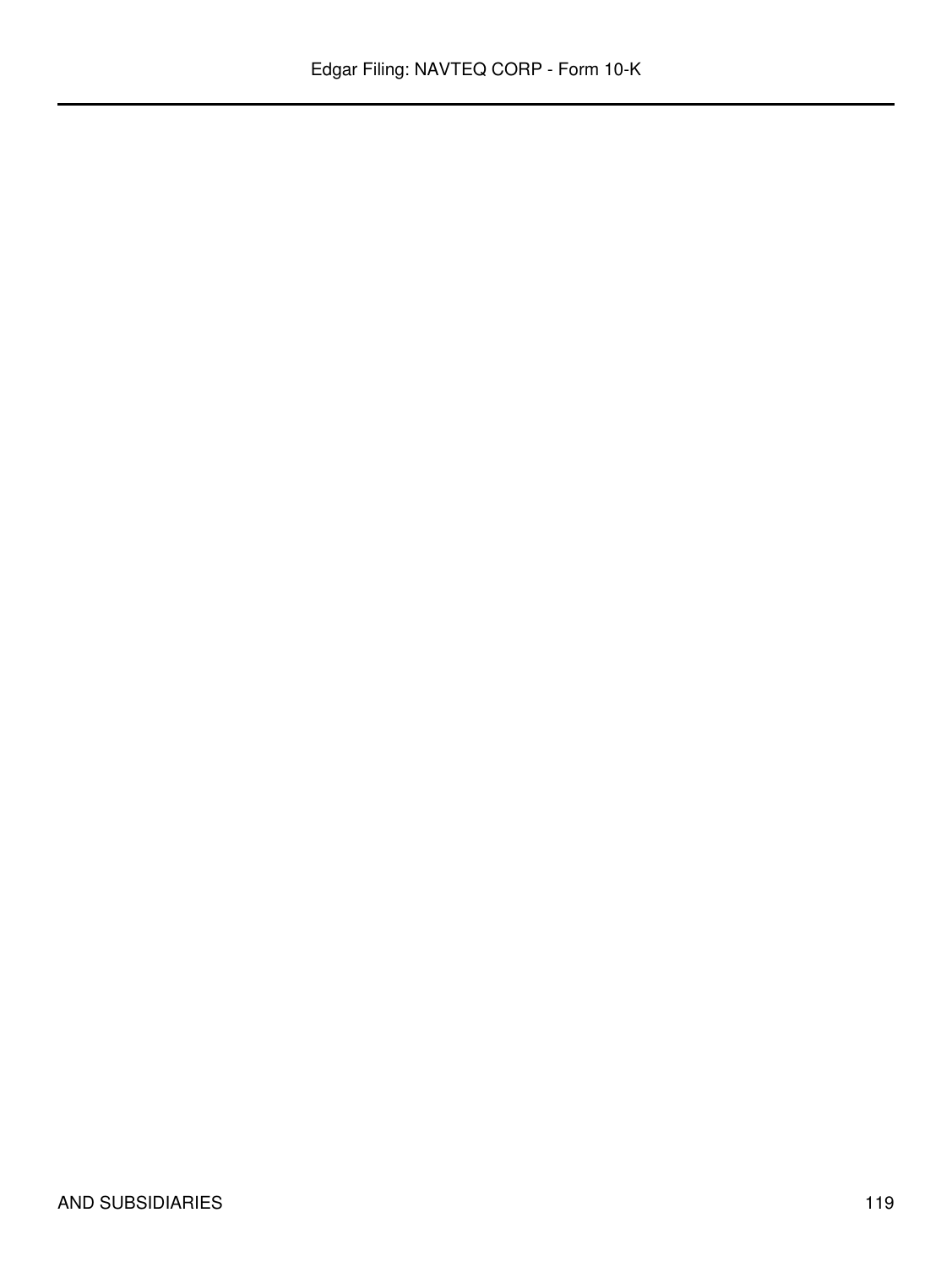### **Notes to Consolidated Financial Statements**

**(amounts in thousands, except per share amounts)**

#### **(1)Description of the Business and Summary of Significant Accounting Policies**

#### *(a) The Business*

NAVTEQ Corporation (the Company) is a leading provider of digital map information and related software and services used in a wide range of navigation, mapping and geographic-related applications, including products and services that provide maps, driving directions, turn-by-turn route guidance, fleet management and tracking and geographic information systems. These products and services are provided to end users by our customers on various platforms, including: self-contained hardware and software systems installed in vehicles; personal computing devices, such as personal digital assistants and cell phones; server-based systems, including internet and wireless services; and paper media.

The Company is engaged primarily in the creation, updating, enhancing, licensing and distribution of its database for North America and Europe. The Companys database is a digital representation of road transportation networks constructed to provide a high level of accuracy and the useful level of detail necessary to support route guidance products and similar applications. The Companys database is licensed to leading automotive electronics manufacturers, automotive manufacturers, developers of advanced transportation applications, developers of geographic-based information products and services, location-based service providers and other product and service providers. The Company is currently realizing revenue primarily from license fees charged to customers who incorporate the Companys database into their products or services.

#### *(b) Principles of Consolidation*

The accompanying consolidated financial statements include the accounts of the Company and its wholly-owned subsidiaries. All significant intercompany accounts and transactions have been eliminated in consolidation.

#### *(c) Use of Estimates*

The preparation of financial statements in conformity with accounting principles generally accepted in the United States of America (GAAP) requires management to make estimates and assumptions that affect the reported amounts of assets and liabilities and disclosure of contingent assets and liabilities at the date of the financial statements, and the reported amounts of revenue and expenses during the reporting period. Actual results could differ from those estimates.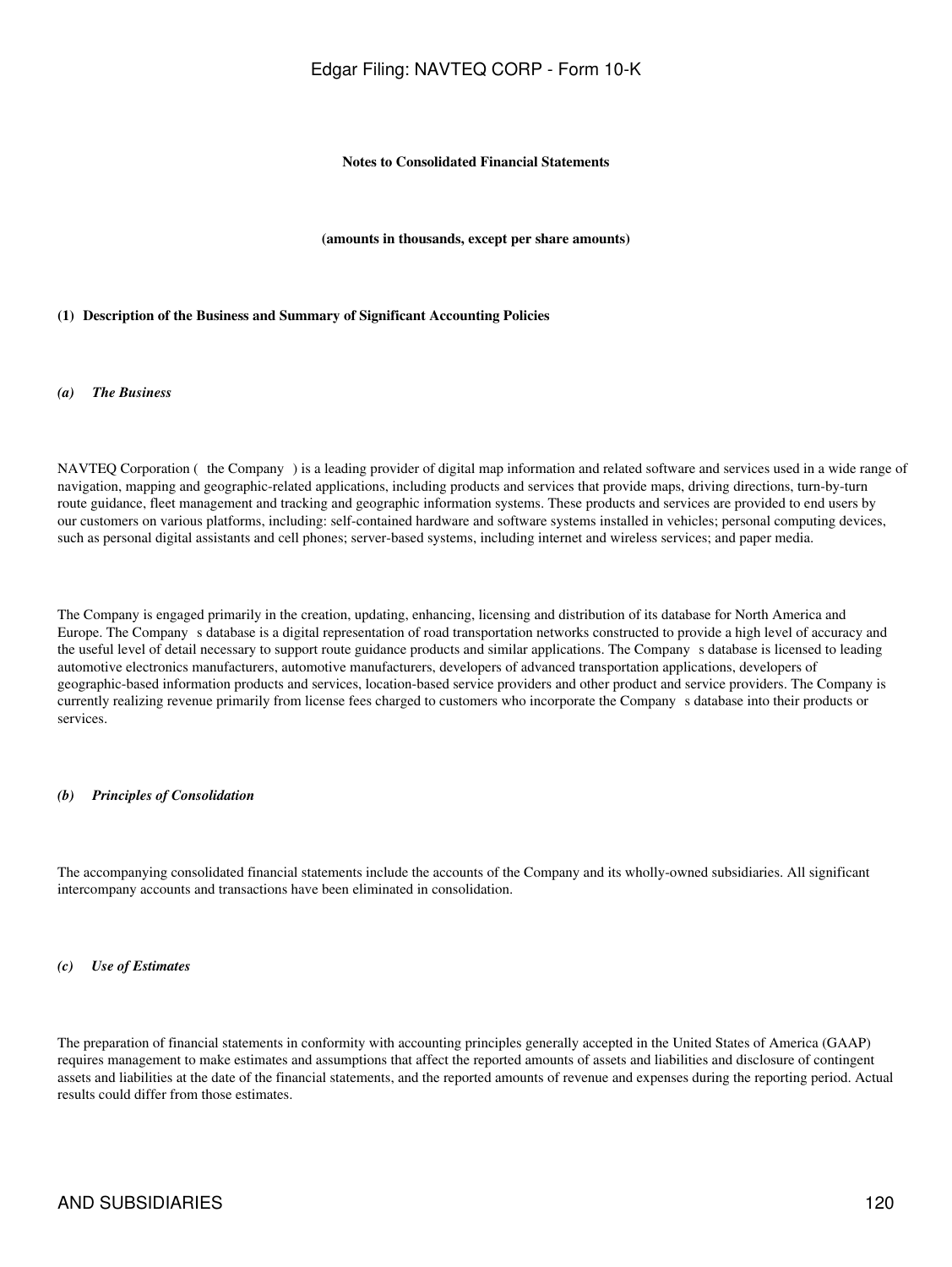### *(d) Cash Equivalents*

The Company considers all highly liquid debt instruments purchased with original maturities of three months or less to be cash equivalents.

### *(e) Marketable Securities*

The Company invests in marketable securities and classifies the securities as available-for-sale under Statement of Financial Accounting Standard (SFAS) No. 115, Accounting for Certain Investments in Debt and Equity Securities. In accordance with SFAS 115, available-for-sale marketable securities are accounted for at market prices, with the unrealized gain or loss, less applicable deferred income taxes, shown as a separate component of stockholders equity.

$$
F-7
$$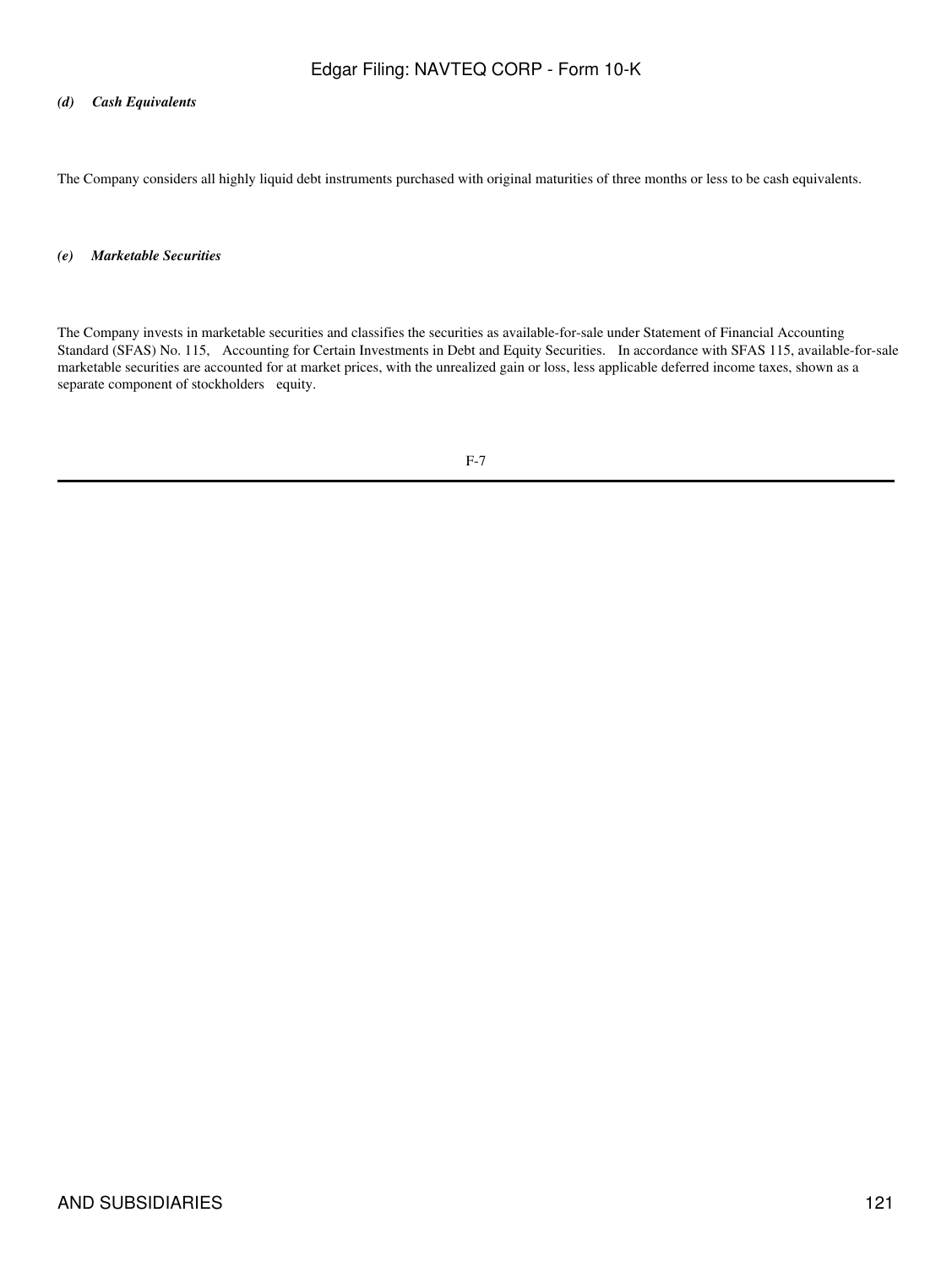#### *(f) Accounts Receivable*

Accounts receivable are recorded at the invoiced amounts and do not bear interest. The allowance for doubtful accounts is recorded to provide for estimated losses resulting from uncollectible accounts, and is based principally upon specifically identified amounts where collection is deemed doubtful. Additional non-specific allowances are recorded based on historical experience and management s assessment of a variety of factors related to the general financial condition and business prospects of the Company s customer base. The Company reviews the collectibility of individual accounts and assesses the adequacy of the allowance for doubtful accounts monthly. Account balances are charged off against the allowance after all means of collection have been exhausted and the potential for recovery is considered remote. The Company does not have any off-balance-sheet credit exposure related to its customers.

#### *(g) Fair Value of Financial Instruments*

The carrying values of cash equivalents, cash on deposit with affiliate, receivables, payables and accrued expenses approximate their fair values due to the short maturity of these instruments.

#### *(h) Property and Equipment*

Property and equipment are stated at cost. Depreciation and amortization are computed using the straight-line method over the estimated useful lives of the assets. Computers and equipment and purchased software are amortized over three years. Furniture and fixtures are amortized over five years. Leasehold improvements are amortized over the lesser of their estimated useful lives or the remaining lease terms.

#### *(i) Derivatives*

The Company uses a derivative financial instrument to manage foreign currency exchange rate risk. Derivative instruments are stated at fair value in the consolidated balance sheet. The Company did not designate the derivative as a hedge as defined by SFAS No. 133, Accounting for Derivative Instruments and Hedging Activities. Therefore, the changes in fair value of the derivative are recognized in the consolidated statements of operations.

#### *(j) Revenue Recognition*

Revenue is recognized when evidence of an arrangement exists, delivery has occurred, the fee is fixed or determinable and collection is probable, following the guidance in Securities and Exchange Commission (SEC) Staff Accounting Bulletin (SAB) 104, Revenue Recognition. Where arrangements have multiple elements, the Company applies the guidance prescribed by Emerging Issues Task Force (EITF) Issue No. 00-21, Revenue Arrangements with Multiple Deliverables.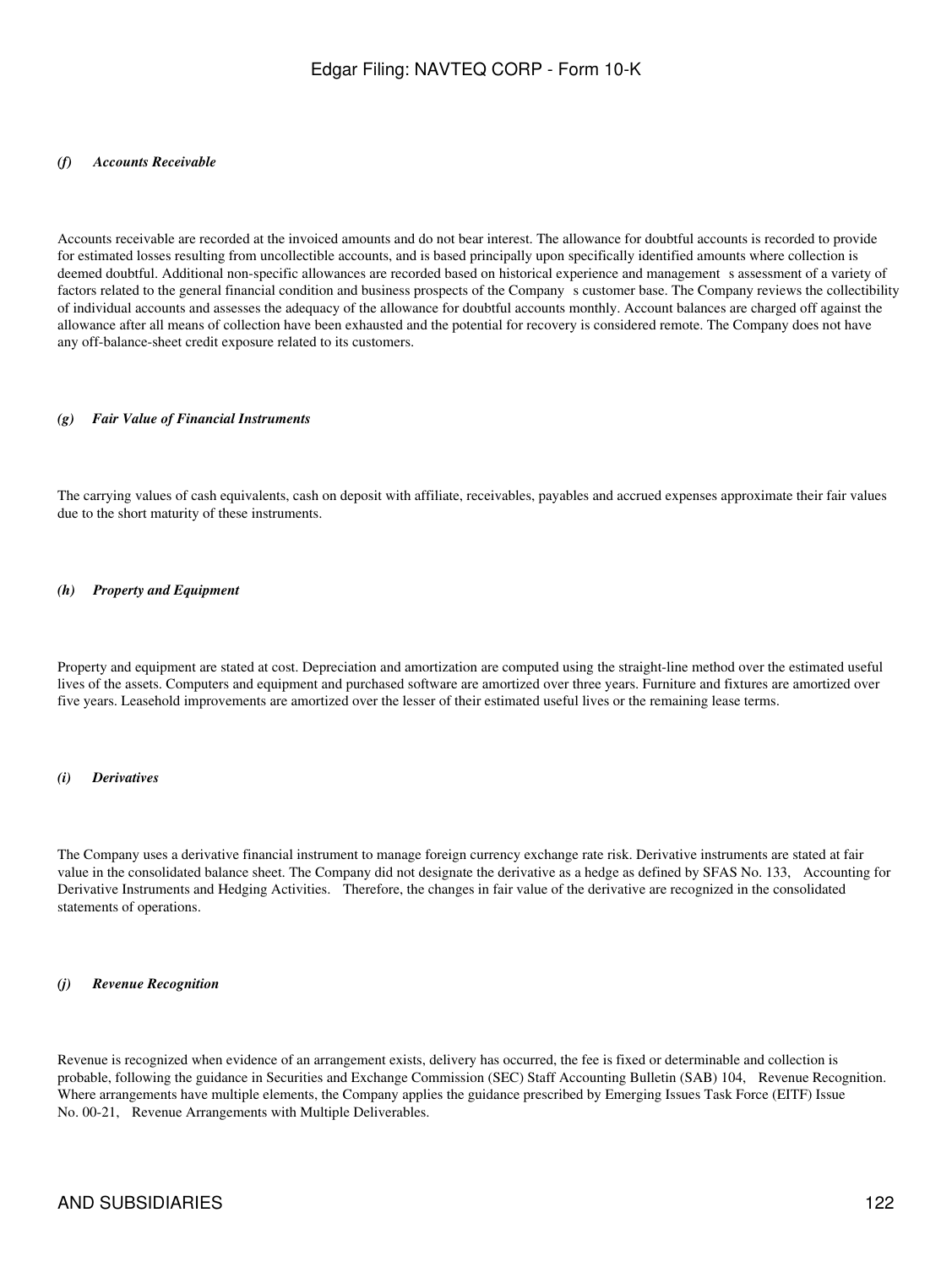The Company derives a substantial majority of its revenue from licensing its database. Revenue is recognized net of provisions for estimated uncollectible amounts and anticipated returns. Database licensing revenue includes revenue associated with nonrefundable minimum licensing fees, license fees from usage (including license fees in excess of nonrefundable minimum fees), prepaid licensing fees from distributors and customers and direct sales to end users. License fees from usage (including license fees in excess of nonrefundable minimum fees) are recognized in the period in which the customer reports them to the Company. Nonrefundable minimum licensing fees are recognized as revenue ratably over the period of the arrangement, until such time that cumulative license fees from usage exceeds the nonrefundable minimum licensing fee. At that time, the Company recognizes the additional licensing revenue. Prepaid licensing fees are recognized in the period in which the distributor or customer reports that they have shipped the database to the end user. Revenue for direct sales of licenses is recognized when the database is shipped to the end user. Licensing arrangements that entitle the customer to unspecified updates over a period of time are recognized as revenue ratably over the period of the arrangement.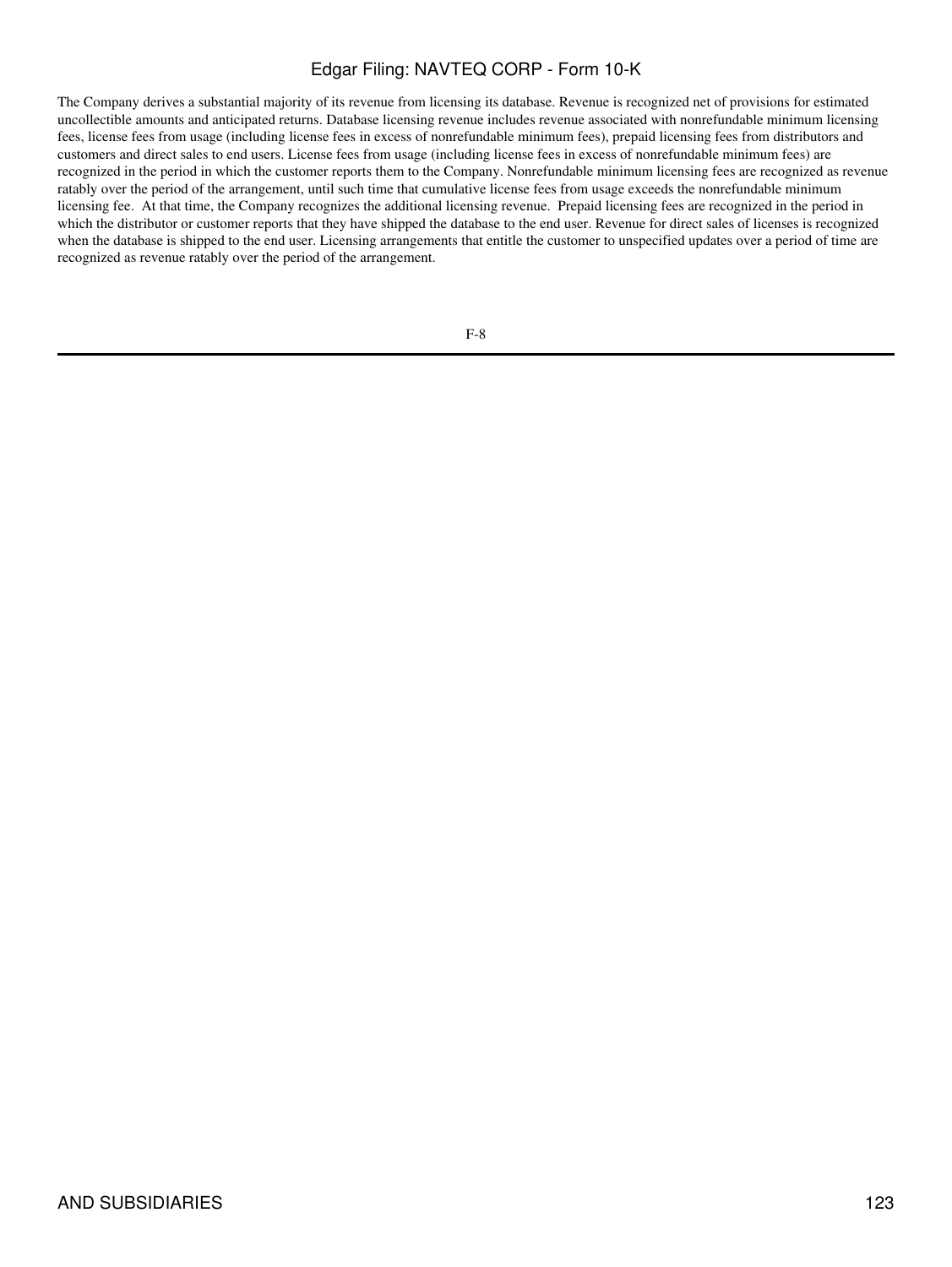### *(k) Database Creation and Distribution Costs*

Database creation and distribution costs include the costs of database creation and updating, database licensing and distribution, and database-related software development. Database creation and updating costs of \$69,609, \$89,854 and \$112,836 in 2003, 2004, and 2005, respectively, include the direct costs of database creation and validation, costs to obtain information used to construct the database and ongoing costs for updating and enhancing the database content. Database creation and updating costs are expensed as incurred, except costs of internal-use software, which are capitalized in accordance with American Institute of Certified Public Accountants (AICPA) Statement of Position No. 98-1 (SOP 98-1), Accounting for the Costs of Computer Software Developed or Obtained for Internal Use, and are then amortized on a straight-line basis over their estimated useful life, generally three to four years.

Database licensing and distribution costs of \$40,560, \$72,073 and \$89,666 in 2003, 2004, and 2005, respectively, include direct costs related to reproduction of the database for licensing, professional services, and per copy sales (including shipping and handling costs of \$4,772, \$5,351 and \$5,932 in 2003, 2004, and 2005, respectively). Database licensing and distribution costs are expensed as incurred.

Database-related software development costs consist primarily of costs for the development of software as follows: (i) applications used internally to improve the effectiveness of database creation and updating activities, (ii) enhancements to internal applications that enable the Company s core database to operate with emerging technologies, and (iii) applications to facilitate usage of the Company s map database by customers. Costs of internal-use software are accounted for in accordance with SOP 98-1. Accordingly, certain application development costs relating to internal-use software have been capitalized and are being amortized on a straight-line basis over the estimated useful lives of the assets, generally three to four years. The Company capitalized \$9,966, \$12,792 and \$12,369 of internal-use software development costs during 2003, 2004, and 2005, respectively. Included in database creation and updating costs is the amortization of internal-use software costs of \$6,312, \$9,154 and \$12,851 for the years ended December 31, 2003, 2004, and 2005, respectively. Software development and maintenance costs of \$15,672, \$24,672 and \$20,431 in 2003, 2004, and 2005, respectively, did not qualify for capitalization and were expensed as incurred.

#### *(l) Income Taxes*

Income taxes are accounted for under the asset and liability method. Deferred tax assets and liabilities are recognized for the future tax consequences attributable to differences between the financial statement carrying amounts of existing assets and liabilities and their respective tax bases and operating loss and tax credit carryforwards. Deferred tax assets and liabilities are measured using enacted tax rates expected to apply to taxable income in the years in which those temporary differences are expected to be recovered or settled. The effect on deferred tax assets and liabilities of a change in tax rates is recognized in operations in the period that includes the enactment date. A valuation allowance is recorded for deferred tax assets if it is more likely than not that some portion or all of the deferred tax assets will not be realized.

### *(m) Foreign Currency Translation*

The financial statements of the Company s foreign subsidiaries are measured using the local currency as the functional currency. Foreign assets and liabilities in the accompanying consolidated balance sheets have been translated at the rate of exchange as of the balance sheet date. Revenue and expenses are translated at the average exchange rate for the year. Translation adjustments are reported as a component of accumulated other comprehensive income (loss) in stockholders equity. Foreign currency transaction gains and losses are included in the consolidated statements of operations.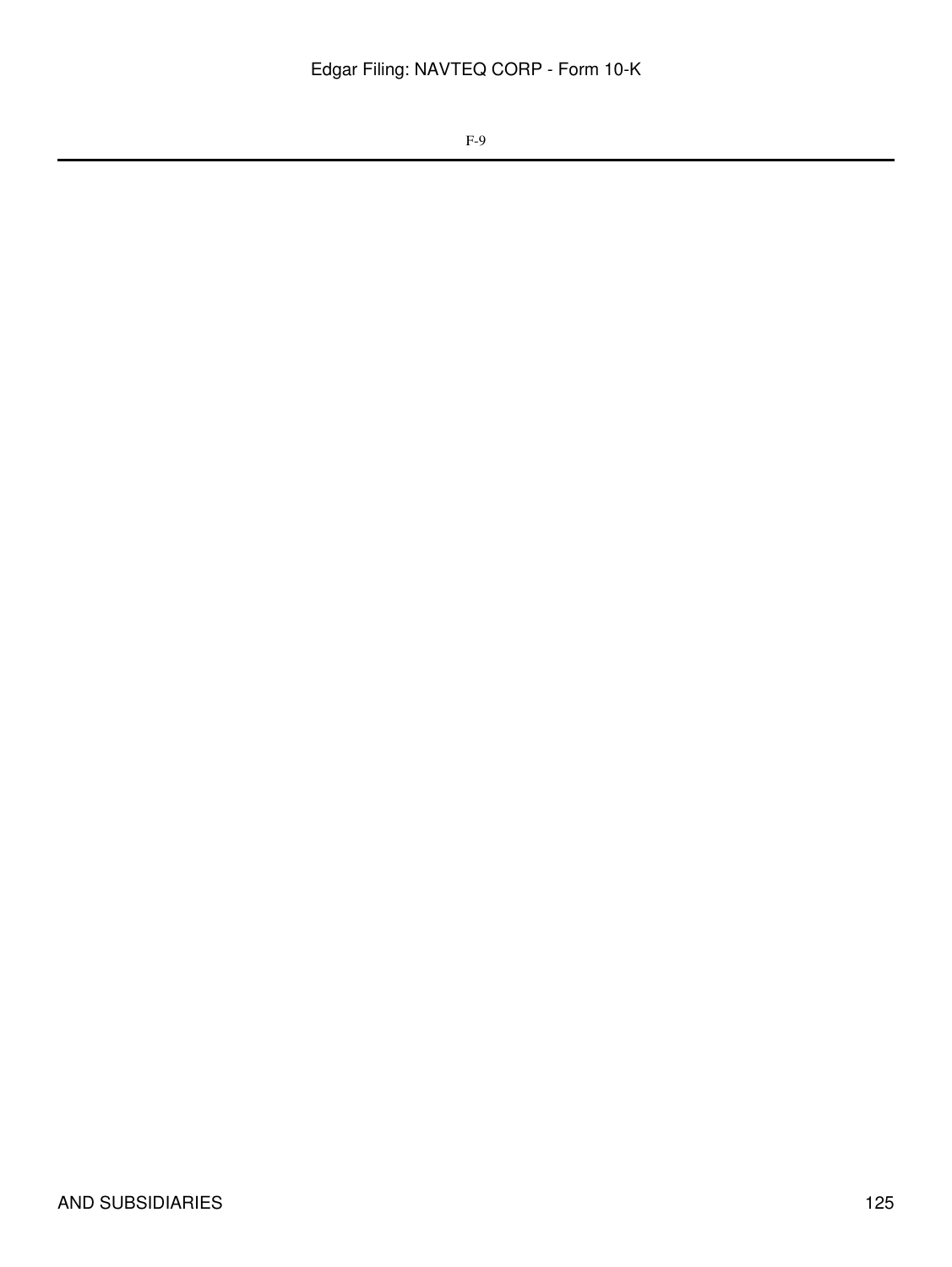### *(n) Impairment of Long-lived Assets*

The Company accounts for long-lived assets in accordance with the provisions of SFAS No. 144, Accounting for Impairment or Disposal of Long-lived Assets. In accordance with SFAS No. 144, long-lived assets, such as property, plant, and equipment, capitalized software development costs and intangibles subject to amortization, are reviewed for impairment whenever events or changes in circumstances indicate that the carrying amount of an asset may not be recoverable. Recoverability of assets to be held and used is measured by a comparison of the carrying amount of an asset to estimated undiscounted future cash flows expected to be generated by the asset. If the carrying amount of an asset exceeds its estimated future cash flows, an impairment charge is recognized equal to the amount by which the carrying amount of the asset exceeds the fair value of the asset. Assets to be disposed of would be separately presented in the consolidated balance sheet and reported at the lower of the carrying amount or fair value less costs to sell, and are no longer depreciated.

### *(o) Stock-Based Compensation*

The Company applies the intrinsic value-based method of accounting prescribed by Accounting Principles Board (APB) Opinion No. 25, Accounting for Stock Issued to Employees, and related interpretations, including Financial Accounting Standards Board (FASB) Interpretation No. 44, Accounting for Certain Transactions involving Stock Compensation, an interpretation of APB Opinion No. 25, to account for its fixed plan stock options. Under this method, compensation expense is recorded on the date of grant only if the fair value of the underlying common stock exceeds the exercise price of the option. Prior to 2003, under the Company s stock option plan, options were granted at exercise prices that were equal to the fair value of the underlying common stock on the date of grant. Therefore, no stock-based compensation expense was recorded in the consolidated statements of operations. During 2003, the Company granted options at exercise prices below the fair value of the underlying common stock on the date of grant. Accordingly, the Company recorded compensation expense related to these option grants of \$816, \$792 and \$764 for the years ended December 31, 2003, 2004 and 2005, respectively. Prior to the completion of the Companys initial public offering in August 2004, the fair value of the underlying common stock was determined by the Company s Board of Directors based on an internally-prepared valuation analysis using comparable companies, comparable merger transactions and discounted cash flow methodologies.

During 2004 and 2005, the Company granted 769 and 143 restricted stock units, respectively, to certain directors and employees under the Companys 2001 Stock Incentive Plan. The restricted stock units are securities that require the Company to deliver one share of common stock to the holder for each vested unit. Compensation expense is recognized ratably over the vesting periods of each tranche of the restricted stock units using a fair value equal to the fair market value of the Companys common stock on the date of grant. The weighted-average grant-date fair value of the restricted stock units was \$22.19 and \$42.77. The Company recognized \$6,224 and \$8,353 of compensation expense related to these restricted stock units during the years ended December 31, 2004 and 2005, respectively. The expense is reported in both Database Creation and Distribution Costs and Selling, General and Administrative Expenses in the consolidated statements of operations. There were 711 restricted stock units outstanding as of December 31, 2005.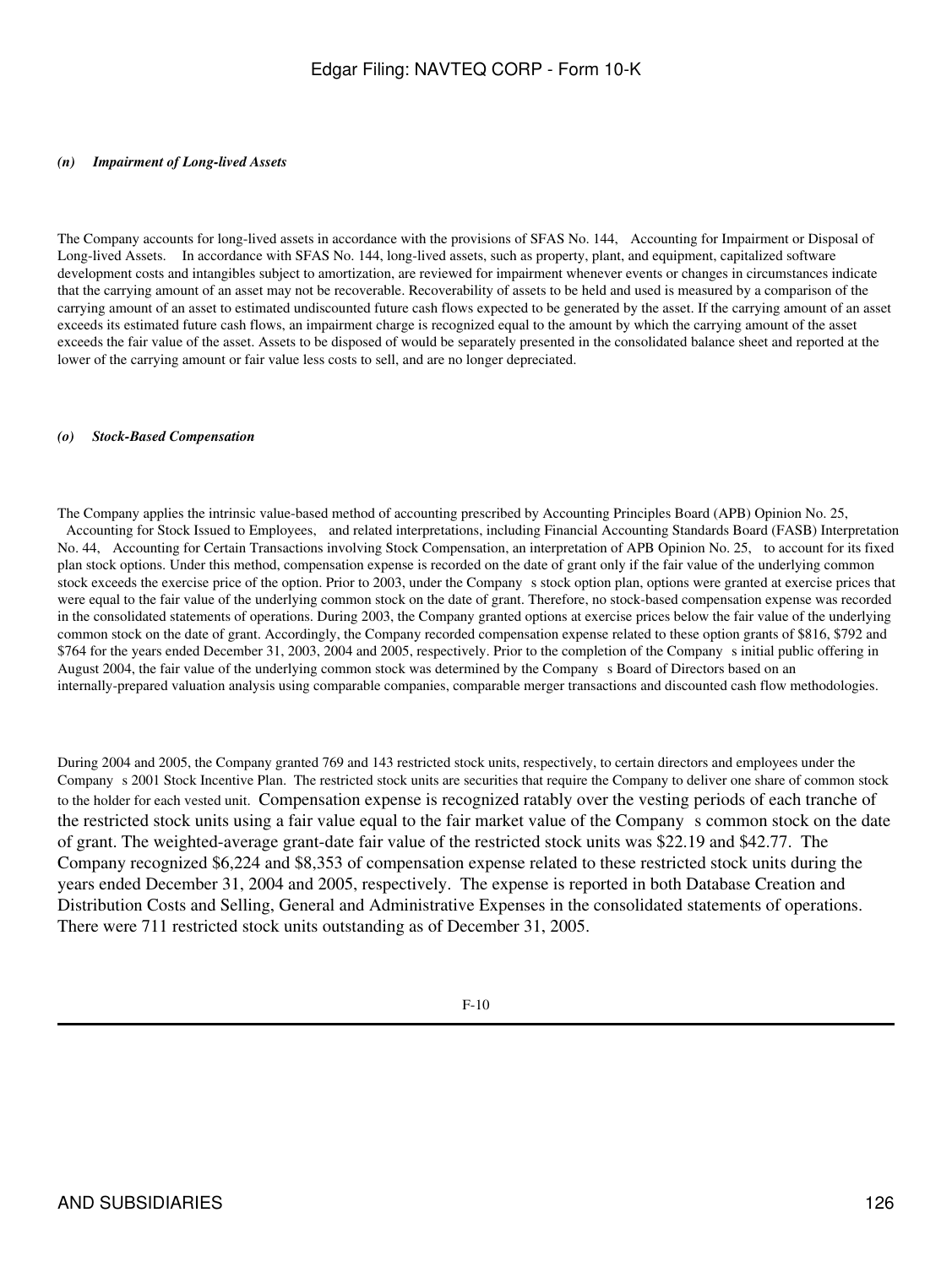SFAS No. 123, Accounting for Stock-Based Compensation established accounting and disclosure requirements using a fair value based method of accounting for stock-based employee compensation plans. As allowed by SFAS No. 123, the Company has elected to continue to apply the intrinsic value-based method of accounting described above and has furnished the pro forma disclosures required by SFAS No. 123, as amended by SFAS No. 148, Accounting for Stock Based Compensation Transition and Disclosure. The compensation expense for stock options included in the pro forma disclosures is recognized ratably over the vesting periods of each tranche of the stock options. The following table illustrates the effect on net income and earnings per share notably the fair value based method had been applied in each period.

|                                                                                                                      | <b>Year Ended December 31</b> |         |           |  |
|----------------------------------------------------------------------------------------------------------------------|-------------------------------|---------|-----------|--|
|                                                                                                                      | 2003                          | 2004    | 2005      |  |
| Net income, as reported<br>Add: Stock-based employee compensation<br>expense included in reported net income, net of | \$<br>235,815                 | 54,066  | 170,830   |  |
| tax<br>Deduct: Total stock-based employee<br>compensation expense determined under fair                              | 506                           | 4,329   | 5,911     |  |
| value based method for all awards, net of tax                                                                        | (2,341)                       | (7,331) | (11, 468) |  |
| Pro forma net income                                                                                                 | \$<br>233,980                 | 51,064  | 165,273   |  |
| Earnings per share of common stock:                                                                                  |                               |         |           |  |
| Basic as reported                                                                                                    | \$<br>2.81                    | 0.62    | 1.90      |  |
| Diluted as reported                                                                                                  | \$<br>2.69                    | 0.59    | 1.81      |  |
| Basic pro forma                                                                                                      | \$<br>2.78                    | 0.59    | 1.83      |  |
| Diluted pro forma                                                                                                    | \$<br>2.67                    | 0.55    | 1.75      |  |

The per share weighted-average fair value of stock options granted during 2003, 2004, and 2005 was \$6.92, \$13.38, and \$23.15, respectively, for options granted with an exercise price that equals the fair value of the underlying common stock on the date of grant. The per share weighted-average fair value of stock options granted in 2003 for options granted with an exercise price less than the fair value of the underlying common stock on the date of grant was \$8.19. The fair value of all options was computed as of the date of grant using the Black-Scholes method with the following weighted-average assumptions: 2003 no dividends, 67% volatility, risk-free interest rate of 3.19%, and expected life of 4.9 years; 2004 no dividends, 67% volatility, risk-free interest rate of 3.41%, and expected life of 4.9 years; 2005 no dividends, 60% volatility, risk-free interest rate of 3.89%, and expected life of 4.9 years.

### *(p) Comprehensive Income (Loss)*

Accumulated other comprehensive loss is related to the Company s foreign currency translation adjustments and unrealized holding losses on available-for-sale marketable securities.

#### *(q) Earnings Per Share*

Basic and diluted earnings per share is computed based on net income, divided by the weighted-average number of shares of common stock and dilutive common stock equivalents outstanding for the period, in accordance with SFAS No. 128, Earnings Per Share.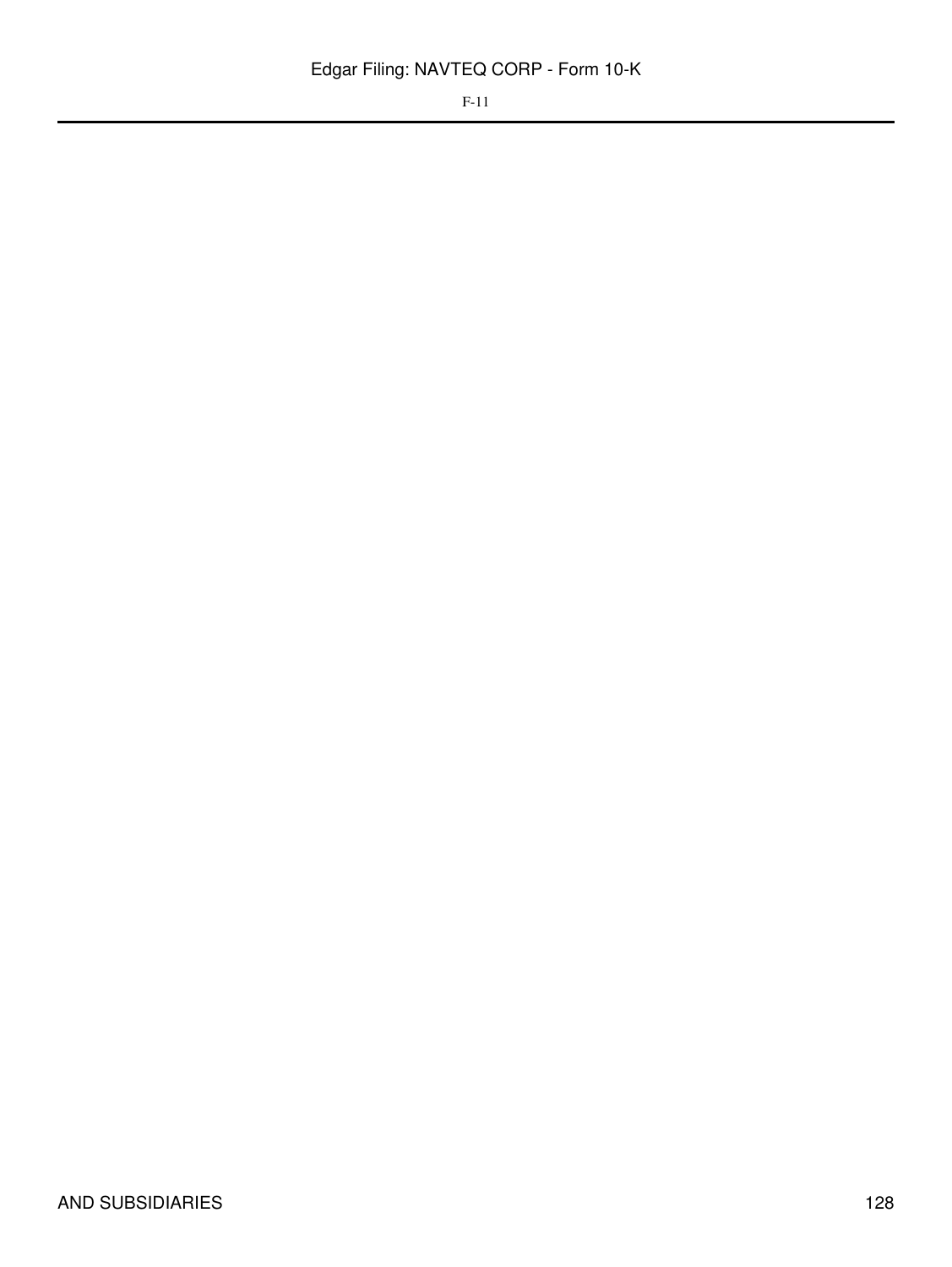The following table sets forth the computation of earnings per share for the years ended December 31,:

|                                                 | 2003          | 2004   | 2005    |
|-------------------------------------------------|---------------|--------|---------|
| Numerator:                                      |               |        |         |
| Net income                                      | \$<br>235,815 | 54,066 | 170,830 |
| Denominator:                                    |               |        |         |
| Denominator for basic earnings per share        |               |        |         |
| weighted-average shares outstanding             | 84,062        | 86,509 | 90,115  |
| Effect of dilutive securities:                  |               |        |         |
| Employee stock options                          | 478           | 4,238  | 3,722   |
| Restricted stock units                          |               | 131    | 361     |
| Warrants                                        | 3,053         | 1,123  |         |
| Denominator for diluted earnings per share      |               |        |         |
| weighted-average shares outstanding and assumed |               |        |         |
| conversions                                     | 87,593        | 92,001 | 94,198  |
| Earnings per share:                             |               |        |         |
| <b>Basic</b>                                    | \$<br>2.81    | 0.62   | 1.90    |
| Diluted                                         | \$<br>2.69    | 0.59   | 1.81    |

Options to purchase 1,073, 4 and 36 shares of common stock were outstanding at December 31, 2003, 2004, and 2005, respectively, but were not included in the computation of diluted earnings per share because the effect would be antidilutive.

### *(r) Reclassifications*

Certain 2003 and 2004 amounts in the consolidated financial statements have been reclassified to conform to the 2005 presentation.

### **(2)Recent Accounting Pronouncements**

In December 2004, the FASB issued SFAS No. 123(R), Share-Based Payment, to be effective for interim or annual periods beginning after June 15, 2005. On April 14, 2005, the Securities and Exchange Commission amended the compliance dates to require SFAS No.123(R) to be effective for fiscal years beginning after June 15, 2005. SFAS No. 123(R) supersedes APB Opinion No. 25 and requires all share-based payments to employees, including grants of employee stock options, to be recognized as an operating expense in the income statement. The cost will be recognized over the requisite service period based on fair values measured on grant dates. The Company will adopt the new standard using the modified prospective transition method, which permits recognition of expense on or after the effective date for the portion of outstanding awards for which the requisite service has not yet been rendered.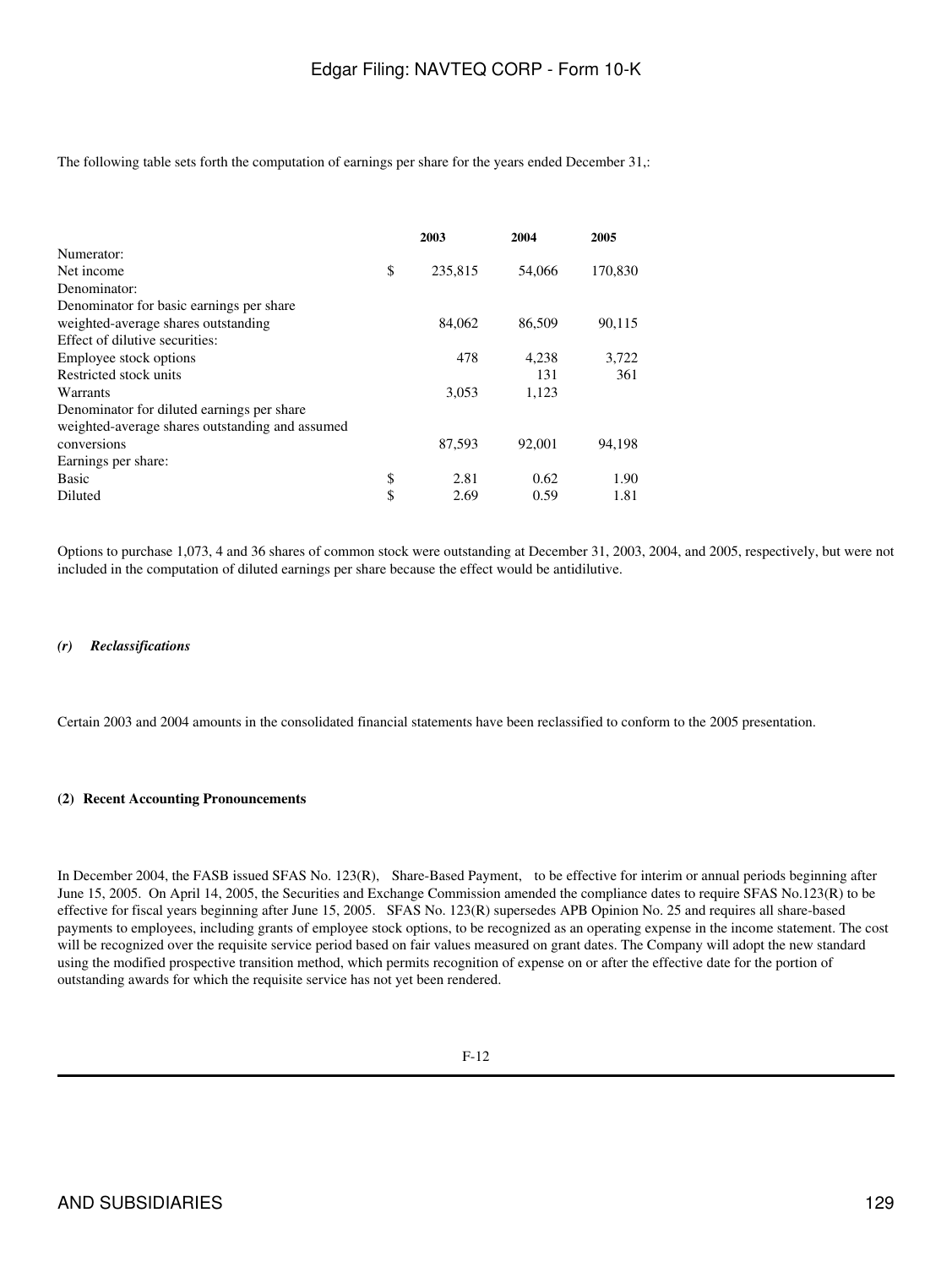### **(3)Marketable Securities**

At December 31, 2004 and 2005, available-for-sale marketable securities consisted of the following:

|                                        | Amortized     | <b>Unrealized</b> | <b>Market</b> |  |
|----------------------------------------|---------------|-------------------|---------------|--|
| 2005                                   | Cost          | Loss              | <b>Value</b>  |  |
| Short-term marketable securities:      |               |                   |               |  |
| Preferred stock                        | \$<br>2,150   |                   | 2,150         |  |
| U.S. Government and agency securities  | 13,500        | (170)             | 13,330        |  |
| Municipal bonds                        | 49,150        |                   | 49,150        |  |
| Corporate bonds and notes              | 19,862        | (193)             | 19.669        |  |
| Total short-term marketable securities | 84,662        | (363)             | 84,299        |  |
| Long-term marketable securities:       |               |                   |               |  |
| Corporate bonds and notes              | 20,433        | (227)             | 20,206        |  |
| U.S. Government and agency securities  | 29,465        | (242)             | 29,223        |  |
| Total long-term marketable securities  | 49.898        | (469)             | 49.429        |  |
|                                        | \$<br>134,560 | (832)             | 133,728       |  |

|                                        | <b>Amortized</b> | <b>Unrealized</b> | <b>Market</b> |
|----------------------------------------|------------------|-------------------|---------------|
| 2004                                   | Cost             | Loss              | <b>Value</b>  |
| Short-term marketable securities:      |                  |                   |               |
| Commercial paper                       | \$<br>2.000      |                   | 2.000         |
| Preferred stock                        | 4.000            |                   | 4.000         |
| Municipal bonds                        | 39,650           |                   | 39,650        |
| Total short-term marketable securities | 45,650           |                   | 45,650        |
| Long-term marketable securities:       |                  |                   |               |
| Corporate bonds and notes              | 13.939           | (101)             | 13,838        |
| U.S. Government and agency securities  | 13.500           | (58)              | 13,442        |
| Total long-term marketable securities  | 27,439           | (159)             | 27,280        |
|                                        | \$<br>73,089     | (159)             | 72.930        |

The Company s marketable securities consist of marketable securities of high credit quality and have contractual maturities of up to 39 years.

Other-than-temporary impairments are recognized if the market value of the investment is below its cost basis for an extended period of time or the issuer has experienced significant financial declines or difficulties in raising capital to continue operations. There were no other-than-temporary impairments for the years ended December 31, 2004 and 2005. As of December 31, 2004, all of the marketable securities that had an unrealized loss had a loss for less than twelve months. As of December 31, 2005, \$515 of the unrealized loss was related to marketable securities that had a loss for less than twelve months. The remaining \$317 of the unrealized loss was related to marketable securities that had a loss for greater than twelve months.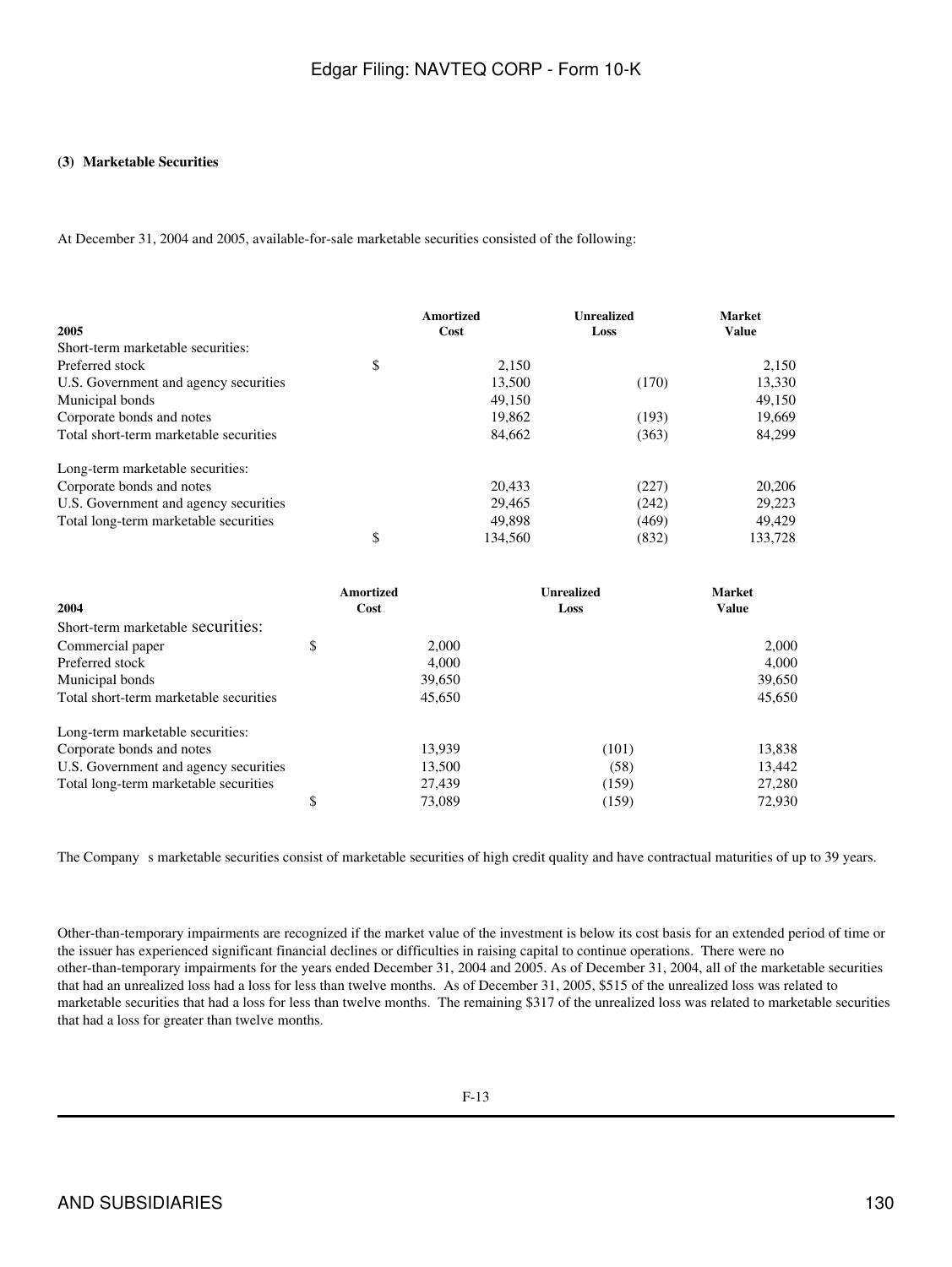#### **(4) Property and Equipment**

The components of the Company s property and equipment as of December 31, 2004 and 2005 are as follows:

|                                                | 2004     | 2005      |
|------------------------------------------------|----------|-----------|
| Computers and equipment                        | 25,798   | 31,057    |
| Furniture and fixtures                         | 3,273    | 3,775     |
| Purchased software                             | 9.661    | 12,397    |
| Leasehold improvements                         | 5.003    | 5,461     |
|                                                | 43.735   | 52,690    |
| Less accumulated depreciation and amortization | (25,515) | (31, 862) |
|                                                | 18.220   | 20,828    |

#### **(5) Deferred Revenue**

During the first quarter of 2004, the Company entered into a five-year license agreement to provide map database information to a customer. Under the license agreement, the customer paid \$30,000 during the second quarter of 2004 related to license fees for the first three years of the agreement. The customer can use up to \$10,000 of the credits in each of 2004, 2005 and 2006. As of December 31, 2004, \$10,000 remained in the balance of short-term deferred revenue and \$10,000 remained in the balance of long-term deferred revenue related to this agreement. As of December 31, 2005, \$10,000 remained in the balance of short-term deferred revenue related to this agreement. In addition, the customer has an obligation to the Company of \$20,000 payable on January 15, 2007 related to license fees in 2007 and 2008, which has not been reflected in the accompanying consolidated balance sheets.

### **(6)Line of Credit**

On November 30, 2005, the Company extended and increased, through its operating subsidiary for North America, its revolving line of credit that is now scheduled to mature on December 1, 2006. Pursuant to the terms of the line of credit, the Company may borrow up to \$50,000 at an interest rate of either U.S. LIBOR plus 0.5% or the greater of the prime rate or the Federal funds rate plus 0.5%. The Company is required to pay to the bank a quarterly facility fee of 7.5 basis points per annum on the average daily unused commitment. The Company has guaranteed its operating subsidiarys obligations under this facility. As of December 31, 2005, there were no outstanding borrowings against this line of credit.

#### **(7)Income Taxes**

The domestic and foreign components of pre-tax income for the years ended December 31, 2003, 2004, and 2005 are as follows:

|          | 2003   | 2004   | 2005    |
|----------|--------|--------|---------|
| Domestic | 9.915  | 2,716  | 32,939  |
| Foreign  | 60.386 | 91,112 | 106,052 |

### AND SUBSIDIARIES 131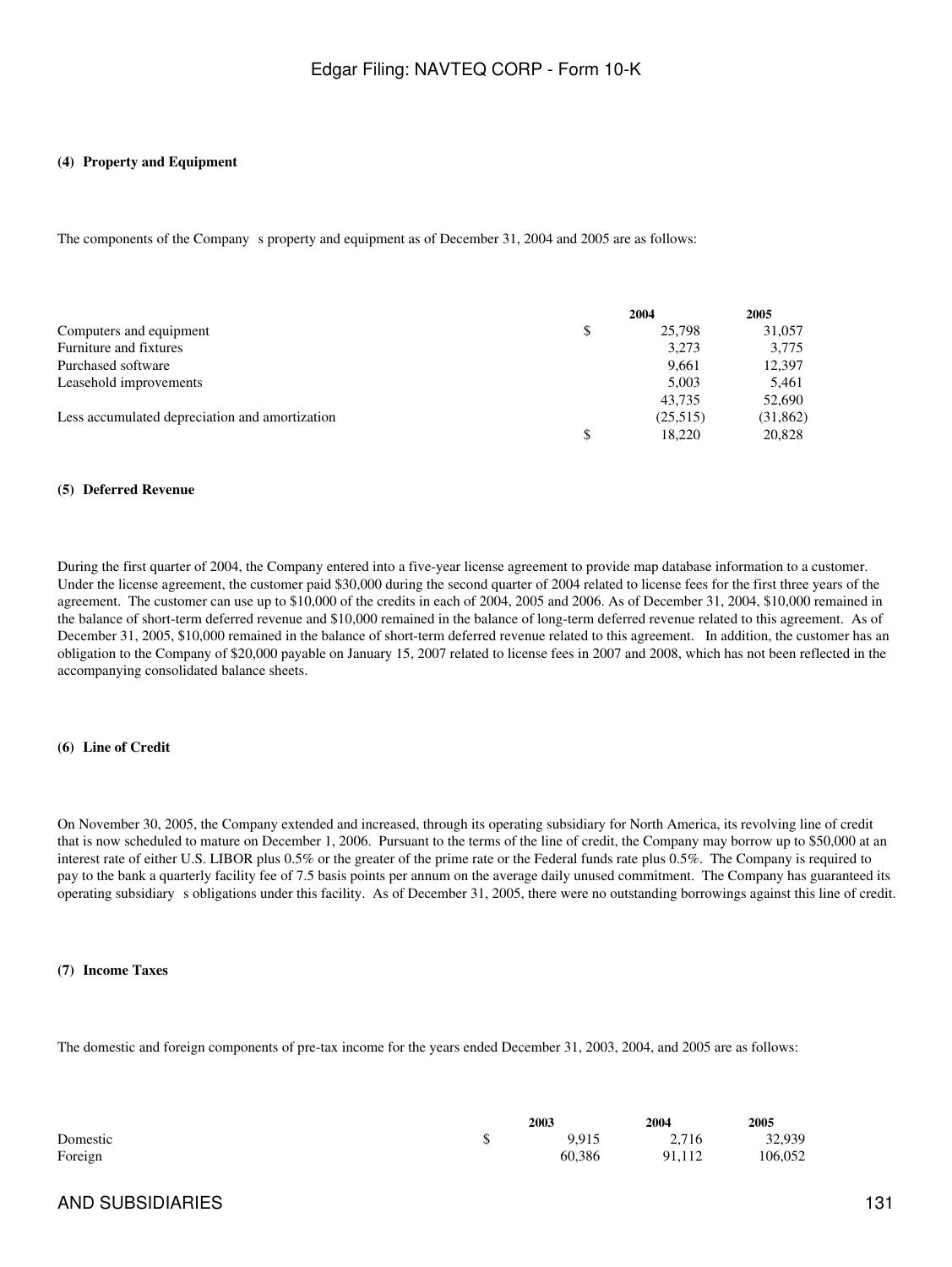| Edgar Filing: NAVTEQ CORP - Form 10-K |        |        |        |         |  |  |  |
|---------------------------------------|--------|--------|--------|---------|--|--|--|
| Income before income taxes            | S      | 70.301 | 93.828 | 138.991 |  |  |  |
|                                       | $F-14$ |        |        |         |  |  |  |
|                                       |        |        |        |         |  |  |  |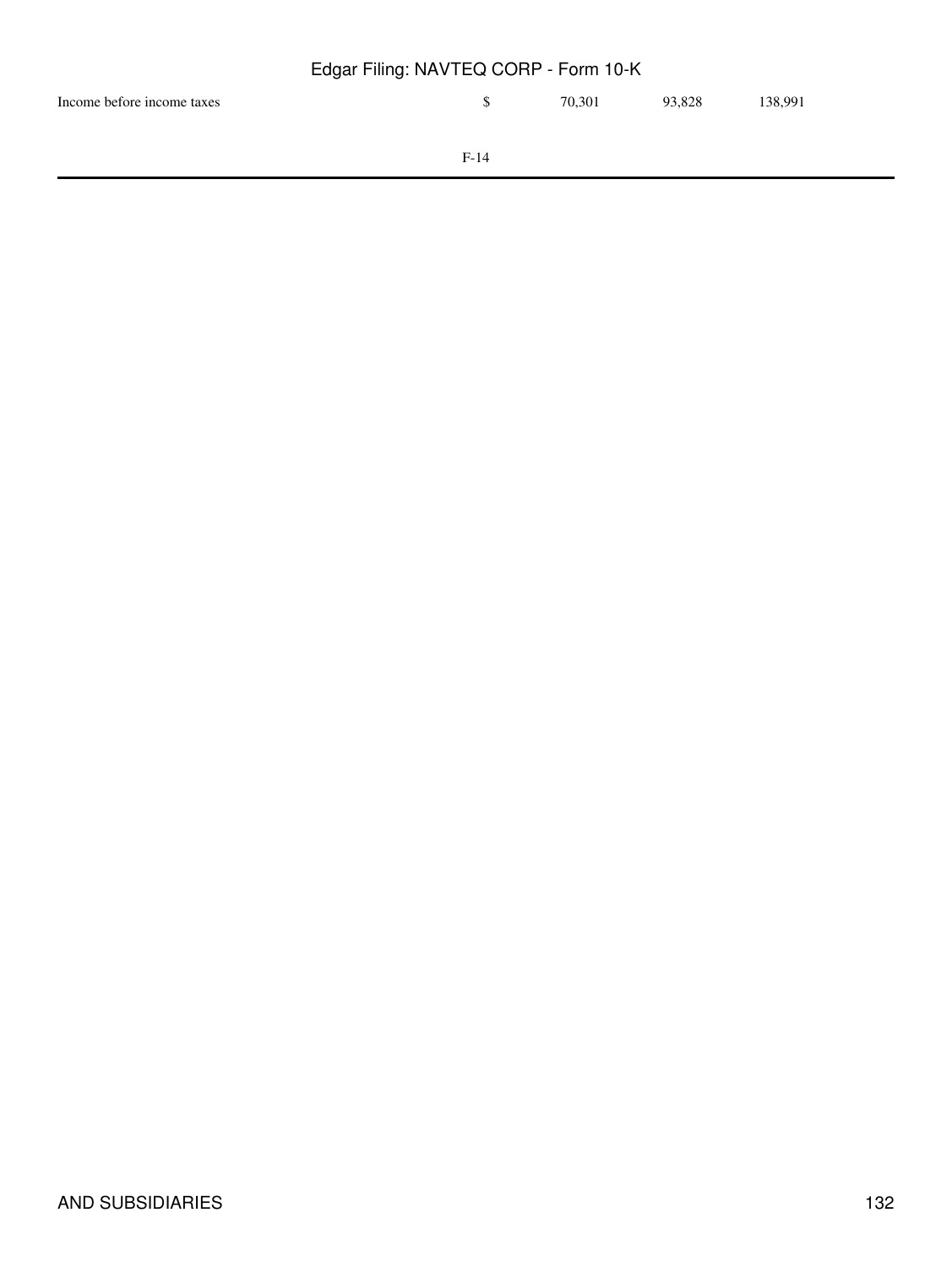The current and deferred components of income tax expense (benefit) for the years ended December 31, 2003, 2004, and 2005 are as follows:

|                              | 2003             | 2004   | 2005      |
|------------------------------|------------------|--------|-----------|
| Current:                     |                  |        |           |
| Federal                      | \$               | 123    |           |
| <b>State</b>                 | 15               | 89     | 21        |
| Foreign                      | 3,223            | 1,877  | 1,871     |
| Total current                | 3,238            | 2,089  | 1,892     |
| Deferred:                    |                  |        |           |
| Federal                      | (73,089)         | (692)  | (63,699)  |
| <b>State</b>                 | (8,513)          | (147)  | (6,455)   |
| Foreign                      | (87,150)         | 38,512 | 36,423    |
| Total deferred               | (168, 752)       | 37,673 | (33,731)  |
| Income tax expense (benefit) | \$<br>(165, 514) | 39,762 | (31, 839) |

Total income tax expense (benefit) differed from the amount computed by applying the U.S. Federal statutory tax rates of 34%, 35%, and 35% to the income before income taxes for the years ended December 31, 2003, 2004, and 2005, respectively, due to the following:

|                                                                     | 2003             | 2004   | 2005      |
|---------------------------------------------------------------------|------------------|--------|-----------|
| Tax expense at U.S. Federal statutory rate                          | \$<br>23,903     | 32,839 | 48,647    |
| State tax expense, net of Federal tax effect                        | 331              | 78     | 1,053     |
| Foreign withholding tax, net of Federal tax effect                  | 1,288            | 444    |           |
| Deferred compensation                                               |                  |        | 3.347     |
| Impact of foreign rates and other permanent items                   | (7,573)          | 2,148  | (2,971)   |
| Impact of adjustments to deferred taxes due to changes in statutory |                  |        |           |
| tax rates                                                           |                  | 3.824  | 720       |
| Decrease in valuation allowance                                     | (183, 463)       | (24)   | (83,290)  |
| Other                                                               |                  | 453    | 655       |
| Income tax expense (benefit)                                        | \$<br>(165, 514) | 39.762 | (31, 839) |

$$
F-15
$$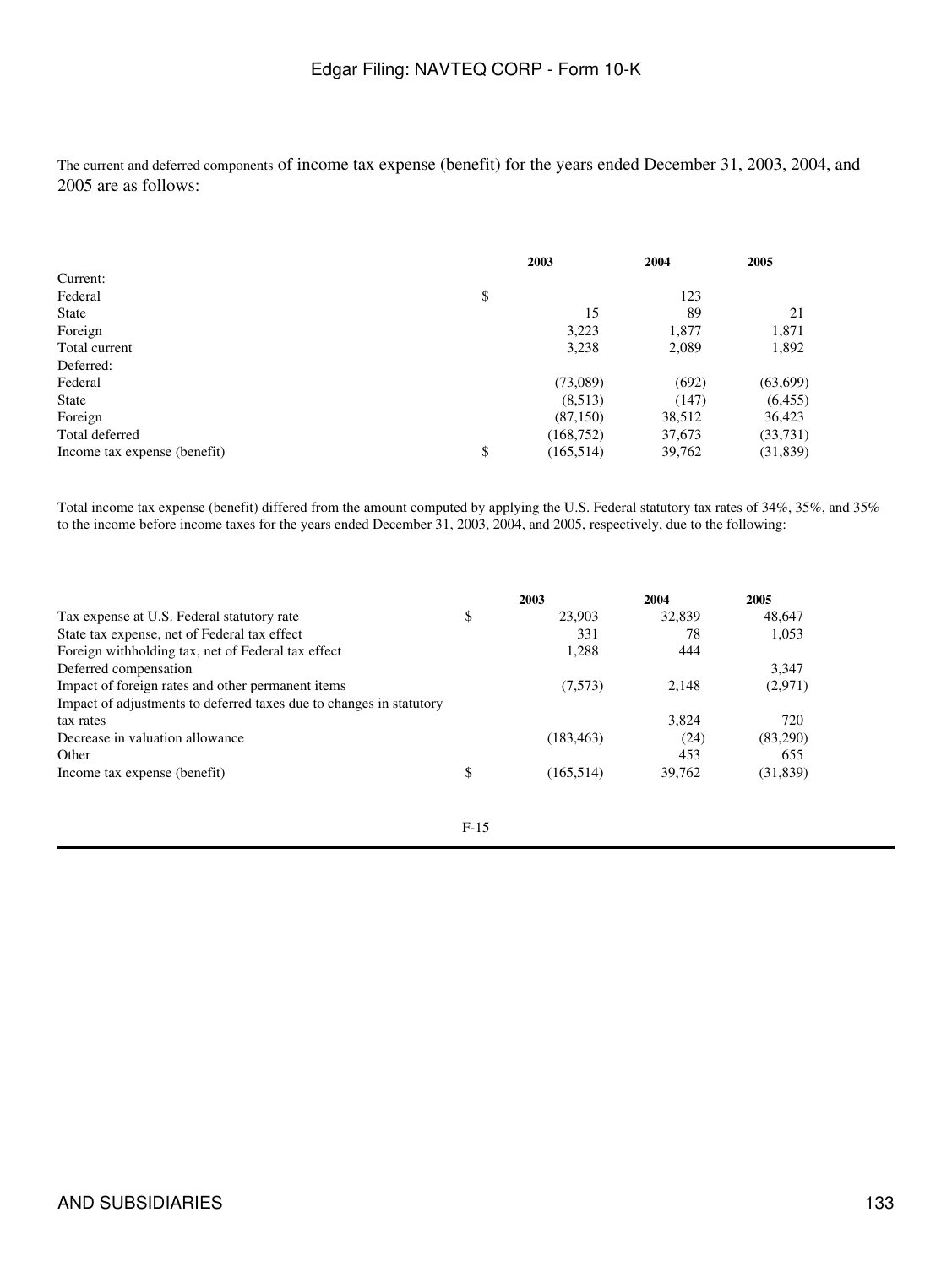Deferred tax assets and liabilities as of December 31, 2004 and 2005 are summarized as follows:

|                                               | 2004          | 2005     |  |
|-----------------------------------------------|---------------|----------|--|
| Deferred tax assets:                          |               |          |  |
| Current:                                      |               |          |  |
| Net operating loss carryforwards              | \$<br>42,304  | 22,381   |  |
| Deferred revenue                              | 6,755         | 9,266    |  |
| Interest not currently deductible             |               | 5,991    |  |
| Other deductible temporary differences        | 1,773         | 5,357    |  |
| Total current deferred tax assets             | 50,832        | 42,995   |  |
| Non-current:                                  |               |          |  |
| Research and development credit carryforwards | 6,456         | 6,373    |  |
| Interest not currently deductible             | 78,784        | 72,311   |  |
| Net operating loss carryforwards              | 83.562        | 91,093   |  |
| Deferred revenue                              | 5,147         | 1,141    |  |
| Other deductible temporary differences        | 8,501         | 9,904    |  |
| Total non-current deferred tax assets         | 182,450       | 180,822  |  |
| Gross deferred tax assets                     | 233,282       | 223,817  |  |
| Less valuation allowance                      | (86, 478)     | (2,728)  |  |
| Net deferred tax assets                       | 146,804       | 221,089  |  |
| Deferred tax liabilities:                     |               |          |  |
| Current:                                      |               |          |  |
| Other deductible temporary differences        | (136)         | (182)    |  |
| Total current deferred tax liabilities        | (136)         | (182)    |  |
| Non-current:                                  |               |          |  |
| Acquired intangible assets                    |               | (5, 194) |  |
| Capitalized software development costs, net   | (3,903)       | (3,865)  |  |
| Total non-current deferred tax liabilities    | (3,903)       | (9,059)  |  |
| Gross deferred tax liabilities                | (4,039)       | (9,241)  |  |
| Deferred income taxes                         | \$<br>142,765 | 211,848  |  |

During 2005, the deferred tax asset valuation allowance decreased \$83,750. During 2004 and 2005, the Company recorded \$1,547 and \$40,936, respectively, of deferred tax assets related to the tax benefit on non-qualified stock options, resulting in a corresponding increase in additional paid-in capital. The Companys foreign operations currently have no undistributed earnings for which a tax liability would be provided in accordance with APB Opinion No. 23, Accounting for Income Taxes Special Areas.

In assessing the realizability of deferred tax assets, management considers whether it is more likely than not that some portion or all of the deferred tax assets will not be realized. The ultimate realization of deferred tax assets is dependent upon the generation of future taxable income during the periods in which those temporary differences become deductible. Management considers the scheduled reversal of deferred tax liabilities, projected future taxable income, and tax planning strategies in making this assessment.

Prior to 2003, the Company had provided a valuation allowance for the entire balance of deferred tax assets due to the uncertainty of generating future taxable income that would allow for the realization of such deferred tax assets. During 2003, the Company made the determination that it is more likely than not that it would be able to realize the benefits of the deferred tax assets related to net operating loss carryforwards and other temporary items in Europe and North America. In reaching the determination, the Company considered both positive and negative evidence. Positive evidence included the Company s strong recent revenue growth and operating performance, expectations regarding the generation of future taxable income, the length of available carryforward periods, the Companys market position and the expected growth of the market. Negative evidence included the Companys history of operating losses through 2001 and the likelihood of increased competition and loss of a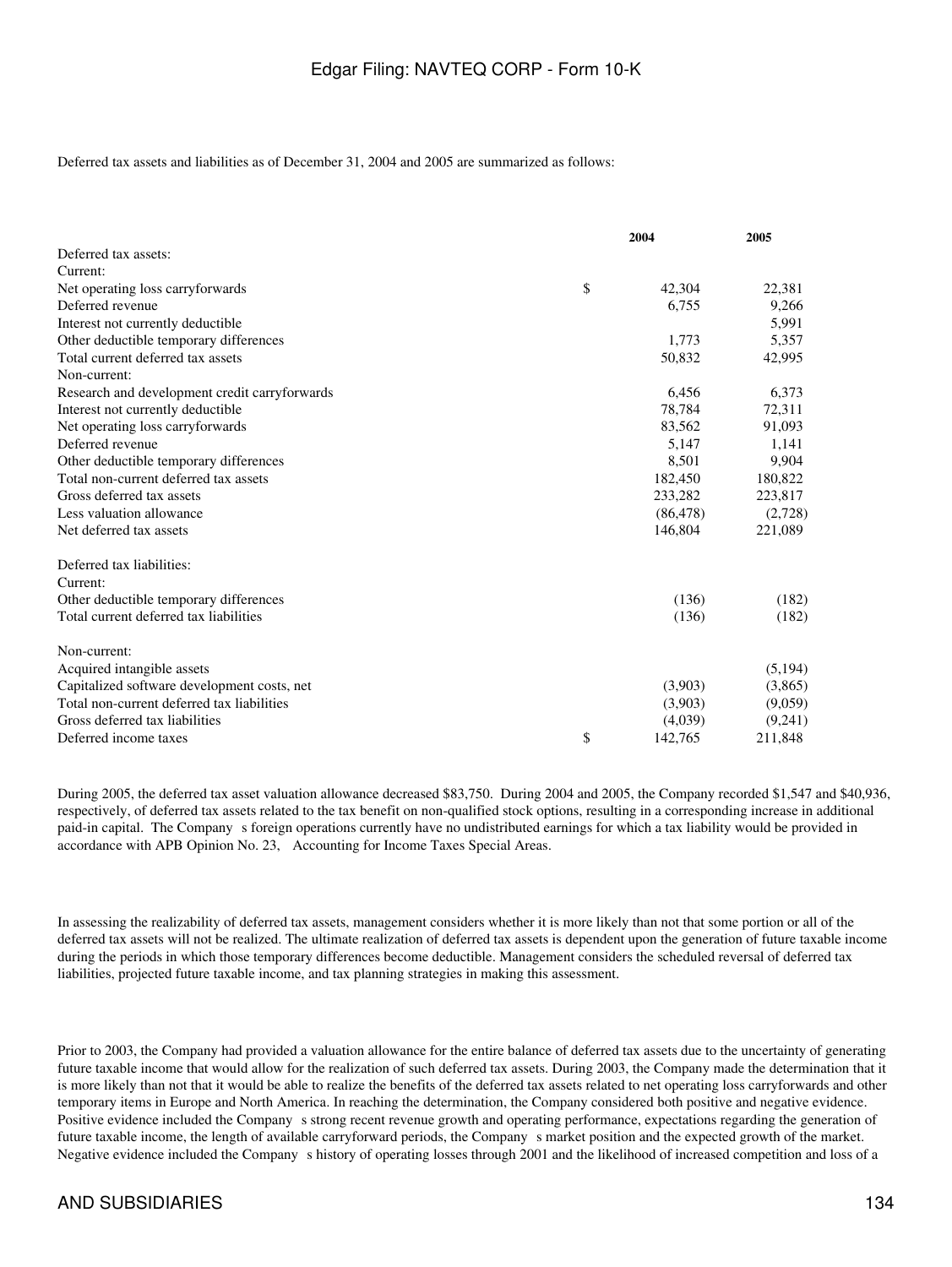significant customer. From that analysis, the Company determined that sufficient evidence existed to conclude that it was more likely than not that the benefits of certain of the deferred tax assets will be realized. Accordingly, the Company reversed the related valuation allowance resulting in the recognition of a deferred income tax benefit of \$168,752.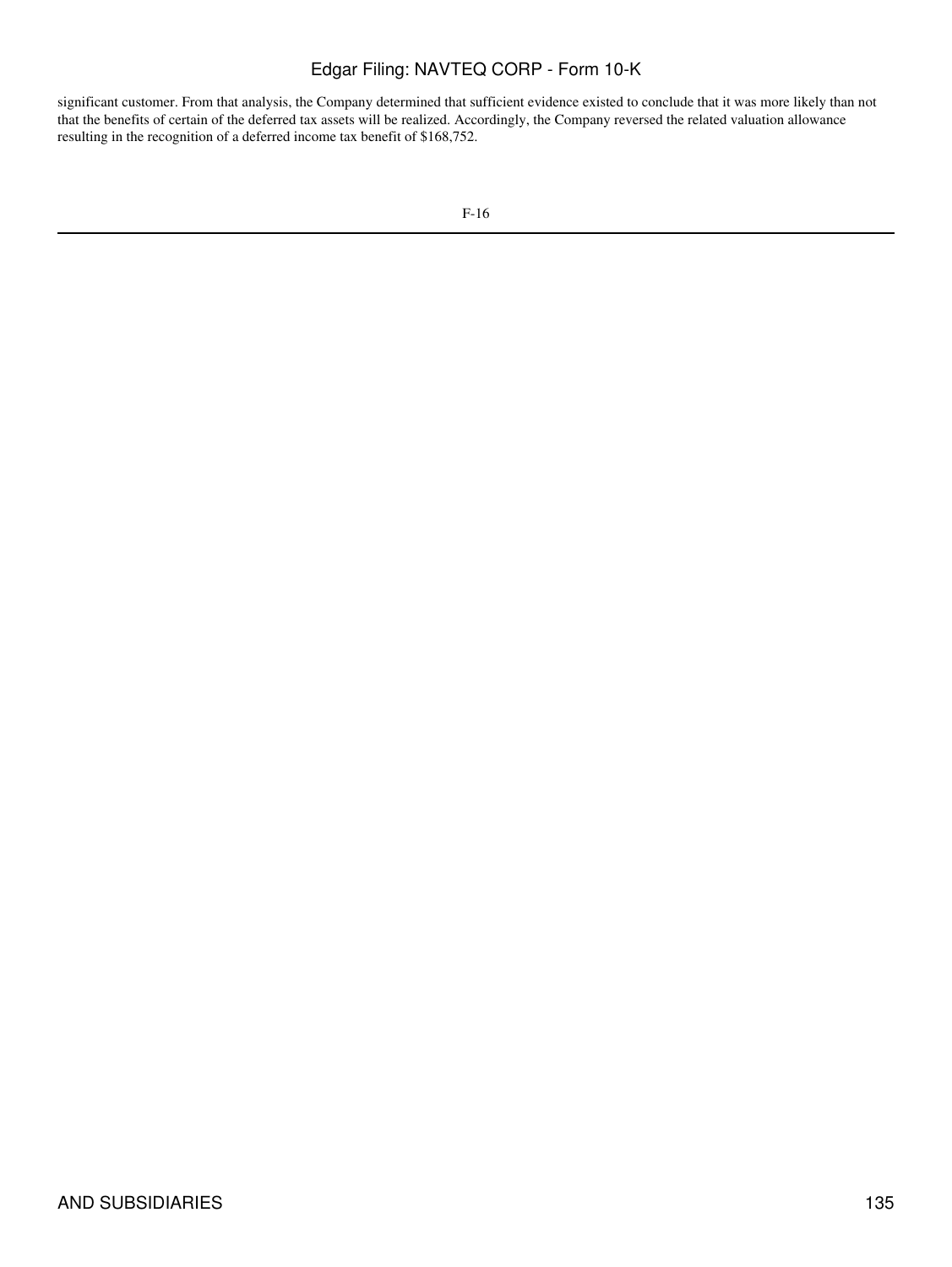As of December 31, 2005, the Company had U.S. interest expense carryforwards for both Federal and state income tax purposes of approximately \$205,328. As of December 31, 2003, the Company had fully reserved for the tax benefits related to the interest expense carryforwards as management believed it was more likely than not that the benefits would not be realized. At such time, the Company believed it was more likely than not that the Company would not realize the benefit associated with the interest expense carryforwards due to (1) restrictions placed on the deductibility of the interest as a result of Philips controlling interest in the Company and (2) uncertainty about the Companys ability to generate sufficient incremental future taxable income in the United States to offset the additional interest expense deductions. During the third quarter of 2004, Philips relinquished its controlling interest in the Company following the initial public offering. As a result, the Company is now allowed to deduct the deferred interest expense in tandem with the net operating loss carryforwards. Following the initial public offering, the Company reevaluated whether it is more likely than not that the tax benefits associated with the U.S. net operating loss carryforwards together with the interest expense carryforwards will be realized. Based on that evaluation, the Company concluded that the recorded valuation allowance for deferred tax assets reflected the amount that management believes is more likely than not to expire before realization and, accordingly, that no adjustment to the balance of the related valuation allowance was required.

During the third quarter of 2005, the Company made the determination that it is more likely than not that it would be able to realize the benefits of the deferred tax assets related to the aforementioned net operating loss carryforwards and deferred interest credits in the United States. In reaching the determination, the Company considered both positive and negative evidence. Positive evidence included the Companys strong recent revenue growth and operating performance, expectations regarding the generation of future taxable income, the length of available carryforward periods, the Company s market position and the expected growth of the market. Negative evidence included the Company s history of operating losses through 2001 and the likelihood of increased competition and loss of a significant customer. From that analysis, the Company determined that sufficient evidence existed to conclude that it was more likely than not that the benefits of certain of the deferred tax assets will be realized. Accordingly, the Company reversed the related valuation allowance and recorded an income tax benefit of \$83,270. As of December 31, 2005, the Company had a valuation allowance for deferred tax assets of \$2,728 related to Canadian net operating loss carryforwards and research and experimental tax credits.

As of December 31, 2005, the Company had net operating loss carryforwards for U.S. Federal and state income tax purposes of approximately \$259,923 and \$104,222, respectively. The difference between the U.S. Federal loss carryforwards and the state loss carryforwards results primarily from a 50% limitation on California loss carryforwards, capitalized research and development costs for California tax purposes, and a five-year limit on California net operating loss carryforwards. As of December 31, 2005, the Company also had net operating loss carryforwards in Europe of approximately \$55,372 with no expiration date and in Canada of approximately \$1,911 with generally a seven-year carryforward period.

The Company also has available tax credit carryforwards of approximately \$4,444 and \$1,929 for U.S. Federal and state tax purposes, respectively.

If not utilized, Federal and state net operating loss carryforwards expire through 2025 and Federal tax credit carryforwards expire through 2022, as follows:

| <b>Year of expiration</b> | <b>Federal net</b><br>operating loss<br>carryforwards | <b>State net</b><br>operating loss<br>carryforwards | <b>Federal tax</b><br>credit<br>carryforwards |
|---------------------------|-------------------------------------------------------|-----------------------------------------------------|-----------------------------------------------|
| 2006                      | \$                                                    | 1,916                                               | 75                                            |
| 2007                      |                                                       | 817                                                 | 152                                           |
| 2008                      | 4,039                                                 | 490                                                 | 114                                           |
| 2009                      | 5.715                                                 | 421                                                 | 28                                            |
| 2010                      | 25,772                                                | 5,069                                               | 102                                           |
| Thereafter through 2025   | 224,397                                               | 95,509                                              | 3,973                                         |
|                           | \$<br>259,923                                         | 104.222                                             | 4.444                                         |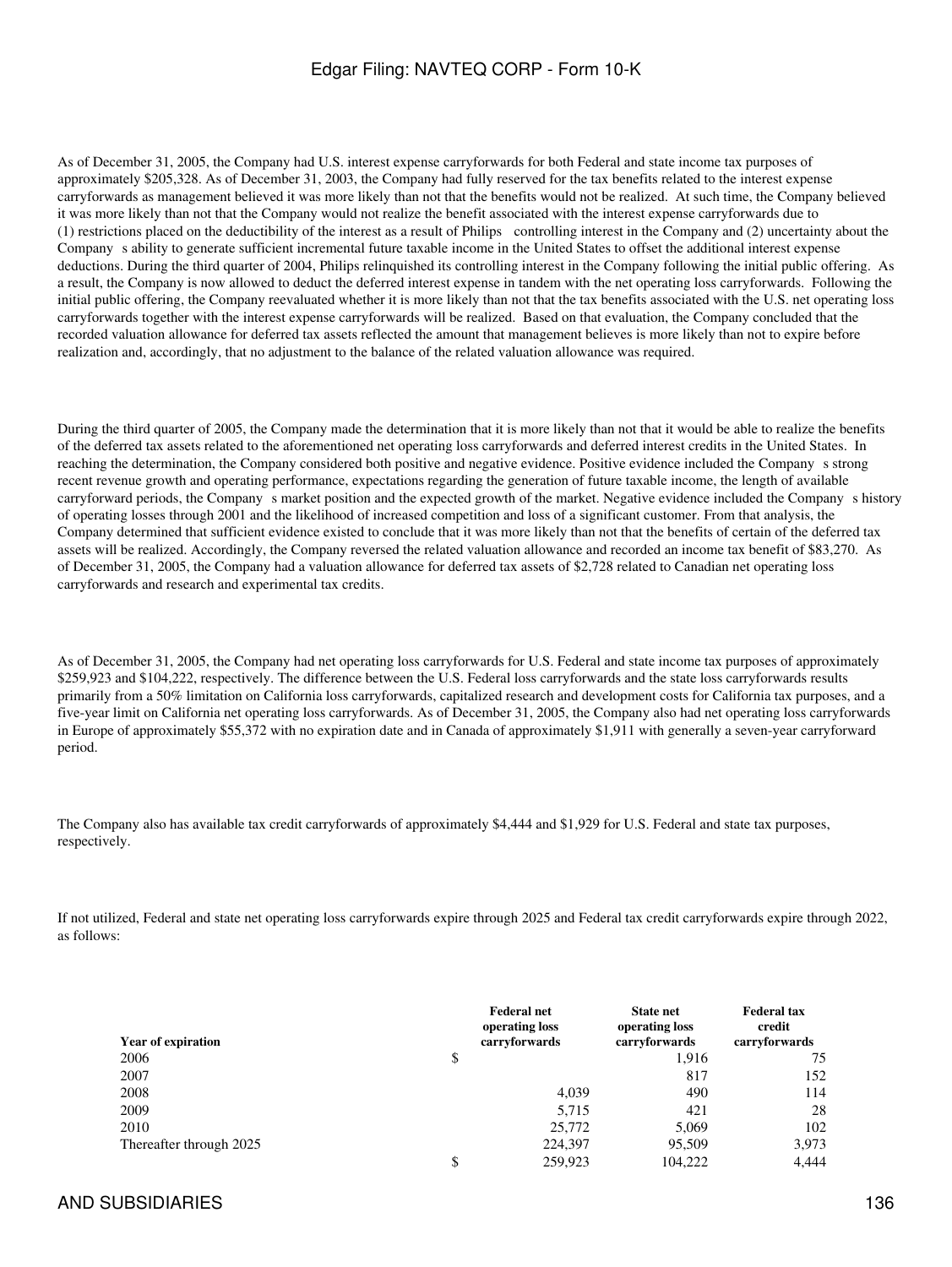There is no expiration date for state tax credit carryforwards and U.S. Federal interest expense carryforwards.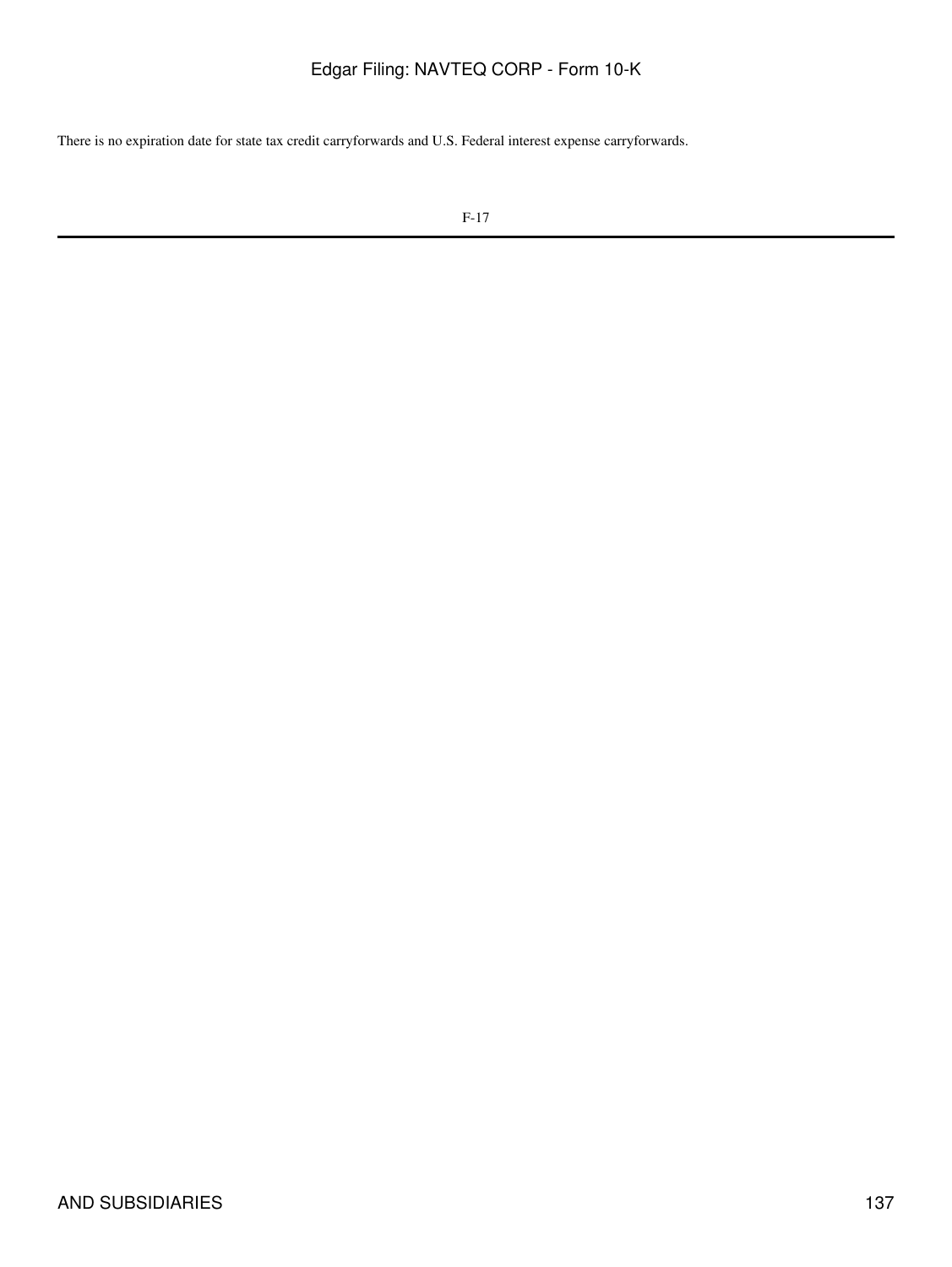#### **(8) Stockholders Equity**

In connection with a registration rights agreement between Philips Consumer Electronic Services B.V. (Philips B.V.) and the Company, Philips B.V. exercised its first demand registration right on April 16, 2004. Pursuant to this request, the Company filed a Registration Statement on Form S-1 (Reg. No. 333-114637) on April 20, 2004 with the Securities and Exchange Commission to register the Companys common stock in an initial public offering, which became effective on August 5, 2004. The Companys initial public offering was completed on August 11, 2004. At closing, the Companys selling stockholders, Philips B.V. and NavPart I B.V., received all of the proceeds from the sale of shares in the offering. As of December 31, 2004, Philips B.V. owned 30,521 shares of common stock, or approximately 34.8%, of the Company. Philips B.V. had certain call rights with respect to 2,580 shares owned by NavPart II B.V (NavPart II), a wholly-owned subsidiary of NavPart I B.V (NavPart I). Philips B.V. delivered an exercise notice to NavPart I in August 2004 with respect to the aforementioned shares owned by NavPart II. The transfer of these shares was completed in March 2005. Philips B.V. s ownership, after the transfer of these shares, was 33,101 shares of the Company s common stock, or approximately 37.7% of the shares outstanding. Philips B.V. exercised its second demand registration right on March 11, 2005. Pursuant to this request, the Company filed a Registration Statement on Form S-3 (Reg. No. 333-123628) on March 28, 2005 with the Securities and Exchange Commission to register the Companys common stock held by Philips in a secondary public offering, which was consummated on May 10, 2005. The Company s selling stockholder, Philips B.V., received all of the proceeds from the sale of shares in the offering. In the offering, Philips B.V. sold 33,101 shares of common stock, which represented its entire remaining interest in the Company.

In April 2004, the Company declared a special cash dividend to common stockholders of record as of April 19, 2004 in the amount of \$47,159, which was paid on June 18, 2004.

On April 27, 2004, the Company s board of directors and stockholders approved a reverse split of the Company s common stock. The ratio for the reverse split was 1-for-14, as determined by the Company s board of directors. The Company amended its amended and restated certificate of incorporation on August 5, 2004 to effect this reverse split and to change the number of authorized shares of common stock to 400,000. All previously reported share amounts have been retroactively adjusted to give effect to the reverse split.

On April 28, 2004, Philips B.V. exercised its warrants to acquire 3,384 shares of the Companys common stock at a purchase price of \$0.14 per share. The Company received \$474 in proceeds related to the exercise of the warrants. The shares issued upon exercise of the warrants were not included in Philips outstanding common stock for purposes of the special cash dividend paid to the Company s stockholders on June 18, 2004.

*Preferred Stock Conversion and Related Litigation with Philips*

In March 2001, the Company entered into a stock purchase agreement with Philips B.V. pursuant to which Philips B.V. acquired 172 shares of the Company s Series A cumulative convertible preferred stock in exchange for promissory notes payable by the Company having an aggregate value of \$17,000 and \$7,100 in cash, and 3,043 shares of the Companys Series B cumulative convertible preferred stock in exchange for promissory notes payable by the Company having an aggregate value of \$426,000. Philips also agreed to purchase Series A shares in addition to the 172 shares, up to an aggregate of \$50,000 of Series A preferred shares as requested by the Company in accordance with the procedures set forth in the stock purchase agreement. After entering into the stock purchase agreement, Philips B.V. acquired an additional 114 shares of the Companys Series A cumulative convertible preferred stock for an aggregate purchase price of \$16,000 under the stand-by equity line. The terms of the Series A and Series B cumulative convertible preferred stock provided that these shares were to automatically convert into shares of common stock upon the earliest to occur of (i) the closing of a qualifying initial public offering of the Companys securities, (ii) the closing of a qualifying change of control transaction, or (iii) October 1, 2002. The conversion was to be made into the number of shares of common stock determined by dividing the liquidation preference, plus all cumulative but unpaid dividends per share, by the applicable per share conversion price. The terms of the stock purchase agreement were negotiated by a special committee of the Companys board of directors, which consisted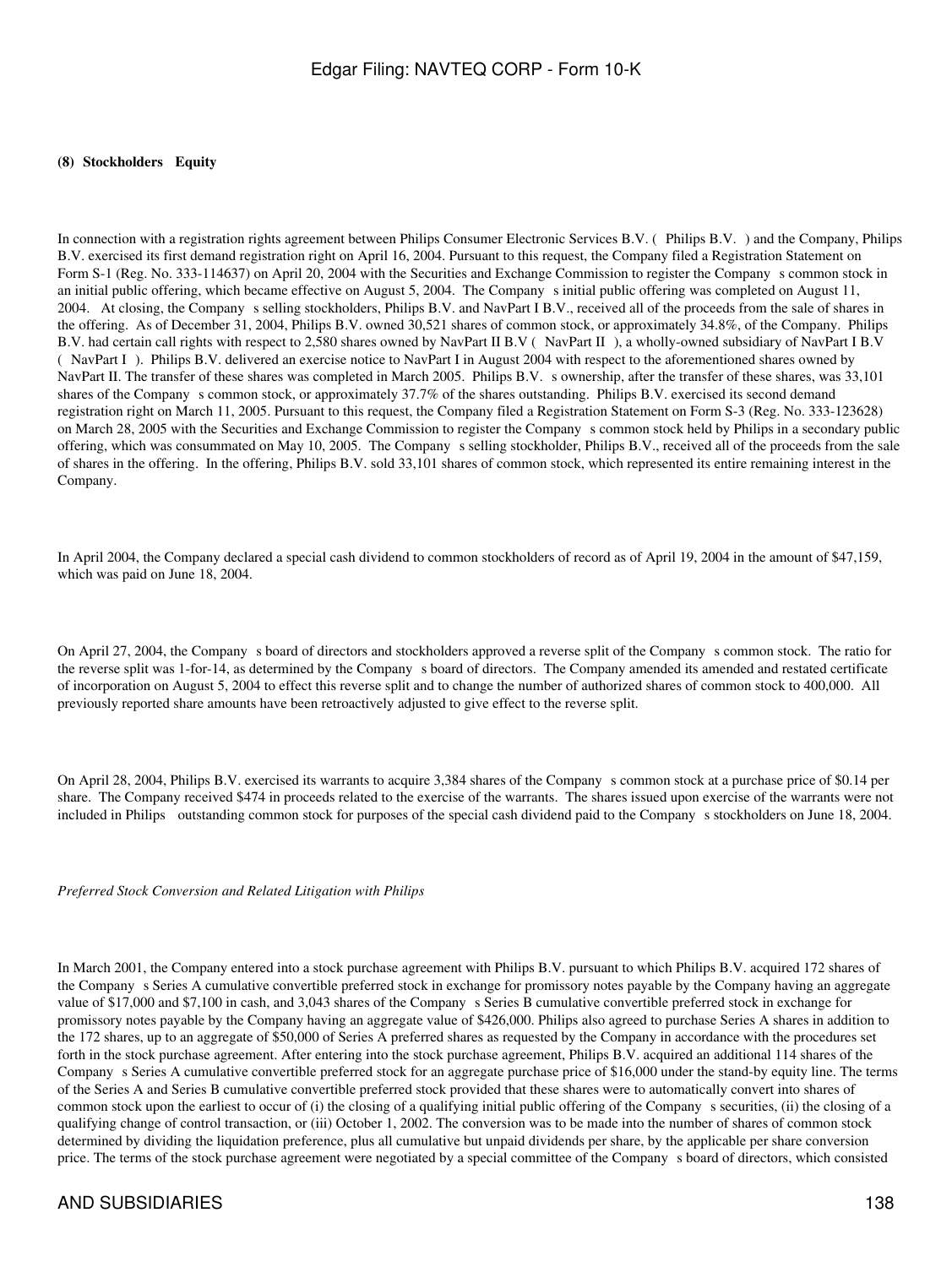of board members who were not employees of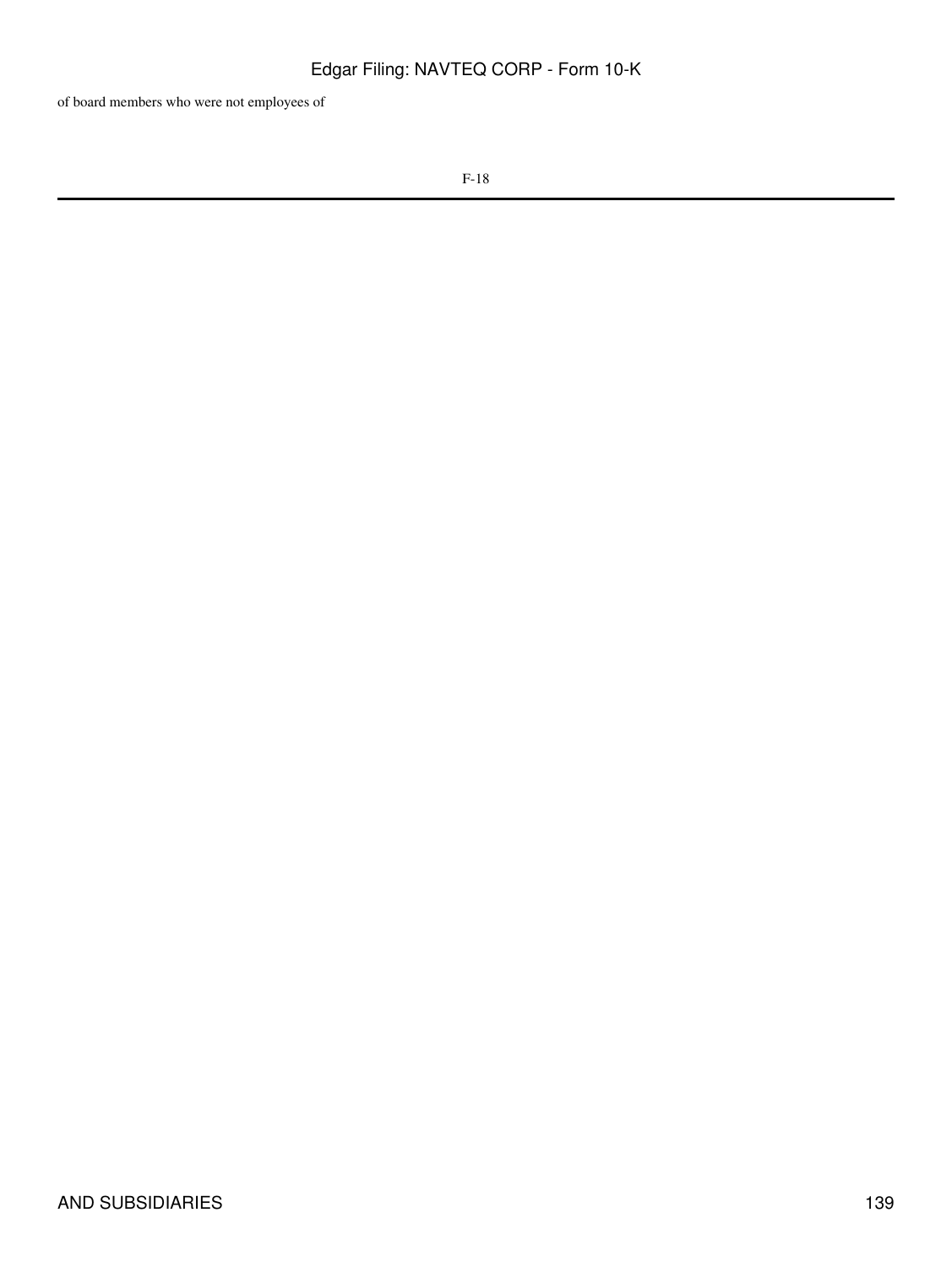Philips. The Company believes that the terms were comparable to those that could have been obtained from an unaffiliated third party.

On September 20, 2002, Philips B.V. filed a complaint against the Company in the Chancery Court of the State of Delaware in and for New Castle County. The complaint alleged that the Company did not intend to comply with the Companys obligations under the certificates of designations for the Series A and Series B cumulative convertible preferred stock to convert this preferred stock into common stock pursuant to the terms of the preferred stock. A special committee of the Companys board of directors was formed to address the Companys defense to the complaint. On December 19, 2002, the special committee determined that the applicable per share conversion price of the Companys common stock as of October 1, 2002 was \$12.04 per share. Based on this determination, all of the Series A and Series B cumulative convertible preferred stock automatically converted pursuant to their terms as of October 1, 2002 into 55,477 shares of the Company s common stock. Upon conversion, the aggregate liquidation preferences of Series A and Series B cumulative convertible preferred stock were \$58,242 (including \$18,182 of dividends in arrears) and \$609,699 (including \$183,699 of dividends in arrears), respectively.

Following unsuccessful settlement negotiations, in August 2003 Philips B.V. filed an amended and restated complaint against the Company and additionally named as defendants Mr. van Ommeren, one of the Company s directors, and T. Russell Shields, a former director, each of whom was a member of the special committee. Among other claims, the amended and restated complaint disputed the \$12.04 per share conversion price of the preferred stock as of October 1, 2002, as determined by Mr. Shields and van Ommeren as the disinterested members of the board. Following further settlement negotiations, in December 2003, Philips B.V. accepted the per share conversion price of \$12.04 per share as of October 1, 2002 and, in March 2004, the litigation was dismissed.

*Deferred Compensation Expense*

During 2003, the Company granted stock options to its employees where the exercise price was less than the fair value of the Company s common stock on the date of grant. The grant resulted in an aggregate measurement of compensation cost of \$3,148, which will be recognized over the vesting period of the awards. The Company expensed \$816, \$792 and \$764 of the total measured compensation cost during 2003, 2004 and 2005, respectively. During 2004 and 2005, the Company granted restricted stock units to certain directors and employees. The Company recorded \$17,061 and \$5,810 in net deferred compensation and amortized to expense \$6,224 and \$8,353 in compensation cost related to the grants in 2004 and 2005, respectively. As of December 31, 2005, deferred compensation totaling \$9,096 remained and will be recognized over the vesting periods of the corresponding grants.

*Other*

During 2000, the Company loaned a former employee \$219 to enable the individual to exercise options for the purchase of 18 shares of newly issued common stock. The loan was represented by a limited recourse promissory note with a November 20, 2004 maturity date. Interest accrued at 6.2% per annum and was payable at maturity. During 2004, the former employee tendered shares of the Company s common stock to satisfy the obligation.

### **(9) Stock Option Plans**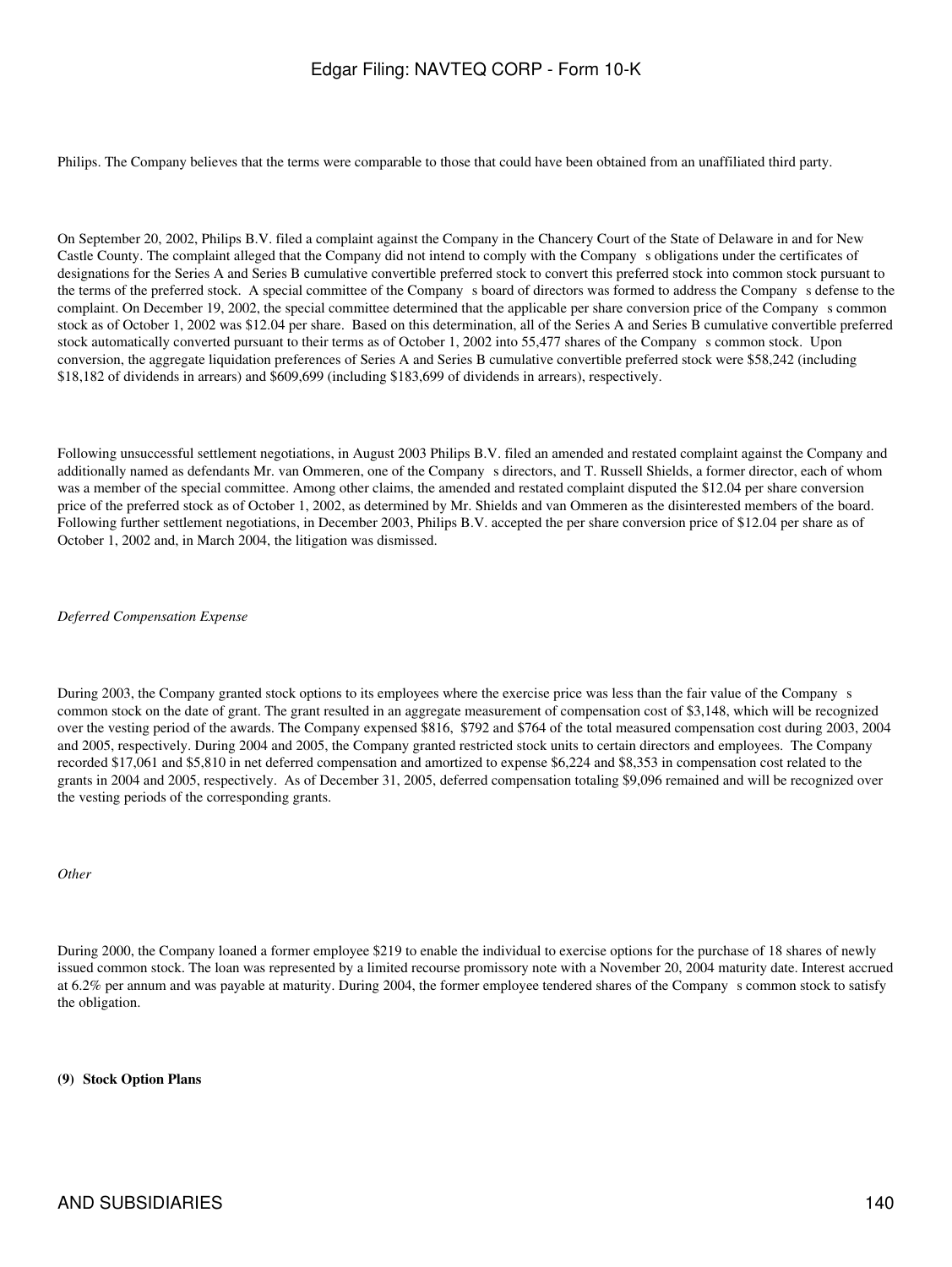In 1988, the Company adopted a stock option plan (1988 Plan). The total authorized shares under the 1988 Plan are 2,550. Options granted under the 1988 Plan are for periods not to exceed 10 years and may be either incentive stock options as that term is used in Section 422 of the Internal Revenue Code (Incentive Stock Options) or options which do not qualify as Incentive Stock Options (Supplemental Stock Options). All grants under the 1988 Plan must be at prices of not less than 100% of the fair value of the common stock as determined by the Companys Board of Directors at the date of grant in the case of Incentive Stock Options, and 85% of fair value in the case of Supplemental Stock Options. Options granted after July 1995 generally vest monthly over 48 months from the employee s date of hire, and options granted prior to July 1995 generally vest at 25% per year beginning with the anniversary of the employee s date of hire. All stock options granted under the 1988 Plan have a 10-year term.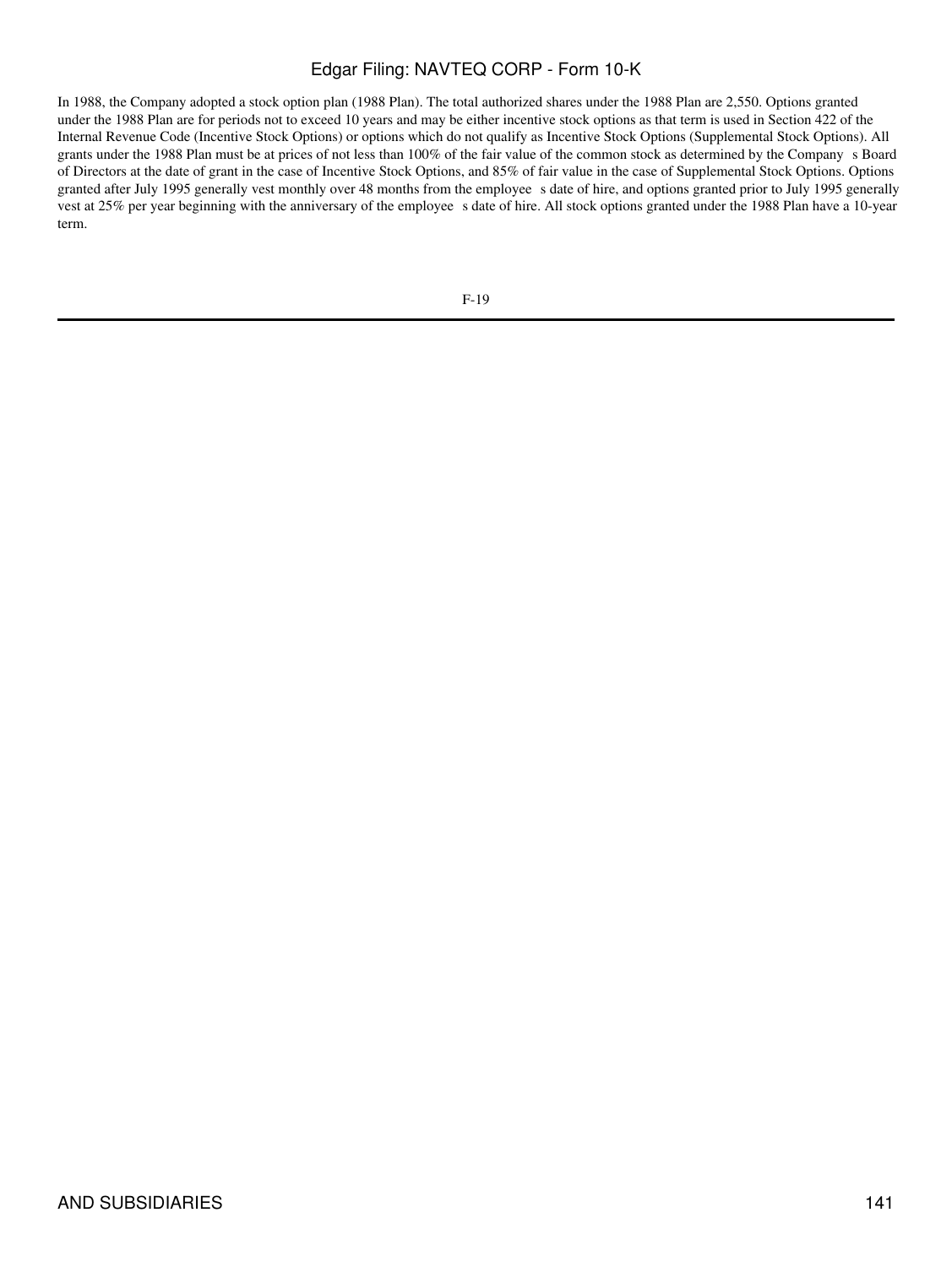In April 1996, the Company s Board of Directors approved the 1996 Stock Option Plan (1996 Plan). The 1996 Plan was amended and restated by the Company s Board of Directors in June 1996, and amended in August 2000. The 1996 Plan, as amended, provides for grants of incentive stock options, nonstatutory stock options, and stock purchase rights to employees (including employees who are officers) of the Company and its subsidiaries; provided, however, that no employee may be granted an option for more than 1,429 shares in any one fiscal year. The 1996 Plan also provides for grants of nonstatutory stock options and stock purchase rights to consultants. Stock options granted under the 1996 Plan prior to August 2000 generally have 10-year terms and vest monthly over 48 months. Stock options granted under the 1996 Plan after the amendment in August 2000 generally have 10-year terms and vest as follows: 25% of the options granted vest on the first day of the month following the employee s date of hire and the remaining options vest monthly over 48 months.

In October 1998, the Company s Board of Directors approved the 1998 California Stock Option Plan (1998 Plan). The 1998 Plan was amended in August 2000. The 1998 Plan provides for grants of incentive stock options, nonstatutory stock options, and stock purchase rights to employees (including employees who are officers) of the Company and its subsidiaries. The 1998 Plan also provides for grants of nonstatutory stock options and stock purchase rights to consultants. Stock options granted under the 1998 Plan prior to August 2000 generally have 10-year terms and vest monthly over 48 months. Stock options granted under the 1998 Plan after the August 2000 amendment generally have 10-year terms and vest as follows: 25% of the options granted vest on the first day of the month following the employee s date of hire and the remaining options vest monthly over 48 months.

During 2000, the Company s Board of Directors approved three separate Stock Option Agreements to three employees. The agreements provide for grants of stock options to these employees. Stock options granted under the first Stock Option Agreement total 2,500 shares of common stock, which have been reserved for issuance under this agreement. One fourth of the options under this Stock Option Agreement vest on the employee s date of hire. Thereafter, one fourth of the shares subject to this Stock Option Agreement vest on each of the first, second and third anniversaries of the employee s date of hire. Stock options granted under the remaining Stock Option Agreements total 750 shares of common stock, which have been reserved for issuance under these agreements. These options vest monthly over 48 months. All options issued under these Stock Option Agreements have 10-year terms and are adjusted pro rata for any stock dividends, stock splits and reverse stock splits. Upon termination of one of these employees, 536 shares of common stock reserved for issuance under one of the Stock Option Agreements were cancelled in 2001. The remaining two Stock Option Agreements were cancelled in October 2001 and replacement options were granted to these two employees in May 2002.

In August 2001, the Company s Board of Directors approved the 2001 Stock Incentive Plan (2001 Plan). The 2001 Plan provides for grants of incentive stock options, nonstatutory stock options, and stock purchase rights to employees (including employees who are officers) of the Company and its subsidiaries. The 2001 Plan also provides for grants of nonstatutory stock options and stock purchase rights to consultants. Stock options granted under the 2001 Plan generally have 10-year terms and vest as follows: 25% of the options granted vest on the anniversary of the employee s date of hire and the remaining options vest monthly over 36 months. The Company has reserved 10,931 shares of common stock for issuance under the 2001 Plan. All options issued under the 2001 Plan are adjusted pro rata for any stock dividends, stock splits and reverse stock splits.

As of December 31, 2005, there were 9,707 shares available for grant under the 2001 Plan, and there were no shares available for grant under the 1988, 1996 or 1998 Plans. The Company has reserved 88, 7,360 and 3,571 shares of common stock for issuance under the 1988, 1996 and 1998 Plans, respectively. All options issued under the 1988, 1996, and 1998 Plans are adjusted pro rata for any stock dividends, stock splits and reverse stock splits.

*Stock Option Activity*

Stock option activity during 2003, 2004 and 2005 is as follows: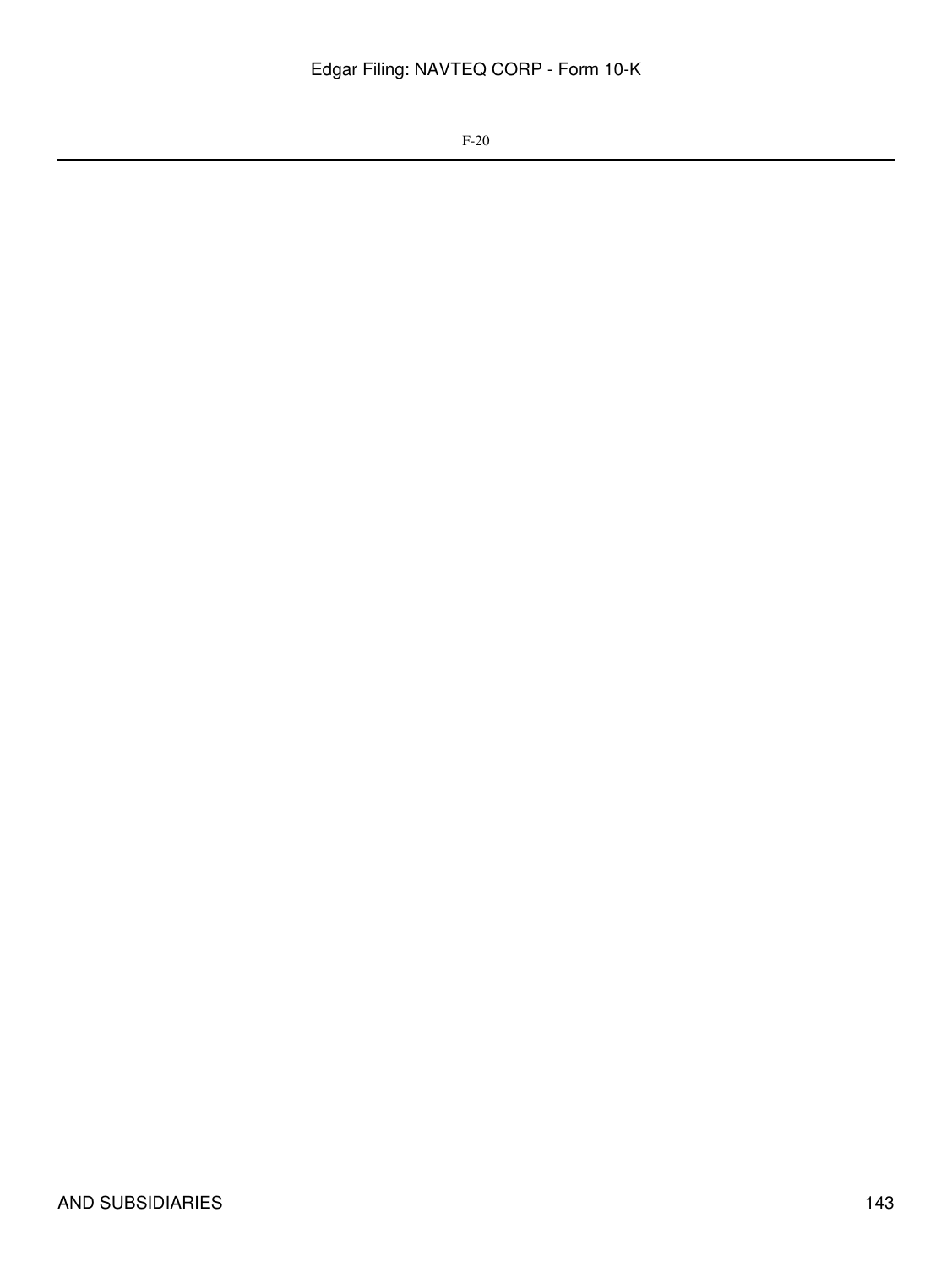|                                                          | <b>Number</b><br>of<br>options | Weighted-<br>average<br>exercise<br>price | <b>Options</b><br>exercisable | Weighted-<br>average<br>exercise<br>price |
|----------------------------------------------------------|--------------------------------|-------------------------------------------|-------------------------------|-------------------------------------------|
| Balance as of December 31, 2002                          | 7,783<br>S                     | 2.88                                      | 5,704                         | 3.36<br>- \$                              |
| Granted (with exercise price equal to fair value on the  |                                |                                           |                               |                                           |
| date of grant)                                           | 93                             | 12.04                                     |                               |                                           |
| Granted (with exercise price less than fair value on the |                                |                                           |                               |                                           |
| date of grant)                                           | 714                            | 7.63                                      |                               |                                           |
| Exercised                                                | (182)                          | 1.58                                      |                               |                                           |
| Forfeited                                                | (179)                          | 7.00                                      |                               |                                           |
| Balance as of December 31, 2003                          | 8,229                          | 3.34                                      | 6,851                         | 2.94                                      |
| Granted                                                  | 508                            | 23.12                                     |                               |                                           |
| Exercised                                                | (215)                          | 4.59                                      |                               |                                           |
| Forfeited                                                | (46)                           | 7.68                                      |                               |                                           |
| Balance as of December 31, 2004                          | 8,476                          | 4.46                                      | 7,379                         | 3.00                                      |
| Granted                                                  | 627                            | 42.84                                     |                               |                                           |
| Exercised                                                | (3,677)                        | 4.56                                      |                               |                                           |
| Forfeited                                                | (48)                           | 23.16                                     |                               |                                           |
| Balance as of December 31, 2005                          | 5,378                          | 8.70                                      | 4,226                         | 2.87                                      |

The following table summarizes information about stock options outstanding as of December 31, 2005:

|                        |       |                                     | <b>Options outstanding</b><br>Weighted-             |                                           |       | <b>Options exercisable</b>                 |    |                                           |  |
|------------------------|-------|-------------------------------------|-----------------------------------------------------|-------------------------------------------|-------|--------------------------------------------|----|-------------------------------------------|--|
| <b>Exercise prices</b> |       | Number of<br>options<br>outstanding | average<br>remaining<br>contractual<br>life (years) | Weighted-<br>average<br>exercise<br>price |       | <b>Number</b><br>of options<br>exercisable |    | Weighted-<br>average<br>exercise<br>price |  |
| \$1.40                 |       | 3,726                               | 6.38                                                | \$                                        | 1.40  | 3,691                                      | \$ | 1.40                                      |  |
| 4.20                   | 10.50 | 450                                 | 7.98                                                |                                           | 7.52  | 249                                        |    | 6.90                                      |  |
| 11.90                  | 15.40 | 164                                 | 5.22                                                |                                           | 12.70 | 131                                        |    | 12.87                                     |  |
| 22.00                  |       | 402                                 | 8.60                                                |                                           | 22.00 | 148                                        |    | 22.00                                     |  |
| 37.59                  | 42.70 | 534                                 | 9.18                                                |                                           | 42.37 |                                            |    | 38.06                                     |  |
| 43.70                  | 52.50 | 102                                 | 9.31                                                |                                           | 45.71 | 6                                          |    | 45.04                                     |  |
|                        |       | 5,378                               | 6.97                                                | \$                                        | 8.70  | 4,226                                      | \$ | 2.87                                      |  |

### **(10)Related Party Transactions**

### *Philips and Affiliates*

Immediately prior to the secondary public offering described in Note 8, Philips B.V. s ownership was 33,101 shares of the Company s common stock, or approximately 37.7% of the total outstanding.

As of December 31, 2003, Philips B.V. held warrants to purchase 3,384 shares of the Companys common stock. The per share exercise price of the warrants was \$0.14. The warrants were granted on various dates between 1997 and 2000 pursuant to the loan agreement described below. The warrants were exercisable through and would have expired on April 1, 2007, were subject to adjustment for stock splits or dividends and had certain antidilution provisions for below market issuances. The warrants were exercised on April 28, 2004 as described in Note 8.

### AND SUBSIDIARIES 144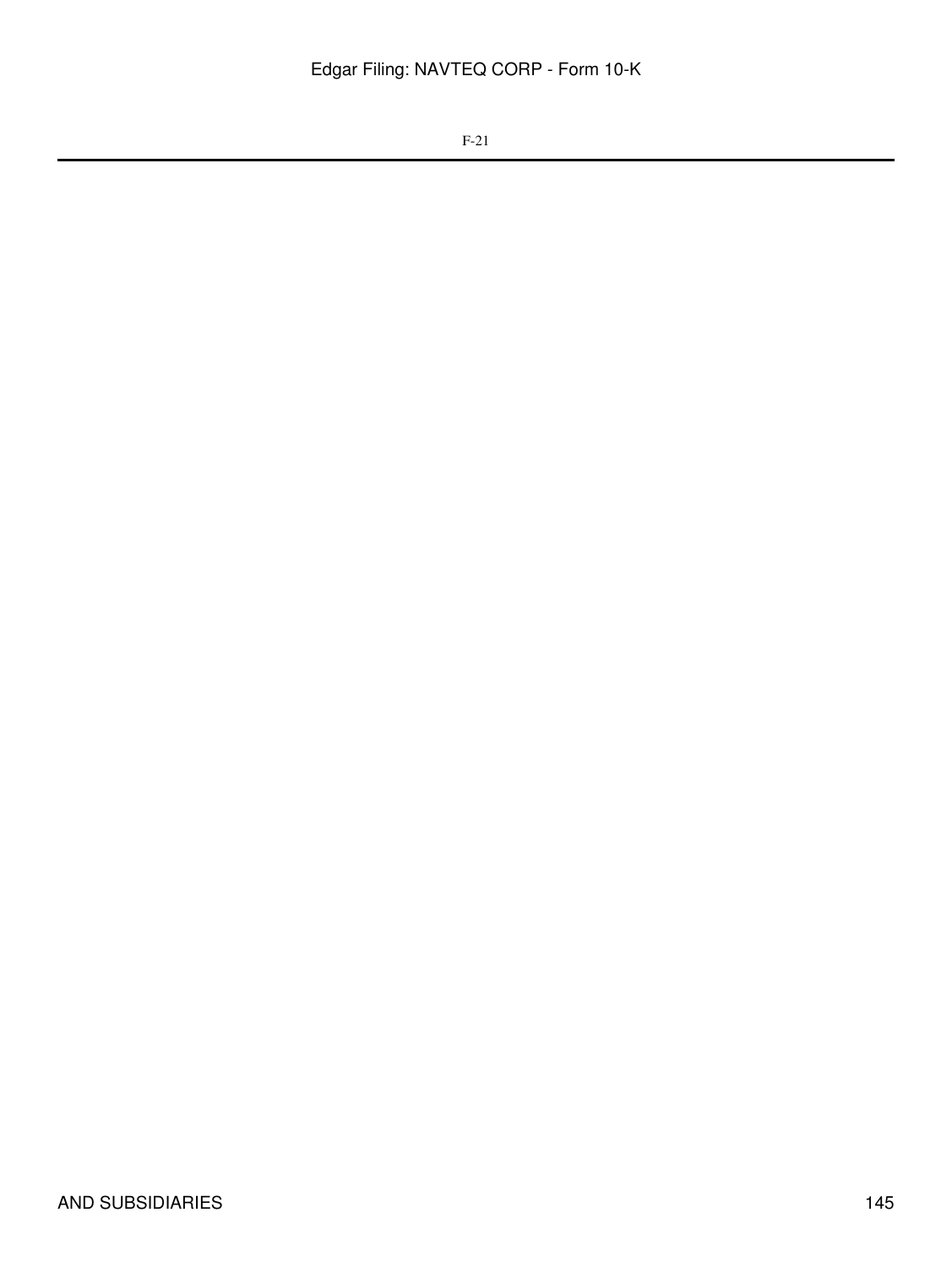*Letter of Credit Guarantee*

The Company obtained an irrevocable standby letter of credit with LaSalle Bank N.A. in conjunction with one of its facility leases. The original face amount of \$2,000 declined annually until November 30, 2007, which is the end of the facility lease. Philips N.V. issued an unconditional and irrevocable guarantee to the bank as the primary obligor, in accordance with the Companys obligations regarding this facility lease. The Company issued a counter guarantee to Philips N.V. in which it agreed to pay a fee of 1.5% per annum of the original \$2,000 face value amount of the stand-by letter of credit as reduced from time to time in accordance with its terms. In 2003, the Company paid \$60 related to the counter guarantee. The letter of credit, the Philips guarantee and the counter guarantee were cancelled in 2004.

*Cash on Deposit with Affiliate*

The Company entered into a deposit agreement dated as of May 21, 2002 with Koninklijke Philips Electronics N.V. (Philips N.V.), the parent company of the Company s majority stockholder prior to the Company s initial public offering, which was subsequently assigned to the Company s U.S. operating subsidiary. The Company s European operating subsidiary also entered into a deposit agreement with Philips N.V. dated as of September 26, 2003. These deposit agreements were for the purpose of optimizing the returns on temporary excess cash and earned interest at a rate of U.S. LIBOR minus ¼% for a U.S. dollar deposit and EURIBOR/EONIA minus ¼% for euro deposits.

The deposit agreements with Philips N.V. expired on August 11, 2004 upon completion of the Companys initial public offering, at which time the Company invested cash balances in excess of short-term operational needs in cash equivalents and marketable securities.

During 2003 and 2004, the Company received \$268 and \$256, respectively, in interest income related to the deposit agreements.

*Swap Agreement*

On April 22, 2003, the Company entered into a U.S. dollar/euro currency swap agreement (the Swap) with Philips N.V., which was subsequently assigned to an unaffiliated third party in the third quarter of 2004. The purpose of the Swap was to minimize the exchange rate exposure between the U.S. dollar and the euro on the expected repayment of an intercompany obligation. The intercompany balance is payable by one of the Companys European subsidiaries to the Company and one of its U.S. subsidiaries, and is due in U.S. dollars. Through December 31, 2002, this intercompany balance was considered permanent in nature, as repayment was not expected to occur in the foreseeable future. However, primarily as a result of improved operating performance in the Company s European business, management concluded that cash flows would be sufficient to support repayment over the next several years. Accordingly, effective January 1, 2003, the Company adopted a plan for repayment and the loan is no longer designated as permanent in nature. The terms of the Swap are described in Note 11.

*Software License*

In October 2004, the Company licensed certain software to Philips for development purposes and provided consulting services related to this software. The Company did not receive any license fees or consulting fees in 2004 or from January 1, 2005 through May 10, 2005.

## AND SUBSIDIARIES 146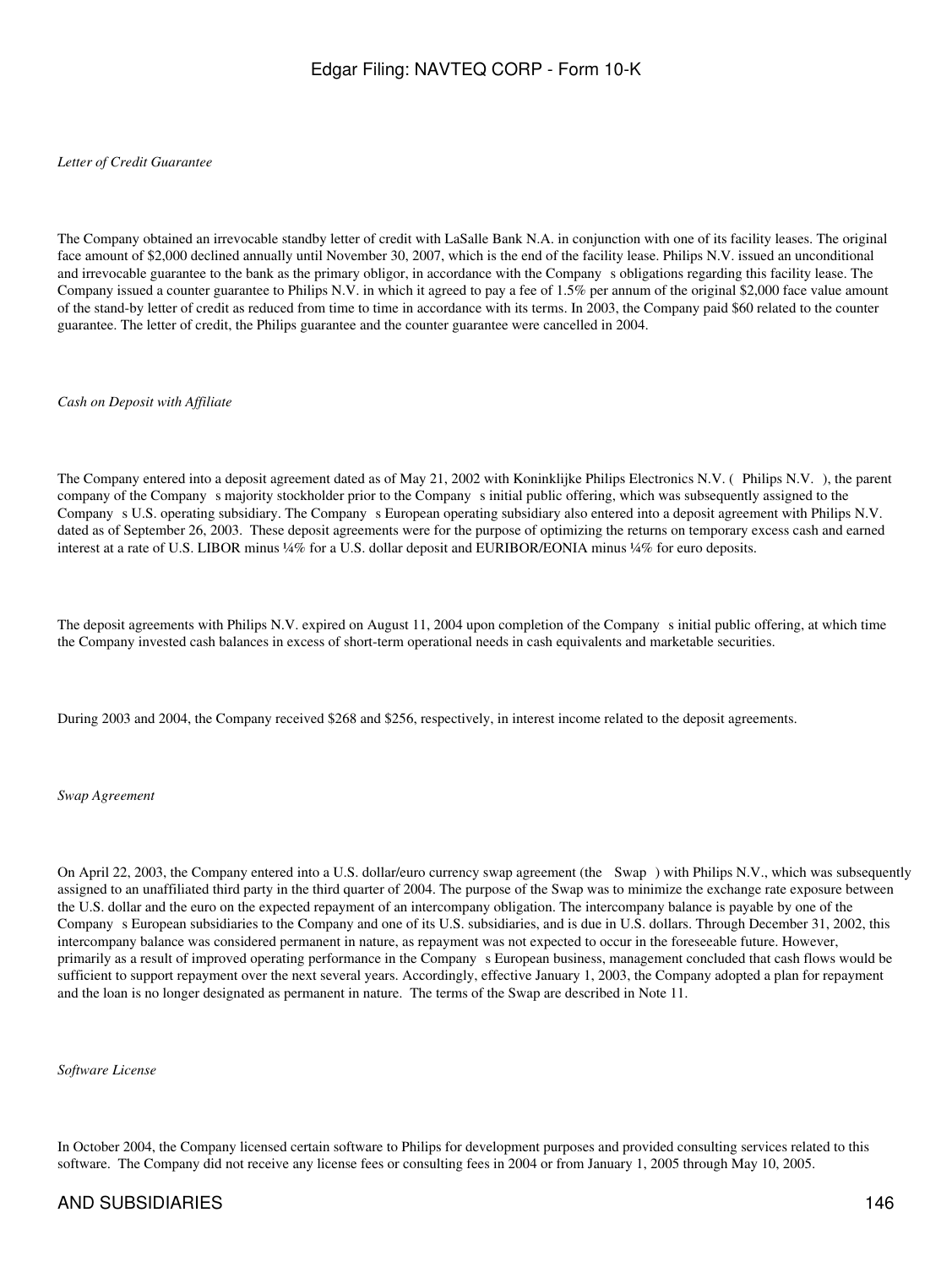*Other*

The Company entered into transactions with affiliates of Philips N.V., under which the Company received software, software-related consulting services, tax consulting services, fleet services, insurance services, and purchasing services. Total fees incurred for these services of \$1,026, \$1,336, and \$137 are included in operating costs and expenses for the years ended December 31, 2003 and 2004, and from January 1, 2005 through May 10, 2005, respectively.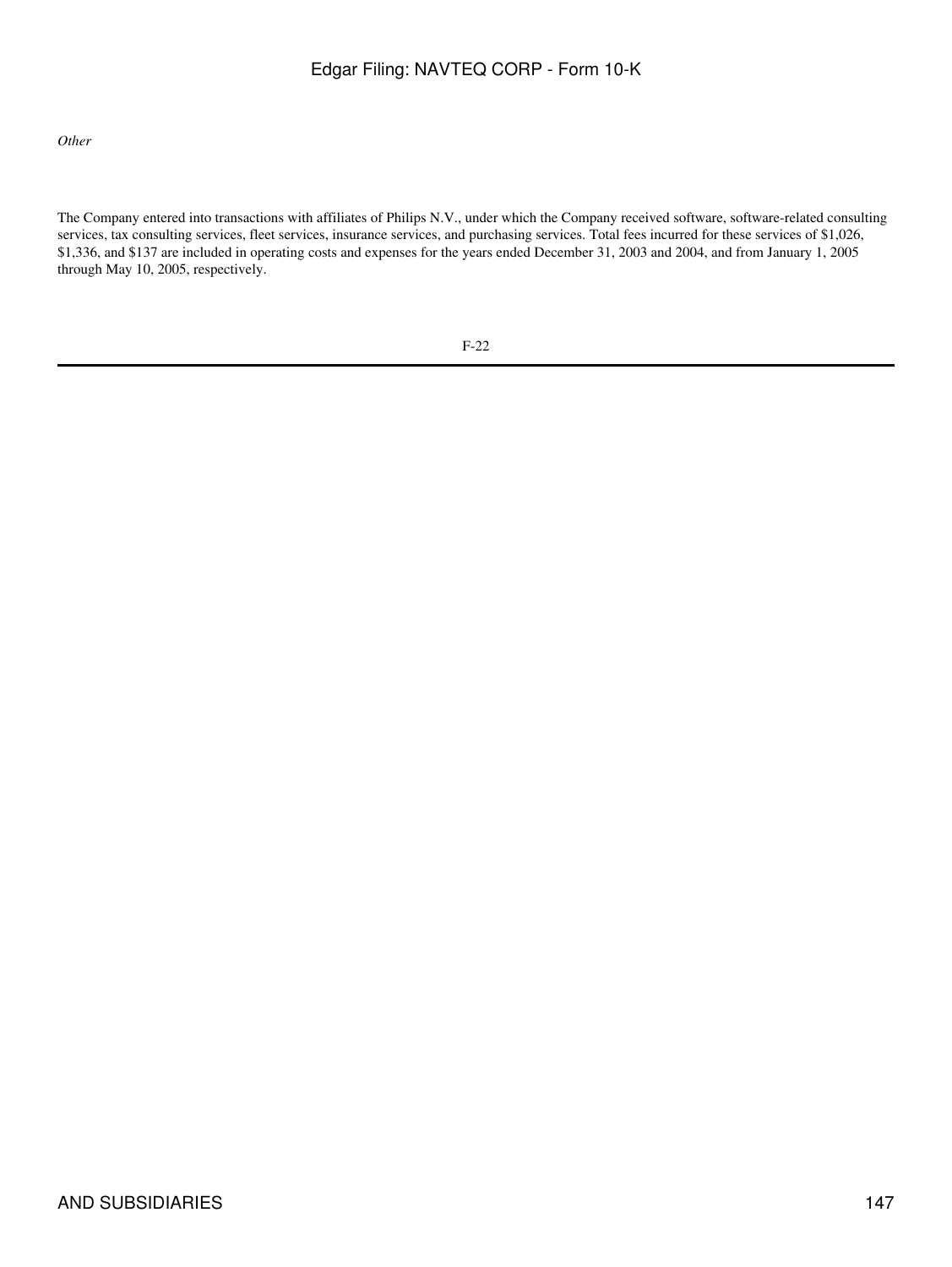#### **(11)Foreign Currency Derivatives**

On April 22, 2003, the Company entered into a U.S. dollar/euro currency swap agreement (the Swap) with Philips N.V. to minimize the exchange rate exposure between the U.S. dollar and the euro on the expected repayment of an intercompany obligation. The Swap was subsequently assigned to an unaffiliated third party in the third quarter of 2004. Under the terms of the Swap, the Company s European subsidiary makes payments to the other party to the Swap in euros in exchange for the U.S. dollar equivalent at a fixed exchange rate of \$1.0947 U.S. dollar/euro. The U.S. dollar proceeds obtained under the Swap will be utilized to make payments of principal on the intercompany loan. The outstanding principal balance under the intercompany loan was \$187,136 at April 22, 2003. The Swap has a maturity date of December 22, 2006 and provides for settlement on a monthly basis in proportion to the repayment of the intercompany obligation. As of December 31, 2005, the outstanding intercompany obligation was \$40,280 and the fair value of the Swap was a liability of \$3,265.

The intercompany loan bears interest at one-month U.S. LIBOR. The Swap also provides that the European subsidiary of the Company will pay interest due in euros on a monthly basis to the other party to the Swap in exchange for U.S. dollars at the one-month U.S. LIBOR rate.

The Swap was not designated for hedge accounting and therefore changes in the fair value of the Swap are recognized in current period earnings. A gain on the fair value of the Swap of \$3,662 and \$16,155 were recorded for the years ended December 31, 2004 and 2005, respectively. The Company recorded a gain of \$6,194 and a loss of \$11,676 as a result of the remeasurement of the outstanding intercompany obligation for the years ended December 31, 2004 and 2005, respectively. The Company recorded foreign currency transaction losses of \$9,812 and \$4,451 during the years ended December 31, 2004 and 2005, respectively, resulting from foreign currency exchange differences arising on the repayments of the intercompany obligation.

#### **(12)Employee Benefit Plans**

The Company sponsors a Savings and Investment Plan (the Plan) that qualifies as a thrift plan under Section 401(k) of the Internal Revenue Code. All of the Company s employees who have completed three months of service are eligible to participate in the Plan. The Plan allows participants to contribute up to 20% of eligible compensation, subject to the maximum amount allowable under Internal Revenue Service regulations. The Plan permits, but does not require, additional matching contributions by the Company. In addition, the Company has sponsored savings and investment plans in its European subsidiaries. The Company contributed \$1,602, \$2,347 and \$2,688 to these defined contribution employee benefit plans for the years ended December 31, 2003, 2004, and 2005, respectively.

#### **(13)Enterprise-wide Disclosures**

The Company operates in one business segment and therefore does not report operating income, identifiable assets and/or other resources related to business segments. Revenues for geographic data of Europe, the United States/Canada and Korea are attributed to Europe (the Netherlands), North America (United States) and Asia Pacific (Korea) based on the entity that executed the related licensing agreement. Revenues for geographic data for Central and South America are attributed to North America. Revenues for geographic data for countries outside of Europe, the Americas and Korea are attributed to Europe, and are not material.

The following summarizes net revenue on a geographic basis for the years ended December 31, 2003, 2004 and 2005 (in thousands):

## AND SUBSIDIARIES 148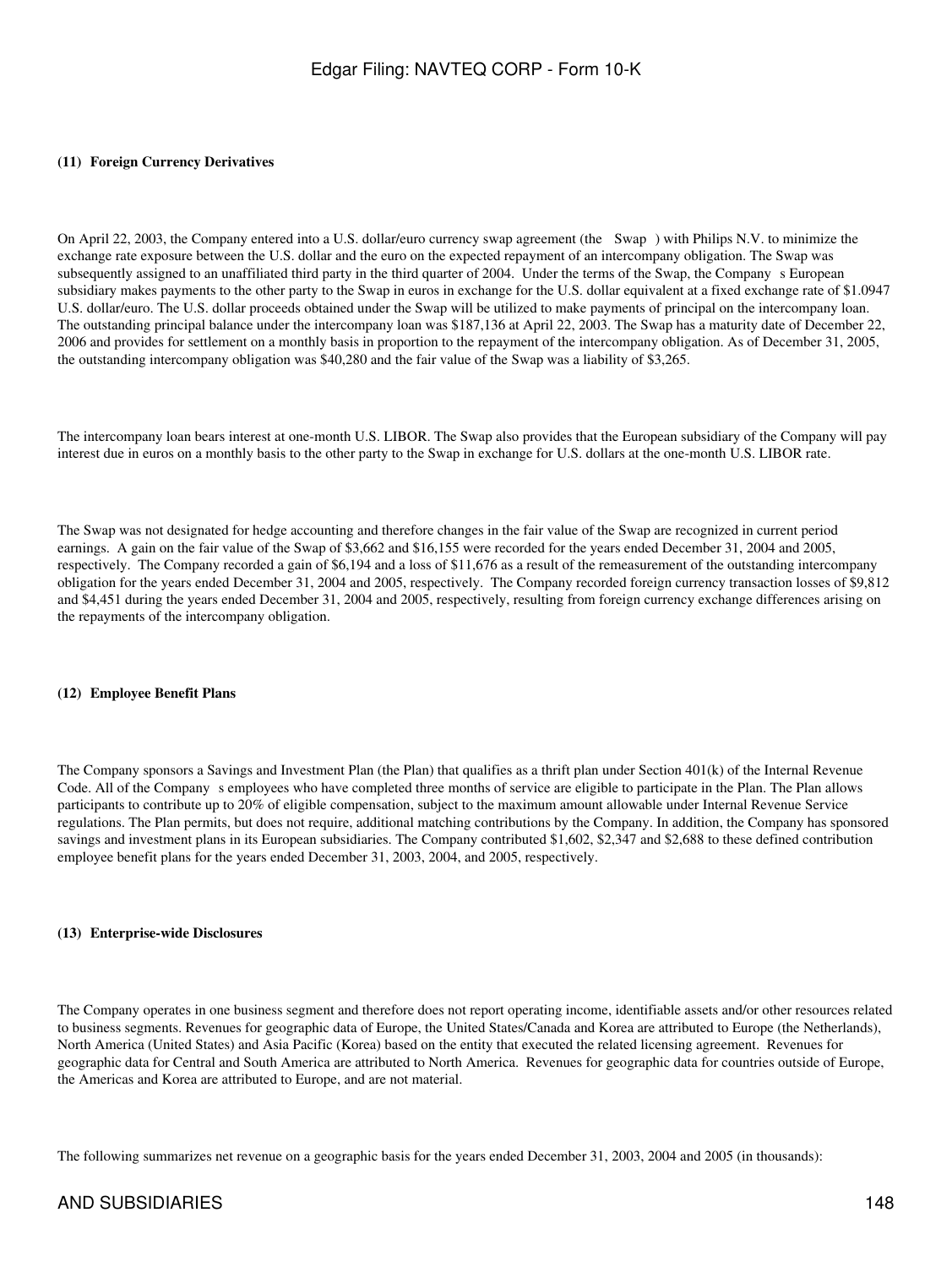|                   |        | <b>Years ended December 31,</b> |         |         |  |
|-------------------|--------|---------------------------------|---------|---------|--|
|                   |        | 2003                            | 2004    | 2005    |  |
| Net revenue:      |        |                                 |         |         |  |
| Europe            | \$     | 180,959                         | 267,541 | 316,208 |  |
| North America     |        | 91,664                          | 125,317 | 172,789 |  |
| Asia Pacific      |        |                                 |         | 7,515   |  |
| Total net revenue | \$     | 272,623                         | 392,858 | 496,512 |  |
|                   |        |                                 |         |         |  |
|                   |        |                                 |         |         |  |
|                   | $F-23$ |                                 |         |         |  |
|                   |        |                                 |         |         |  |
|                   |        |                                 |         |         |  |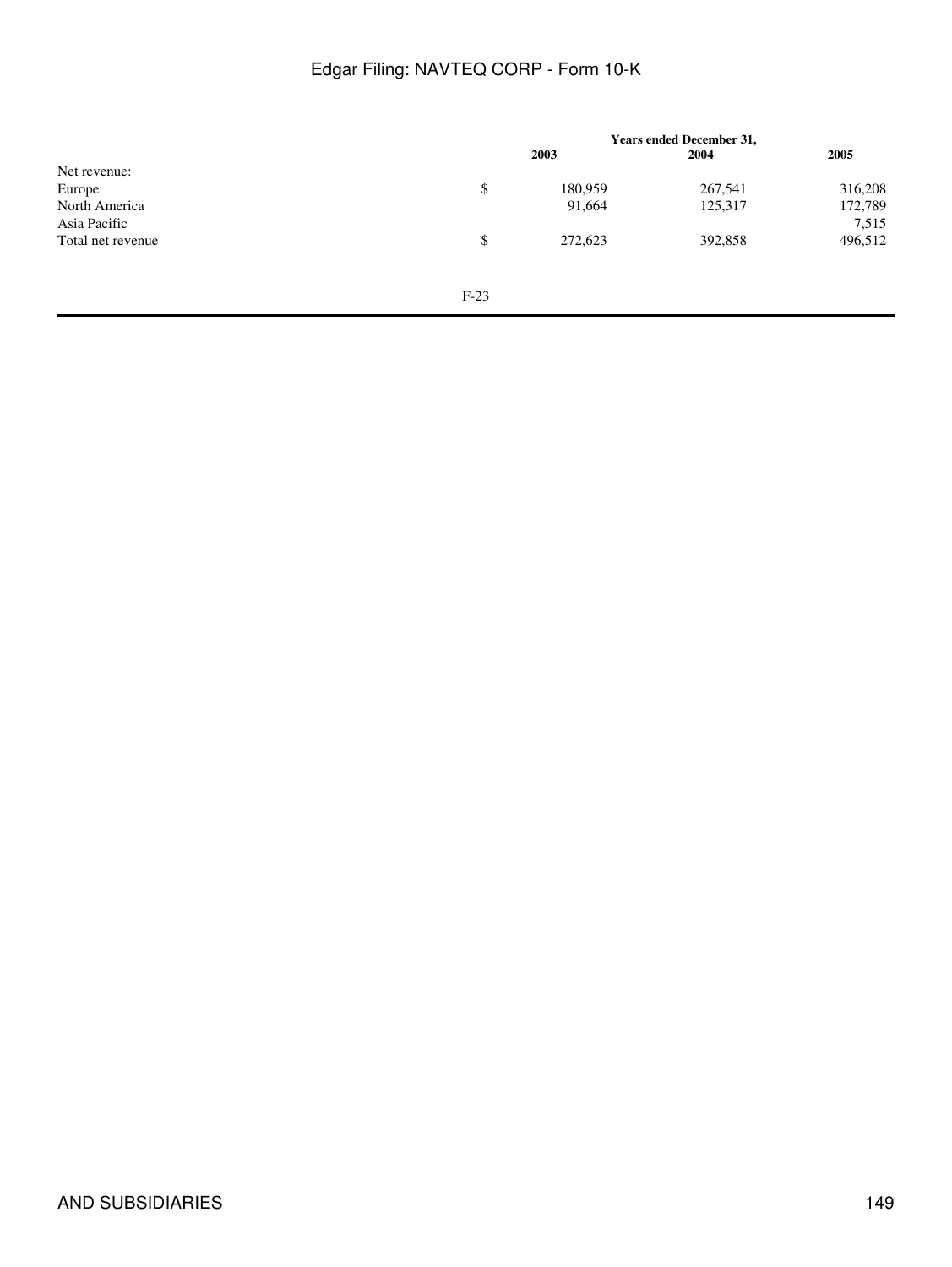The following summarizes long-lived assets on a geographic basis as of December 31, 2004 and 2005 (in thousands):

|                                                   | December 31, |        |        |
|---------------------------------------------------|--------------|--------|--------|
|                                                   |              | 2004   | 2005   |
| Property and equipment, net:                      |              |        |        |
| Europe                                            | \$           | 5,801  | 5,731  |
| North America                                     |              | 12,367 | 14,396 |
| Asia Pacific                                      |              | 52     | 701    |
| Total property and equipment, net                 | \$           | 18,220 | 20,828 |
| Capitalized software development costs, net:      |              |        |        |
| Europe                                            | \$           |        |        |
| North America                                     |              | 26,243 | 25,761 |
| Asia Pacific                                      |              |        |        |
| Total capitalized software development costs, net | \$           | 26.243 | 25,761 |

#### **(14)Concentrations of Risk**

For the year ended December 31, 2005, one customer accounted for 13% of total revenue. No other customer accounted for 10% or more of total revenue. For the year ended December 31, 2004, two customers accounted for 16% and 10%, respectively, of total revenue. For the year ended December 31, 2003, two customers accounted for 18% and 12%, respectively, of total revenue.

#### **(15)Lease Obligations**

The Company leases its facilities, automobiles, and certain equipment under operating leases expiring through 2013. Monthly payments under certain facility leases are subject to fixed increases. For accounting purposes, rent expense is based on a straight-line amortization of the total payments required over the lease term. The leases require the Company to pay property taxes, insurance, maintenance, and repair costs.

The Company s aggregate future minimum lease obligations as of December 31, 2005 are as follows:

| <b>Year ending December 31:</b> |              |
|---------------------------------|--------------|
| 2006                            | \$<br>13,327 |
| 2007                            | 9,918        |
| 2008                            | 4,785        |
| 2009                            | 3,578        |
| 2010                            | 2,799        |
| Thereafter                      | 1,492        |
|                                 | \$<br>35,899 |

Total rent expense under operating leases for facilities and equipment was \$8,850, \$10,795 and \$11,449 for the years ended December 31, 2003, 2004, and 2005, respectively.

## AND SUBSIDIARIES 150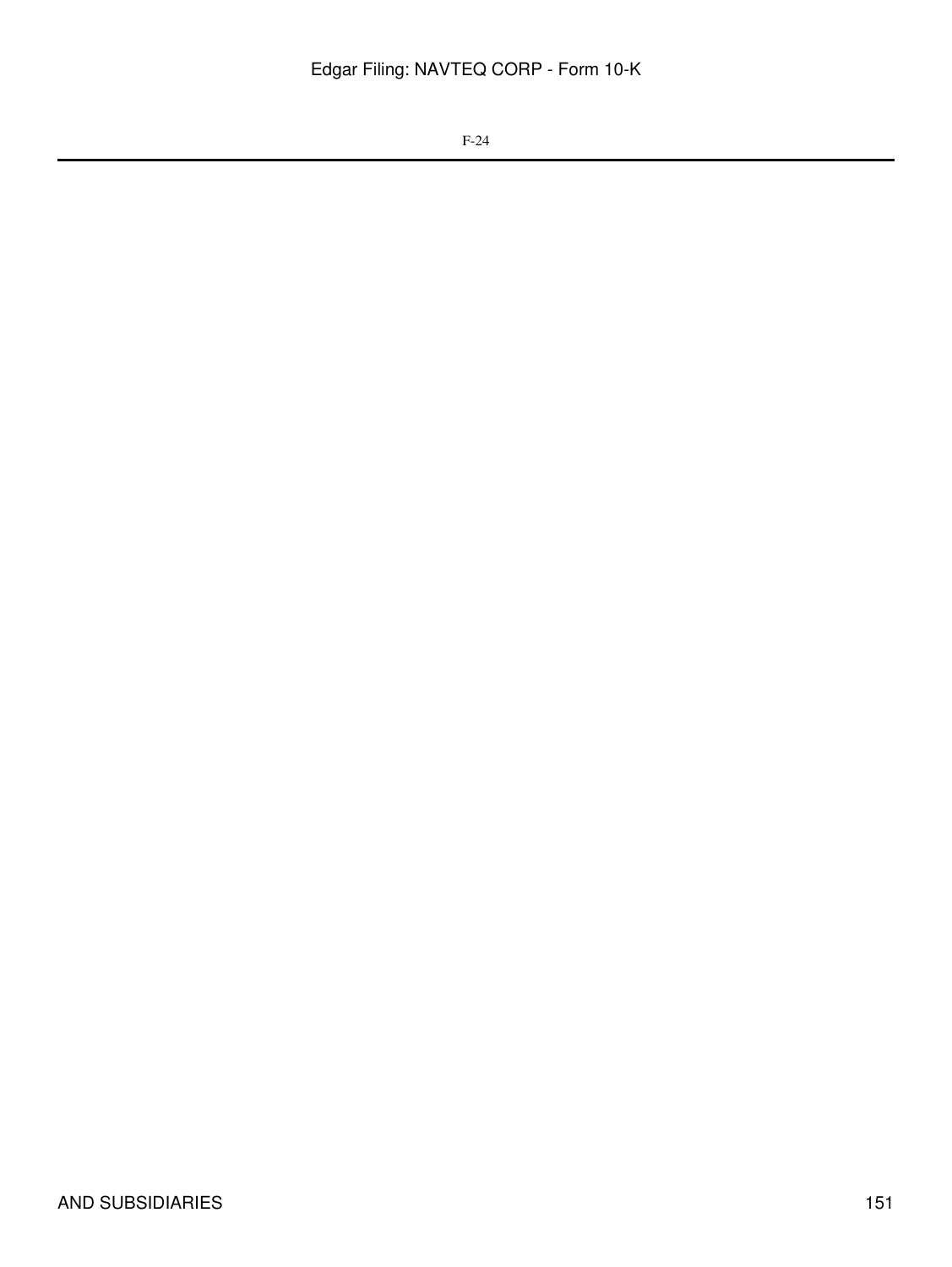#### **(16) Business Combination**

On July 8, 2005, the Company acquired Picture Map International Co., Ltd., a South Korean digital map company (PMI), through its wholly owned subsidiary, NAVTEQ B.V., pursuant to a Stock Purchase Agreement (the Agreement) dated the same date by and among NAVTEQ B.V., the Company, PMI and all of the shareholders of PMI (the PMI Shareholders). Under the Agreement, NAVTEQ B.V. acquired all of the outstanding shares of PMI for an aggregate purchase price of \$28,500 (the Purchase Price), subject to post-closing adjustments based on working capital and net indebtedness. Each of the PMI Shareholders received the shareholder s proportionate share of thirty percent of the Purchase Price in cash. The PMI Shareholders also received cash through a payment agent in Korea for the remaining seventy percent of the Purchase Price, but the PMI Shareholders were then required to use this cash to purchase an aggregate of 545 shares of the Company s common stock (the NVT Stock). The number of shares of the Company s common stock issued was based on a per share price of \$36.60, the average price of the common stock as quoted on the New York Stock Exchange for the twenty consecutive trading days immediately prior to the closing date.

The Agreement contained customary representations, warranties and related indemnification provisions. In addition, to secure the indemnification obligations of the PMI Shareholders, fifteen percent of the Purchase Price was deposited in escrow and \$500 of the Purchase Price was deferred for payment until the second anniversary of the Closing Date. On August 18, 2005, the Company filed a registration statement on Form S-3 with the SEC under the Securities Act of 1933, as amended, to register for resale the shares of NVT Stock held by the PMI Shareholders. The registration statement was declared effective on September 7, 2005.

In addition to the aforementioned consideration, the Company paid \$598 in direct costs to acquire the shares of PMI to bring the total purchase price to \$29,125. As part of the purchase price allocation, the Company recorded \$35,129 in assets and \$6,004 in liabilities. Included in the total assets were the following intangible assets:

|                         |             | <b>Estimated</b>   |
|-------------------------|-------------|--------------------|
| <b>Intangible Asset</b> | Value       | <b>Useful Life</b> |
| Database                | \$<br>8,000 | 10 years           |
| Customer relationships  | 5.600       | 7 years            |
| Software                | 4.000       | 3 years            |

The acquired intangible assets will be amortized on a straight-line basis over their estimated useful lives. In addition, the Company recorded \$12,156 in goodwill as of the acquisition date. The goodwill is not tax-deductible. During the fourth quarter of 2005, the Company decreased goodwill by \$872 due to the reallocation of the purchase price. The remainder of the change in the goodwill from the acquisition date to the balance at December 31, 2005 was related to changes in the exchange rate between the U.S. dollar and Korean won. Pro forma results of the Company, assuming the acquisition occurred at the beginning of each period presented, would not be materially different from the results presented.

## **(17) Intangible Assets**

The gross carrying amount and accumulated amortization of intangible assets subject to amortization as of December 31, 2005 are: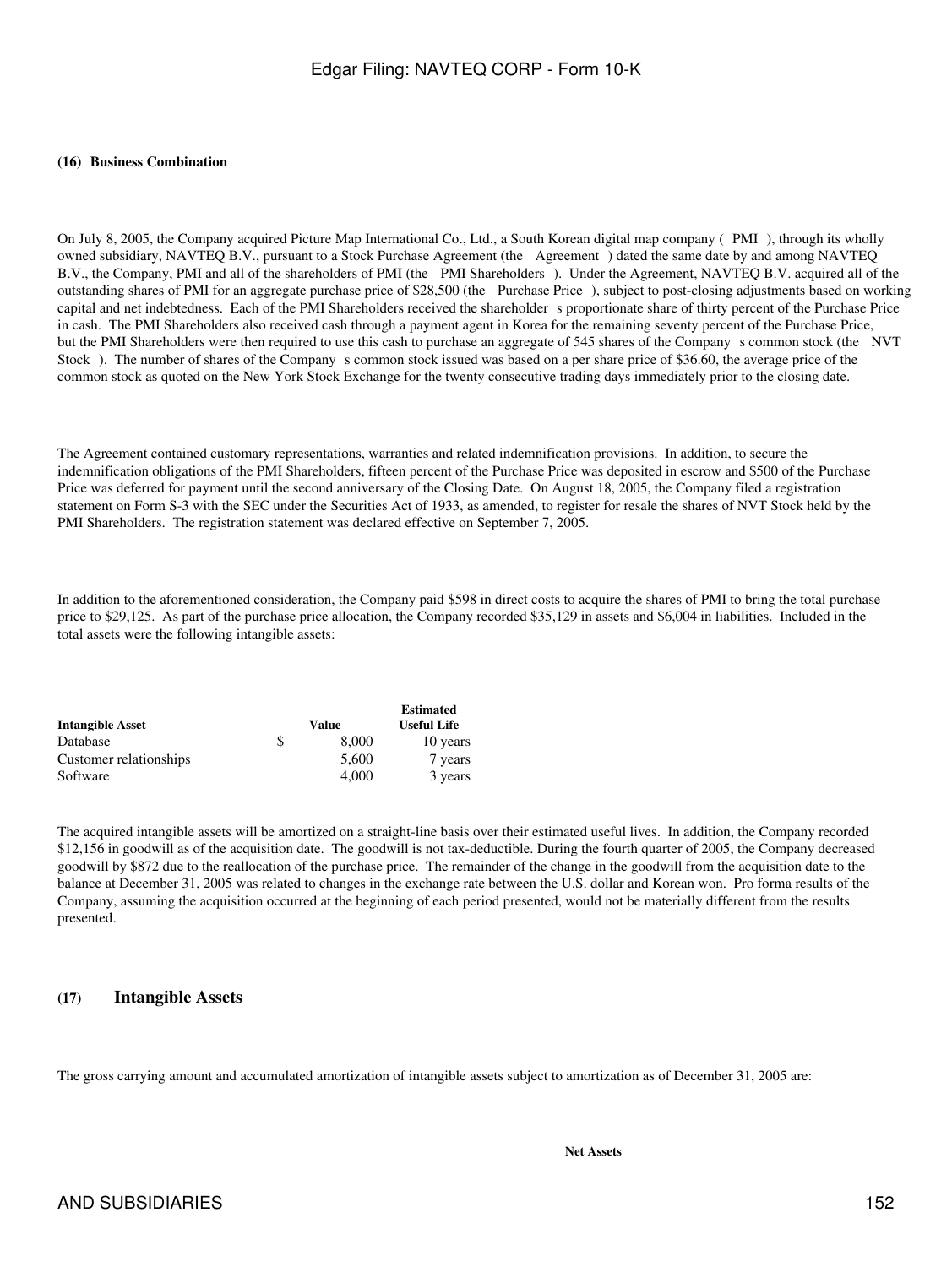|                        | Gross<br><b>Assets</b> |        | Accumulated<br><b>Amortization</b> |        |  |
|------------------------|------------------------|--------|------------------------------------|--------|--|
| Database               | \$                     | 8,338  | (417)                              | 7.921  |  |
| Customer relationships |                        | 5.837  | (417)                              | 5,420  |  |
| Software               |                        | 4,169  | (695)                              | 3,474  |  |
| Total                  | \$                     | 18.344 | (1,529)                            | 16,815 |  |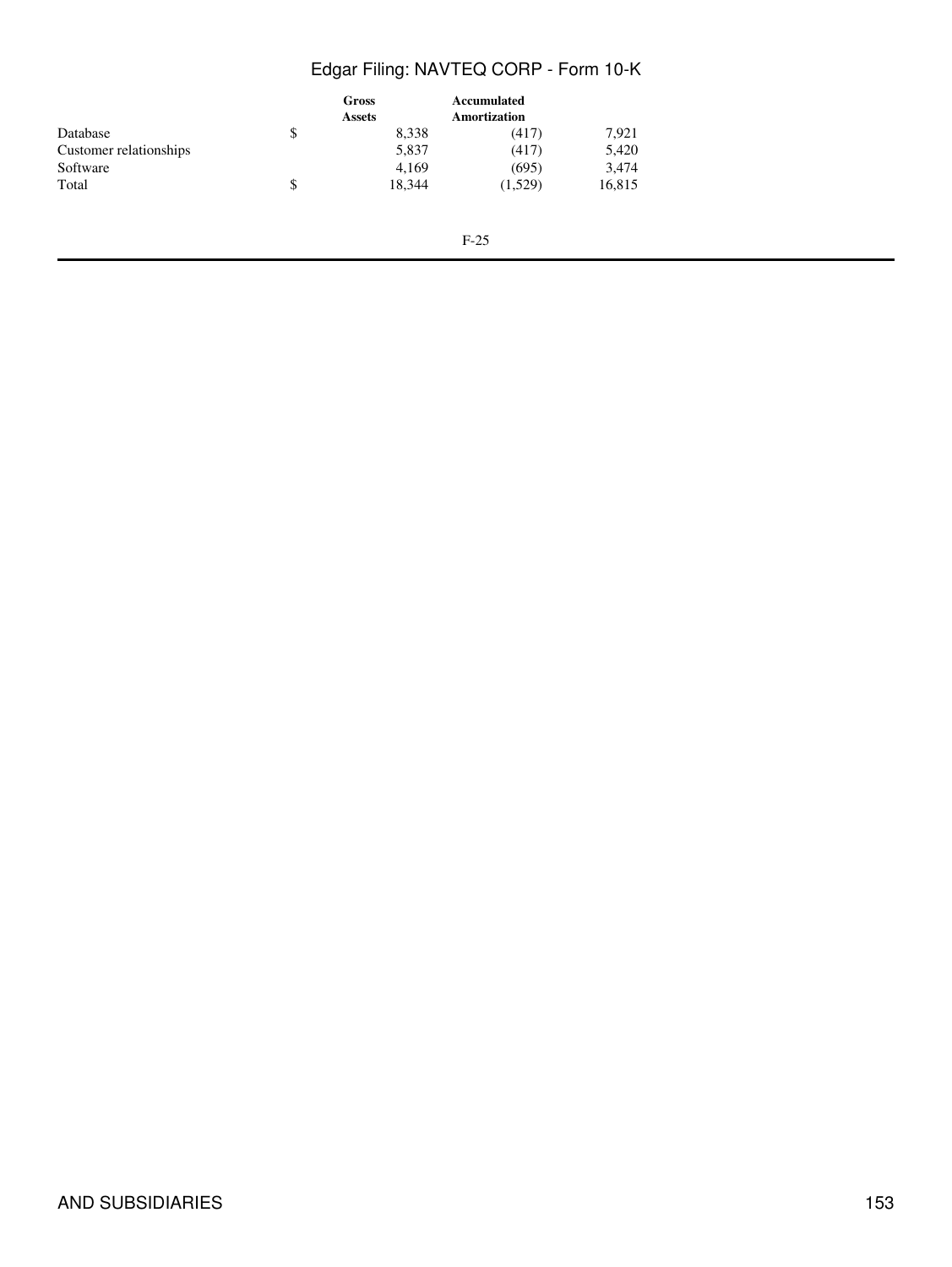The estimated amortization expense for each of the next five years is as follows:

| 2006 | \$<br>3,057 |
|------|-------------|
| 2007 | 3.057       |
| 2008 | 2.363       |
| 2009 | 1,668       |
| 2010 | 1,668       |
|      |             |

### **(18) Litigation**

On April 22, 2005, Tele Atlas N.V. and Tele Atlas North America (Tele Atlas) filed a complaint against the Company in the United States District Court for the Northern District of California. The complaint alleges that the Company violated Sections 1 and 2 of the Sherman Act, Section 3 of the Clayton Act, and Sections 16720, 16727 and 17200 of the California Business and Professions Code, and that the Company intentionally interfered with Tele Atlas s contractual relations and prospective economic advantage with third parties, by allegedly excluding Tele Atlas from the market for digital map data for use in navigation system applications in the United States through exclusionary and predatory practices. On August 16, 2005, Tele Atlas filed an amended complaint based on these same causes of action. Specifically, in its amended complaint, Tele Atlas alleges that the Company controls a predominant share of variously defined markets for digital map data and has entered into exclusive contracts with digital map data customers for the purpose of acquiring or maintaining an illegal monopoly in these alleged markets. Tele Atlas also contends that these allegedly exclusive contracts have interfered with Tele Atlas current and prospective business relationships and amount to unfair competition under California state law. In addition, Tele Atlas alleges that the Company, through its license under U.S. Patent No. 5,161,886, control a predominant share of the alleged relevant technology market consisting of methods for displaying portions of a topographic map from an apparent perspective view outside and above a vehicle in the United States, and allegedly have entered into patent licenses and/or other arrangements in a manner that violates the aforesaid laws. On November 2, 2005, the Court dismissed some, but not all, of Tele Atlas claims for failure to state valid causes of action. On November 22, 2005, Tele Atlas filed a second amended complaint based on the same causes of actions and essentially the same allegations as in its first amended complaint and the Company filed an answer denying Tele Atlas claims. Tele Atlas seeks preliminary and permanent injunctive relief, unspecified monetary, exemplary and treble damages, and costs and attorneys fees of suit. Based on a review of the second amended complaint, the Company believes that the allegations are without merit. The Company intends to take all necessary steps to vigorously defend itself against this action; however, because this matter is in a very early stage, the Company cannot predict its outcome or potential effect, if any, on the Company s business, financial position or results of operations. A negative outcome could adversely affect the Companys business, results of operations and financial condition. Even if the Company prevails in this matter, the Company may incur significant costs in connection with its defense, experience a diversion of management time and attention, realize a negative impact on the its reputation with its customers and face similar governmental and private actions based on these allegations.

#### **(19) Guarantees**

In November 2002, the FASB issued Interpretation (FIN) 45, Guarantors Accounting and Disclosure Requirements for Guarantees, Including Indirect Guarantees of Indebtedness of Others. FIN 45 requires that the Company recognize the fair value for guarantee and indemnification arrangements issue or modified by the Company after December 22, 2002, if these arrangements are within the scope of the Interpretation. In addition, the Company must continue to monitor the conditions that are subject to the guarantees and indemnifications, as required under previously existing GAAP, in order to identify if a loss has occurred. If the Company determines it is probable that a loss has occurred then any such estimable loss would be recognized under those guarantees and indemnifications. Under its standard database and software licensing agreements, the Company agrees to indemnify, defend and hold harmless its licensees from and against certain losses, damages and costs arising from claims alleging the licensees use of Company data and software infringes the intellectual property rights of a third party. Historically, the Company has not been required to pay any amounts in connection with claims asserted under these provisions, and, accordingly, the Company has not recorded a liability relating to such provisions.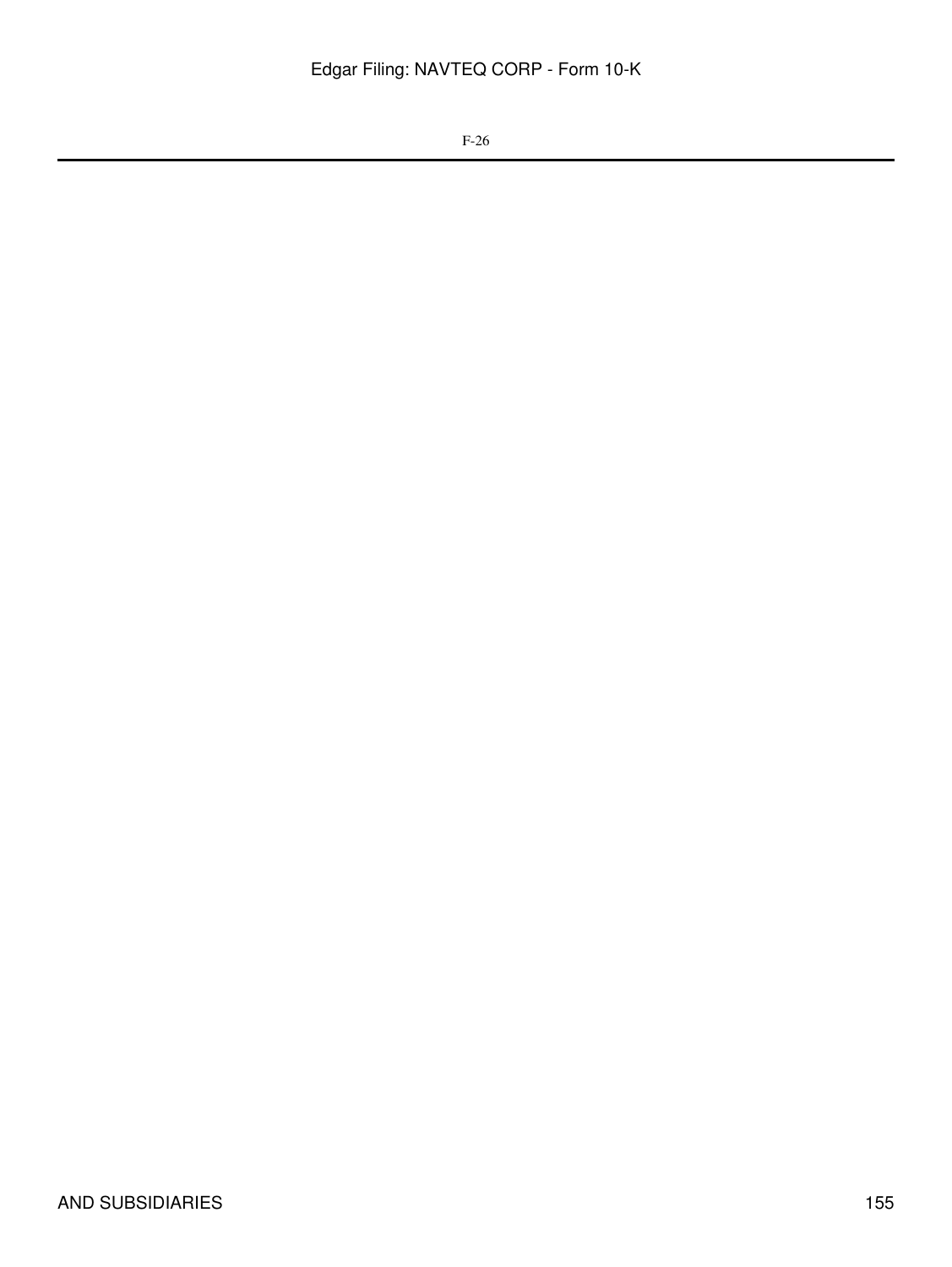### **(20) Quarterly Results (unaudited)**

The following table presents the Company s selected unaudited quarterly results:

|                                             | First<br><b>Ouarter</b> | Second<br><b>Ouarter</b> | <b>Third</b><br><b>Ouarter</b> | Fourth<br><b>Ouarter</b> |
|---------------------------------------------|-------------------------|--------------------------|--------------------------------|--------------------------|
| For the year ended December 31, 2004        |                         |                          |                                |                          |
| Net revenue                                 | \$<br>79.465            | 96,600                   | 97.793                         | 119,000                  |
| Operating income                            | 15,934                  | 24,845                   | 22,099                         | 31,708                   |
| Net income                                  | 9.719                   | 15.323                   | 13.596                         | 15.428                   |
| Basic earnings per share of common stock *  | 0.12                    | 0.18                     | 0.16                           | 0.18                     |
| Diluted earnings per share of common stock* | 0.11                    | 0.17                     | 0.15                           | 0.17                     |
| For the year ended December 31, 2005        |                         |                          |                                |                          |
| Net revenue                                 | \$<br>104.697           | 122,832                  | 123,005                        | 145,978                  |
| Operating income                            | 24,831                  | 37.442                   | 30.423                         | 41,560                   |
| Net income                                  | 16.785                  | 25,264                   | 101.115                        | 27,666                   |
| Basic earnings per share of common stock*   | 0.19                    | 0.28                     | 1.11                           | 0.30                     |
| Diluted earnings per share of common stock  | 0.18                    | 0.27                     | 1.07                           | 0.29                     |

*\** The earnings per share computation for the year is a separate, annual calculation. Accordingly, the sum of the quarterly earnings per share amounts does not necessarily equal the earnings per share for the year.